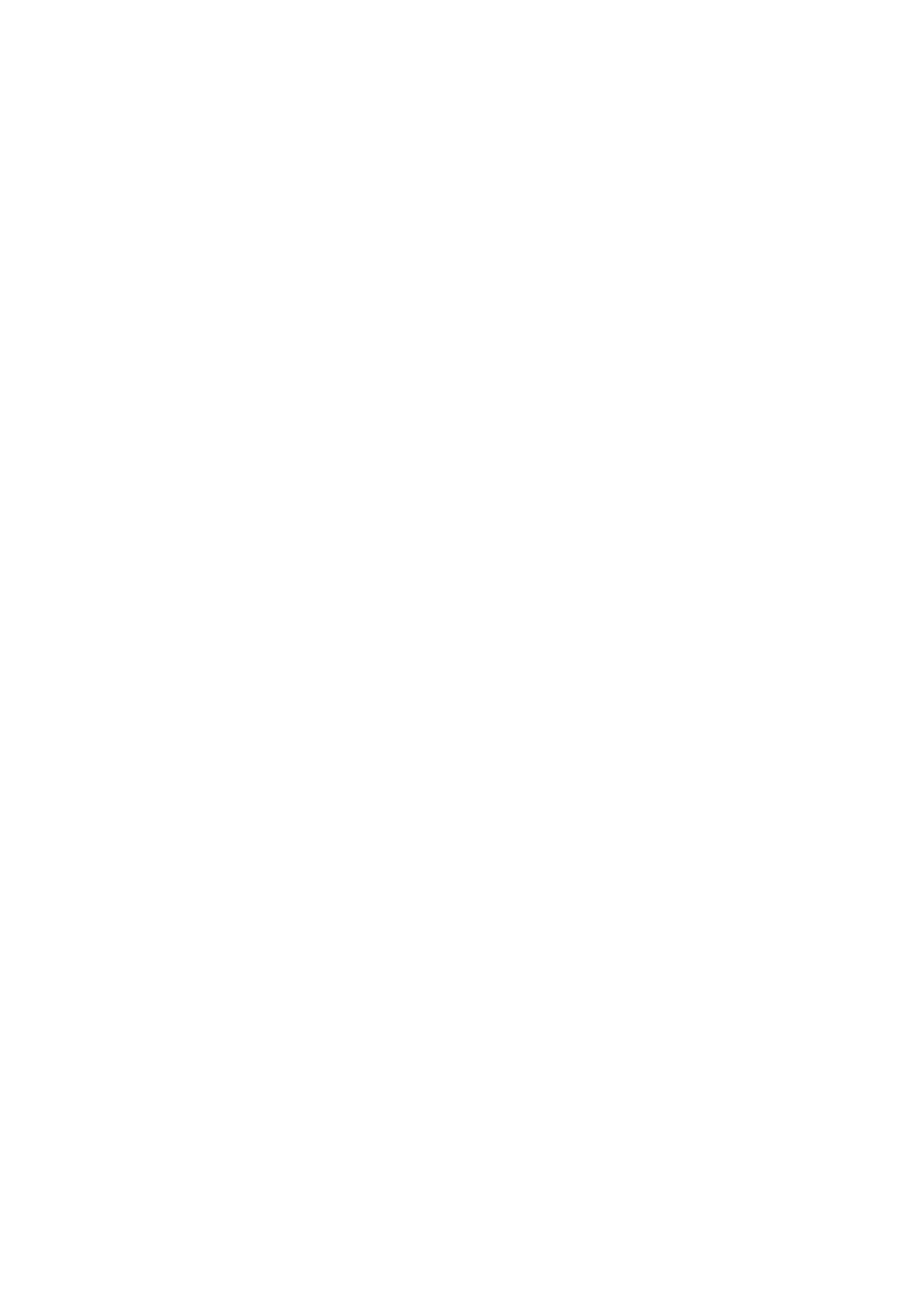# Preface

In this note, we concern only fundamental concepts of continuum mechanics for the formulation of basic equations of material bodies. Particular emphases are placed on general physical requirements, which have to be satisfied by constitutive equations of material models.

After introduction of kinematics for finite deformations and balance laws, constitutive relations for material bodies are discussed. Two general physical requirements for constitutive functions, namely, the principle of material frame-indifference and the material symmetry, are introduced and their general consequences analyzed. In particular, concepts of change of frame, Euclidean objectivity and observer-independence of material properties are carefully defined so as to make the essential ideas of the principle of material frame-indifference clear.

Constitutive equations and governing equations for some special classes of materials are then derived. For fluids, these includes elastic fluids, Navier-Stokes fluids, Reiner-Rivlin fluids, viscous heat-conducting fluids and incompressible fluids. For solids, are discussed isotropic elastic solids, anisotropic elastic solids, neo-Hookean material, Mooney-Rivlin materials for finite deformations in general as well as linearizations for small deformations, the Hookes' law in linear elasticity and the basic equations of linear thermoelasticity.

The constitutive theories of materials cannot be complete without some thermodynamic considerations, which like the conditions of material objectivity and material symmetry are equally important. Exploitation of the entropy principle based on the general entropy inequality and the stability of equilibrium are considered. The use of Lagrange multipliers in the evaluation of thermodynamic restrictions on the constitutive functions is introduced and its consequences for isotropic elastic solids are carefully analyzed.

This note can be regarded as a simplified and revised version of the book by the author (Continuum Mechanics, Springer 2002). It has been used in a short course for mathematics, physics and engineering students interested in acquiring a better knowledge of material modelling in continuum mechanics.

> I-Shih Liu Rio de Janeiro, 2006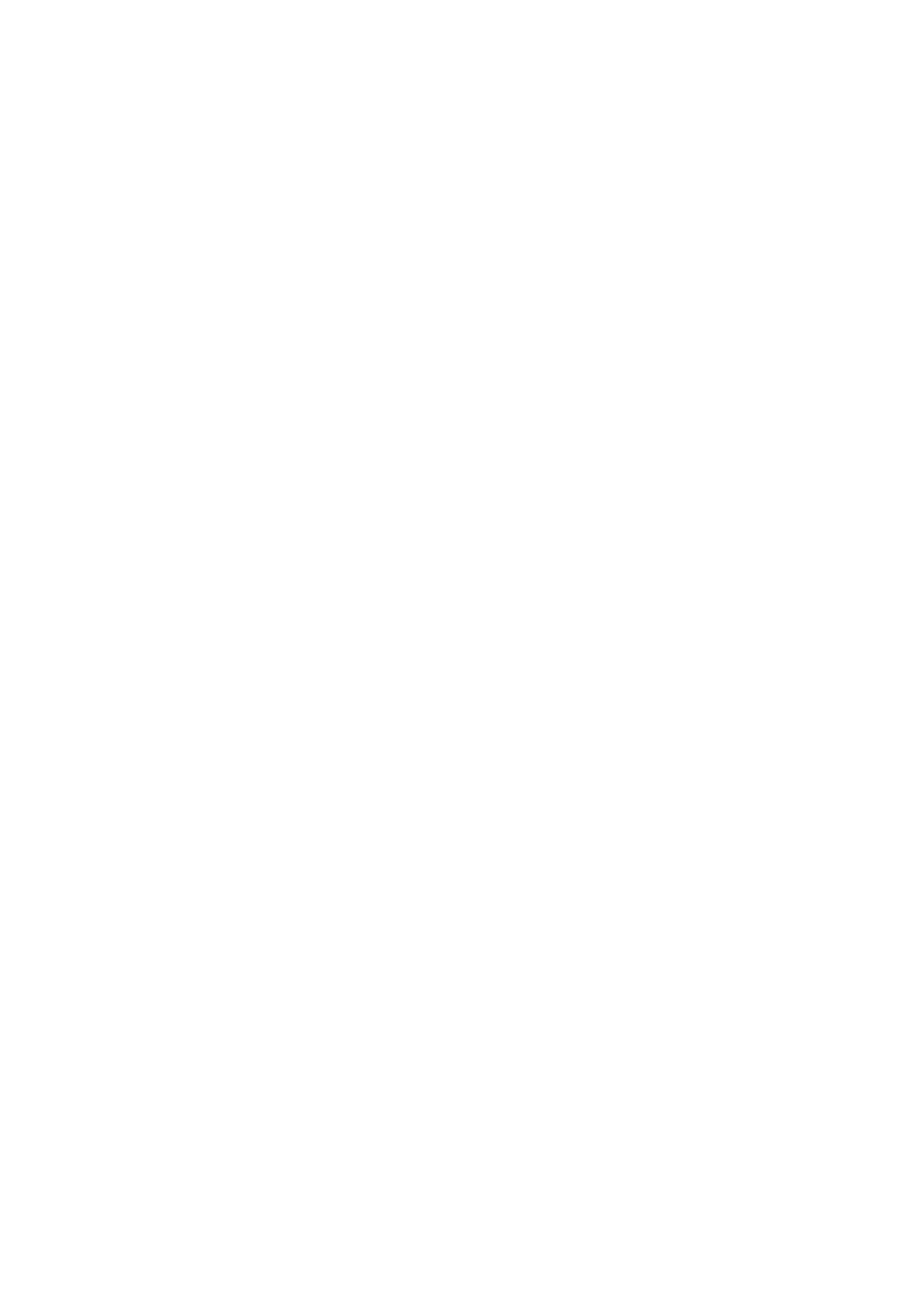# **Contents**

| $\mathbf{1}$   |                                               | <b>Kinematics</b><br>$\mathbf{1}$                                                                  |  |  |  |
|----------------|-----------------------------------------------|----------------------------------------------------------------------------------------------------|--|--|--|
|                | 1.1                                           | $\overline{2}$                                                                                     |  |  |  |
|                | 1.2                                           | $\overline{4}$                                                                                     |  |  |  |
|                | 1.3                                           | $\overline{5}$                                                                                     |  |  |  |
|                | 1.4                                           | $\overline{7}$                                                                                     |  |  |  |
|                | 1.5                                           | 9                                                                                                  |  |  |  |
| $\overline{2}$ | <b>Balance Laws</b><br>13                     |                                                                                                    |  |  |  |
|                | 2.1                                           | 13                                                                                                 |  |  |  |
|                | 2.2                                           | 15                                                                                                 |  |  |  |
|                | 2.3                                           | 16                                                                                                 |  |  |  |
|                | 2.4                                           | 17                                                                                                 |  |  |  |
|                | 2.5                                           | Equation of motion $\dots \dots \dots \dots \dots \dots \dots \dots \dots \dots \dots \dots$<br>18 |  |  |  |
|                | 2.6                                           | 19                                                                                                 |  |  |  |
|                | 2.7                                           | 21                                                                                                 |  |  |  |
|                | 2.8                                           | 21                                                                                                 |  |  |  |
| 3              | <b>Constitutive Relations</b><br>23           |                                                                                                    |  |  |  |
|                | 3.1                                           | 23                                                                                                 |  |  |  |
|                | 3.2                                           | 25                                                                                                 |  |  |  |
|                | 3.3                                           | 31                                                                                                 |  |  |  |
|                | 3.4                                           | 32                                                                                                 |  |  |  |
|                | 3.5                                           | 33                                                                                                 |  |  |  |
|                | 3.6                                           | 36                                                                                                 |  |  |  |
|                | 3.7                                           | 37                                                                                                 |  |  |  |
|                | 3.8                                           | 40                                                                                                 |  |  |  |
| 4              | <b>Constitutive Equations of Fluids</b><br>43 |                                                                                                    |  |  |  |
|                | 4.1                                           | 43                                                                                                 |  |  |  |
|                | 4.2                                           | 44                                                                                                 |  |  |  |
|                | 4.3                                           | 48                                                                                                 |  |  |  |
|                | 4.4                                           | 51                                                                                                 |  |  |  |
|                | 4.5                                           | 52                                                                                                 |  |  |  |
|                | 4.6                                           | 53                                                                                                 |  |  |  |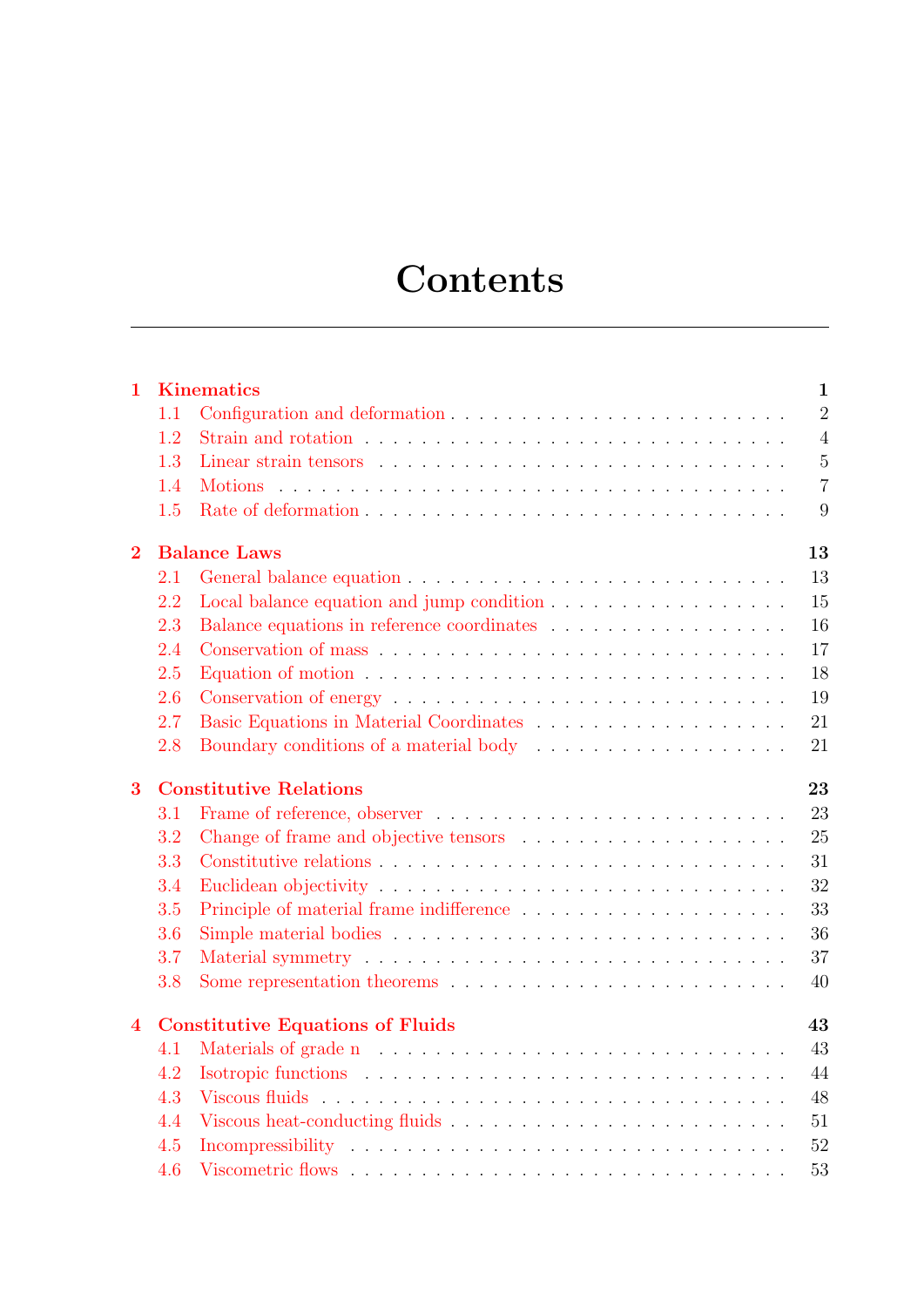| 5.           |                                           | <b>Constitutive Equations of Solids</b> | 57 |  |  |
|--------------|-------------------------------------------|-----------------------------------------|----|--|--|
|              | 5.1                                       |                                         | 57 |  |  |
|              | 5.2                                       |                                         | 58 |  |  |
|              | 5.3                                       |                                         | 60 |  |  |
|              | 5.4                                       |                                         | 61 |  |  |
|              | 5.5                                       |                                         | 63 |  |  |
|              | 5.6                                       |                                         | 64 |  |  |
|              | 5.7                                       |                                         | 66 |  |  |
|              | 5.8                                       |                                         | 70 |  |  |
| 6            | 73<br><b>Thermodynamic Considerations</b> |                                         |    |  |  |
|              | 6.1                                       |                                         | 73 |  |  |
|              | 6.2                                       |                                         | 74 |  |  |
|              | 6.3                                       |                                         | 75 |  |  |
|              | 6.4                                       |                                         | 79 |  |  |
|              | 6.5                                       |                                         | 81 |  |  |
|              | 6.6                                       |                                         | 83 |  |  |
|              | <b>Bibliography</b><br>89                 |                                         |    |  |  |
| <b>Index</b> |                                           |                                         |    |  |  |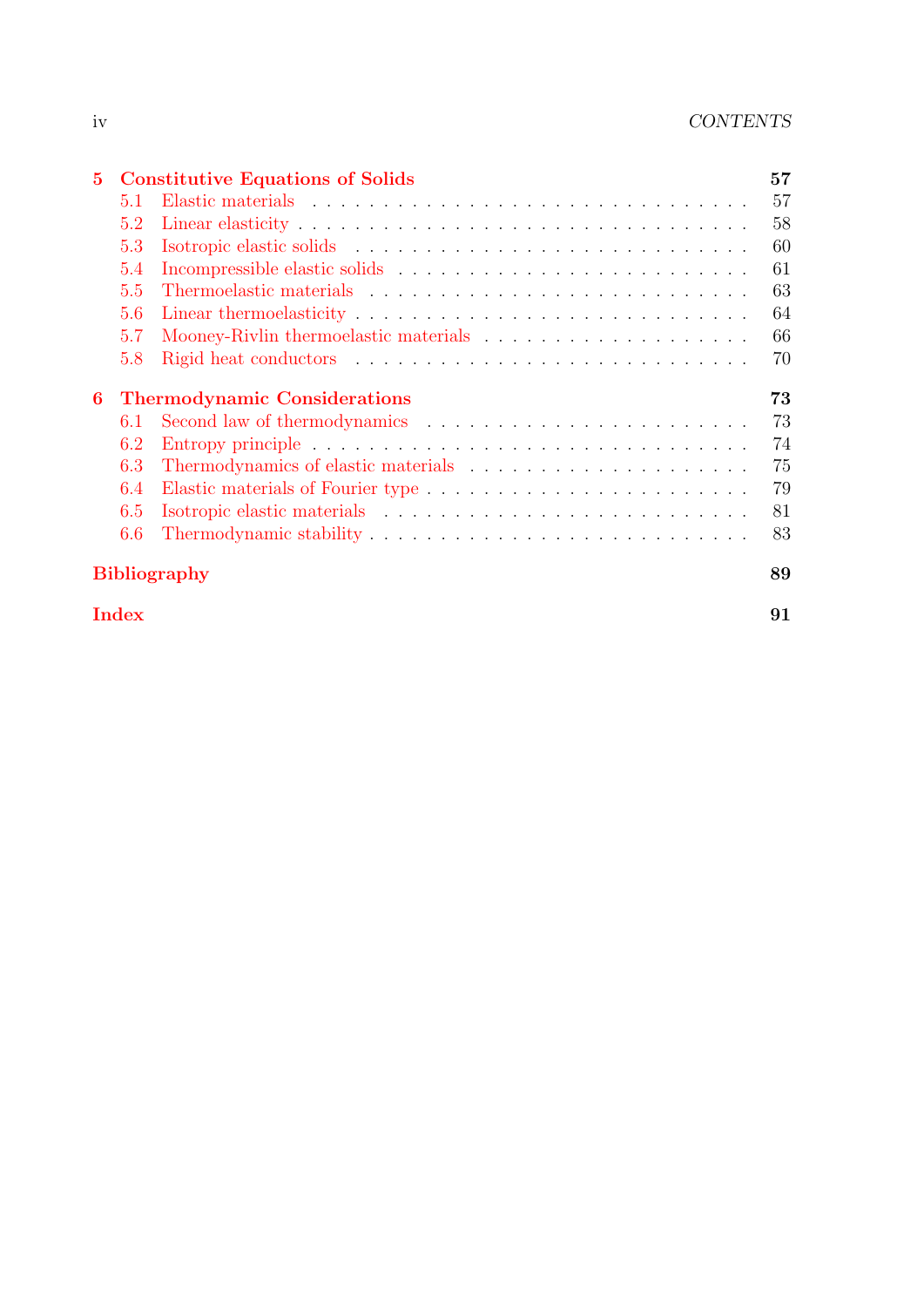# CHAPTER 1

# Kinematics

# <span id="page-6-0"></span>Notations

The reader is assumed to have a reasonable knowledge of the basic notions of vector spaces and calculus on Euclidean spaces. Some notations used in this note are introduced here. A concise treatment of tensor analysis as a preliminary mathematical background for continuum mechanics can be found in the appendix of [\[14\]](#page-95-0).

Let V be a finite dimensional vector space with an inner product, and  $\mathcal{L}(V)$  be the space of linear transformations on V. The elements of  $\mathcal{L}(V)$  are also called (second order) tensors. For  $u, v \in V$  their inner product is denoted by  $u \cdot v$ , and their tensor product, denoted by  $u \otimes v$ , is defined as a tensor so that for any  $w \in V$ ,

$$
(\boldsymbol{u}\otimes \boldsymbol{v})\boldsymbol{w}=(\boldsymbol{v}\cdot \boldsymbol{w})\,\boldsymbol{u}.
$$

Let  $\{e_i, i = 1, \dots, n\}$  be a basis of V, then  $\{e_i \otimes e_j, i, j = 1, \dots, n\}$  is a basis for  $\mathcal{L}(V)$ , and for any  $T \in \mathcal{L}(V)$ , the component form can be expressed as

$$
T=T^{ij}\mathbf{e}_i\otimes \mathbf{e}_j=\sum_{i=1}^n\sum_{j=1}^nT^{ij}\mathbf{e}_i\otimes \mathbf{e}_j.
$$

Hereafter, we shall always use the summation convention for any pair of repeated indices, as shown in the above example, for convenience and clarity. Moreover, although sometimes the super- and sub-indices are deliberately used to indicate the contravariant and the covariant components respectively (and sum over a pair of repeated super- and sub-indices only), in most theoretical discussions, expressions in Cartesian components suffice, for which no distinction of super- and sub-indices is necessary.

The inner product of two tensors A and B is defined as

$$
A \cdot B = \operatorname{tr} AB^T,
$$

where the trace and the transpose of a tensor are involved. In particular in terms of Cartesian components, the norm  $|A|$  is given by

$$
|A|^2 = A \cdot A = A_{ij} A_{ij},
$$

which is the sum of square of all the elements of A by the summation convention.

The Kronecker delta and the permutation symbol are two frequently used notations, they are defined as

$$
\delta_{ij} = \begin{cases} 0, & \text{if } i \neq j, \\ 1, & \text{if } i = j, \end{cases}
$$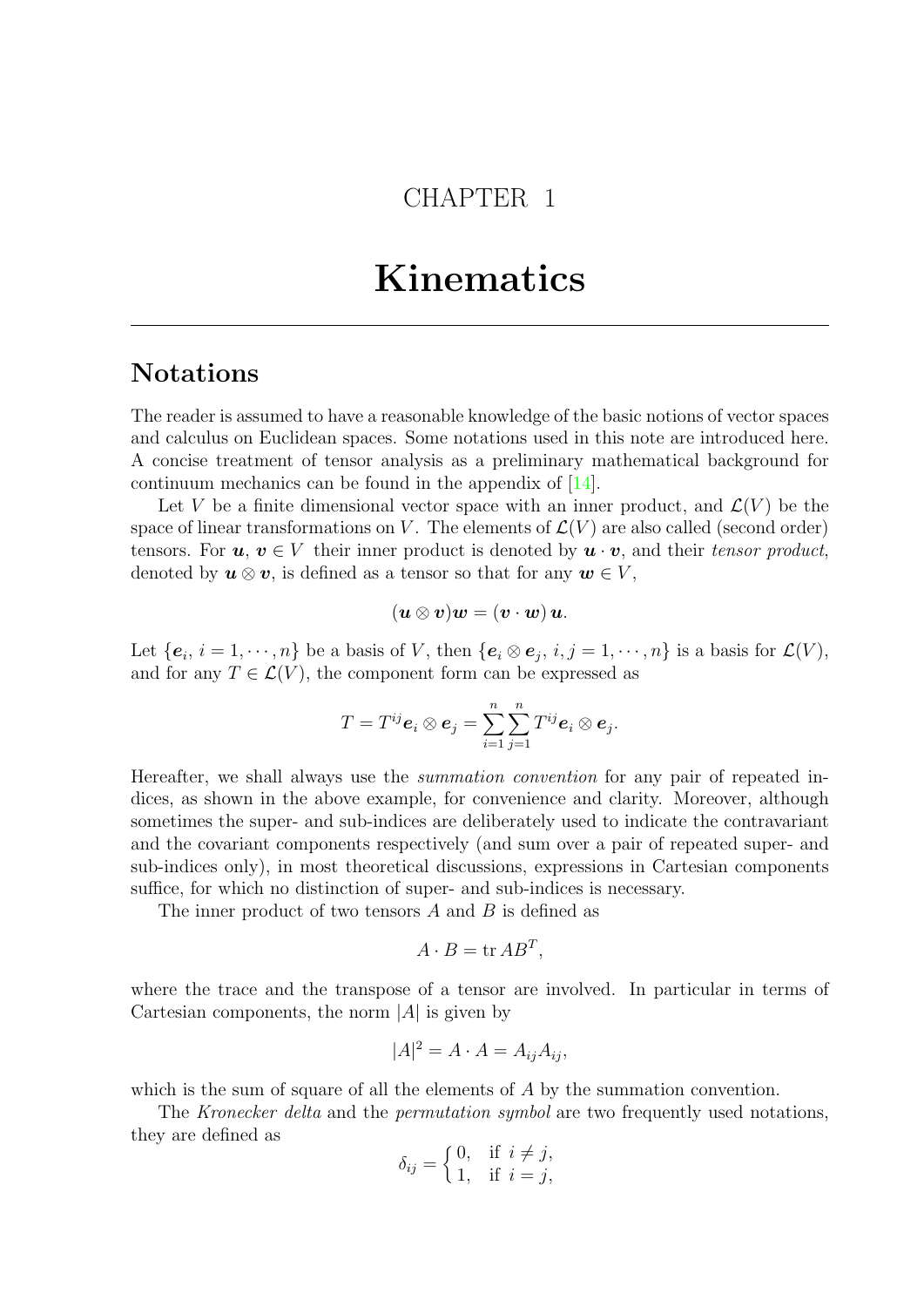and

$$
\varepsilon_{ijk} = \begin{cases} 1, & \text{if } \{i,j,k\} \text{ is an even permutation of } \{1,2,3\}, \\ -1, & \text{if } \{i,j,k\} \text{ is an odd permutation of } \{1,2,3\}, \\ 0, & \text{if otherwise.} \end{cases}
$$

One can easily check the following identity:

$$
\varepsilon_{ijk}\varepsilon_{imn} = \delta_{jm}\delta_{kn} - \delta_{jn}\delta_{km}.
$$

Let  $\mathcal E$  be a three-dimensional Euclidean space and the vector space V be its translation space. For any two points  $x, y \in \mathcal{E}$  there is a unique vector  $v \in V$  associated with their difference,

$$
v = y - x, \quad \text{or} \quad y = x + v.
$$

We may think of  $\bf{v}$  as the geometric vector that starts at the point  $\bf{x}$  and ends at the point **y**. The *distance* between **x** and **y** is then given by

$$
d(\boldsymbol{x},\boldsymbol{y})=|\boldsymbol{x}-\boldsymbol{y}|=|\boldsymbol{v}|.
$$

Let  $\mathcal D$  be an open region in  $\mathcal E$  and  $W$  be any vector space or an Euclidean space. A function  $f: \mathcal{D} \to W$  is said to be *differentiable* at  $x \in \mathcal{D}$  if there exists a linear transformation  $\nabla f(\boldsymbol{x}) : V \to W$ , such that for any  $\boldsymbol{v} \in V$ ,

$$
f(\boldsymbol{x} + \boldsymbol{v}) - f(\boldsymbol{x}) = \nabla f(\boldsymbol{x})[\boldsymbol{v}] + o(\boldsymbol{v}),
$$

where  $o(\boldsymbol{v})$  denotes the higher order terms in  $\boldsymbol{v}$  such that

$$
\lim_{|\boldsymbol{v}|\to 0} \frac{o(\boldsymbol{v})}{|\boldsymbol{v}|} = 0.
$$

We call  $\nabla f$  the *gradient* of f with respect to x, and will also denote it by  $\nabla_x f$ , or more frequently by either grad  $f$  or Grad  $f$ .

### <span id="page-7-0"></span>1.1 Configuration and deformation

A body  $\beta$  can be identified mathematically with a region in a three-dimensional Euclidean space  $\mathcal{E}$ . Such an identification is called a configuration of the body, in other words, a one-to-one mapping from  $\mathcal B$  into  $\mathcal E$  is called a *configuration* of  $\mathcal B$ .

It is more convenient to single out a particular configuration of  $\mathcal{B}$ , say  $\kappa$ , as a reference,

$$
\kappa: \mathcal{B} \to \mathcal{E}, \qquad \kappa(\mathbf{p}) = \mathbf{X}.\tag{1.1}
$$

We call  $\kappa$  a reference configuration of B. The coordinates of  $\mathbf{X}$ ,  $(X^{\alpha}, \alpha = 1, 2, 3)$  are called the referential coordinates, or sometimes called the material coordinates since the point X in the reference configuration  $\kappa$  is often identified with the material point p of the body when  $\kappa$  is given and fixed. The body  $\beta$  in the configuration  $\kappa$  will be denoted by  $\mathcal{B}_{\kappa}$ .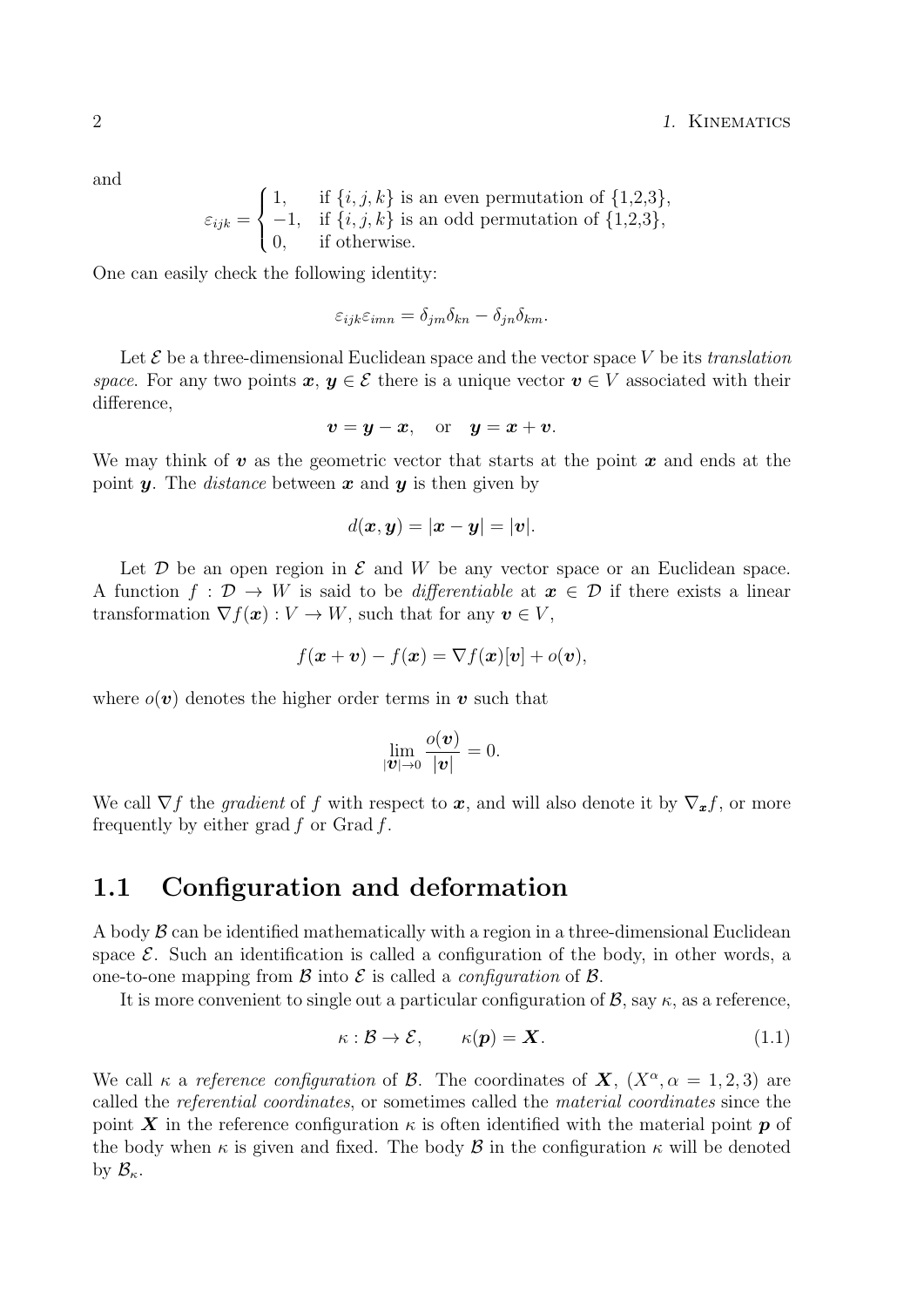#### 1. CONFIGURATION AND DEFORMATION 3



<span id="page-8-0"></span>Figure 1.1: Deformation

Let  $\kappa$  be a reference configuration and  $\chi$  be an arbitrary configuration of  $\beta$ . Then the mapping

$$
\chi_{\kappa} = \chi \circ \kappa^{-1} : \mathcal{B}_{\kappa} \to \mathcal{B}_{\chi}, \qquad \mathbf{x} = \chi_{\kappa}(\mathbf{X}) = \chi(\kappa^{-1}(\mathbf{X})), \tag{1.2}
$$

is called the *deformation* of  $\beta$  from  $\kappa$  to  $\chi$  (Fig. [1.1\)](#page-8-0). In terms of coordinate systems  $(x^{i}, i = 1, 2, 3)$  and  $(X^{\alpha}, \alpha = 1, 2, 3)$  in the deformed and the reference configurations respectively, the deformation  $X_{\kappa}$  is given by

$$
x^i = \lambda^i(X^\alpha),\tag{1.3}
$$

where  $X^i$  are called the *deformation functions*.

The *deformation gradient* of  $\chi$  relative to  $\kappa$ , denoted by  $F_{\kappa}$  is defined by

$$
F_{\kappa} = \nabla_{\mathbf{X}} \chi_{\kappa}.\tag{1.4}
$$

Here we have assumed that  $\chi_{\kappa}$  is differentiable. Furthermore, we shall require that  $F_{\kappa}$ is non-singular, so that by the inverse function theorem, the inverse mapping  $\chi_{\kappa}^{-1}$  exists and is also differentiable. Therefore the determinant of  $F_{\kappa}$  must be different from zero,

$$
J = \det F_{\kappa} \neq 0. \tag{1.5}
$$

When the reference configuration  $\kappa$  is chosen and understood in the context,  $F_{\kappa}$  will be denoted simply by F.

Relative to the natural bases  $e^{\alpha}$ (X) and  $e_i(x)$  of the coordinate systems  $(X^{\alpha})$  and  $(x<sup>i</sup>)$  respectively, the deformation gradient F can be expressed in the following component form,

$$
F = F^i{}_{\alpha} e_i(\boldsymbol{x}) \otimes e^{\alpha}(\boldsymbol{X}), \qquad F^i{}_{\alpha} = \frac{\partial X^i}{\partial X^{\alpha}}.
$$
 (1.6)

Let  $d\mathbf{X} = \mathbf{X} - \mathbf{X}_0$  be a small (infinitesimal) material line element in the reference configuration, and  $d\mathbf{x} = \chi_{\kappa}(\mathbf{X}) - \chi_{\kappa}(\mathbf{X}_0)$  be its image in the deformed configuration, then it follows from the definition that

$$
d\boldsymbol{x} = Fd\boldsymbol{X},\tag{1.7}
$$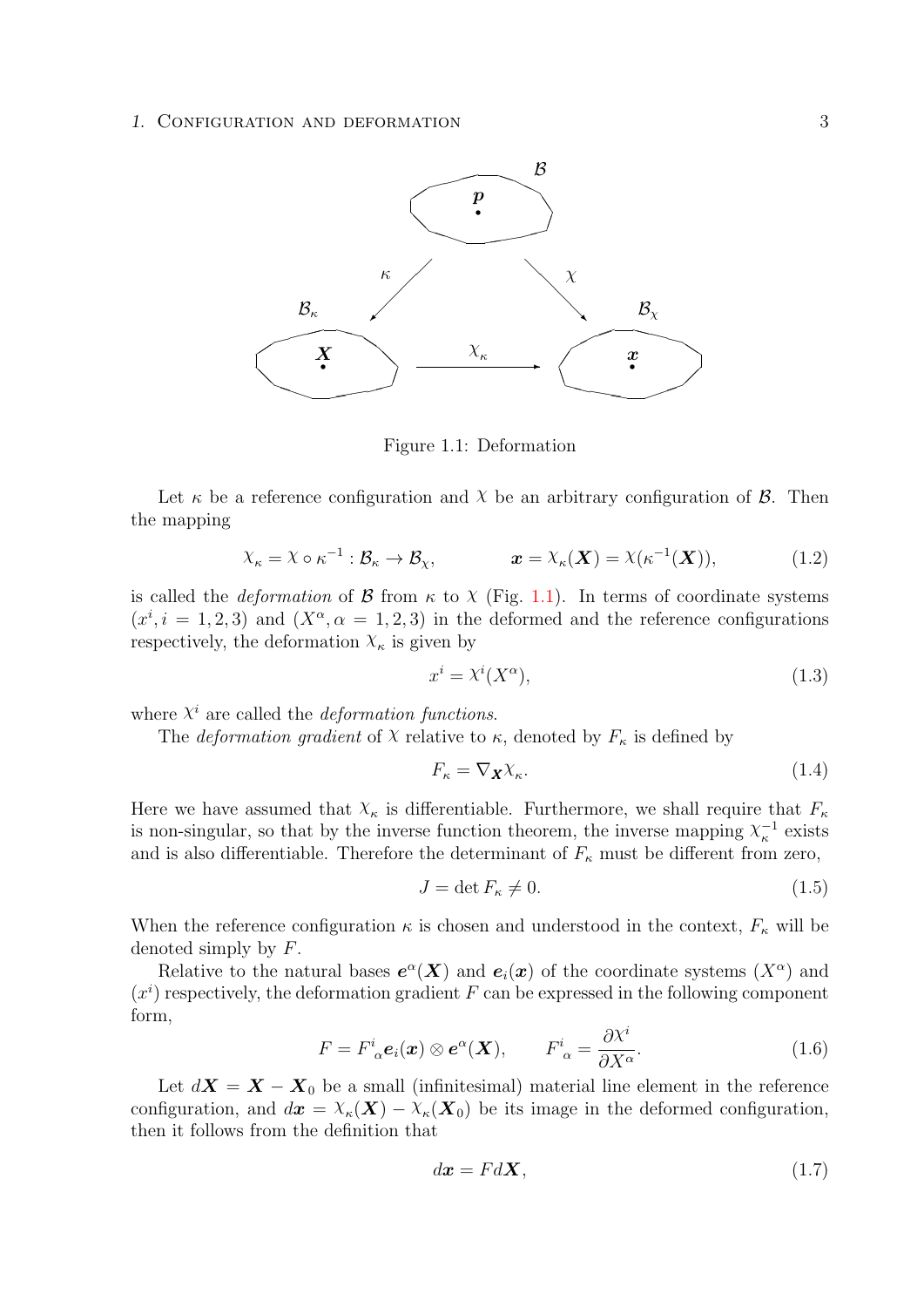since  $d\mathbf{X}$  is infinitesimal the higher order term  $o(d\mathbf{X})$  tends to zero.

Similarly, let  $da_{\kappa}$  and  $n_{\kappa}$  be a small material surface element and its unit normal in the reference configuration and da and  $n$  be the corresponding ones in the deformed configuration. And let  $dv_{\kappa}$  and dv be small material volume elements in the reference and the deformed configurations respectively. Then we have

$$
\mathbf{n} \, da = J F^{-T} \mathbf{n}_{\kappa} da_{\kappa}, \qquad dv = |J| \, dv_{\kappa}. \tag{1.8}
$$

## <span id="page-9-0"></span>1.2 Strain and rotation

The deformation gradient is a measure of local deformation of the body. We shall introduce other measures of deformation which have more suggestive physical meanings, such as change of shape and orientation. First we shall recall the following theorem from linear algebra:

**Theorem** (polar decomposition). For any non-singular tensor  $F$ , there exist unique symmetric positive definite tensors  $V$  and  $U$  and a unique orthogonal tensor  $R$  such that

$$
F = RU = VR.\tag{1.9}
$$

Since the deformation gradient  $F$  is non-singular, the above decomposition holds. We observe that a positive definite symmetric tensor represents a state of pure stretches along three mutually orthogonal axes and an orthogonal tensor a rotation. Therefore, [\(1.9\)](#page-9-0) assures that any local deformation is a combination of a pure stretch and a rotation.

We call R the rotation tensor, while U and V are called the right and the left stretch tensors respectively. Both stretch tensors measure the local strain, a change of shape, while the tensor R describes the local rotation, a change of orientation, experienced by material elements of the body.

Clearly we have

$$
U^2 = F^T F, \qquad V^2 = F F^T,
$$
  
det  $U = \det V = |\det F|.$  (1.10)

Since  $V = RUR^{T}$ , V and U have the same eigenvalues and their eigenvectors differ only by the rotation  $R$ . Their eigenvalues are called the *principal stretches*, and the corresponding eigenvectors are called the principal directions.

We shall also introduce the *right* and the *left Cauchy-Green strain tensors* defined by

$$
C = F^T F, \qquad B = F F^T,\tag{1.11}
$$

respectively, which are easier to be calculated than the strain measures  $U$  and  $V$  from a given  $F$  in practice. Note that  $C$  and  $U$  share the same eigenvectors, while the eigenvalues of U are the positive square root of those of  $C$ ; the same is true for B and V.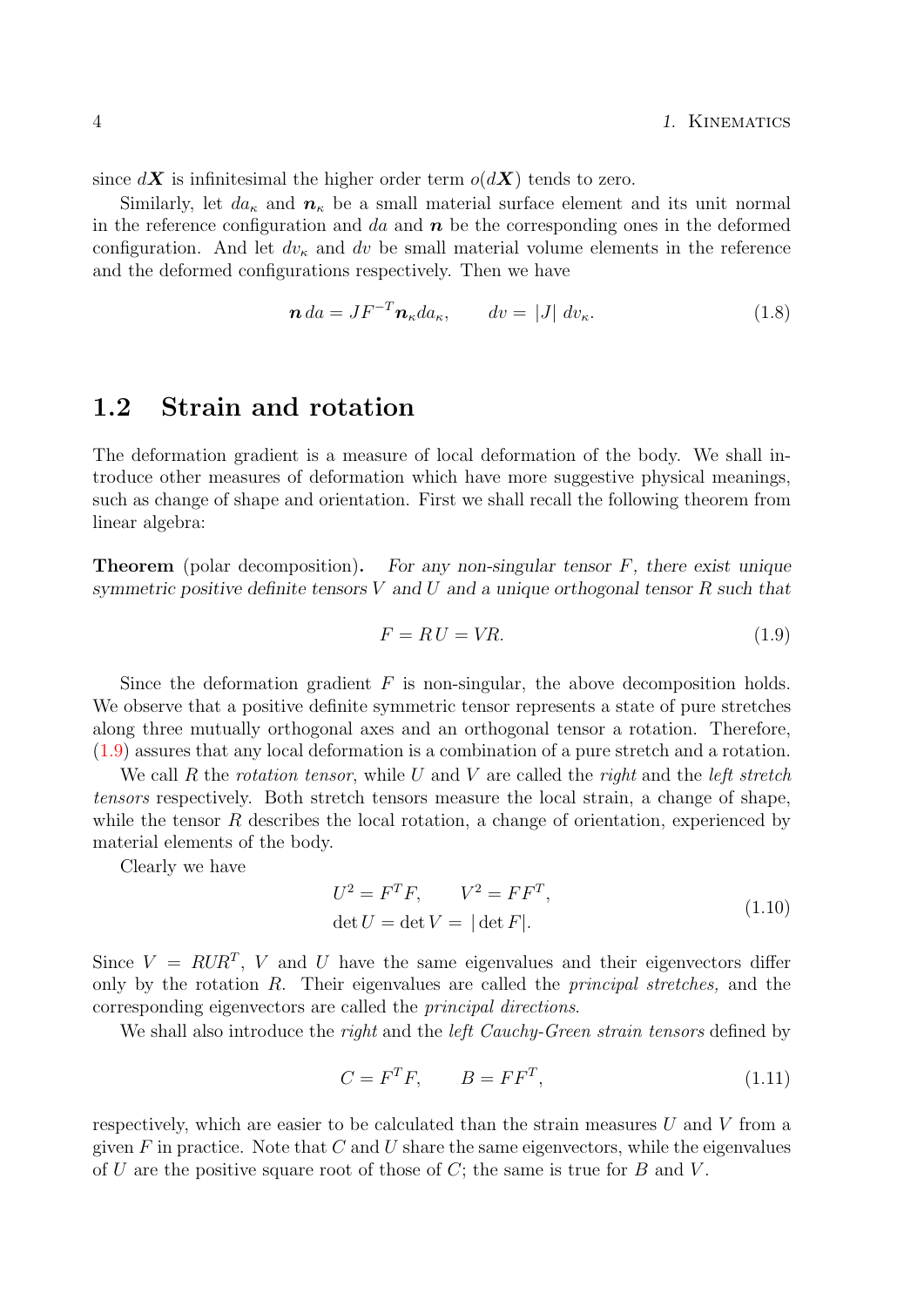### <span id="page-10-0"></span>1.3 Linear strain tensors

The strain tensors introduced in the previous section are valid for finite deformations in general. In the classical linear theory, only small deformations are considered.

We introduce the *displacement vector* from the reference configuration (see Fig. [1.2\)](#page-10-1),

$$
\boldsymbol{u}=\boldsymbol{\chi}_{\kappa}(\boldsymbol{X})-\boldsymbol{X},
$$

and its gradient,

$$
H=\nabla_X\mathbf{u}.
$$

Obviously, we have  $F = 1 + H$ .



<span id="page-10-1"></span>Figure 1.2: Displacement vector

For small deformations, the displacement gradient  $H$  is assumed to be a small quantity,  $|H| \ll 1$ , and say H is of order  $o(1)$ . The right stretch tensor U and the rotation tensor  $R$  can then be approximated by

$$
U = \sqrt{F^T F} = 1 + \frac{1}{2}(H + H^T) + o(2) = 1 + E + o(2),
$$
  
\n
$$
R = FU^{-1} = 1 + \frac{1}{2}(H - H^T) + o(2) = 1 + \tilde{R} + o(2),
$$
\n(1.12)

where

$$
E = \frac{1}{2}(H + H^T), \qquad \tilde{R} = \frac{1}{2}(H - H^T), \tag{1.13}
$$

are called the infinitesimal strain tensor and the infinitesimal rotation tensor, respectively. Note that infinitesimal strain and rotation are the symmetric and skew-symmetric parts of the displacement gradient.

We can give geometrical meanings to the components of the infinitesimal strain tensor  $E_{ij}$  relative to a Cartesian coordinate system. Consider two infinitesimal material line segments  $d\mathbf{X}_1$  and  $d\mathbf{X}_2$  in the reference configuration and their corresponding ones  $d\mathbf{x}_1$ and  $dx_2$  in the current configuration. By  $(1.7)$ , we have

$$
d\boldsymbol{x}_1 \cdot d\boldsymbol{x}_2 - d\boldsymbol{X}_1 \cdot d\boldsymbol{X}_2 = (F^T F - 1)d\boldsymbol{X}_1 \cdot d\boldsymbol{X}_2 = 2E d\boldsymbol{X}_1 \cdot d\boldsymbol{X}_2, \tag{1.14}
$$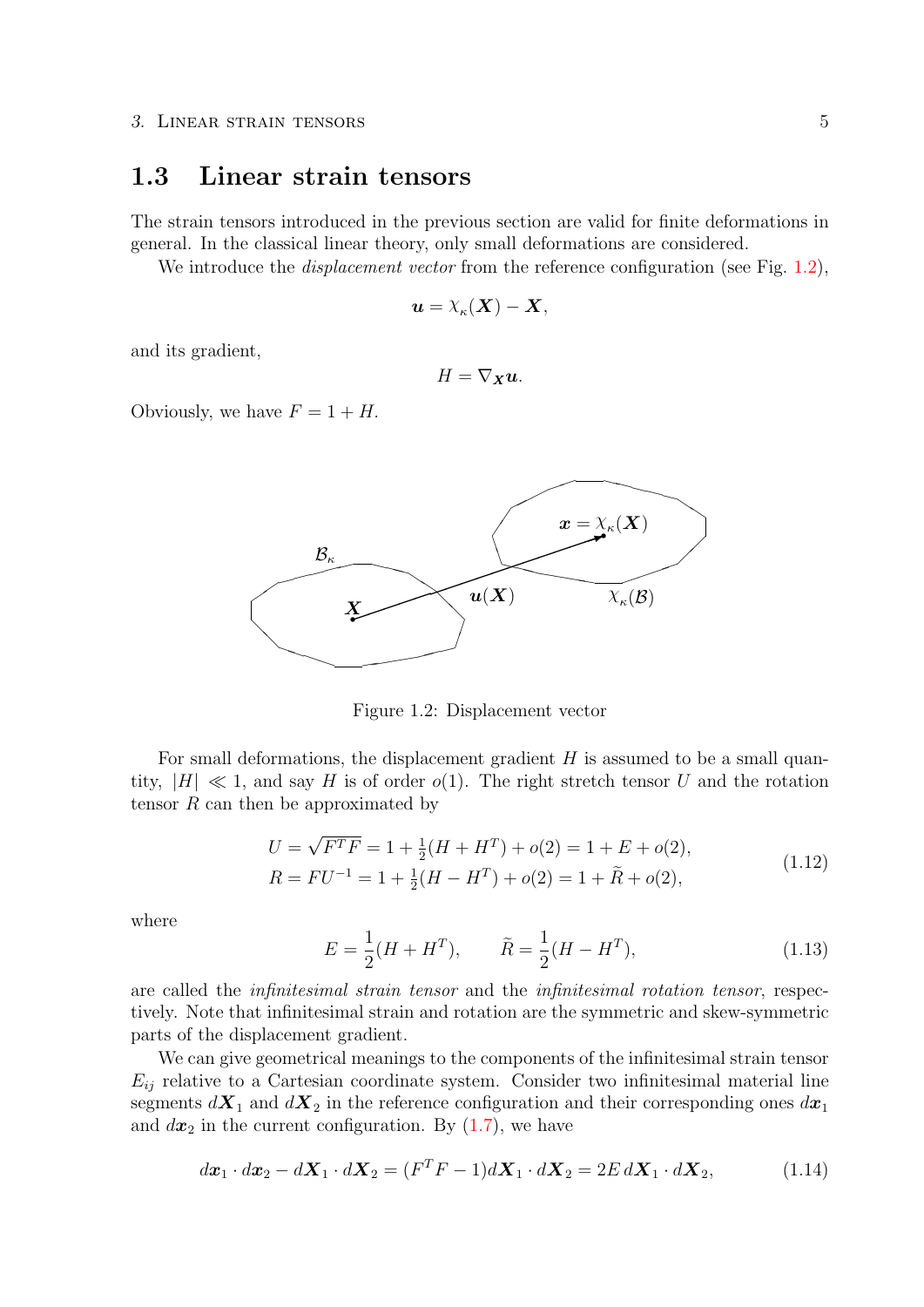for small deformations. Now let  $d\mathbf{X}_1 = d\mathbf{X}_2 = s_o \mathbf{e}_1$  be a small material line segment in the direction of the unit base vector  $e_1$  and s be the deformed length. Then we have

$$
s^2 - s_o^2 = 2s_o^2(E\mathbf{e}_1 \cdot \mathbf{e}_1) = 2s_o^2 E_{11},
$$

which implies that

$$
E_{11} = \frac{s^2 - s_o^2}{2s_o^2} = \frac{(s - s_o)(s + s_o)}{2s_o^2} \simeq \frac{s - s_o}{s_o}.
$$

In other words,  $E_{11}$  is the change of length per unit original length of a small line segment in the  $e_1$ -direction. The other diagonal components,  $E_{22}$  and  $E_{33}$  have similar interpretations as elongation per unit original length in their respective directions.

Similarly, let  $d\mathbf{X}_1 = s_o \mathbf{e}_1$  and  $d\mathbf{X}_2 = s_o \mathbf{e}_2$  and denote the angle between the two line segments after deformation by  $\theta$ . Then we have

$$
s_o^2 |Fe_1| |Fe_2| \cos \theta - s_o^2 \cos \frac{\pi}{2} = 2s_o^2 (E\mathbf{e}_1 \cdot \mathbf{e}_2),
$$

from which, if we write  $\gamma = \pi/2 - \theta$ , the change from its original right angle, then

$$
\frac{\sin\gamma}{2}=\frac{E_{12}}{|Fe_1|\;|Fe_2|}.
$$

Since  $|E_{12}| \ll 1$  and  $|Fe_i| \simeq 1$ , it follows that  $\sin \gamma \simeq \gamma$  and we conclude that

$$
E_{12} \simeq \frac{\gamma}{2}.
$$

Therefore, the component  $E_{12}$  is equal to one-half the change of angle between the two line segments originally along the  $e_1$ - and  $e_2$ -directions. Other off-diagonal components,  $E_{23}$  and  $E_{13}$  have similar interpretations as change of angle indicated by their numerical subscripts.

Moreover, since  $\det F = \det(1 + H) \simeq 1 + \text{tr } H$  $\det F = \det(1 + H) \simeq 1 + \text{tr } H$  $\det F = \det(1 + H) \simeq 1 + \text{tr } H$  for small deformations, by  $(1.8)_2$  for a small material volume we have

$$
\operatorname{tr} E = \operatorname{tr} H \simeq \frac{dv - dv_{\kappa}}{dv_{\kappa}}.
$$

Thus the sum  $E_{11} + E_{22} + E_{33}$  measures the infinitesimal change of volume per unit original volume. Therefore, in the linear theory, if the deformation is incompressible, since  $\text{tr } E = \text{Div } u$ , it follows that

$$
\text{Div } \mathbf{u} = 0. \tag{1.15}
$$

In terms of Cartesian coordinates, the displacement gradient

$$
\frac{\partial u_i}{\partial X_j} = \frac{\partial u_i}{\partial x_k} \frac{\partial x_k}{\partial X_j} = \frac{\partial u_i}{\partial x_k} (\delta_{jk} + o(1)) = \frac{\partial u_i}{\partial x_j} + o(2),
$$

in other words, the two displacement gradients

$$
\frac{\partial u_i}{\partial X_j} \quad \text{and} \quad \frac{\partial u_i}{\partial x_j}
$$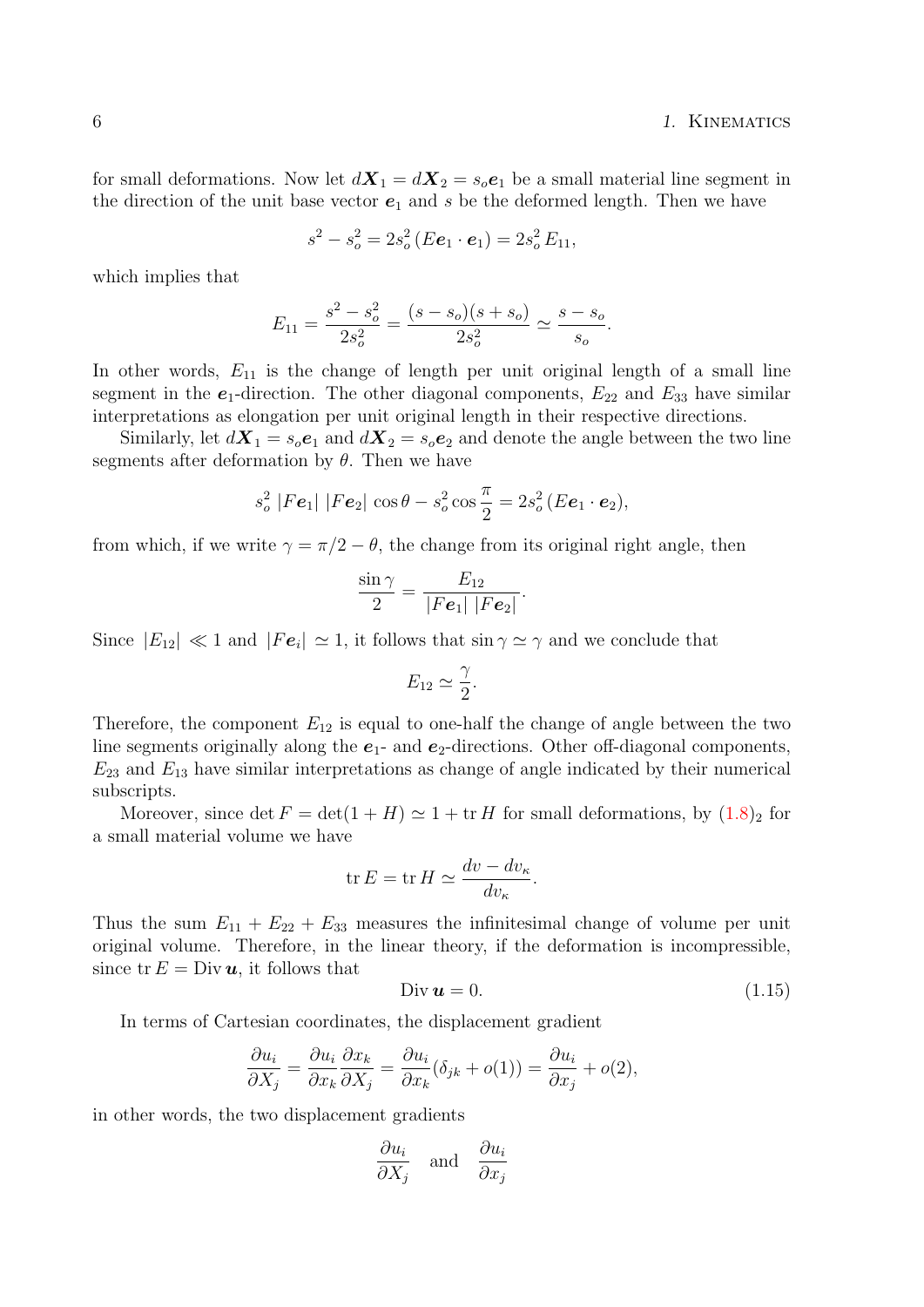### 4. Motions 7

differ in second order terms only. Therefore, since in the classical linear theory, the higher order terms are insignificant, it is usually not necessary to introduce the reference configuration in the linear theory. The classical infinitesimal strain and rotation, in the Cartesian coordinate system, are defined as

$$
E_{ij} = \frac{1}{2}(\frac{\partial u_i}{\partial x_j} + \frac{\partial u_j}{\partial x_i}), \qquad \tilde{R}_{ij} = \frac{1}{2}(\frac{\partial u_i}{\partial x_j} - \frac{\partial u_j}{\partial x_i}), \qquad (1.16)
$$

in the current configuration.

# <span id="page-12-0"></span>1.4 Motions

A motion of the body  $\beta$  can be regarded as a continuous sequence of deformations in time, *i.e.*, a *motion*  $X$  of  $\beta$  is regarded as a map,

$$
\chi: \mathcal{B}_{\kappa} \times \mathbb{R} \to \mathcal{E}, \qquad \mathbf{x} = \chi(\mathbf{X}, t). \tag{1.17}
$$

We denote the configuration of  $\mathcal{B}$  at time t in the motion  $\chi$  by  $\mathcal{B}_t$ .

In practice, the reference configuration  $\kappa$  is often chosen as the configuration in the motion at some instant  $t_0, \kappa = \chi(\cdot, t_0)$ , say for example,  $t_0 = 0$ , so that  $\mathbf{X} = \chi(\mathbf{X}, 0)$ . But such a choice is not necessary in general. The reference configuration  $\kappa$  can be chosen independently of any motion.

For a fixed material point  $X$ ,

$$
\chi(\mathbf{X},\,\cdot\,):I\!\!R\to\mathcal{E}
$$

is a curve called the path of the material point  $\boldsymbol{X}$ . The velocity v and the acceleration a are defined as the first and the second time derivatives of position as  $\boldsymbol{X}$  moves along its path,

$$
\boldsymbol{v} = \frac{\partial \mathcal{X}(\boldsymbol{X}, t)}{\partial t}, \qquad \boldsymbol{a} = \frac{\partial^2 \mathcal{X}(\boldsymbol{X}, t)}{\partial t^2}.
$$
 (1.18)

The velocity and the acceleration are vector quantities. Here of course, we have assumed that  $\chi(\mathbf{X},t)$  is twice differentiable with respect to t. However, from now on, we shall assume that all functions are smooth enough for the conditions needed in the context, without their smoothness explicitly specified.

A material body is endowed with some physical properties whose values may change along with the deformation of the body in a motion. A quantity defined on a motion can be described in essentially two different ways: either by the evolution of its value along the path of a material point or by the change of its value at a fixed location in the deformed body. The former is called the material (or a referential description if a reference configuration is used) and the later a spatial description. We shall make them more precise below.

For a given motion  $X$  and a fixed reference configuration  $\kappa$ , consider a quantity, with its value in some space  $W$ , defined on the motion of  $\mathcal{B}$  by a function

$$
f: \mathcal{B} \times \mathbb{R} \to W. \tag{1.19}
$$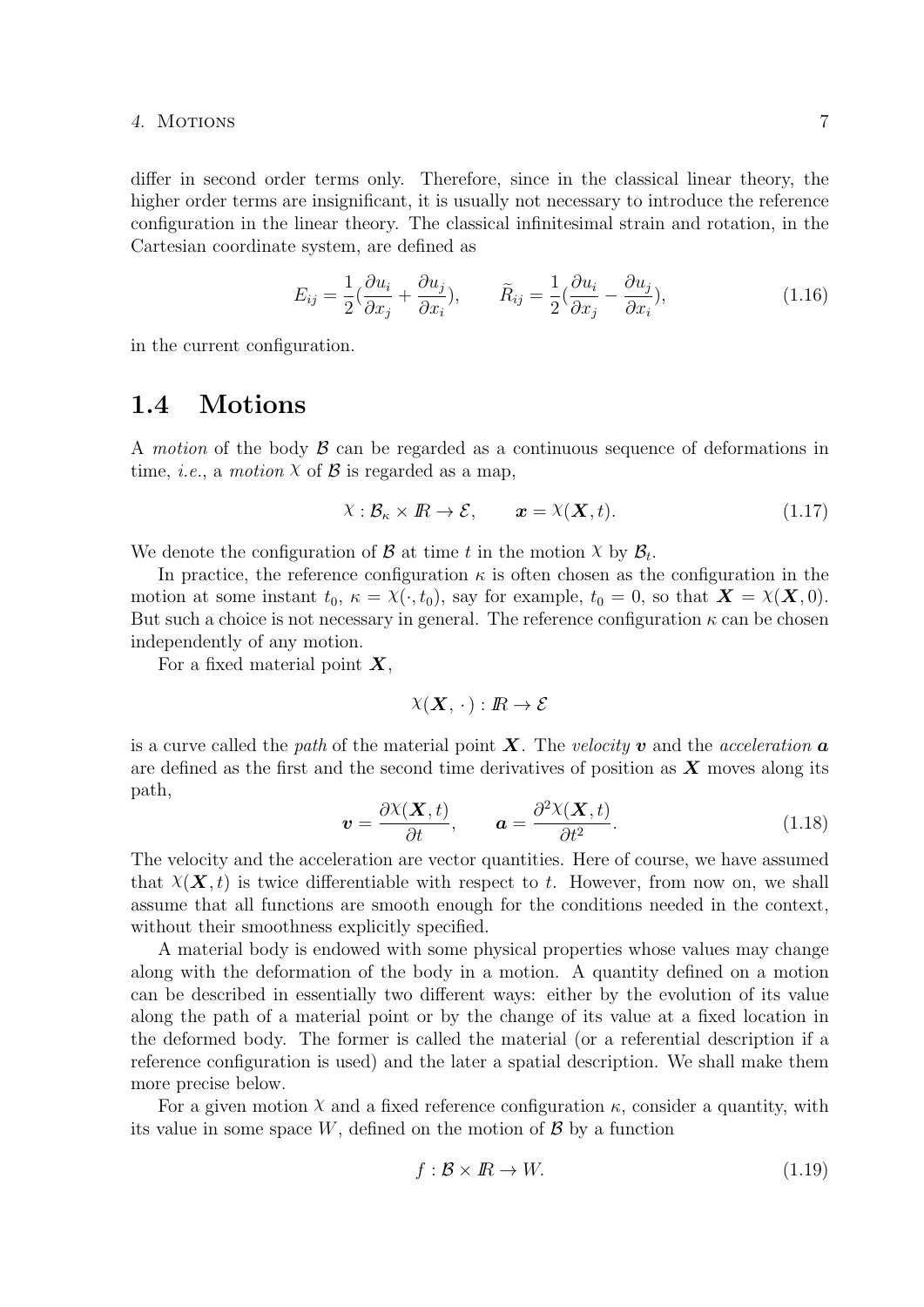8 1. KINEMATICS

Then it can be defined on the reference configuration,

$$
\hat{f} : \mathcal{B}_{\kappa} \times \mathbb{R} \to W,\tag{1.20}
$$

by

$$
\widehat{f}(\boldsymbol{X},t) = f(\kappa^{-1}(\boldsymbol{X}),t) = f(\boldsymbol{p},t), \qquad \boldsymbol{X} \in \mathcal{B}_{\kappa},
$$

and also defined on the position occupied by the body at time  $t$ ,

$$
\tilde{f}(\cdot, t) : \mathcal{B}_t \to W,\tag{1.21}
$$

by

$$
\tilde{f}(\boldsymbol{x},t) = \hat{f}(\lambda^{-1}(\boldsymbol{x},t),t) = \hat{f}(\boldsymbol{X},t), \qquad \boldsymbol{x} \in \mathcal{B}_t.
$$

As a custom in continuum mechanics, one usually denotes these functions  $f, f$ , and  $\hat{f}$  by the same symbol since they have the same value at the corresponding point, and write, by an abuse of notations,

$$
f = f(\mathbf{p}, t) = f(\mathbf{X}, t) = f(\mathbf{x}, t),
$$

and called them respectively the material description, the referential description and the spatial description of the function f. Sometimes the referential description is referred to as the Lagrangian description and the spatial description as the Eulerian description.

When a reference configuration is chosen and fixed, one can usually identify the material point **p** with its reference position **X**. In fact, the material description in  $(\mathbf{p}, t)$ is rarely used and the referential description in  $(X, t)$  is often regarded as the material description instead. However, in later discussions concerning material frame-indifference of constitutive equations, we shall emphasize the difference between the material description and a referential description, because the true nature of material properties should not depend on the choice of a reference configuration.

Possible confusions may arise in such an abuse of notations, especially when differentiations are involved. To avoid such confusions, one may use different notations for differentiation in these situations.

In the referential description, the time derivative is denoted by a dot while the differential operators such as gradient, divergence and curl are denoted by Grad, Div and Curl respectively, beginning with capital letters:

$$
\dot{f} = \frac{\partial f(\mathbf{X}, t)}{\partial t}, \quad \text{Grad } f = \nabla_{\mathbf{X}} f(\mathbf{X}, t), \text{ etc.}
$$

In the spatial description, the time derivative is the usual  $\partial_t$  and the differential operators beginning with lower-case letters, grad, div and curl:

$$
\frac{\partial f}{\partial t} = \frac{\partial f(\boldsymbol{x},t)}{\partial t}, \quad \text{grad } f = \nabla_{\boldsymbol{x}} f(\boldsymbol{x},t), \text{ etc.}
$$

The relations between these notations can easily be obtained. Indeed, let  $f$  be a scalar field and  $u$  be a vector field. We have

$$
\dot{f} = \frac{\partial f}{\partial t} + (\text{grad } f) \cdot \boldsymbol{v}, \qquad \dot{\boldsymbol{u}} = \frac{\partial \boldsymbol{u}}{\partial t} + (\text{grad } \boldsymbol{u}) \boldsymbol{v}, \tag{1.22}
$$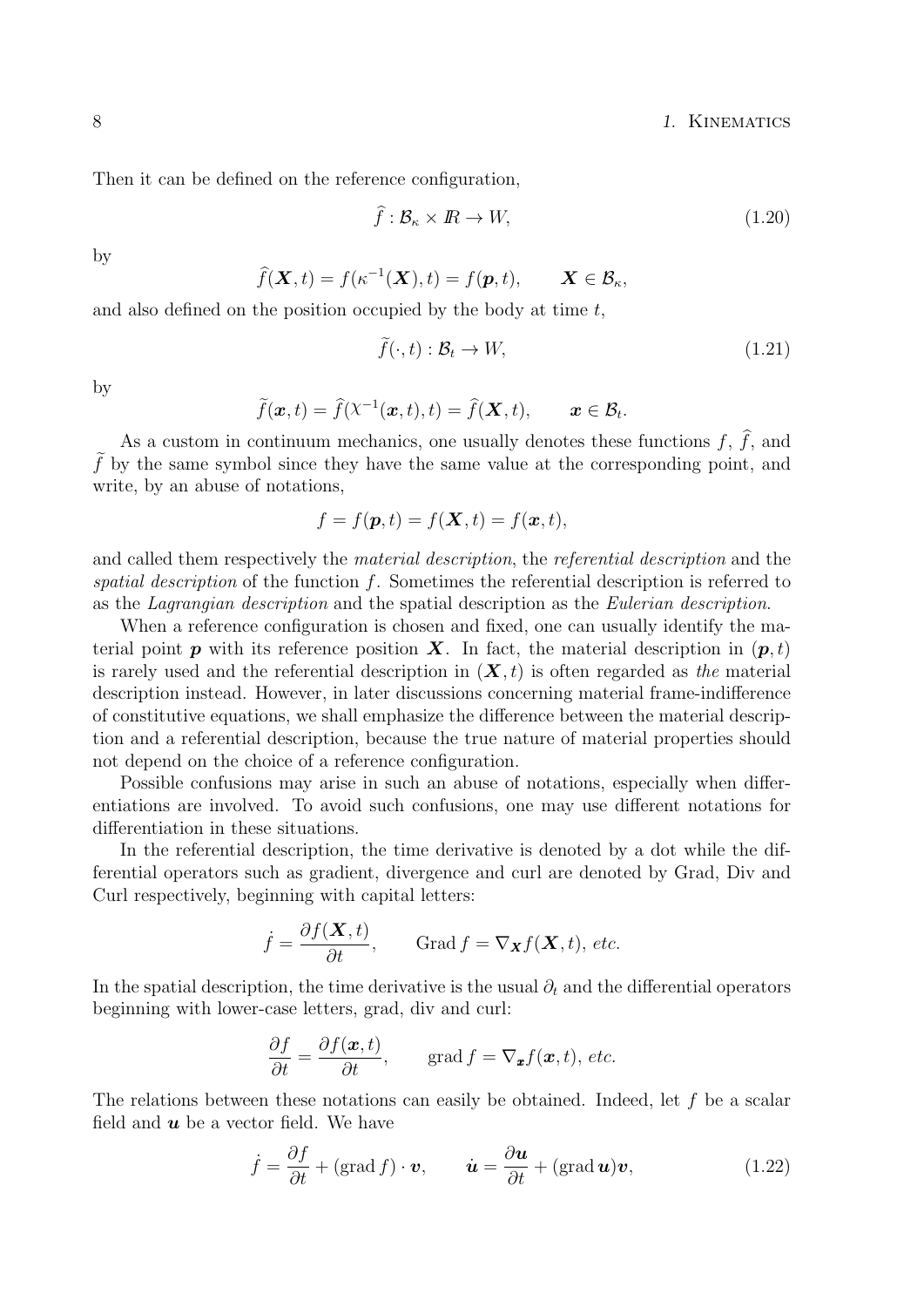and

$$
Grad f = FT grad f, \qquad Grad u = (grad u)F.
$$
 (1.23)

In particular, taking the velocity  $v$  for  $u$ , it follows that

$$
\text{grad}\,\mathbf{v} = \dot{F}F^{-1},\tag{1.24}
$$

since Grad  $\dot{v} =$  Grad  $\dot{x} = \dot{F}$ .

We call  $\dot{f}$  the material time derivative of f, which is the time derivative of f following the path of the material point. Therefore, by the definition  $(1.18)$ , we can write the velocity  $\boldsymbol{v}$  and the acceleration  $\boldsymbol{a}$  as

$$
\boldsymbol{v}=\dot{\boldsymbol{x}},\qquad \boldsymbol{a}=\ddot{\boldsymbol{x}},
$$

and hence by  $(1.22)_2$  $(1.22)_2$ ,

$$
\mathbf{a} = \dot{\mathbf{v}} = \frac{\partial \mathbf{v}}{\partial t} + (\text{grad}\,\mathbf{v})\mathbf{v}.\tag{1.25}
$$

## <span id="page-14-0"></span>1.5 Rate of deformation

Whereas the deformation gradient measures the local deformation, the material time derivative of deformation gradient measures the rate at which such changes occur at a fixed material point. Another measure for the rate of deformation relative to the current configuration at a fixed location, more commonly used in fluid mechanics, will be introduced here. To do it, we choose the current configuration  $\chi(\cdot, t)$  as the reference configuration so that past and future deformations can be described relative to the present configuration.



Figure 1.3: Relative deformation

We denote the position of the material point  $\mathbf{X} \in \mathcal{B}_{\kappa}$  at time  $\tau$  by  $\xi$ ,

<span id="page-14-1"></span>
$$
\boldsymbol{\xi} = \lambda(\boldsymbol{X}, \tau).
$$

Then

$$
\boldsymbol{x} = \boldsymbol{\chi}(\boldsymbol{X}, t), \qquad \boldsymbol{\xi} = \boldsymbol{\chi}_t(\boldsymbol{x}, \tau) = \boldsymbol{\chi}(\boldsymbol{\chi}^{-1}(\boldsymbol{x}, t), \tau), \tag{1.26}
$$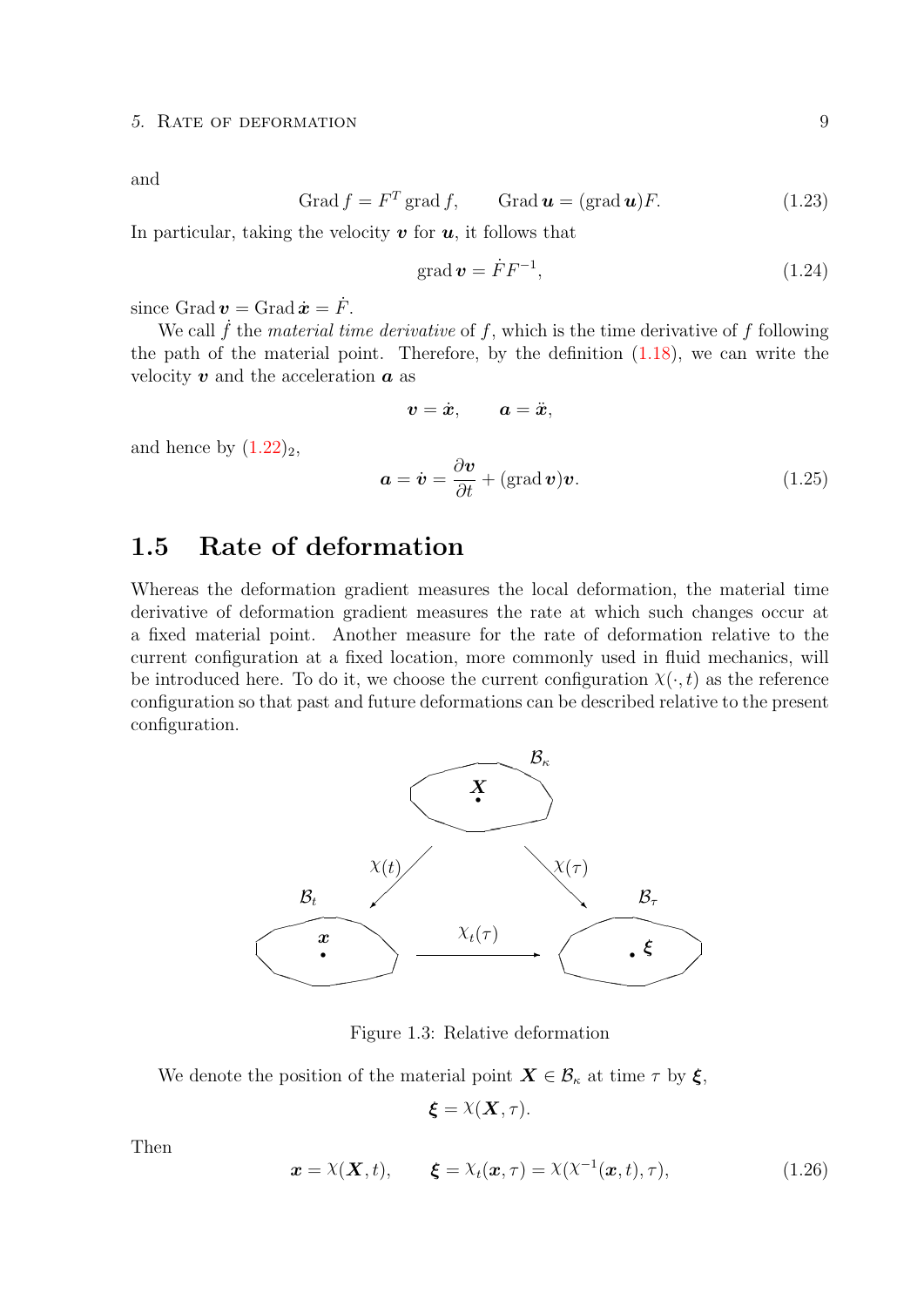where  $X_t(\cdot, \tau) : \mathcal{B}_t \to \mathcal{B}_\tau$  is the deformation at time  $\tau$  relative to the configuration at time t or simply called the relative deformation (Fig. [1.3\)](#page-14-1). The relative deformation gradient  $F_t$  is defined by

$$
F_t(\boldsymbol{x}, \tau) = \nabla_{\boldsymbol{x}} \chi_t(\boldsymbol{x}, \tau), \qquad (1.27)
$$

that is, the deformation gradient at time  $\tau$  with respect to the configuration at time t. Of course, if  $\tau = t$ ,

$$
F_t(\boldsymbol{x},t) = 1,
$$

and we can easily show that

$$
F(\mathbf{X}, \tau) = F_t(\mathbf{x}, \tau) F(\mathbf{X}, t).
$$
\n(1.28)

The rate of change of deformation relative to the current configuration is defined as

$$
L(\boldsymbol{x},t)=\frac{\partial}{\partial \tau}F_t(\boldsymbol{x},\tau)\Big|_{\tau=t}.
$$

From [\(1.28\)](#page-14-1),  $F_t(\tau) = F(\tau)F(t)^{-1}$ , by taking the derivative with respect to  $\tau$ , we have

$$
\dot{F}_t(\tau) = \dot{F}(\tau)F(t)^{-1}
$$
  
= (grad  $\mathbf{v}(\tau)$ ) $F(\tau)F(t)^{-1}$  = (grad  $\mathbf{v}(\tau)$ ) $F_t(\tau)$ ,

and since  $F_t(t) = 1$ , we conclude that

$$
L = \text{grad}\,\boldsymbol{v}.\tag{1.29}
$$

In other words, the spatial velocity gradient can also be interpreted as the rate of change of deformation relative to the current configuration.

Moreover, if we apply the polar decomposition to the relative deformation gradient  $F_t(\boldsymbol{x}, \tau),$ 

$$
F_t = R_t U_t = V_t R_t,\tag{1.30}
$$

by holding x and t fixed and taking the derivative of  $F_t$  with respect to  $\tau$ , we obtain

$$
\dot{F}_t(\tau) = R_t(\tau)\dot{U}_t(\tau) + \dot{R}_t(\tau)U_t(\tau),
$$

and hence by putting  $\tau = t$ , we have

F˙

$$
L(t) = \dot{U}_t(t) + \dot{R}_t(t).
$$
\n(1.31)

If we denote

$$
D(t) = U_t(t), \qquad W(t) = \dot{R}_t(t), \tag{1.32}
$$

We can show easily that

$$
D^T = D, \qquad W^T = -W. \tag{1.33}
$$

Therefore, the relation  $(1.31)$  is just a decomposition of the tensor L into its symmetric and skew-symmetric parts, and by [\(1.29\)](#page-14-1) we have

$$
D = \frac{1}{2} (\text{grad } \mathbf{v} + \text{grad } \mathbf{v}^{T}),
$$
  
\n
$$
W = \frac{1}{2} (\text{grad } \mathbf{v} - \text{grad } \mathbf{v}^{T}).
$$
\n(1.34)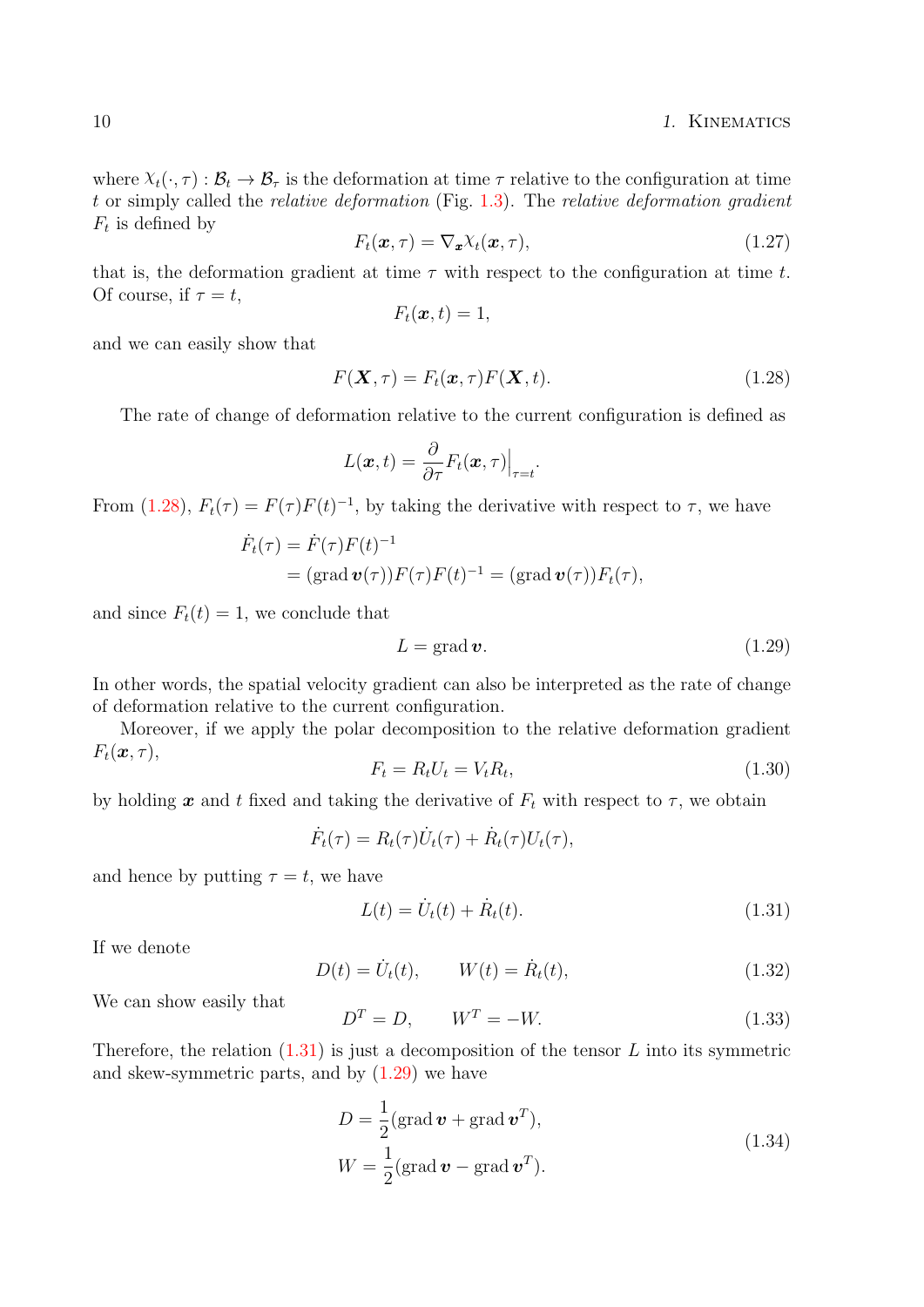#### 5. RATE OF DEFORMATION 11

In view of  $(1.32)$  the symmetric part of the velocity gradient, D, is called the *rate of strain* tensor or simply as the stretching tensor, and the skew-symmetric part of the velocity gradient, W, is called the rate of rotation tensor or simply as the spin tensor.

Since the spin tensor W is skew-symmetric, it can be represented as an axial vector  $w$ . The components of the vector **w** are usually defined by  $w^i = \varepsilon_{ijk} W_{kj}$  in the Cartesian coordinate system, hence it follow that

$$
w = \operatorname{curl} v. \tag{1.35}
$$

The vector  $\boldsymbol{w}$  is called the *vorticity* vector in fluid dynamics.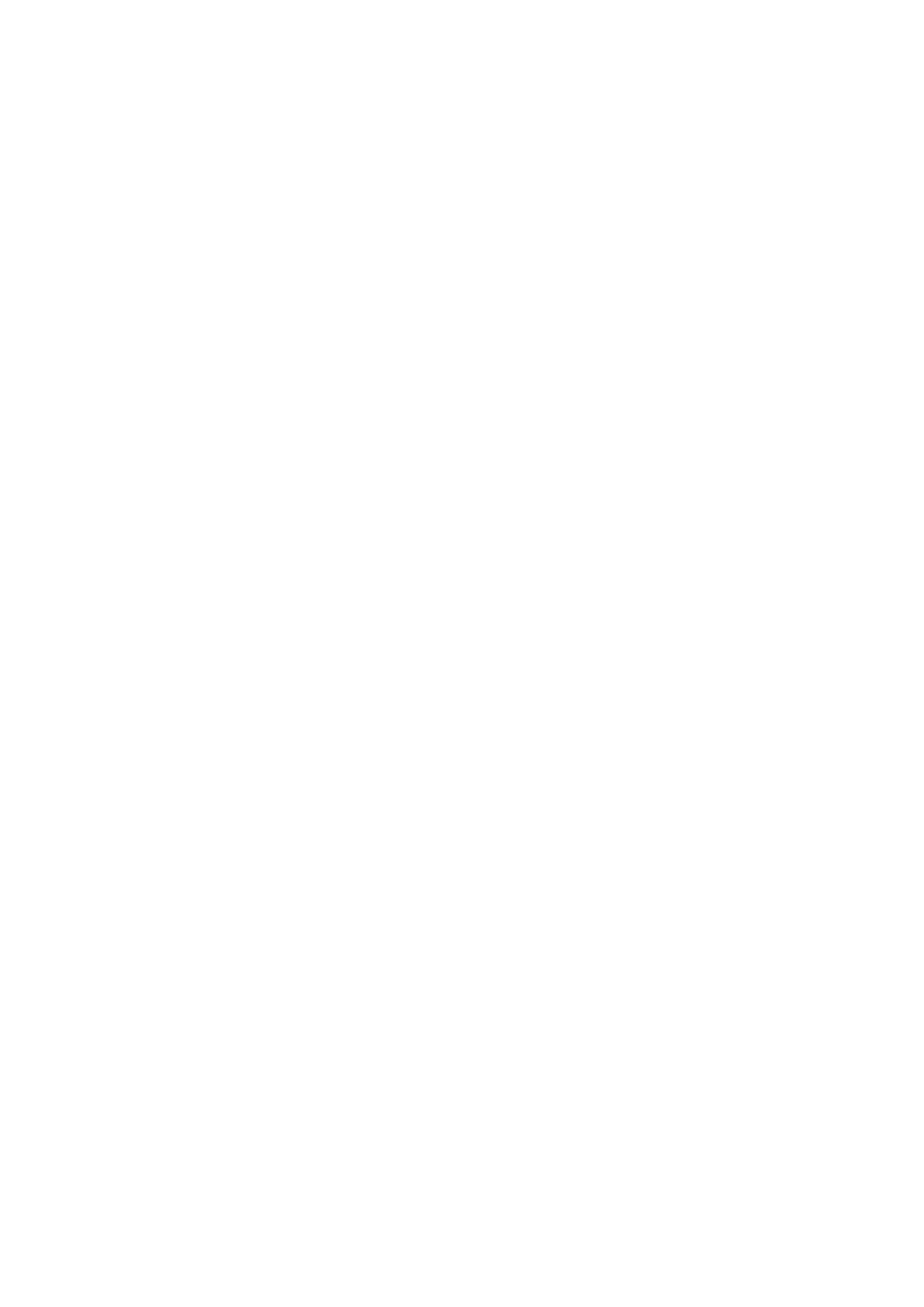# CHAPTER 2

# Balance Laws

### <span id="page-18-1"></span><span id="page-18-0"></span>2.1 General balance equation

Basic laws of mechanics can all be expressed in general in the following form,

$$
\frac{d}{dt} \int_{\mathcal{P}_t} \psi \, dv = \int_{\partial \mathcal{P}_t} \Phi_{\psi} \mathbf{n} \, da + \int_{\mathcal{P}_t} \sigma_{\psi} \, dv,\tag{2.1}
$$

for any bounded regular subregion of the body, called a part  $\mathcal{P} \subset \mathcal{B}$  and the vector field  $\bm{n},$  the outward unit normal to the boundary of the region  $\mathcal{P}_t$  in the current configuration. The quantities  $\psi$  and  $\sigma_{\psi}$  are tensor fields of certain order m, and  $\Phi_{\psi}$  is a tensor field of order  $m+1$ , say  $m=0$  or  $m=1$  so that  $\psi$  is a scalar or vector quantity, and respectively  $\Phi_{\psi}$  is a vector or second order tensor quantity.

The relation [\(2.1\)](#page-18-1), called the *general balance* of  $\psi$  in integral form, is interpreted as asserting that the rate of increase of the quantity  $\psi$  in a part  $\mathcal P$  of a body is affected by the inflow of  $\psi$  through the boundary of P and the growth of  $\psi$  within P. We call  $\Phi_{\psi}$ the *flux* of  $\psi$  and  $\sigma_{\psi}$  the *supply* of  $\psi$ .

We are interested in the local forms of the integral balance  $(2.1)$  at a point in the region  $P_t$ . The derivation of local forms rest upon certain assumptions on the smoothness of the tensor fields  $\psi$ ,  $\Phi_{\psi}$ , and  $\sigma_{\psi}$ . Here not only regular points, where all the tensor fields are smooth, but also singular points, where they may suffer jump discontinuities, will be considered.

First of all, we need the following theorem, which is a three-dimensional version of the formula in calculus for differentiation under the integral sign on a moving interval, namely

$$
\frac{\partial}{\partial t}\int_{g(t)}^{f(t)}\psi(x,t)\,dx = \int_{g(t)}^{f(t)}\frac{\partial\psi}{\partial t}\,dx + \psi(f(t),t)\,\dot{f}(t) - \psi(g(t),t)\,\dot{g}(t).
$$

**Theorem** (transport theorem). Let  $V(t)$  be a regular region in  $\mathcal E$  and  $u_n(x, t)$  be the outward normal speed of a surface point  $x \in \partial V(t)$ . Then for any smooth tensor field  $\psi(\mathbf{x}, t)$ , we have

$$
\frac{d}{dt} \int_{V} \psi \, dv = \int_{V} \frac{\partial \psi}{\partial t} \, dv + \int_{\partial V} \psi \, u_n \, da. \tag{2.2}
$$

In this theorem, the surface speed  $u_n(x,t)$  needs only to be defined on the boundary  $\partial V$ . If  $V(t)$  is a material region  $\mathcal{P}_t$ , *i.e.*, it always consists of the same material points of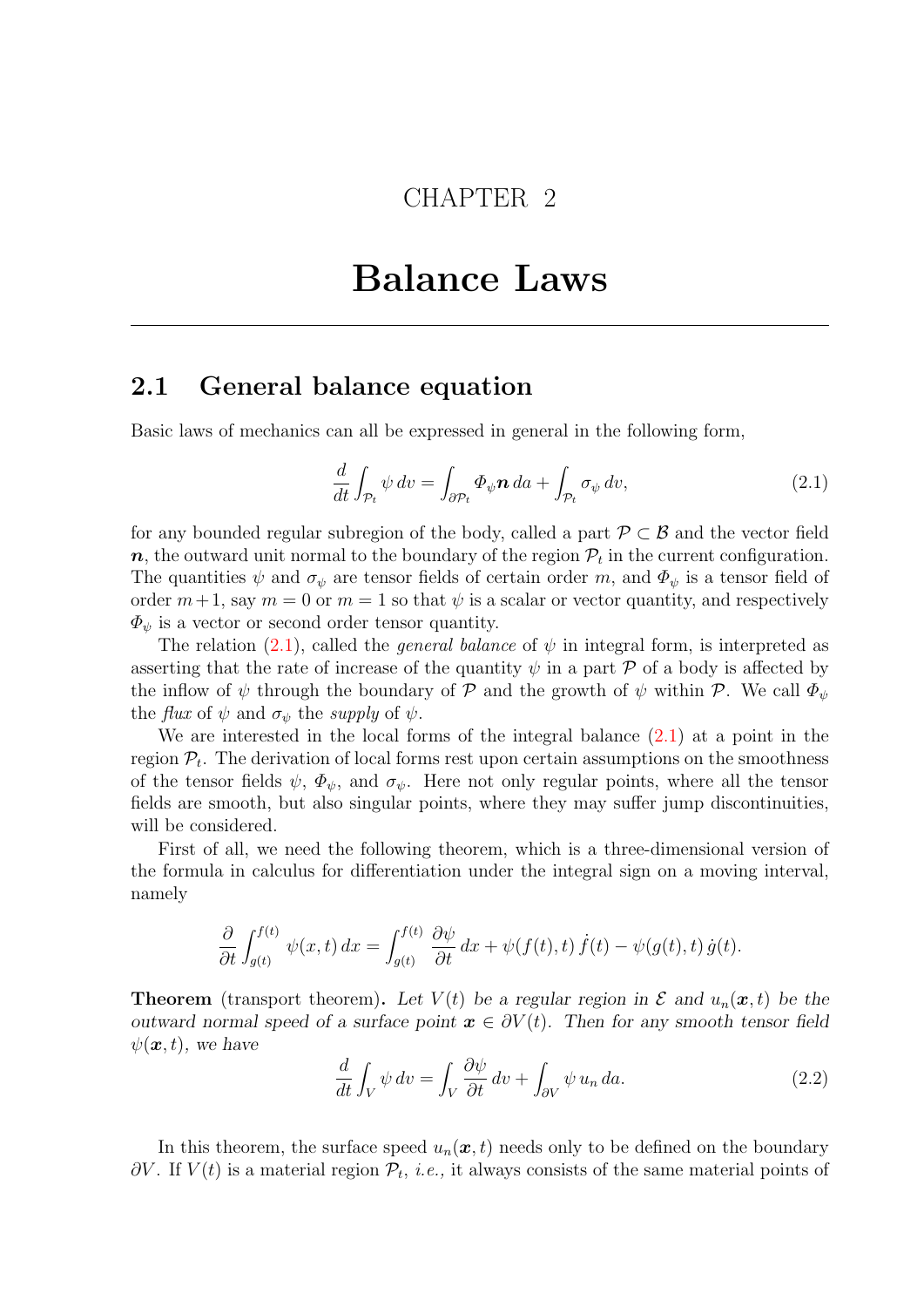a part  $\mathcal{P} \subset \mathcal{B}$ , then  $u_n = \dot{x} \cdot \mathbf{n}$  and [\(2.2\)](#page-18-1) becomes

$$
\frac{d}{dt} \int_{\mathcal{P}_t} \psi \, dv = \int_{\mathcal{P}_t} \frac{\partial \psi}{\partial t} \, dv + \int_{\partial \mathcal{P}_t} \psi \, \dot{\mathbf{x}} \cdot \mathbf{n} \, da. \tag{2.3}
$$

Now we shall extend the above transport theorem to a material region containing a surface across which  $\psi$  may suffer a jump discontinuity.

**Definition.** An oriented smooth surface S in a material region V is called a singular surface relative to a field  $\phi$  defined on V, if  $\phi$  is smooth in  $V - S$  and suffers a jump discontinuity across S. The jump of  $\phi$  is defined as

$$
\llbracket \phi \rrbracket = \phi^+ - \phi^-, \tag{2.4}
$$

where  $\phi^+$  and  $\phi^-$  are the one side limits from the two regions of V separated by S and designated as  $\mathcal{V}^+$  and  $\mathcal{V}^-$  respectively.



<span id="page-19-0"></span>Figure 2.1: Singular surface

Let  $u_n$  be the normal speed of S with the direction pointing into  $\mathcal{V}^+$  and n be the outward unit normal of  $\partial V$  (Fig. [2.1\)](#page-19-0). Denote

$$
(\partial \mathcal{V})^{\pm} = \partial \mathcal{V}^{\pm} \cap \partial \mathcal{V}.
$$

Since both  $(\partial \mathcal{V})^+$  and  $(\partial \mathcal{V})^-$  are material surfaces, their normal surface speed is  $\dot{x} \cdot \dot{n}$ . Clearly,

$$
\mathcal{V} = \mathcal{V}^+ \cup \mathcal{V}^-, \quad \partial \mathcal{V} = (\partial \mathcal{V})^+ \cup (\partial \mathcal{V})^-.
$$
 (2.5)

Since S need not be a material surface,  $\mathcal{V}^+$  and  $\mathcal{V}^-$  need not be material regions in general.

Suppose that  $\psi(\bm{x},t)$  and  $\dot{\bm{x}}(\bm{x},t)$  are smooth in  $\mathcal{V}^+$  and  $\mathcal{V}^-$ , then the transport theorem [\(2.2\)](#page-18-1) implies that

$$
\frac{d}{dt} \int_{\mathcal{V}^+} \psi \, dv = \int_{\mathcal{V}^+} \frac{\partial \psi}{\partial t} \, dv + \int_{(\partial \mathcal{V})^+} \psi \, \dot{\mathbf{x}} \cdot \mathbf{n} \, da + \int_{\mathcal{S}} \psi^+(-u_n) \, da,\tag{2.6}
$$

$$
\frac{d}{dt}\int_{\mathcal{V}^-}\psi\,dv=\int_{\mathcal{V}^-}\frac{\partial\psi}{\partial t}\,dv+\int_{(\partial\mathcal{V})^-}\psi\,\dot{\boldsymbol{x}}\cdot\boldsymbol{n}\,da+\int_{\mathcal{S}}\psi^{-}u_n\,da.\tag{2.7}
$$

Adding  $(2.6)$  and  $(2.7)$ , we obtain by the use of  $(2.5)$  the following transport theorem in a material region containing a singular surface: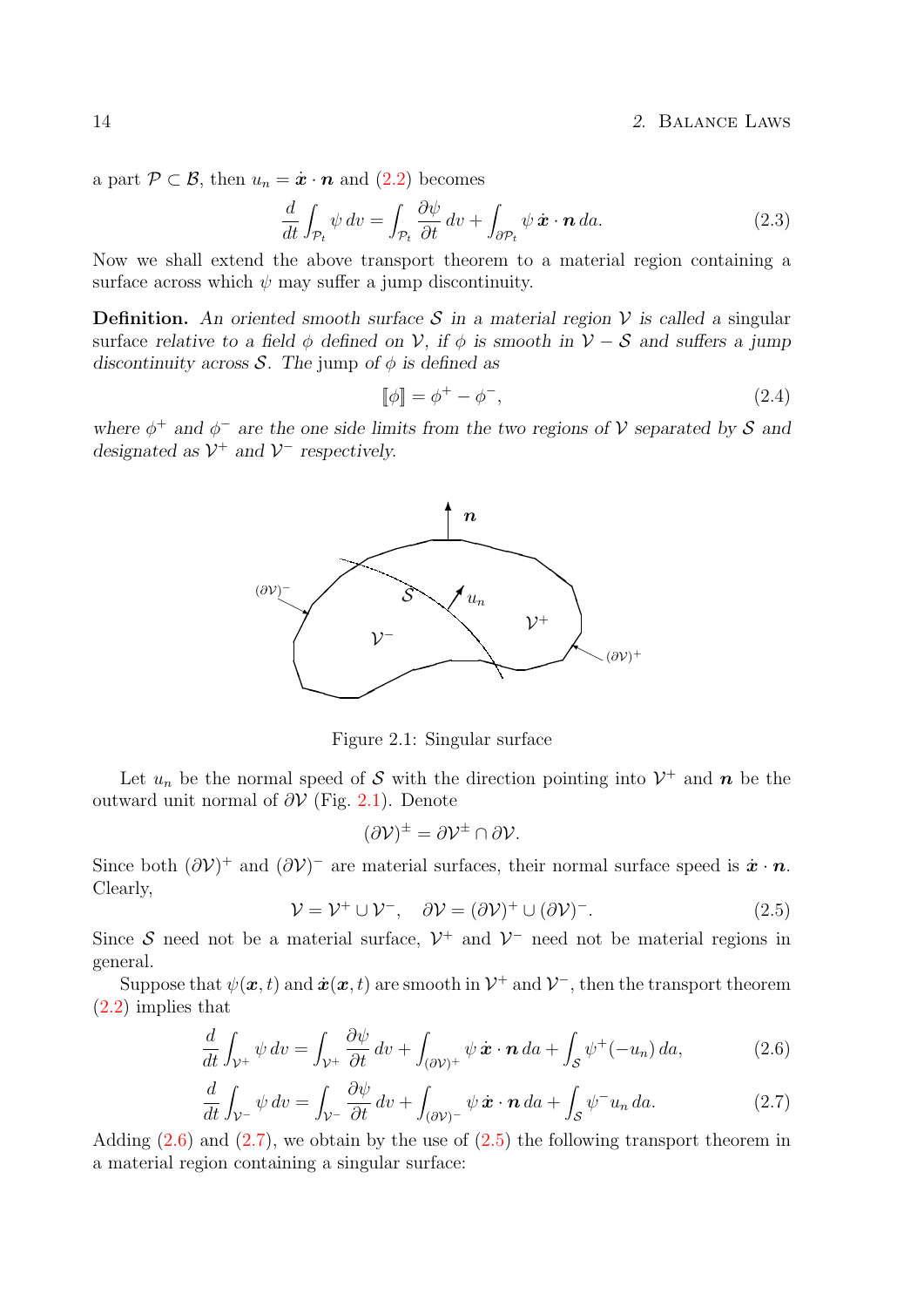**Theorem.** Let  $V(t)$  be a material region in  $\mathcal E$  and  $S(t)$  be a singular surface relative to the tensor field  $\psi(\mathbf{x}, t)$  which is smooth elsewhere. Then we have

$$
\frac{d}{dt} \int_{\mathcal{V}} \psi \, dv = \int_{\mathcal{V}} \frac{\partial \psi}{\partial t} \, dv + \int_{\partial \mathcal{V}} \psi \, \dot{\mathbf{x}} \cdot \mathbf{n} \, da - \int_{\mathcal{S}} [\psi] \, u_n \, da,\tag{2.8}
$$

where  $u_n(x, t)$  is the normal speed of a surface point  $x \in S(t)$  and  $\llbracket \psi \rrbracket$  is the jump of  $\psi$ across S.

## <span id="page-20-0"></span>2.2 Local balance equation and jump condition

For a material region  $\mathcal V$  containing a singular surface  $\mathcal S$ , the equation of general balance in integral form  $(2.1)$  becomes

$$
\int_{\mathcal{V}} \frac{\partial \psi}{\partial t} dv + \int_{\partial \mathcal{V}} \psi \dot{\mathbf{x}} \cdot \mathbf{n} da - \int_{\mathcal{S}} [\![\psi]\!] u_n da = \int_{\partial \mathcal{V}} \Phi_{\psi} \mathbf{n} da + \int_{\mathcal{V}} \sigma_{\psi} dv. \tag{2.9}
$$

**Definition.** A point x is called regular if there is a material region containing x in which all the tensor fields in  $(2.1)$  are smooth. And a point x is called singular if it is a point on a singular surface relative to  $\psi$  and  $\Phi_{\psi}$ .

We can obtain the local balance equation at a regular point as well as at a singular point from the above integral equation. First, we consider a small material region  $\mathcal V$ containing x such that  $\mathcal{V} \cap \mathcal{S} = \emptyset$ . By the use of the divergence theorem, [\(2.9\)](#page-20-0) becomes

$$
\int_{\mathcal{V}} \left\{ \frac{\partial \psi}{\partial t} + \text{div}(\psi \otimes \dot{\mathbf{x}} - \Phi_{\psi}) - \sigma_{\psi} \right\} dv = 0.
$$
 (2.10)

Since the integrand is smooth and the equation [\(2.10\)](#page-20-0) holds for any  $\mathcal{V}$ , such that  $x \in \mathcal{V}$ , and  $V \cap S = \emptyset$ , the integrand must vanish at x. Therefore we have

**Theorem** (local balance equation). At a regular point  $x$ , the general balance equation [\(2.9\)](#page-20-0) reduces to

$$
\frac{\partial \psi}{\partial t} + \text{div}(\psi \otimes \dot{\boldsymbol{x}} - \boldsymbol{\Phi}_{\psi}) - \sigma_{\psi} = 0.
$$
 (2.11)

The notation div( $\psi \otimes \dot{x}$ ) in [\(2.11\)](#page-20-0) should be understood as div( $\psi \dot{x}$ ) when  $\psi$  is a scalar quantity.

Next, we consider a singular point  $x, i.e., x \in S$ . Let V be an arbitrary material region around x, and  $s = V \cap S$  (Fig. [2.2\)](#page-21-1). We shall take the limit by shrinking  $(\partial V)^+$ and  $(\partial V)^-$  down to s in such a way that the volume of V tends to zero, while the area of s remain unchanged. If  $\partial_t \psi$  and  $\sigma_{\psi}$  are bounded in V then the volume integrals vanish in the limit and [\(2.9\)](#page-20-0) becomes

$$
\int_{s} \{ \llbracket \psi \, \dot{\boldsymbol{x}} \cdot \boldsymbol{n} - \boldsymbol{\Phi}_{\psi} \boldsymbol{n} \rrbracket - \llbracket \psi \rrbracket \, u_{n} \} \, da = 0. \tag{2.12}
$$

Since the integrand is smooth on s and  $(2.12)$  holds for any s containing x, the integrand must vanish at  $x$ . We obtain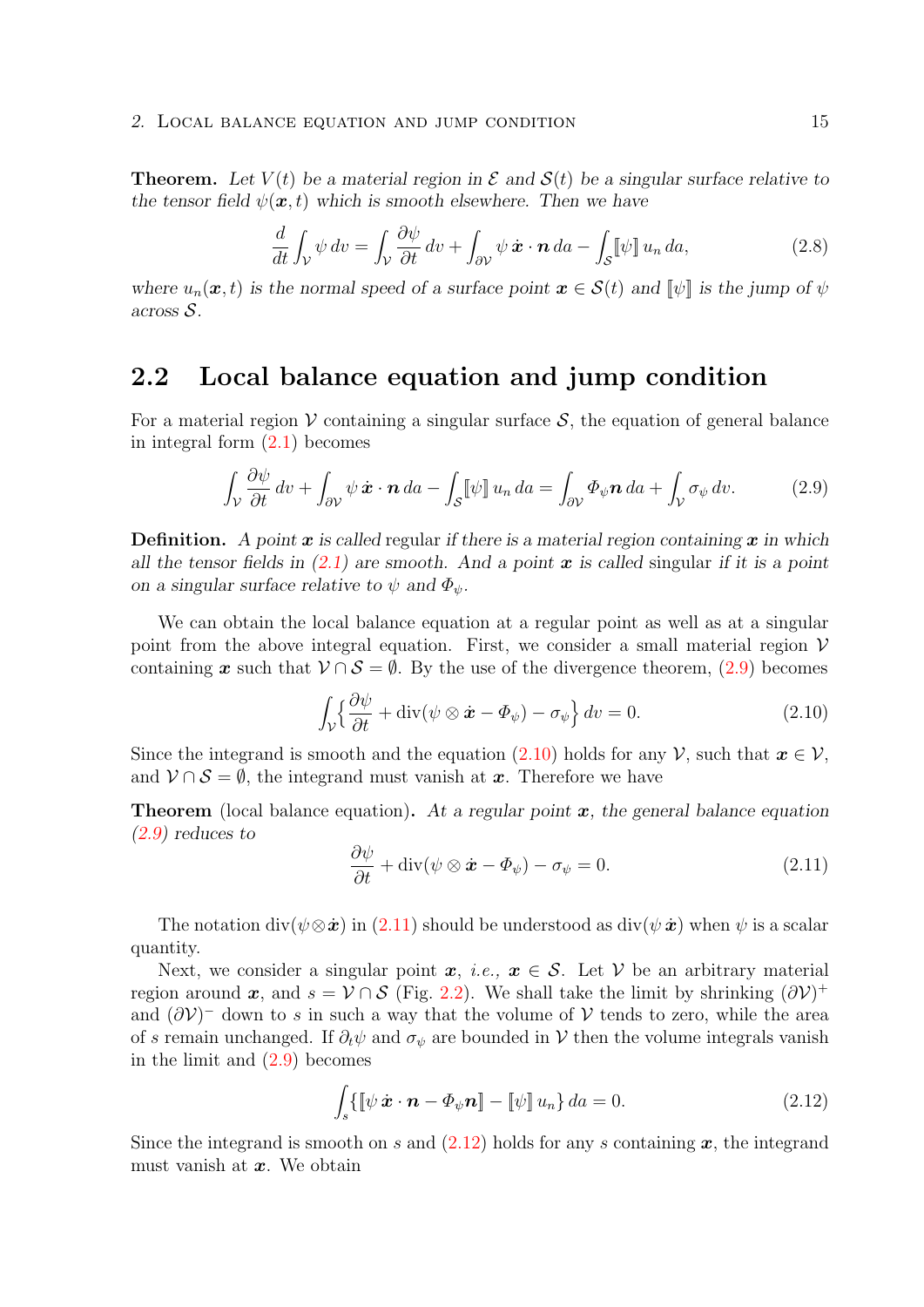

<span id="page-21-1"></span>Figure 2.2: At a singular point

**Theorem** (jump condition). At a singular point  $x$ , the general balance equation [\(2.9\)](#page-20-0) reduces to

$$
\llbracket \psi \dot{\boldsymbol{x}} \cdot \boldsymbol{n} - \boldsymbol{\Phi}_{\psi} \boldsymbol{n} \rrbracket - \llbracket \psi \rrbracket \, u_n = 0,\tag{2.13}
$$

if in addition,  $\frac{\partial \psi}{\partial t}$  $\frac{\partial \varphi}{\partial t}$  and  $\sigma_{\psi}$  are bounded in the neighborhood of **x**.

The jump condition [\(2.13\)](#page-21-1) is also known as the Rankine-Hugoniot equation. It can also be written as

$$
\llbracket \psi \, U \rrbracket + \llbracket \Phi_{\psi} \rrbracket \, \mathbf{n} = 0,\tag{2.14}
$$

where

$$
U^{\pm} = u_n - \dot{x}^{\pm} \cdot \boldsymbol{n} \tag{2.15}
$$

are called the *local speeds of propagation* of  $S$  relative to the motion of the body. If  $S$  is a material surface then  $U^{\pm} = 0$ .

## <span id="page-21-0"></span>2.3 Balance equations in reference coordinates

Sometimes, for solid bodies, it is more convenient to use the referential description. The corresponding relations for the balance equation  $(2.11)$  and the jump condition  $(2.13)$  in the reference coordinates can be derived in a similar manner. We begin with the integral form  $(2.1)$  now written in the reference configuration  $\kappa$ ,

$$
\frac{d}{dt} \int_{\mathcal{P}_{\kappa}} \psi_{\kappa} dv_{\kappa} = \int_{\partial \mathcal{P}_{\kappa}} \Phi_{\kappa}^{\psi} \mathbf{n}_{\kappa} da_{\kappa} + \int_{\mathcal{P}_{\kappa}} \sigma_{\kappa}^{\psi} dv_{\kappa}.
$$
\n(2.16)

In view of the relations for volume elements and surface elements [\(1.8\)](#page-8-0), the corresponding quantities are defined as

$$
\psi_{\kappa} = |J| \psi, \quad \Phi_{\kappa}^{\psi} = J\Phi_{\psi}F^{-T}, \quad \sigma_{\kappa}^{\psi} = |J| \sigma_{\psi}.
$$
\n(2.17)

The transport theorem [\(2.2\)](#page-18-1) remains valid for  $\psi_{\kappa}(\mathbf{X},t)$  in a movable region  $V(t)$ ,

$$
\frac{d}{dt} \int_{V} \psi_{\kappa} dv_{\kappa} = \int_{V} \dot{\psi}_{\kappa} dv_{\kappa} + \int_{\partial V} \psi_{\kappa} U_{\kappa} da_{\kappa}, \tag{2.18}
$$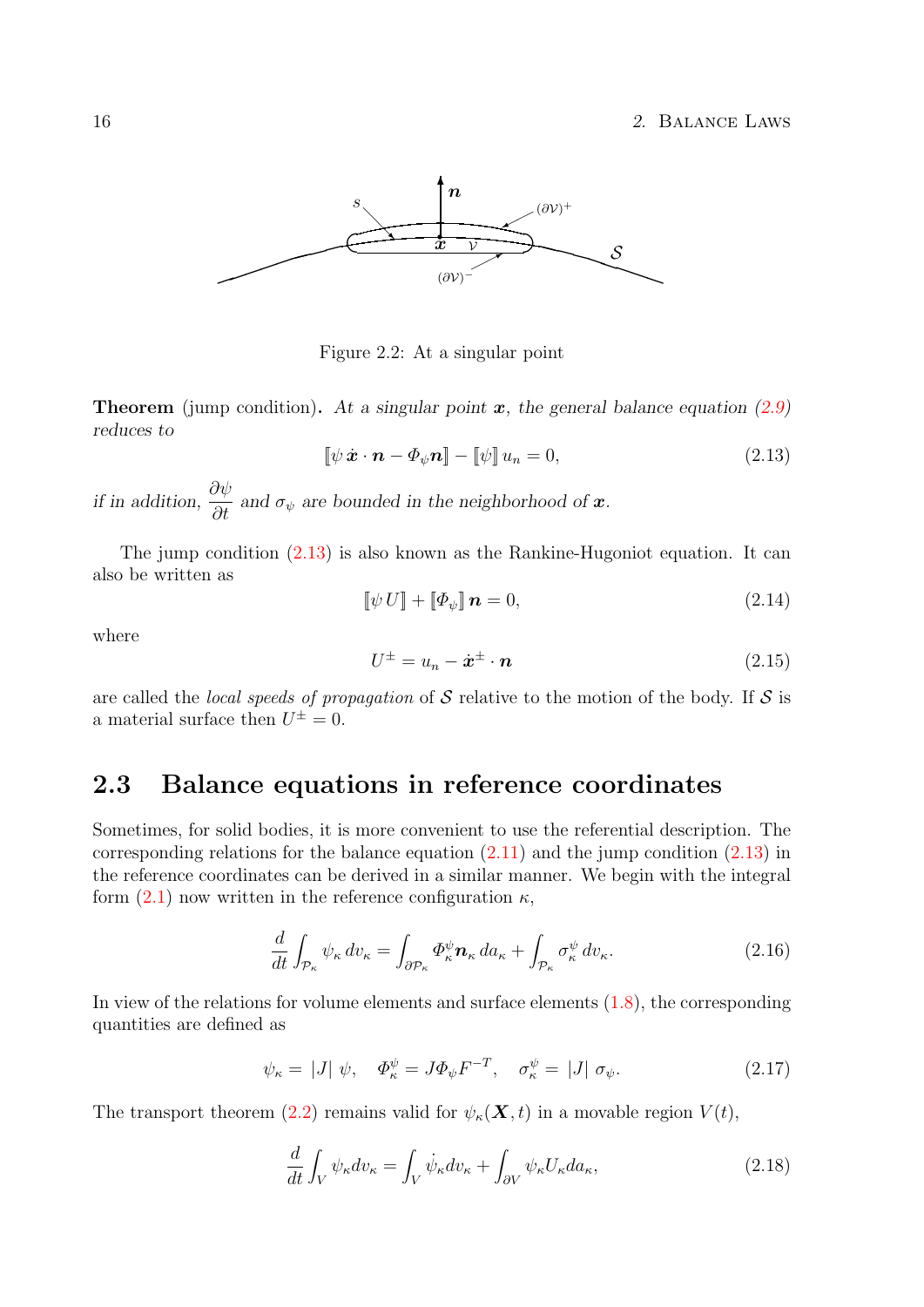#### 4. Conservation of mass 17

where  $U_{\kappa}(\mathbf{X},t)$  is the outward normal speed of a surface point  $\mathbf{X} \in \partial V(t)$ . Therefore for singular surface  $\mathcal{S}_{\kappa}(t)$  moving across a material region  $\mathcal{V}_{\kappa}$  in the reference configuration, by a similar argument, we can obtain from [\(2.9\)](#page-20-0)

$$
\int_{\mathcal{V}_{\kappa}} \dot{\psi}_{\kappa} dv_{\kappa} - \int_{\mathcal{S}_{\kappa}} [\psi_{\kappa}] U_{\kappa} da_{\kappa} = \int_{\partial \mathcal{V}_{\kappa}} \Phi_{\kappa}^{\psi} \mathbf{n}_{\kappa} da_{\kappa} + \int_{\mathcal{V}_{\kappa}} \sigma_{\kappa}^{\psi} dv_{\kappa},
$$
\n(2.19)

where  $U_{\kappa}$  is the normal speed of the surface points on  $S_{\kappa}$ , while the normal speed of the surface points on  $\partial V_{\kappa}$  is zero since a material region is a fixed region in the reference configuration. From this equation, we obtain the local balance equation and the jump condition in the reference configuration,

$$
\dot{\psi}_{\kappa} - \text{Div}\,\Phi_{\kappa}^{\psi} - \sigma_{\kappa}^{\psi} = 0, \qquad \left[\psi_{\kappa}\right]U_{\kappa} + \left[\Phi_{\kappa}^{\psi}\right] \mathbf{n}_{\kappa} = 0, \tag{2.20}
$$

where  $U_{\kappa}$  and  $n_{\kappa}$  are the normal speed and the unit normal vector of the singular surface.

# <span id="page-22-0"></span>2.4 Conservation of mass

Let  $\rho(\boldsymbol{x},t)$  denote the mass density of  $\mathcal{B}_t$  in the current configuration. Since the material is neither destroyed nor created in any motion in the absence of chemical reactions, we have

Conservation of mass. The total mass of any part  $P \subset \mathcal{B}$  does not change in any motion,

$$
\frac{d}{dt} \int_{\mathcal{P}_t} \rho \, dv = 0. \tag{2.21}
$$

By comparison, it is a special case of the general balance equation  $(2.1)$  with no flux and no supply,

$$
\psi = \rho, \qquad \Phi_{\psi} = 0, \qquad \sigma_{\psi} = 0,
$$

and hence from  $(2.11)$  and  $(2.13)$  we obtain the local expressions for mass conservation and the jump condition at a singular point,

$$
\frac{\partial \rho}{\partial t} + \text{div}(\rho \, \dot{\boldsymbol{x}}) = 0, \qquad [\![ \rho \, (\dot{\boldsymbol{x}} \cdot \boldsymbol{n} - u_n) ]\!] = 0. \tag{2.22}
$$

The equation  $(2.21)$  states that the total mass of any part is constant in time. In particular, if  $\rho_{\kappa}(\mathbf{X})$  denote the mass density of  $\mathcal{B}_{\kappa}$  in the reference configuration, than

$$
\int_{\mathcal{P}_{\kappa}} \rho_{\kappa} dv_{\kappa} = \int_{\mathcal{P}_{t}} \rho \, dv,
$$
\n(2.23)

which implies that

$$
\rho_{\kappa} = \rho |J|, \tag{2.24}
$$

where  $J = \det F$ . This is another form of the conservation of mass in the referential description, which also follows from the general expression [\(2.20\)](#page-21-0) and [\(2.17\)](#page-21-0).

We note that if the motion is volume-preserving, then

$$
\frac{d}{dt} \int_{\mathcal{P}_t} dv = 0,
$$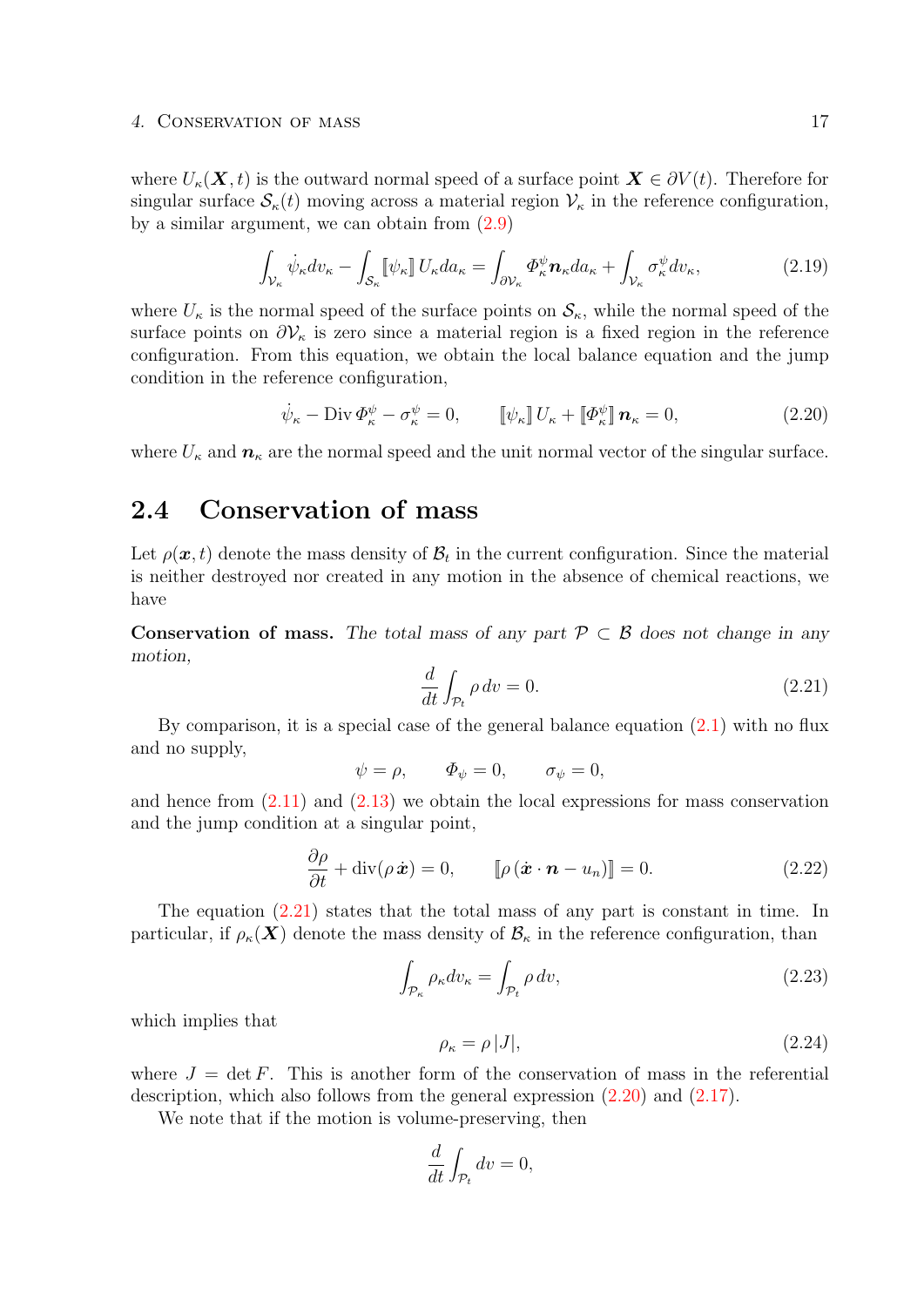which by comparison with  $(2.1)$  again leads to

$$
\operatorname{div}\dot{\bm{x}}=0,
$$

which in turn implies that  $\dot{\rho} = 0$  by  $(2.22)_1$  $(2.22)_1$ . Therefore, for an incompressible motion, the mass density is time-independent and the divergence of velocity field must vanish.

## <span id="page-23-0"></span>2.5 Equation of motion

For a deformable body, the linear momentum and the angular momentum with respect to a point  $x \in \mathcal{E}$  of a part  $\mathcal{P} \subset \mathcal{B}$  in the motion can be defined respectively as

$$
\int_{\mathcal{P}_t} \rho \dot{\boldsymbol{x}} \, dv
$$
, and  $\int_{\mathcal{P}_t} \rho (\boldsymbol{x} - \boldsymbol{x}_0) \times \dot{\boldsymbol{x}} \, dv$ .

In laying down the laws of motion, we follow the classical approach developed by Newton and Euler, according to which the change of momentum is produced by the action of forces. There are two type of forces, namely, one acts throughout the volume, called the *body force*, and one acts on the surface of the body, called the *surface traction*.

Euler's laws of motion. Relative to an inertial frame, the motion of any part  $\mathcal{P} \subset \mathcal{B}$ satisfies

$$
\frac{d}{dt} \int_{\mathcal{P}_t} \rho \dot{\mathbf{x}} \, dv = \int_{\mathcal{P}_t} \rho \, \mathbf{b} \, dv + \int_{\partial \mathcal{P}_t} \mathbf{t} \, da,
$$
\n
$$
\frac{d}{dt} \int_{\mathcal{P}_t} \rho \left( \mathbf{x} - \mathbf{x}_{\circ} \right) \times \dot{\mathbf{x}} \, dv = \int_{\mathcal{P}_t} \rho \left( \mathbf{x} - \mathbf{x}_{\circ} \right) \times \mathbf{b} \, dv + \int_{\partial \mathcal{P}_t} (\mathbf{x} - \mathbf{x}_{\circ}) \times \mathbf{t} \, da.
$$

We remark that the existence of inertial frames (an equivalent of Newton's first law) is essential to establish the Euler's laws (equivalent of Newton's second law) in the above forms. Roughly speaking, a coordinate system  $(x)$  at rest for  $\mathcal E$  is usually regarded as an inertial frame. Euler's laws in an arbitrary frame can be obtained through the notion of change of reference frames considered in Chapter 3.

We call **b** the body force density (per unit mass), and **t** the surface traction (per unit surface area). Unlike the body force  $\mathbf{b} = \mathbf{b}(\mathbf{x}, t)$ , such as the gravitational force, the traction t at x depends, in general, upon the surface  $\partial \mathcal{P}_t$  on which x lies. It is obvious that there are infinite many parts  $\mathcal{P} \subset \mathcal{B}$ , such that  $\partial \mathcal{P}_t$  may also contain x. However, following Cauchy, it is always assumed in the classical continuum mechanics that the tractions on all like-oriented surfaces with a common tangent plane at  $x$  are the same.

**Postulate** (Cauchy). Let **n** be the unit normal to the surface  $\partial P_t$  at **x**, then

$$
\boldsymbol{t} = \boldsymbol{t}(\boldsymbol{x}, t, \boldsymbol{n}).\tag{2.25}
$$

An immediate consequence of this postulate is the well-known theorem which ensures the existence of stress tensor.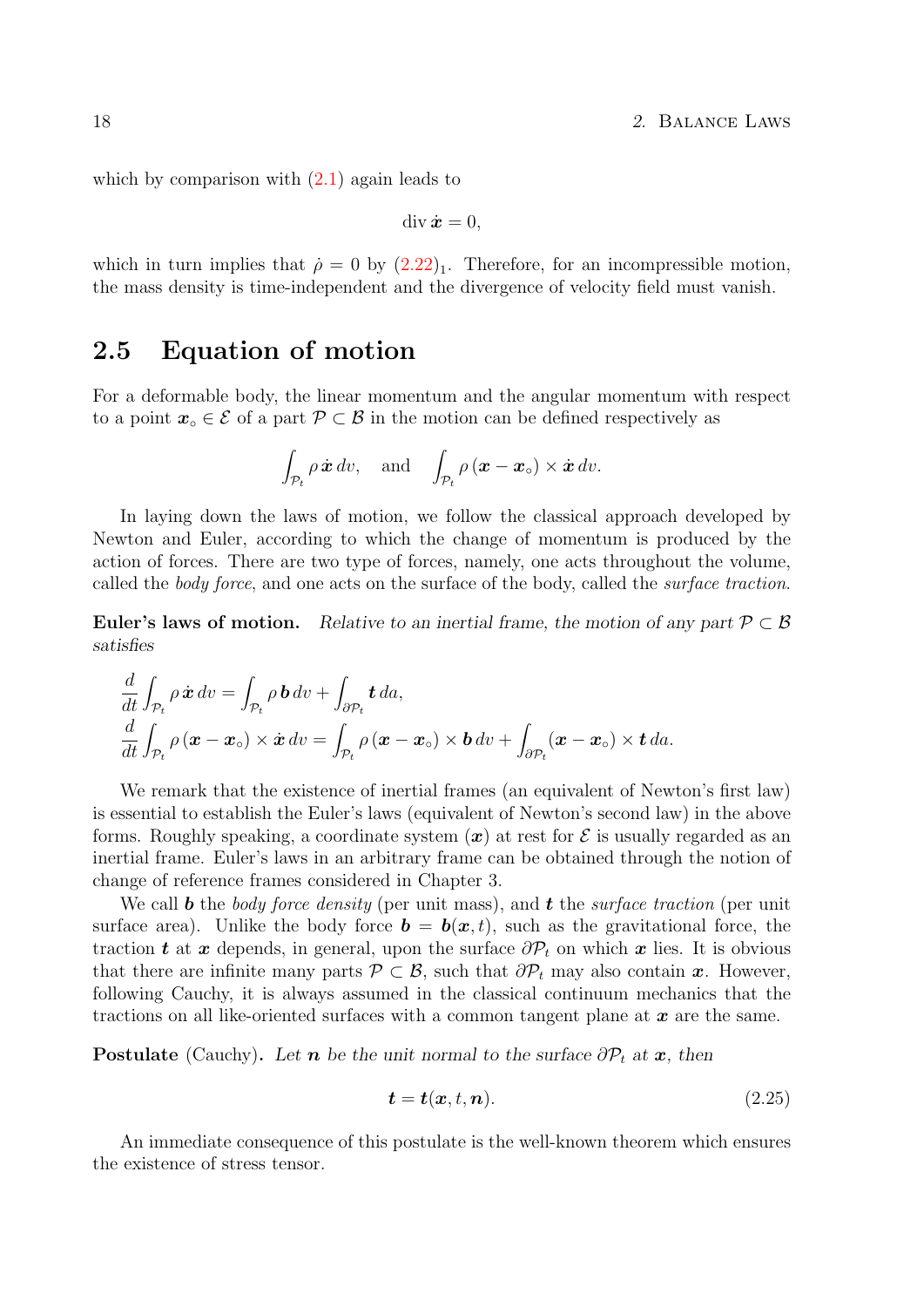**Theorem** (Cauchy). Suppose that  $t(\cdot, n)$  is a continuous function of x, and  $\ddot{x}$ , b are bounded in  $\mathcal{B}_t$ . Then Cauchy's postulate and Euler's first law implies the existence of a second order tensor T, such that

$$
\boldsymbol{t}(\boldsymbol{x},t,\boldsymbol{n})=T(\boldsymbol{x},t)\,\boldsymbol{n}.\tag{2.26}
$$

The tensor field  $T(x, t)$  in [\(2.26\)](#page-23-0) is called the *Cauchy stress tensor*. The proof of the theorem can be found in most books of mechanics. The continuity assumption in the theorem is often too stringent for the existence of stress tensor in some applications, for example, problems involving shock waves. However, it has been shown that the theorem remains valid under a much weaker assumption of integrability, which would be satisfied in most applications [\[7,](#page-94-1) [6\]](#page-94-2).

With [\(2.26\)](#page-23-0) Euler's first law becomes

$$
\frac{d}{dt} \int_{\mathcal{P}_t} \rho \dot{\boldsymbol{x}} \, dv = \int_{\mathcal{P}_t} \rho \, \boldsymbol{b} \, dv + \int_{\partial \mathcal{P}_t} T \boldsymbol{n} \, da. \tag{2.27}
$$

Comparison with the general balance equation [\(2.1\)](#page-18-1) leads to

$$
\psi = \rho \dot{\boldsymbol{x}}, \qquad \Phi_{\psi} = T, \qquad \sigma_{\psi} = \rho \, \boldsymbol{b},
$$

in this case, and hence from  $(2.11)$  and  $(2.13)$  we obtain the balance equation of linear momentum and its jump condition,

$$
\frac{\partial}{\partial t}(\rho \dot{\boldsymbol{x}}) + \mathrm{div}(\rho \dot{\boldsymbol{x}} \otimes \dot{\boldsymbol{x}} - T) - \rho \boldsymbol{b} = 0, \qquad [\rho \dot{\boldsymbol{x}}(\dot{\boldsymbol{x}} \cdot \boldsymbol{n} - u_n)] - [T] \boldsymbol{n} = 0. \tag{2.28}
$$

The first equation, also known as the *equation of motion*, can be rewritten in the following more familiar form by the use of  $(2.22)$ ,

$$
\rho \ddot{\mathbf{x}} - \text{div}\, T = \rho \mathbf{b}.\tag{2.29}
$$

A similar argument for Euler's second law as a special case of [\(2.1\)](#page-18-1) with

$$
\psi = (\boldsymbol{x} - \boldsymbol{x}_{\circ}) \times \rho \dot{\boldsymbol{x}}, \quad \Phi_{\psi} \boldsymbol{n} = (\boldsymbol{x} - \boldsymbol{x}_{\circ}) \times T \boldsymbol{n}, \quad \sigma_{\psi} = (\boldsymbol{x} - \boldsymbol{x}_{\circ}) \times \rho \boldsymbol{b},
$$

leads to

$$
T = T^T,\t\t(2.30)
$$

after some simplification by the use of  $(2.29)$ . In other words, the symmetry of the stress tensor is a consequence of the conservation of angular momentum.

## <span id="page-24-0"></span>2.6 Conservation of energy

Besides the kinetic energy, the total energy of a deformable body consists of another part called the internal energy,

$$
\int_{\mathcal{P}_t} \left(\rho \,\varepsilon + \frac{\rho}{2} \,\dot{\boldsymbol{x}}\cdot\dot{\boldsymbol{x}}\right) \, dv,
$$

where  $\varepsilon(\mathbf{x}, t)$  is called the specific *internal energy density*. The rate of change of the total energy is partly due to the mechanical power from the forces acting on the body and partly due to the energy inflow over the surface and the external energy supply.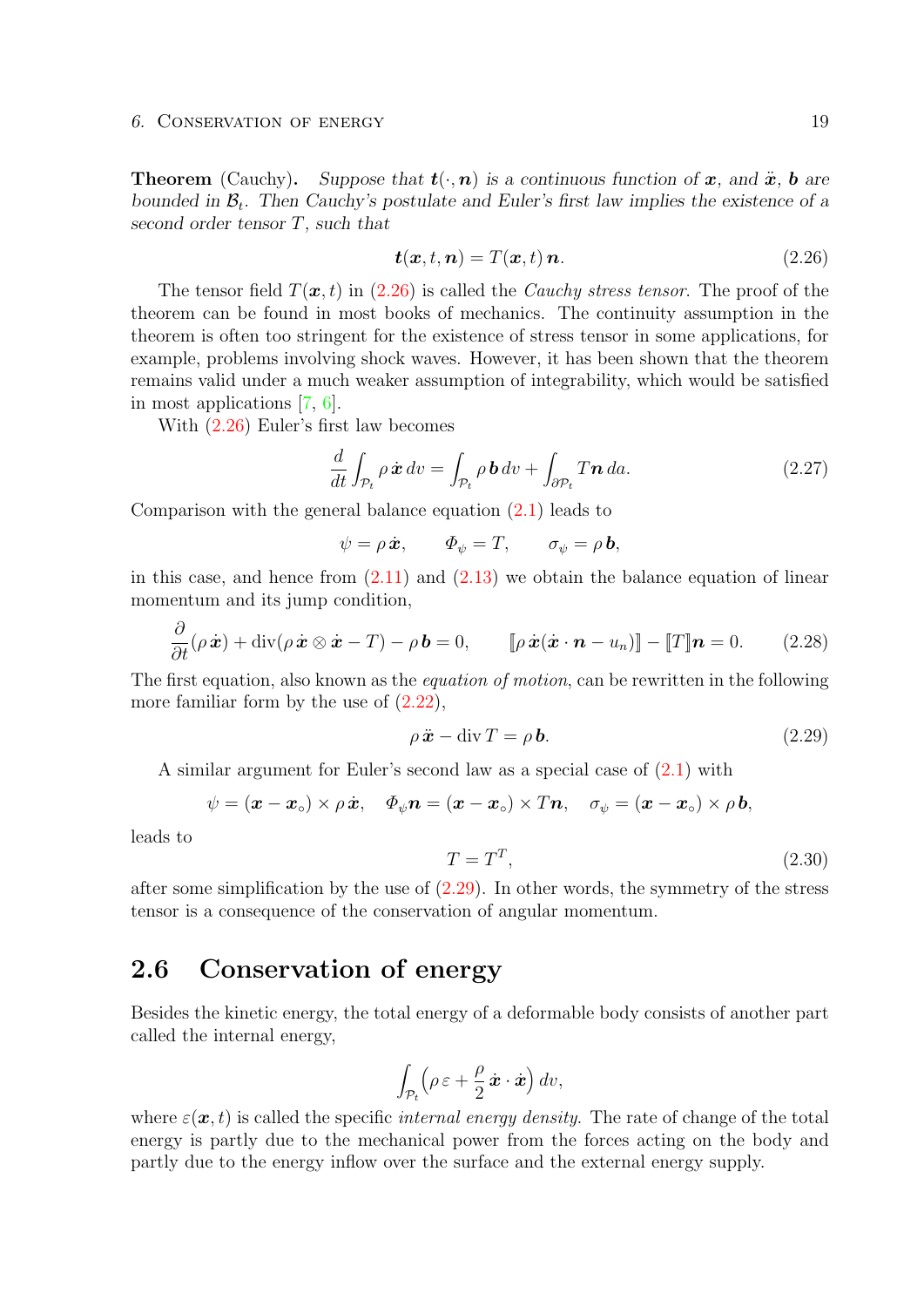Conservation of energy. Relative to an inertial frame, the change of energy for any part  $\mathcal{P} \subset \mathcal{B}$  is given by

$$
\frac{d}{dt} \int_{\mathcal{P}_t} (\rho \,\varepsilon + \frac{\rho}{2} \,\dot{\boldsymbol{x}} \cdot \dot{\boldsymbol{x}}) \, dv = \int_{\partial \mathcal{P}_t} (\dot{\boldsymbol{x}} \cdot T \boldsymbol{n} - \boldsymbol{q} \cdot \boldsymbol{n}) \, da + \int_{\mathcal{P}_t} (\rho \,\dot{\boldsymbol{x}} \cdot \boldsymbol{b} + \rho \, r) \, dv. \tag{2.31}
$$

We call  $q(x, t)$  the heat flux vector (or energy flux), and  $r(x, t)$  the energy supply density due to external sources, such as radiation. Comparison with the general balance equation  $(2.1)$ , we have

$$
\psi = (\rho \varepsilon + \frac{\rho}{2}\dot{\boldsymbol{x}} \cdot \dot{\boldsymbol{x}}), \qquad \Phi_{\psi} = T\dot{\boldsymbol{x}} - \boldsymbol{q}, \qquad \sigma_{\psi} = \rho(\dot{\boldsymbol{x}} \cdot \boldsymbol{b} + r),
$$

and hence we have the following local balance equation of total energy and its jump condition,

$$
\frac{\partial}{\partial t} \left( \rho \,\varepsilon + \frac{\rho}{2} \dot{\mathbf{x}} \cdot \dot{\mathbf{x}} \right) + \text{div} \left( (\rho \,\varepsilon + \frac{\rho}{2} \dot{\mathbf{x}} \cdot \dot{\mathbf{x}}) \dot{\mathbf{x}} + \mathbf{q} - T \, \dot{\mathbf{x}} \right) = \rho \left( r + \dot{\mathbf{x}} \cdot \mathbf{b} \right),
$$
\n
$$
[\![ (\rho \varepsilon + \frac{\rho}{2} \dot{\mathbf{x}} \cdot \dot{\mathbf{x}}) (\dot{\mathbf{x}} \cdot \mathbf{n} - u_n) ]\!] + [\![ \mathbf{q} - T \, \dot{\mathbf{x}} ]\!] \cdot \mathbf{n} = 0.
$$
\n(2.32)

The energy equation  $(2.32)_1$  $(2.32)_1$  can be simplified by substracting the inner product of the equation of motion [\(2.29\)](#page-23-0) with the velocity  $\dot{x}$ ,

$$
\rho \dot{\varepsilon} + \text{div} \, \mathbf{q} = T \cdot \text{grad} \, \dot{\mathbf{x}} + \rho \, r. \tag{2.33}
$$

This is called the balance equation of internal energy. Note that the internal energy is not conserved and the term  $T \cdot \text{grad} \dot{x}$  is the rate of work due to deformation.

### <span id="page-25-0"></span>Summary of basic equations:

By the use of material time derivative [\(1.22\)](#page-12-0), the field equations can also be written as follows:

$$
\dot{\rho} + \rho \operatorname{div} \mathbf{v} = 0,\n\rho \dot{\mathbf{v}} - \operatorname{div} T = \rho \mathbf{b},\n\rho \dot{\varepsilon} + \operatorname{div} \mathbf{q} - T \cdot \operatorname{grad} \mathbf{v} = \rho r,
$$
\n(2.34)

and the jump conditions in terms of local speed  $U$  of the singular surface become

$$
\[\rho U\] = 0,\[\rho U\mathbf{v}\] + [T]\mathbf{n} = 0,\[\rho U(\varepsilon + \frac{1}{2}v^2)\] + [T\mathbf{v} - \mathbf{q}]\cdot\mathbf{n} = 0,
$$
\n(2.35)

where  $v^2$  stands for  $\boldsymbol{v} \cdot \boldsymbol{v}$ .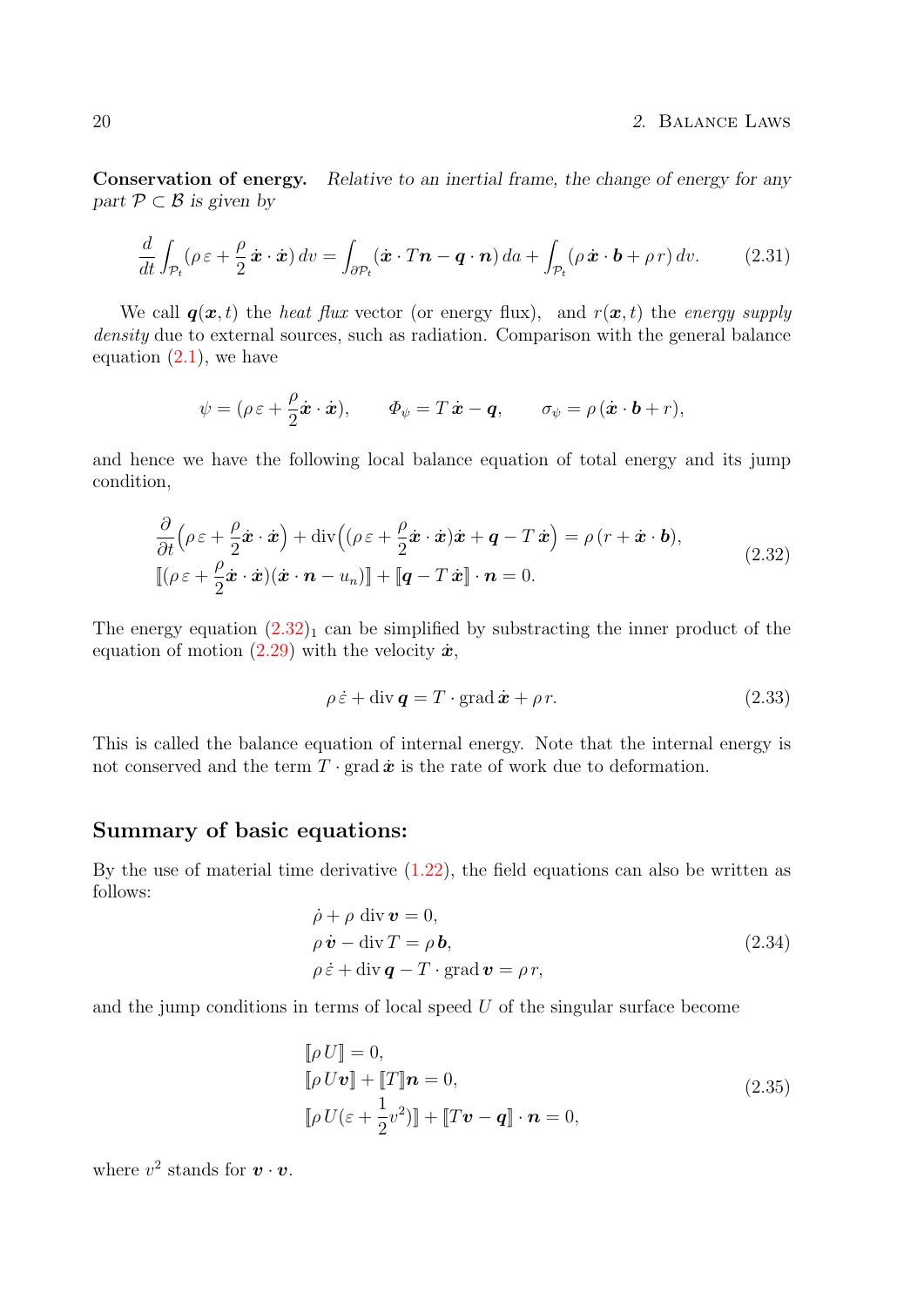### <span id="page-26-0"></span>2.7 Basic Equations in Material Coordinates

It is sometimes more convenient to rewrite the basic equations in material description relative to a reference configuration  $\kappa$ . They can easily be obtained from  $(2.20)_1$  $(2.20)_1$ ,

$$
\rho = |J|^{-1} \rho_{\kappa},
$$
  
\n
$$
\rho_{\kappa} \ddot{\mathbf{x}} = \text{Div} T_{\kappa} + \rho_{\kappa} \mathbf{b},
$$
  
\n
$$
\rho_{\kappa} \dot{\varepsilon} + \text{Div} \, \mathbf{q}_{\kappa} = T_{\kappa} \cdot \dot{F} + \rho_{\kappa} r,
$$
\n(2.36)

where the following definitions have been introduced according to  $(2.17)$ :

$$
T_{\kappa} = J \, T F^{-T}, \qquad \mathbf{q}_{\kappa} = J F^{-1} \mathbf{q}.\tag{2.37}
$$

 $T_{\kappa}$  is called the *Piola–Kirchhoff stress tensor* and  $q_{\kappa}$  is called the *material heat flux*. Note that unlike the Cauchy stress tensor T, the Piola–Kirchhoff stress tensor  $T_{\kappa}$  is not symmetric and it must satisfy

$$
T_{\kappa}F^{T} = F T_{\kappa}^{T}.
$$
\n
$$
(2.38)
$$

The definition has been introduced according to the relation  $(1.8)$ , which gives the relation,

$$
\int_{\mathcal{S}} T \mathbf{n} \, da = \int_{\mathcal{S}_{\kappa}} T_{\kappa} \mathbf{n}_{\kappa} da_{\kappa}.
$$
\n(2.39)

In other words,  $Tn$  is the surface traction per unit area in the current configuration, while  $T_{\kappa}$  is the surface traction measured per unit area in the reference configuration. Similarly,  $\bm{q} \cdot \bm{n}$  and  $\bm{q}_{\kappa} \cdot \bm{n}_{\kappa}$  are the contact heat supplies per unit area in the current and the reference configurations respectively.

We can also write the jump conditions in the reference configuration by the use of  $(2.20)_2$  $(2.20)_2$ ,

$$
\[\rho_{\kappa}\] U_{\kappa} = 0,\n\[\rho_{\kappa}\dot{x}\] U_{\kappa} + [T_{\kappa}] \mathbf{n}_{\kappa} = 0,\n\[\rho_{\kappa}(\varepsilon + \frac{1}{2}\dot{x}\cdot\dot{x})\] U_{\kappa} + [T_{\kappa}^T\dot{x} - \mathbf{q}_{\kappa}] \cdot \mathbf{n}_{\kappa} = 0,
$$
\n(2.40)

where  $n_{\kappa}$  and  $U_{\kappa}$  are the unit normal and the normal speed at the singular surface in the reference configuration.

### <span id="page-26-1"></span>2.8 Boundary conditions of a material body

The boundary of a material body is a material surface. Therefore,  $U^{\pm} = 0$  at the boundary  $\partial \mathcal{B}_t$ , the jump conditions [\(2.35\)](#page-25-0) of linear momentum and energy become

$$
\llbracket T \rrbracket \mathbf{n} = 0,
$$

$$
\llbracket \mathbf{q} \rrbracket \cdot \mathbf{n} = \llbracket \mathbf{v} \cdot T \mathbf{n} \rrbracket.
$$

Suppose that the body is acted on the boundary by an external force  $f$  per unit area of the boundary  $\partial \mathcal{B}_t$ , then it requires the stress to satisfy the traction boundary condition,

$$
T\mathbf{n} = \mathbf{f},\tag{2.41}
$$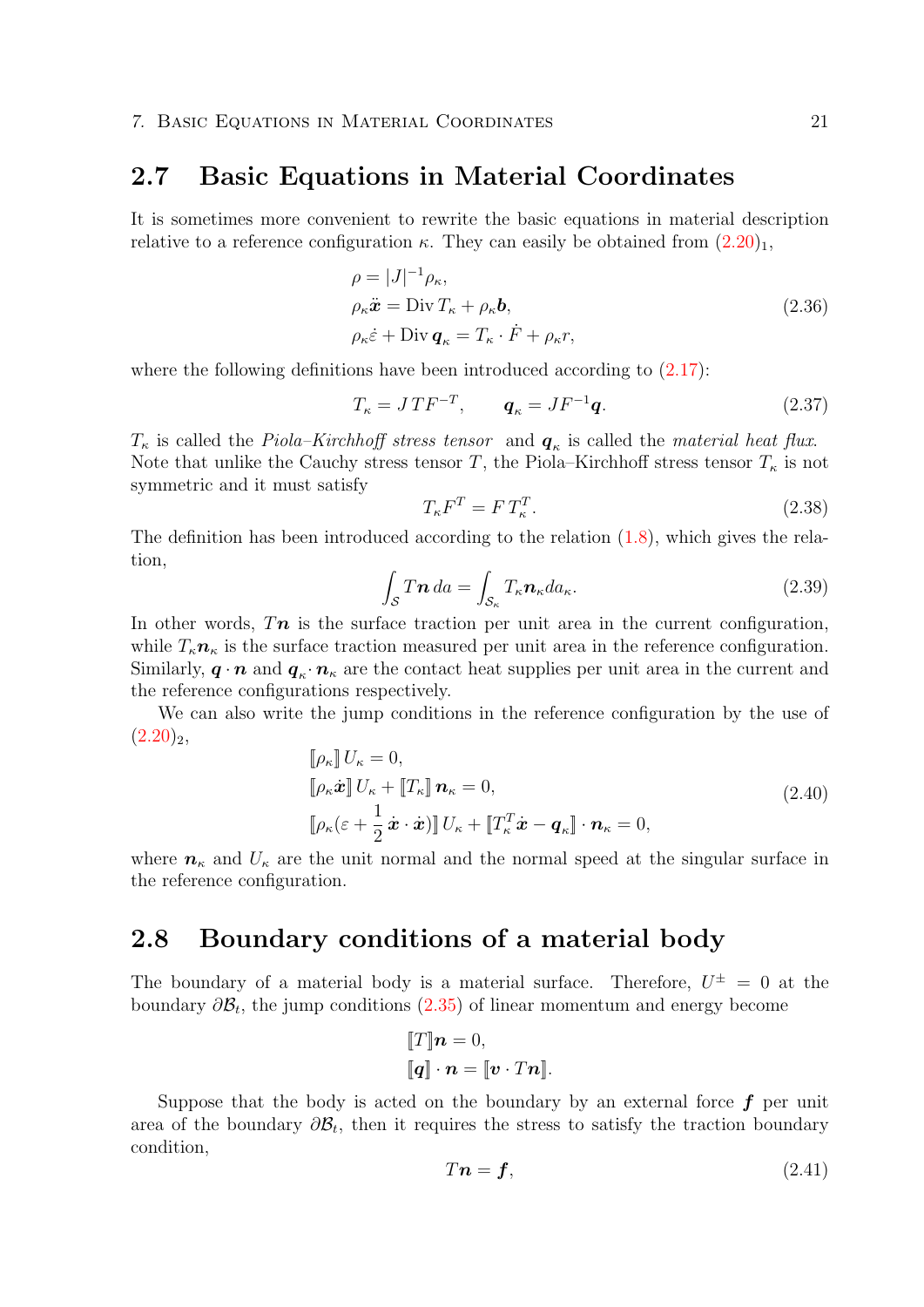and the heat flux to satisfy

$$
\llbracket q \rrbracket \cdot n = \llbracket v \rrbracket \cdot f.
$$

In particular, if either the boundary is fixed  $(v = 0)$  or free  $(f = 0)$  then the normal component of heat flux must be continuous at the boundary,

$$
\llbracket \mathbf{q} \rrbracket \cdot \mathbf{n} = 0. \tag{2.42}
$$

Therefore, if the body has a fixed adiabatic (meaning thermally isolated) boundary then the normal component of the heat flux must vanish at the boundary.

Since the deformed configuration is usually unknown for traction boundary value problems of a solid body, the above conditions, which involved the unknown boundary, are sometimes inconvenient.

Of course, we can also express the boundary conditions in the reference configuration. From the jump conditions  $(2.40)_{2,3}$  $(2.40)_{2,3}$ , we have

$$
T_{\kappa} \mathbf{n}_{\kappa} = \mathbf{f}_{\kappa}, \qquad \mathbf{q}_{\kappa} \cdot \mathbf{n}_{\kappa} = h_{\kappa}, \tag{2.43}
$$

where  $f_{\kappa}$  and  $h_{\kappa}$  are the force and the normal heat flux per unit area acting on the fixed boundary  $\partial \mathcal{B}_{\kappa}$ , respectively. These are the usual boundary conditions in elasticity and heat conduction.

In case the traction boundary condition is prescribed in the deformed configuration  $\partial \mathcal{B}_t$ , instead of in the reference configuration  $\partial \mathcal{B}_\kappa$ , we need to pull back the boundary force  $\boldsymbol{f}(\boldsymbol{x},t)$  to  $\boldsymbol{f}_{\kappa}(\boldsymbol{X},t)$ . In deed, we have

$$
\int_{\mathcal{S}} \boldsymbol{f} \, da = \int_{\mathcal{S}_{\kappa}} \boldsymbol{f}_{\kappa} da_{\kappa}, \qquad \boldsymbol{f}_{\kappa} = \frac{da}{da_{\kappa}} \boldsymbol{f},
$$

for  $\mathcal{S}_{\kappa} \subset \partial \mathcal{B}_{\kappa}$  and the corresponding  $\mathcal{S} \subset \partial \mathcal{B}_{t}$ .

In order to obtain an expression for the area ratio, we start with the relation [\(1.8\)](#page-8-0)

$$
\boldsymbol{n} \, da = J F^{-T} \boldsymbol{n}_{\kappa} da_{\kappa},
$$

from which, it follows

$$
\boldsymbol{n} = \frac{F^{-T}\boldsymbol{n}_{\kappa}}{|F^{-T}\boldsymbol{n}_{\kappa}|}, \qquad \boldsymbol{n}_{\kappa} = \frac{F^{T}\boldsymbol{n}}{|F^{T}\boldsymbol{n}|}, \qquad (2.44)
$$

and with  $(2.44)$ <sub>2</sub> the above relation becomes

$$
\boldsymbol{n} \, da = \frac{J}{|F^T \boldsymbol{n}|} \boldsymbol{n} \, da_{\kappa}.
$$

Therefore, we have

$$
da = \frac{J}{|F^T \mathbf{n}|} da_{\kappa} = \frac{\det F}{\sqrt{F^T \mathbf{n} \cdot F^T \mathbf{n}}} da_{\kappa}.
$$

Similarly, with  $(2.44)_1$  $(2.44)_1$ , we have

$$
da = J |F^{-T}\boldsymbol{n}_{\kappa}| da_{\kappa} = (\det F)\sqrt{F^{-T}\boldsymbol{n}_{\kappa}\cdot F^{-T}\boldsymbol{n}_{\kappa}} da_{\kappa}.
$$

and hence, we obtain

$$
\frac{da}{da_{\kappa}} = \frac{\det F}{\sqrt{n \cdot Bn}} = (\det F)\sqrt{n_{\kappa} \cdot C^{-1}n_{\kappa}},\tag{2.45}
$$

where  $B$  and  $C$  are the left and the right Cauchy–Green strain tensors.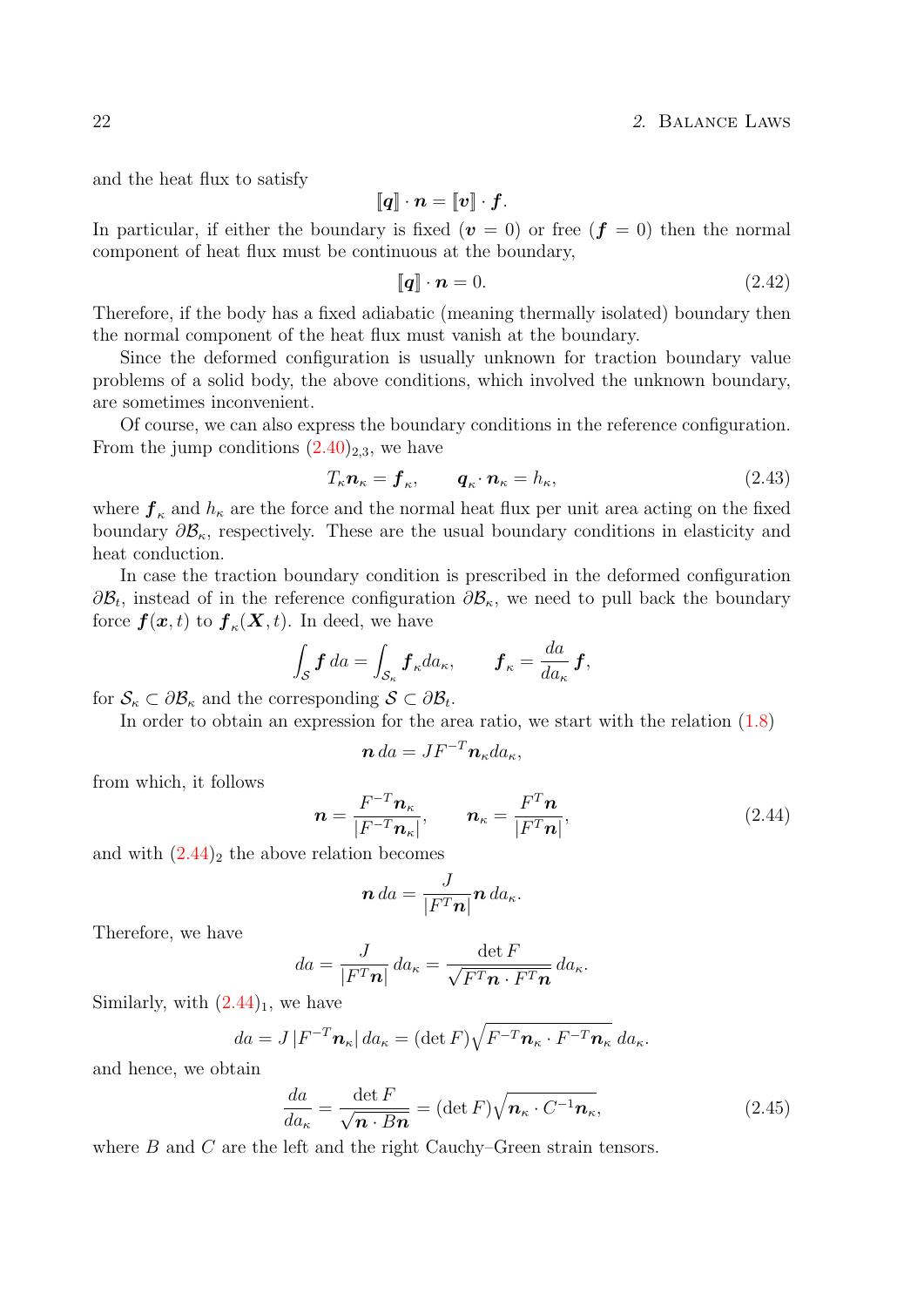# CHAPTER 3

# <span id="page-28-0"></span>Constitutive Relations

The balance laws introduced in Chapter 2 are the fundamental equations which are common to all material bodies. However, these laws are not sufficient to fully characterize the behavior of material bodies, because physical experiences have shown that two samples of exactly the same size and shape in general will not have the same behavior when they are subjected to exactly the same experiment (external supplies and boundary conditions).

Mathematically, the physical properties of a body can be given by a description of constitutive relations. These relations characterize the material properties of the body. It is usually assumed that such properties are intrinsic to the material body and, therefore, must be independent of external supplies as well as of different observers that happen to be measuring the material response simultaneously.

By an observer we mean a frame of reference for the event world and therefore is able to measure the position in the Euclidean space and time on the real line. The configuration of a body introduced so far should have been defined relative to a given frame of reference, but since only a given frame is involved, the concept of frame has been set aside until now when a change of frame of reference becomes essential in later discussions.

### <span id="page-28-1"></span>3.1 Frame of reference, observer

The space-time  $\mathcal W$  is a four-dimensional space in which events occur at some places and certain instants. Let  $\mathcal{W}_t$  be the space of placement of events at the instant t, then in Newtonian space-time of classical mechanics, we can write

$$
\mathcal{W}=\bigcup_{t\in\mathbb{R}}\mathcal{W}_t,
$$

and regard W as a product space  $\mathcal{E} \times \mathbb{R}$ , where  $\mathcal{E}$  is a three dimensional Euclidean space and  $\overline{R}$  is the space of real numbers, through a one-to one mapping, called a *frame of* reference (see [\[21\]](#page-95-1)),

$$
\phi:\mathcal{W}\to\mathcal{E}\times\mathbb{R},
$$

such that it gives rise to a one-to-one mapping for the space of placement into the Euclidean space,

$$
\phi_t: \mathcal{W}_t \to \mathcal{E}.\tag{3.1}
$$

The frame of reference  $\phi$  can usually be referred to as an *observer*, since it can be depicted as taking a snapshot of events at some instant  $t$  with a camera, so that the image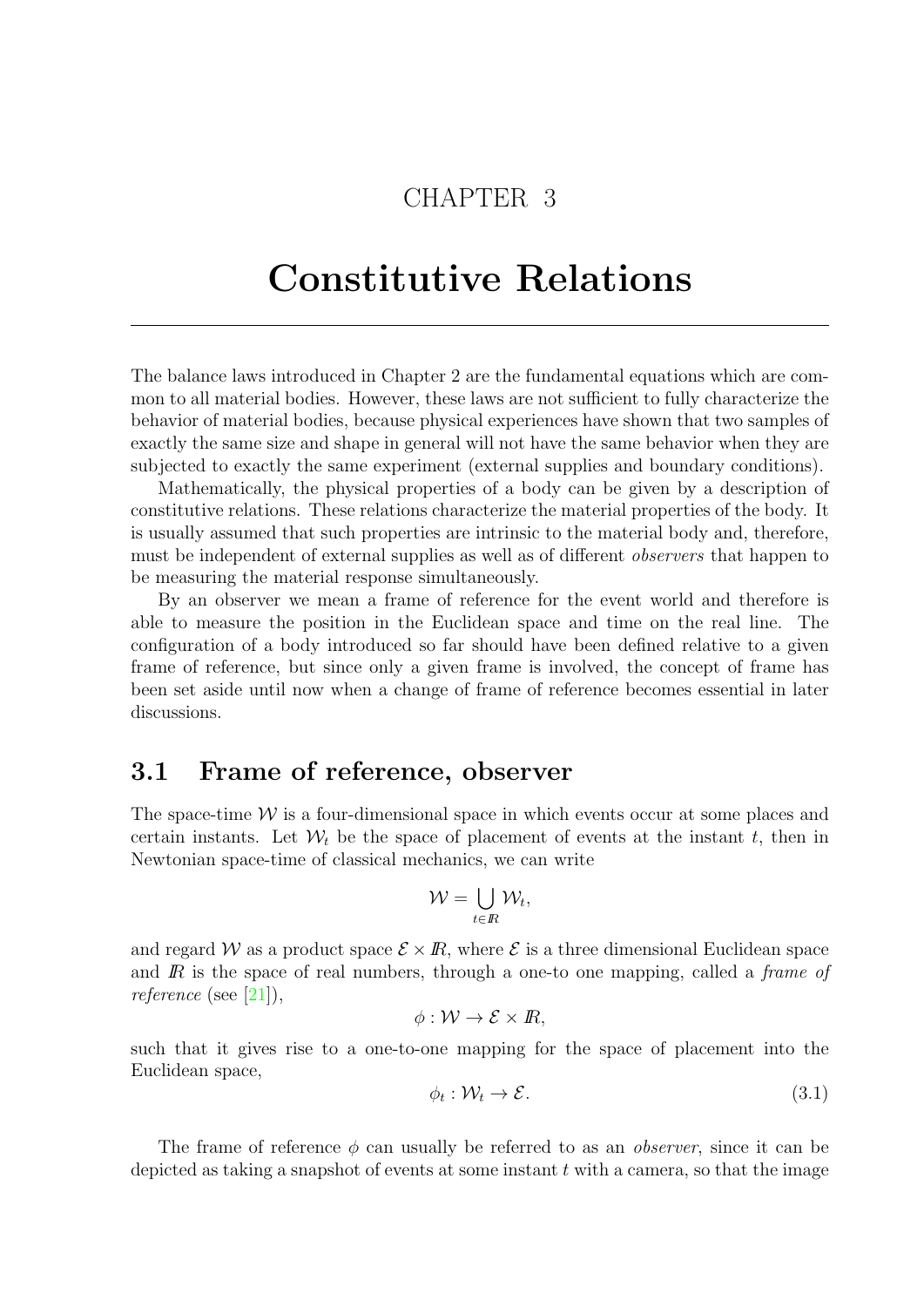of  $\phi_t$  is a picture (three-dimensional conceptually) of the placement of events, from which the distance between different simultaneous events can be measured physically, with a ruler for example. Similarly, an observer can record a sequence of snapshots at different instants with a video camera for the change of events in time.

#### Motion of a body

The motion of a body can be viewed as a sequence of events such that at any instant  $t$ , the placement of the body  $\mathcal{B}$  in  $\mathcal{W}_t$  is a one-to-one mapping

$$
\chi_t : \mathcal{B} \to \mathcal{W}_t,
$$

which relative to a frame of reference  $\phi_t : \mathcal{W}_t \to \mathcal{E}$  can be described as

$$
\chi_{\phi_t} : \mathcal{B} \to \mathcal{E}, \qquad \chi_{\phi_t} := \phi_t \circ \chi_t, \qquad \boldsymbol{x} = \chi_{\phi_t}(\boldsymbol{p}) \quad \forall \, \boldsymbol{p} \in \mathcal{B},
$$

which identifies the body with a region in the Euclidean space. We call  $\chi_{\phi_t}$  a configuration of  $\mathcal B$  at the instant t in the frame  $\phi$ , and a motion of  $\mathcal B$  is a sequence of configurations of  $\beta$  in time,

$$
\chi_{\phi} = \{ \chi_{\phi_t}, t \in \mathbb{R} \mid \chi_{\phi_t} : \mathcal{B} \to \mathcal{E} \}.
$$

#### Reference configuration

As a primitive concept, a body  $\beta$  is considered to be a set of material points without additional mathematical structures. Although it is possible to endow the body as a manifold with a differentiable structure and topology,<sup>[1](#page-29-0)</sup> for doing mathematics on the body, usually a reference configuration, say

$$
\kappa_{\phi}: \mathcal{B} \to \mathcal{E}, \qquad \mathbf{X} = \kappa_{\phi}(\mathbf{p}), \qquad \mathcal{B}_{\kappa_{\phi}} := \kappa_{\phi}(\mathcal{B}),
$$

is chosen, so that the motion can be treated as a function defined on the Euclidean space  $\mathcal{E},$ 

$$
\chi_{\kappa_\phi}(\cdot,t):\mathcal{B}_{\kappa_\phi}\subset \mathcal{E}\to \mathcal{E},\qquad \pmb{x}=\chi_{\kappa_\phi}(\pmb{X},t)\quad \forall\,\pmb{X}\in \mathcal{B}_{\kappa_\phi}.
$$

For examples, in previous chapters, we have already introduced

$$
\dot{\boldsymbol{x}}(\boldsymbol{X},t)=\frac{\partial \raisebox{2pt}{\rm{$\chi$}}_{\kappa_\phi}(\boldsymbol{X},t)}{\partial t},\qquad \ddot{\boldsymbol{x}}(\boldsymbol{X},t)=\frac{\partial^2 \raisebox{2pt}{\rm{$\chi$}}_{\kappa_\phi}(\boldsymbol{X},t)}{\partial t^2},
$$

and

$$
F_{\kappa}(\boldsymbol{X},t)=\nabla_{\boldsymbol{X}}\chi_{\kappa_{\phi}}(\boldsymbol{X},t),
$$

called the velocity, the acceleration, and the deformation gradient of the motion, respectively. Note that no explicit reference to  $\kappa_{\phi}$  is indicated in these quantities for brevity, unless similar notations reference to another frames are involved.

Remember that a configuration is a placement of a body relative to an observer, therefore, for the reference configuration  $\kappa_{\phi}$ , there is some instant, say  $t_0$  (not explicitly

<span id="page-29-0"></span><sup>1</sup>Mathematical treatment of a body as a differentiable manifold is beyond the scope of the present consideration (see [\[26\]](#page-95-2)).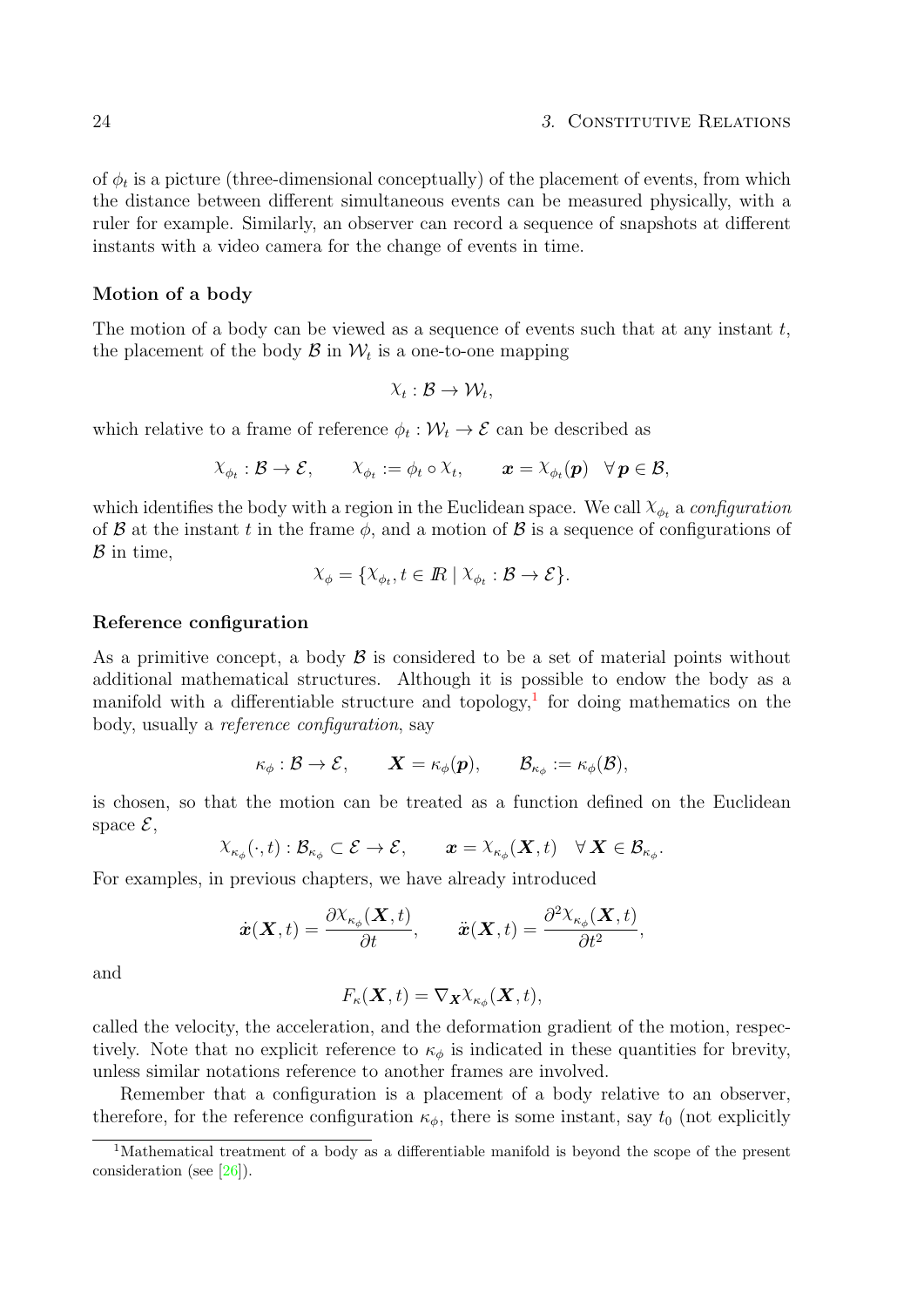indicated for brevity), at which the reference placement of the body is made. On the other hand, the choice of a reference configuration is arbitrary, and it is not necessary that the body should actually occupy the reference place in its motion under consideration. Nevertheless, in most practical problems,  $t_0$  is usually taken as the initial time of the motion.

### <span id="page-30-0"></span>3.2 Change of frame and objective tensors

Now suppose that two observers,  $\phi$  and  $\phi^*$ , are recording the same events with video cameras. In order to be able to compare the pictures from different viewpoints of their recordings, two observers must have a mutual agreement that the clocks of their camera must be synchronized so that simultaneous events can be recognized, and, since during the recording two people may move independently while taking pictures with different angles from their camera, there will be a relative motion and a relative orientation between them. These facts, can be expressed mathematically as follows:

We call  $* := \phi^* \circ \phi^{-1}$ ,

$$
* : \mathcal{E} \times \mathbb{R} \to \mathcal{E} \times \mathbb{R}, \qquad *(\boldsymbol{x},t) = (\boldsymbol{x}^*,t^*),
$$

a *change of frame* (observer), where  $(x, t)$  and  $(x^*, t^*)$  are the position and time of the simultaneous events observed by  $\phi$  and  $\phi^*$  respectively. From the observers' agreement, they must be related in the following manner,

$$
\boldsymbol{x}^* = Q(t)(\boldsymbol{x} - \boldsymbol{x}_0) + \boldsymbol{c}(t) \nt^* = t + a,
$$
\n(3.2)

for some  $x_0, c(t) \in \mathcal{E}, Q(t) \in \mathcal{O}(V), a \in \mathbb{R}$ , where  $\mathcal{O}(V)$  is the group of orthogonal transformations on the translation space V of the Euclidean space  $\mathcal{E}$ . In other words, a change of frame is an isometry of space and time as well as preserves the sense of time. Such a transformation will be called a *Euclidean transformation*.

In particular,  $\phi_t^* \circ \phi_t^{-1} : \mathcal{E} \to \mathcal{E}$  is given by

$$
\boldsymbol{x}^* = \phi_t^*(\phi_t^{-1}(\boldsymbol{x})) = Q(t)(\boldsymbol{x} - \boldsymbol{x}_o) + \boldsymbol{c}(t),
$$
\n(3.3)

which is a time-dependent rigid transformation consisting of an orthogonal transformation and a translation. We shall often call  $Q(t)$  as the *orthogonal part* of the change of frame from  $\phi$  to  $\phi^*$ .

#### <span id="page-30-1"></span>Objective tensors

The change of frame  $(3.2)$  on the Euclidean space  $\mathcal E$  gives rise to a linear mapping on the translation space V, in the following way: Let  $u(\phi) = x_2 - x_1 \in V$  be the difference vector of  $x_1, x_2 \in \mathcal{E}$  in the frame  $\phi$ , and  $u(\phi^*) = x_2^* - x_1^* \in V$  be the corresponding difference vector in the frame  $\phi^*$ , then from  $(3.2)_1$  $(3.2)_1$ , it follows immediately that

$$
\boldsymbol{u}(\phi^*) = Q(t)\boldsymbol{u}(\phi).
$$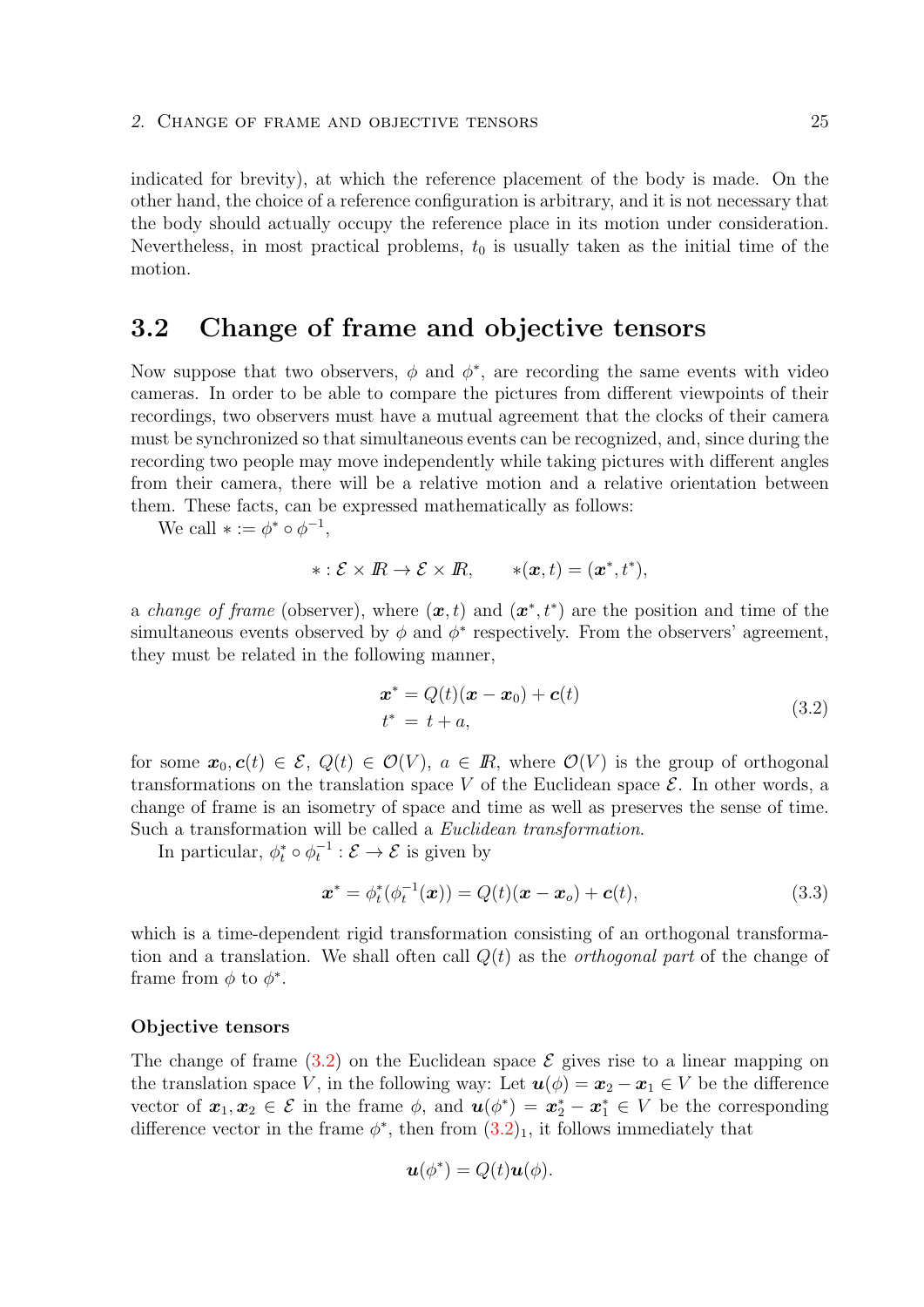Any vector quantity in  $V$ , which has this transformation property, is said to be objective with respect to Euclidean transformations. The Euclidean objectivity can be generalized to any tensor spaces of V . In particular, we have the following definition.

**Definition.** Let s, **u**, and T be scalar-, vector-, (second order) tensor-valued functions respectively. If relative to a change of frame from  $\phi$  to  $\phi^*$  given by any Euclidean transformation,

$$
s(\phi^*) = s(\phi),
$$
  

$$
\mathbf{u}(\phi^*) = Q(t) \mathbf{u}(\phi),
$$
  

$$
T(\phi^*) = Q(t) T(\phi) Q(t)^T,
$$

where  $Q(t)$  is the orthogonal part of the change of frame, then s, **u** and T are called objective scalar, vector and tensor quantities respectively. They are also said to be frameindifferent (in the change of frame with Euclidean transformation) or simply Euclidean objective.

We call  $f(\phi)$  the value of the function observed in the frame of reference  $\phi$ , and for simplicity, write  $f = f(\phi)$  and  $f^* = f(\phi^*)$ .

The definition of objective scalar is self-evident, while for objective tensors, the definition becomes obvious if one considers a simple tensor  $T = u \otimes v$ , by defining  $(\mathbf{u} \otimes \mathbf{v})(\phi) = \mathbf{u}(\phi) \otimes \mathbf{v}(\phi)$  and hence

$$
(\mathbf{u} \otimes \mathbf{v})(\phi^*) = \mathbf{u}(\phi^*) \otimes \mathbf{v}(\phi^*)
$$
  
=  $Q(t)\mathbf{u}(\phi) \otimes Q(t)\mathbf{v}(\phi) = Q(t)((\mathbf{u} \otimes \mathbf{v})(\phi))Q(t)^T$ ,

as the relation between the corresponding linear transformations observed by the two observers.

One can easily deduce the transformation properties of functions defined on the position and time. Consider an objective scalar field  $\psi(\mathbf{x},t) = \psi^*(\mathbf{x}^*, t^*)$ . Taking the gradient with respect to  $x$ , from  $(3.3)$  we obtain

$$
\nabla_{\boldsymbol{x}} \psi(\boldsymbol{x},t) = Q(t)^T \nabla_{\boldsymbol{x}^*} \psi^*(\boldsymbol{x}^*,t^*),
$$

or

$$
(\text{grad}\,\psi)(\phi^*) = Q(t)(\text{grad}\,\psi)(\phi),\tag{3.4}
$$

which proves that grad  $\psi$  is an objective vector field. Similarly, we can show that if  $\boldsymbol{u}$ is an objective vector field then grad  $u$  is an objective tensor field. However, one can easily show that the partial derivative  $\partial \psi / \partial t$  is not an objective scalar field and neither is  $\partial u/\partial t$  an objective vector field.

**Proposition.** Let a surface be given by  $f(x, t) = 0$ , and

$$
\boldsymbol{n}(\boldsymbol{x},t)=\frac{\nabla_{\boldsymbol{x}}f}{|\nabla_{\boldsymbol{x}}f|}
$$

be the unit normal to the surface. Then  $n$  is an objective vector field.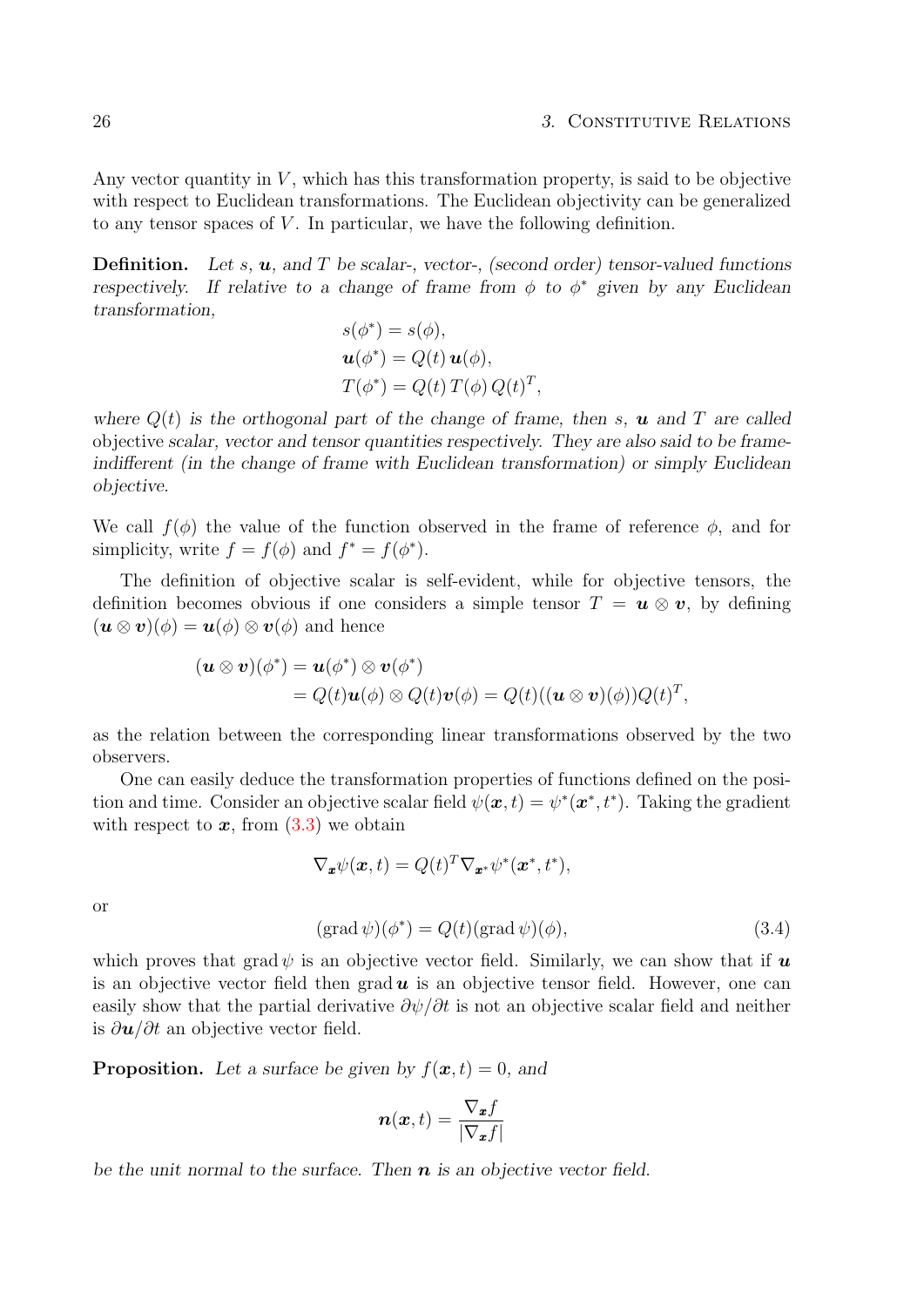#### 2. CHANGE OF FRAME AND OBJECTIVE TENSORS 27

Proof. In the change of frame, we can write for the surface,

$$
f^*(\boldsymbol{x}^*, t^*) = f^*(\boldsymbol{x}^*(\boldsymbol{x}, t), t^*(t)) = f(\boldsymbol{x}, t) = 0.
$$

By taking gradient with respect to  $x$ , we obtain, from  $(3.4)$  that

$$
Q^T \nabla_{\bm{x}^*} f^* = \nabla_{\bm{x}} f,
$$

from which, since Q is orthogonal,  $|Q^T \nabla_{\mathbf{x}^*} f^*| = |\nabla_{\mathbf{x}^*} f^*|$ , it follows that

$$
n^* = Qn.\t\t(3.5)
$$

 $\Box$ 

#### <span id="page-32-0"></span>Transformation properties of motion

Let  $\chi_{\phi}$  be a motion of the body in the frame  $\phi$ , and  $\chi_{\phi^*}$  be the corresponding motion in  $\phi^*$ ,

$$
\boldsymbol{x} = \chi_{\phi_t}(\boldsymbol{p}) = \chi(\boldsymbol{p},t), \qquad \boldsymbol{x}^* = \chi_{\phi_t^*}(\boldsymbol{p}) = \chi^*(\boldsymbol{p},t^*), \qquad \boldsymbol{p} \in \mathcal{B}.
$$

Then from  $(3.3)$ , we have

$$
\chi^*(\mathbf{p}, t^*) = Q(t)(\chi(\mathbf{p}, t) - \mathbf{x}_o) + \mathbf{c}(t), \qquad \mathbf{p} \in \mathcal{B}.
$$
 (3.6)

Consequently, the transformation property of a kinematic quantity, associated with the motion in  $\mathcal{E}$ , can be derived from  $(3.6)$ . In particular, one can easily show that the velocity and the acceleration are not objective quantities. Indeed, it follows from [\(3.6\)](#page-32-0) that

$$
\dot{\boldsymbol{x}}^* = Q\dot{\boldsymbol{x}} + \dot{Q}(\boldsymbol{x} - \boldsymbol{x}_o) + \dot{\boldsymbol{c}},
$$
  

$$
\ddot{\boldsymbol{x}}^* = Q\ddot{\boldsymbol{x}} + 2\dot{Q}\dot{\boldsymbol{x}} + \ddot{Q}(\boldsymbol{x} - \boldsymbol{x}_0) + \ddot{\boldsymbol{c}}.
$$
 (3.7)

The relation  $(3.7)_2$  $(3.7)_2$  shows that  $\ddot{x}$  is not objective but it also shows that  $\ddot{x}$  is an objective tensor with respect to transformations for which  $Q(t)$  is a constant tensor. A change of frame with constant  $Q(t)$  and  $c(t)$  linear in time t is called a Galilean transformation. Therefore, we conclude that the acceleration is a Galilean objective tensor quantity but not a Euclidean objective one. However, from  $(3.7)_1$  $(3.7)_1$ , it shows that the velocity is neither a Euclidean nor a Galilean objective vector quantity.

#### <span id="page-32-1"></span>Transformation properties of deformation

Let  $\kappa : \mathcal{B} \to \mathcal{W}_{t_0}$  be a reference placement of the body at some instant  $t_0$ , then

$$
\kappa_{\phi} = \phi_{t_0} \circ \kappa \qquad \text{and} \qquad \kappa_{\phi^*} = \phi_{t_0}^* \circ \kappa \tag{3.8}
$$

are the two corresponding reference configurations of  $\mathcal{B}$  in the frames  $\phi$  and  $\phi^*$  at the same instant (see Fig. [3.1\)](#page-33-0), and

$$
\boldsymbol{X} = \kappa_\phi(\boldsymbol{p}), \qquad \boldsymbol{X}^* = \kappa_{\phi^*}(\boldsymbol{p}), \qquad \boldsymbol{p} \in \mathcal{B}.
$$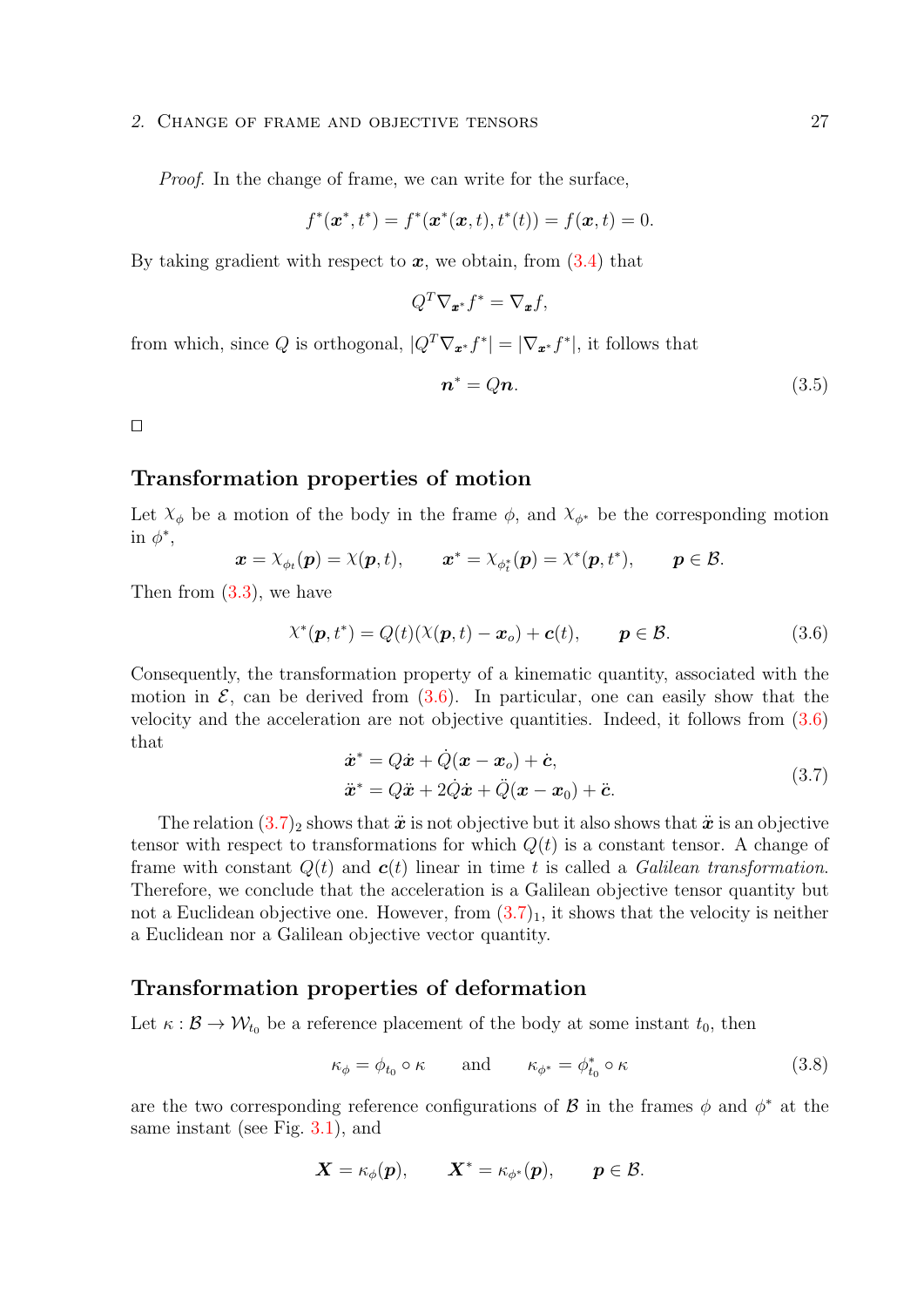#### 28 3. CONSTITUTIVE RELATIONS



<span id="page-33-0"></span>Figure 3.1: Reference configurations  $\kappa_{\phi}$  and  $\kappa_{\phi^*}$  in the change of frame from  $\phi$  to  $\phi^*$ 

Let us denote by  $\gamma = \kappa_{\phi^*} \circ \kappa_{\phi}^{-1}$  the change of reference configuration from  $\kappa_{\phi}$  to  $\kappa_{\phi^*}$  in the change of frame, then it follows from [\(3.8\)](#page-32-1) that  $\gamma = \phi_{t_0}^* \circ \phi_{t_0}^{-1}$  and by [\(3.3\)](#page-30-0), we have

$$
\mathbf{X}^* = \gamma(\mathbf{X}) = K(\mathbf{X} - \mathbf{x}_o) + \mathbf{c}(t_0),\tag{3.9}
$$

where  $K = Q(t_0)$  is a constant orthogonal tensor.

On the other hand, the motion in referential description relative to the change of frame is given by

$$
\boldsymbol{x} = \lambda_{\kappa}(\boldsymbol{X},t), \qquad \boldsymbol{x}^* = \lambda_{\kappa^*}(\boldsymbol{X}^*,t^*),
$$

and from [\(3.3\)](#page-30-0) we have

$$
\chi_{\kappa^*}(\boldsymbol{X}^*,t^*) = Q(t)(\chi_{\kappa}(\boldsymbol{X},t) - \boldsymbol{x}_o) + \boldsymbol{c}(t).
$$

Therefore we obtain for the deformation gradient in the frame  $\phi^*$ , i.e.,  $F^* = \nabla_{\mathbf{X}^*} \chi_{\kappa^*}$ , by the chain rule,

$$
F^*(\mathbf{X}^*,t^*) = Q(t)F(\mathbf{X},t)K^T,
$$

or simply,

$$
F^* = QFK^T,\tag{3.10}
$$

where, by [\(3.9\)](#page-32-1),  $K = Q(t_0)$ , is a constant orthogonal tensor due to the change of frame for the reference configuration.<sup>[2](#page-33-1)</sup>

The deformation gradient  $F$  is not a Euclidean objective tensor. However, the property [\(3.10\)](#page-33-0) also shows that it is frame-indifferent with respect to Galilean transformations, since in this case,  $K = Q$  is a constant orthogonal transformation.

Now we consider transformation properties of some other kinematic quantities related to the deformation gradient. With polar decompositions of  $F$  and  $F^*$ ,  $(3.10)$  gives

$$
R^*U^* = QRUK^T, \qquad V^*R^* = QVRK^T.
$$

By the uniqueness of polar decompositions, we conclude that

$$
U^* = KUK^T, \quad V^* = QVQ^T, \quad R^* = QRK^T,\tag{3.11}
$$

<span id="page-33-1"></span><sup>&</sup>lt;sup>2</sup>The transformation property [\(3.10\)](#page-33-0) stands in contrast to  $F^* = QF$ , the well-known formula which is obtained "provided that the reference configuration is unaffected by the change of frame" (see p. 308 of  $[22]$ , so that K reduces to the identity transformation.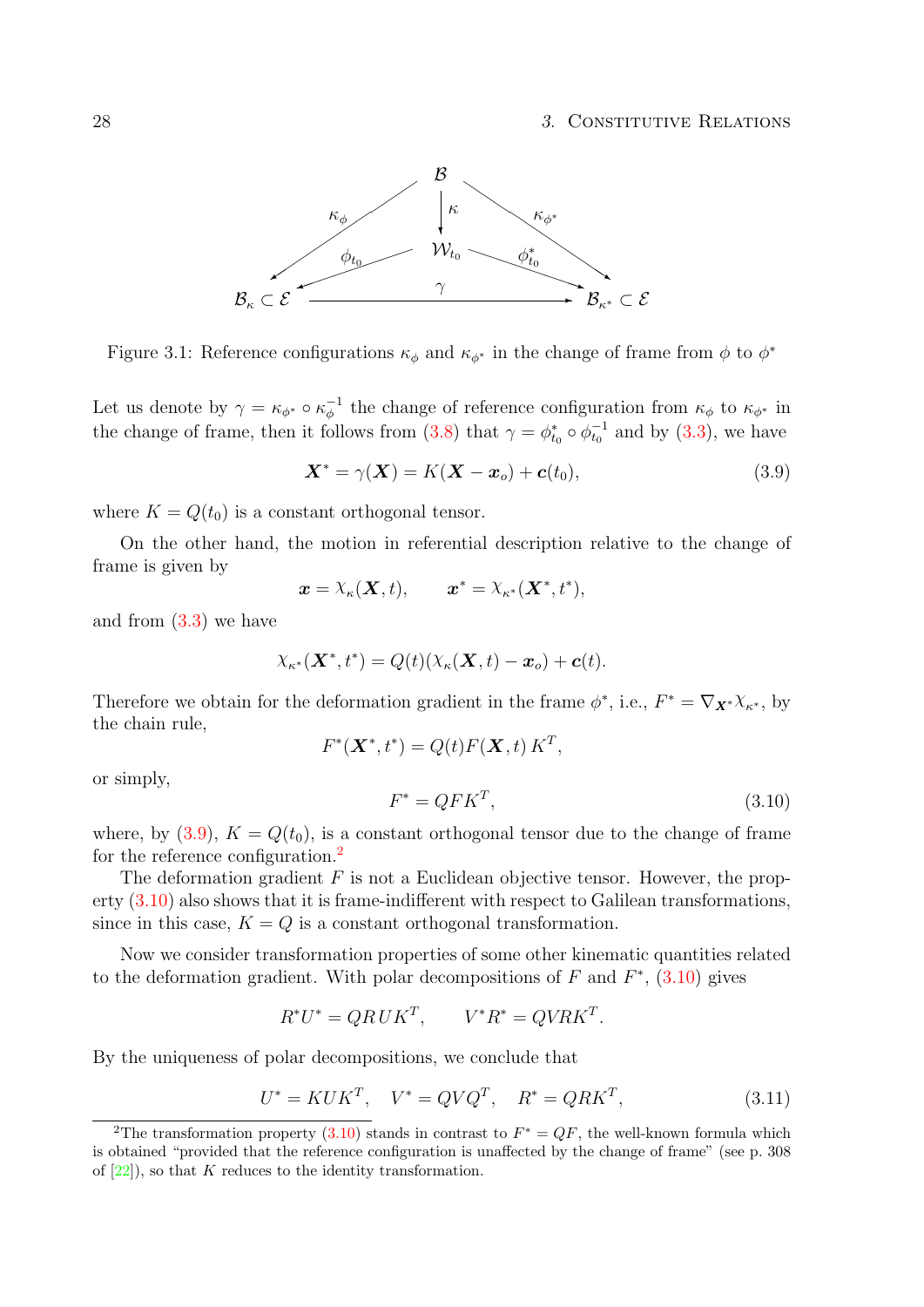#### 2. CHANGE OF FRAME AND OBJECTIVE TENSORS 29

and also

$$
C^* = KCK^T, \qquad B^* = QBQ^T. \tag{3.12}
$$

Therefore,  $R, U$ , and  $C$  are not objective tensors, but the tensors  $V$  and  $B$  are objective. If we differentiate  $(3.10)$  with respect to time, we obtain

$$
\dot{F}^* = Q\dot{F}K^T + \dot{Q}FK^T.
$$

With  $L = \text{grad} \dot{x} = \dot{F} F^{-1}$  by [\(1.24\)](#page-12-0), we have

$$
L^*F^* = QLFK^T + \dot{Q}FK^T = QLQ^TF^* + \dot{Q}Q^TF^*,
$$

and since  $F^*$  is non-singular, it gives

$$
L^* = Q L Q^T + \dot{Q} Q^T. \tag{3.13}
$$

Moreover, with  $L = D + W$ , it becomes

$$
D^* + W^* = Q(D + W)Q^T + \dot{Q}Q^T.
$$

By separating symmetric and skew-symmetric parts, we obtain

$$
D^* = QDQ^T, \qquad W^* = QWQ^T + \dot{Q}Q^T,\tag{3.14}
$$

since  $\dot{Q}Q^T$  is skew-symmetric. Therefore, while the velocity gradient grad  $\dot{x}$  and the spin tensor  $W$  are not objective, the rate of strain tensor  $D$  is an objective tensor.

#### Objective time derivatives

Let  $\psi$  and  $\boldsymbol{u}$  be objective scalar and vector fields respectively,

$$
\psi^*(\mathbf{X}^*, t^*) = \psi(\mathbf{X}, t), \qquad \mathbf{u}^*(\mathbf{X}^*, t^*) = Q(t)\mathbf{u}(\mathbf{X}, t).
$$

It follows that

$$
\dot{\psi}^* = \dot{\psi}, \qquad \dot{\bm{u}}^* = Q\dot{\bm{u}} + \dot{Q}\bm{u}.
$$

Therefore, the material time derivative of an objective scalar field is objective, while the material time derivative of an objective vector field is not longer objective.

Nevertheless, we can define an objective time derivatives of vector field in the following way: Let  $P_t(\tau): V \to V$  be a transformation which takes a vector at time t to a vector at time  $\tau$  and define the time derivative as

$$
D_{P_t}\boldsymbol{u}(t) = \lim_{h \to 0} \frac{1}{h}(\boldsymbol{u}(t+h) - P_t(t+h)\boldsymbol{u}(t)),
$$
\n(3.15)

so that the vector  $u(t)$  is transformed to a vector at  $(t+h)$  through  $P_t(t+h)$  in order to be compared with the vector  $u(t+h)$  at the same instant of time. This is usually called a Lie derivative.

Now, we shall take  $P_t(\tau)$  to be the relative rotation tensor of the motion  $R_t(\tau)$  (see  $(1.30)$  and denote

$$
\stackrel{\circ}{\bm{u}}=D_{R_t}\bm{u}.
$$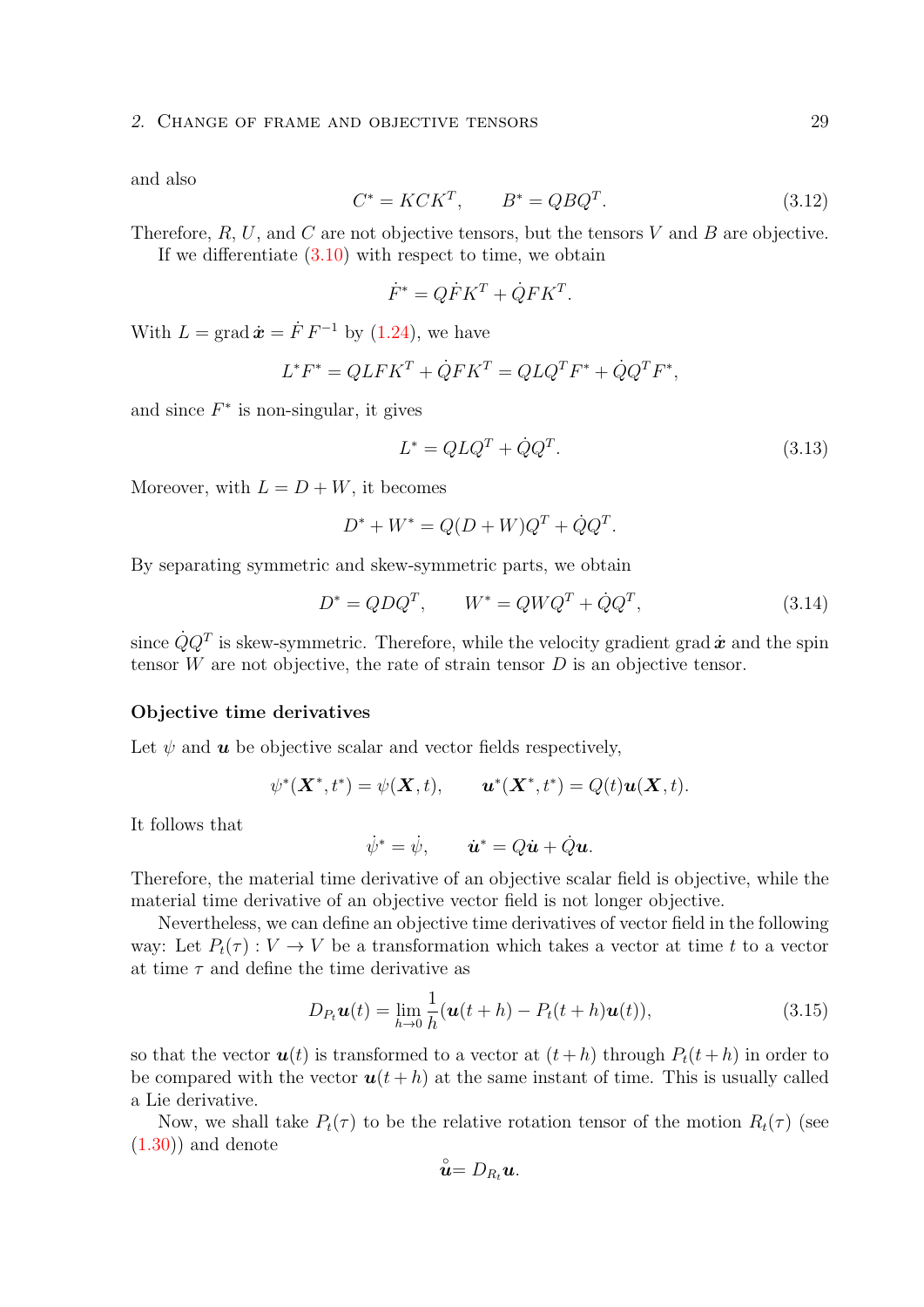Since

$$
R_t(t + h) = R_t(t) + \dot{R}_t(t)h + o(2)
$$

and from  $(1.32)$ 

$$
R_t(t) = 1, \qquad \dot{R}_t(t) = W(t),
$$

we have

or

$$
\hat{\mathbf{u}}(t) = \lim_{h \to 0} \frac{1}{h} (\mathbf{u}(t+h) - \mathbf{u}(t) - h W(t) \mathbf{u}(t)),
$$
  

$$
\hat{\mathbf{u}} = \dot{\mathbf{u}} - W \mathbf{u}.
$$
 (3.16)

Note that by  $(3.14)_2$  $(3.14)_2$ ,

$$
(\hat{\mathbf{u}})^* = \dot{\mathbf{u}}^* - W^* \mathbf{u}^*
$$
  
=  $Q\dot{\mathbf{u}} + \dot{Q}\mathbf{u} - (QWQ^T + \dot{Q}Q^T)Q\mathbf{u}$   
=  $Q(\dot{\mathbf{u}} - W\mathbf{u}) = Q \hat{\mathbf{u}}$ .

Therefore,  $\hat{u}$  is an objective time derivative of **u**. This derivative is called the *corotational* time derivative, which measures the time rate of change experienced by material particles rotating along with the motion.

Similarly, if we take  $P_t(\tau)$  to be the relative deformation gradient of the motion  $F_t(\tau)$ (see  $(1.30)$ ) and denote

$$
\hat{\hat{\bm{u}}} = D_{F_t} \bm{u}.
$$

It is an called the convected time derivatives, which measures the time rate of change experienced by material particles carried along with the motion. It follows that

$$
\overset{\scriptscriptstyle\triangle}{\bm{u}}=\dot{\bm{u}}-L\bm{u},
$$

which is also an objective time derivative.

For an objective tensor field  $S$ , we can define

$$
D_{P_t}S(t) = \lim_{h \to 0} \frac{1}{h}(S(t+h) - P_t(t+h)S(t)P_t(t+h)^T), \tag{3.17}
$$

and let

$$
\stackrel{\circ}{S} = D_{R_t} S, \qquad \stackrel{\triangle}{S} = D_{F_t} S,
$$

which define the objective corotational and convective time derivative of an objective tensor field  $S$  as ◦

$$
\check{S} = \dot{S} - WS + SW,
$$
  

$$
\hat{S} = \dot{S} - LS - SL^{T},
$$

respectively.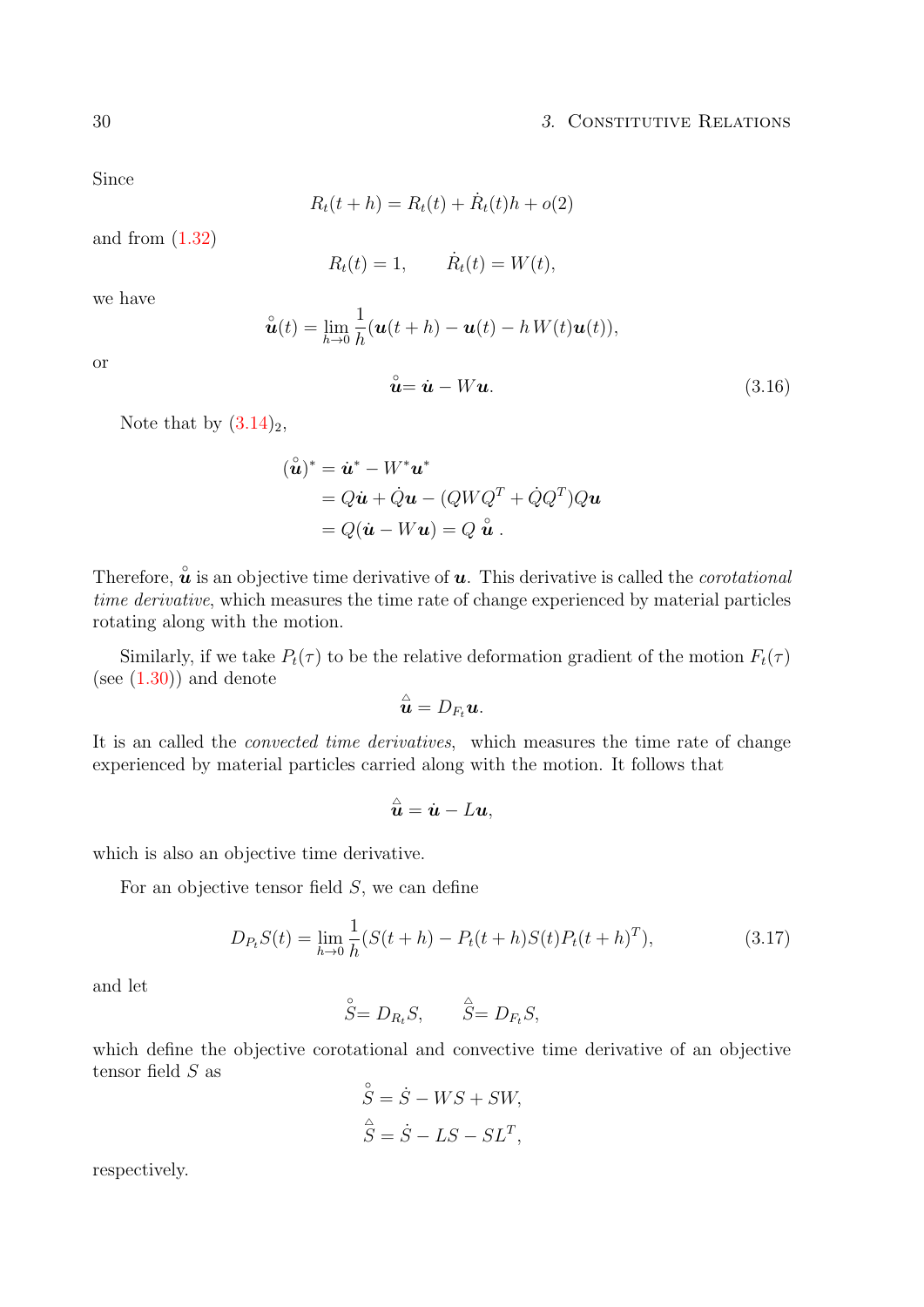### <span id="page-36-1"></span>3.3 Constitutive relations

Physically the thermomechanical behavior of a body is characterized by a description of the fields of density  $\rho(\mathbf{p}, t)$ , motion  $\chi(\mathbf{p}, t)$  and temperature  $\theta(\mathbf{p}, t)$ , called the basic thermodynamic fields. The material response of a body generally depends on the past history of its thermomechanical behavior.

Let us introduce the notion of the past history of a function. Let  $h(\cdot)$  be a function of time. The *history* of h up to time t is defined by

$$
h^t(s) = h(t - s),\tag{3.18}
$$

where  $s \in [0,\infty)$  denotes the time-coordinate pointed into the past from the present time t. Clearly  $s = 0$  corresponds to the present time, therefore

$$
h^t(0) = h(t).
$$

Mathematical descriptions of material response are called constitutive relations or constitutive equations. We postulate that the history of the behavior up to the present time determines the response of the body.

**Principle of determinism** (in material description). Let  $\phi$  be a frame of reference, and C be a constitutive quantity, then the constitutive relation for C is given by a functional of the form,<sup>[3](#page-36-0)</sup>

$$
\mathcal{C}(\boldsymbol{p},t) = \underset{\substack{\boldsymbol{p}' \in \mathcal{B} \\ 0 \le s < \infty}}{\mathcal{F}_{\phi}} (\rho^t(\boldsymbol{p}',s), \lambda^t(\boldsymbol{p}',s), \theta^t(\boldsymbol{p}',s), t \, ; \boldsymbol{p}), \quad \boldsymbol{p} \in \mathcal{B}, t \in \mathbb{R}.
$$

We call  $\mathcal{F}_{\phi}$  the *constitutive function* or *response function* of  $\mathcal{C}$  in the frame  $\phi$ . Note that we have indicated the domains of the argument functions as underscripts in the notation of the functional  $\mathcal{F}_{\phi}$ . Such a functional allows the description of arbitrary non-local effect of any inhomogeneous body with a perfect memory of the past thermomechanical history. With the notation  $\mathcal{F}_{\phi}$ , we emphasize that the value of a constitutive function a priori may depend on the observer (frame of reference  $\phi$ ) who is measuring the response of the material body and the material point p.

Constitutive relations can be regarded as mathematical models of material bodies. The validity of a model can be verified by experiments. However, experiments alone are rarely sufficient to determine constitutive functions of a material body. Nevertheless, there are some universal requirements that a model should obey lest its consequences be contradictory to some well-known physical experiences. Therefore, in search of a correct

$$
\mathcal{C}(\boldsymbol{p},t)=\mathcal{F}_{\phi}(\rho^{t},\chi^{t},\theta^{t},t\,;\boldsymbol{p}),
$$

where the first three arguments are functions:

$$
\rho^t : \mathcal{B} \times [0, \infty) \to I\!\!R, \qquad \chi^t : \mathcal{B} \times [0, \infty) \to \mathcal{E}, \qquad \theta^t : \mathcal{B} \times [0, \infty) \to I\!\!R.
$$

<span id="page-36-0"></span><sup>&</sup>lt;sup>3</sup> The functional  $\mathcal{F}_{\phi}$  can be expressed more directly as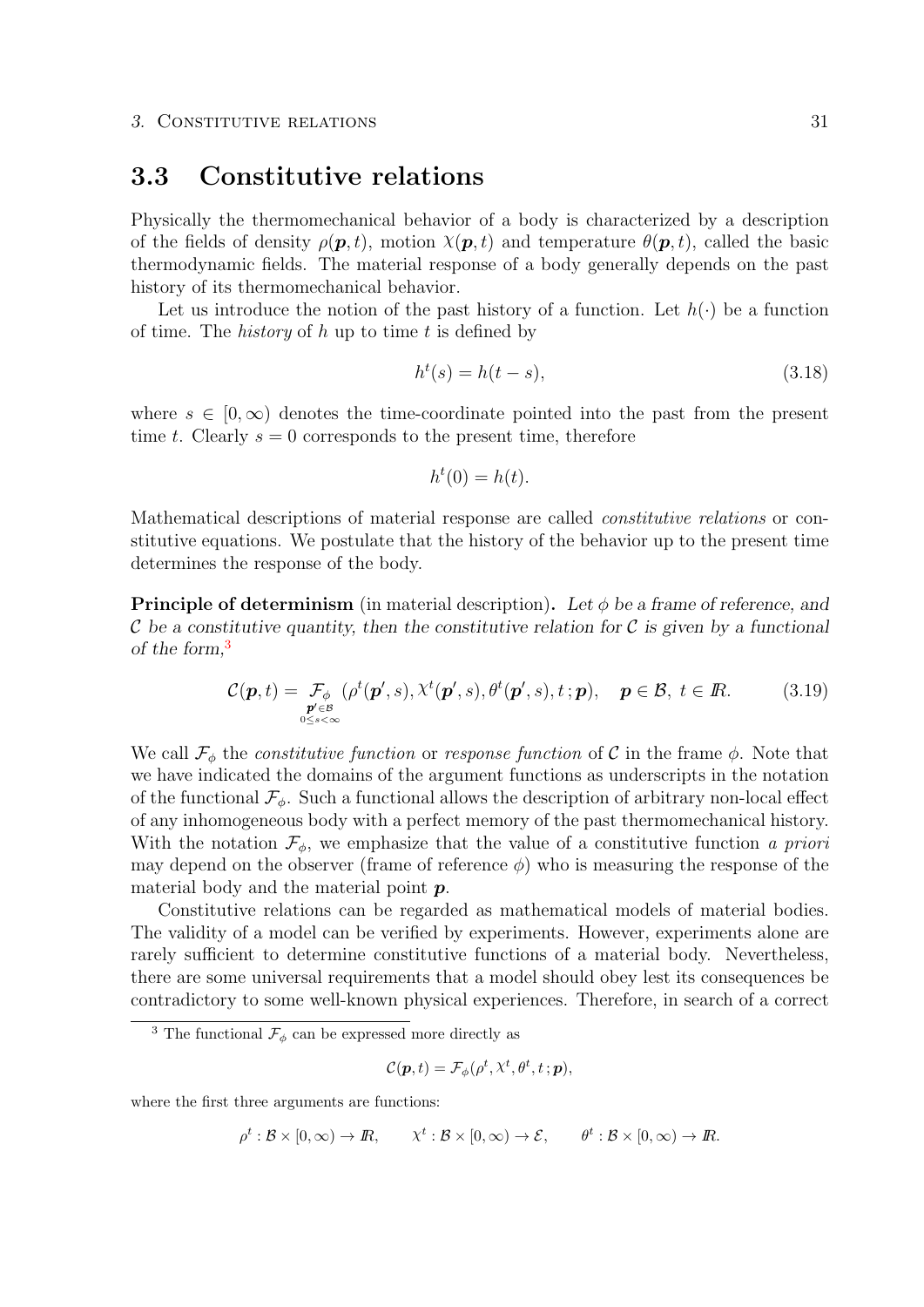formulation of a mathematical model in general, we shall first impose these requirements on the proposed model. The most important universal requirements of this kind are

- Euclidean objectivity,
- principle of material frame-indifference,
- material symmetry,
- thermodynamic considerations.

Euclidean objectivity, principle of material frame-indifference and material symmetry will be discussed in this chapter and a brief account of thermodynamic considerations will be given later. These requirements impose severe restrictions on the model and hence lead to a great simplification for general constitutive relations. The reduction of constitutive relations from very general to more specific and mathematically simpler ones for a given class of materials is the main objective of constitutive theories in continuum mechanics.

### <span id="page-37-1"></span>3.4 Euclidean objectivity

In addition to the conservation laws in an inertial frame stated in the previous chapter, we *should* have also postulated that the mass density, the internal energy (but not the total energy) and the temperature are objective scalar quantities, while the heat flux and the surface traction are objective vector quantities, so that the conservation laws relative to an arbitrary frame of reference can be deduced (see [\[14\]](#page-95-0)).

In particular, under a change of frame, we have  $t^* = Qt$  for the surface traction and since  $t = Tn$ , and  $n^* = Qn$  from [\(3.5\)](#page-30-0), it follows that the stress T is an objective tensor quantity. To emphasize the objectivity postulate in the conservation laws, it is referred to as Euclidean objectivity of constitutive quantities:

**Euclidean objectivity.** The constitutive quantities: the stress  $T$ , the heat flux  $q$  and the internal energy density  $\varepsilon$ , are objective with respect to any Euclidean change of frame,

$$
T^*(\mathbf{p}, t^*) = Q(t) T(\mathbf{p}, t) Q(t)^T,
$$
  
\n
$$
\mathbf{q}^*(\mathbf{p}, t^*) = Q(t) \mathbf{q}(\mathbf{p}, t),
$$
  
\n
$$
\varepsilon^*(\mathbf{p}, t^*) = \varepsilon(\mathbf{p}, t),
$$
\n(3.20)

where  $Q(t)$  is the orthogonal part of the change of frame.

Note that this postulate is a universal requirement in order to formulate the conservation laws of material bodies in an arbitrary frame of reference, and no constitutive assumptions are involved in the postulate of Euclidean objectivity.[4](#page-37-0)

Let  $\mathcal{C} = \{T, q, \varepsilon\}$  be constitutive quantities and  $\phi$  be a frame of reference. Then from [\(3.19\)](#page-36-1), the constitutive relations can be written as

$$
\mathcal{C}(\boldsymbol{p},t) = \mathcal{F}_{\phi}(\rho^t, \lambda^t, \theta^t, t \,; \boldsymbol{p}), \qquad \boldsymbol{p} \in \mathcal{B}, \ t \in \mathbb{R}, \tag{3.21}
$$

<span id="page-37-0"></span><sup>&</sup>lt;sup>4</sup>In early writings of Truesdell and Noll (see [\[22\]](#page-95-1)), this postulate was stated as part of the principle of material frame-indifference. It would be much clear conceptually, if it were stated independently, because constitutive equations are irrelevant in this assumption.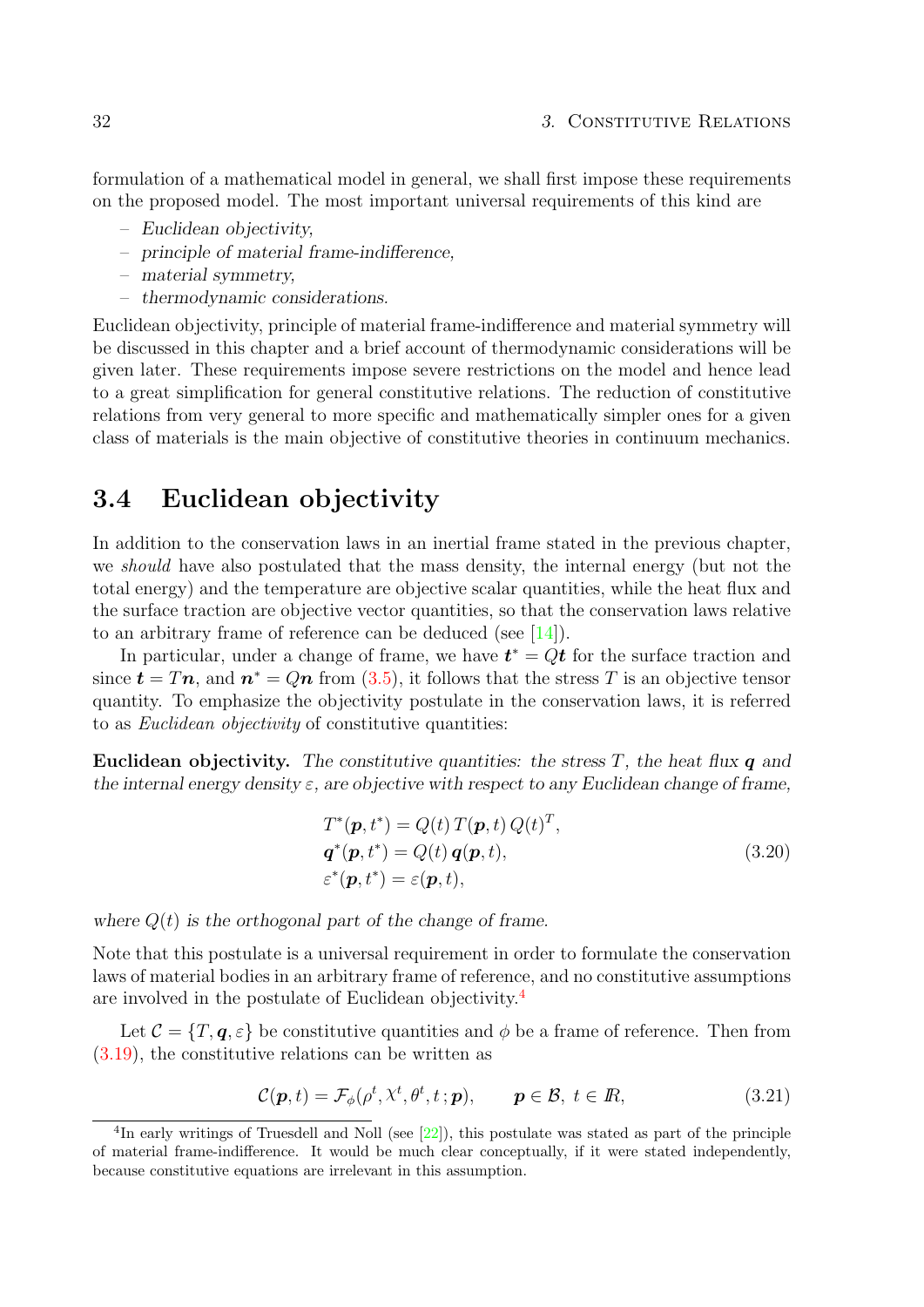#### 5. Principle of material frame indifference 33

where  $\mathcal{F}_{\phi}$  is a functional with argument functions  $\rho^t$ ,  $\chi^t$ ,  $\theta^t$ , defined on  $\mathcal{B} \times [0,\infty)$ , stand for the past histories up to the instant t. Similarly, relative to the frame  $\phi^*$ , the corresponding constitutive relation can be written as

$$
C^*(p, t^*) = \mathcal{F}_{\phi^*}\Big((\rho^t)^*, (\chi^t)^*, (\theta^t)^*, t^*; p\Big), \qquad p \in \mathcal{B}, t^* \in \mathbb{R}.
$$
 (3.22)

The two constitutive functions  $\mathcal{F}_{\phi}$  and  $\mathcal{F}_{\phi^*}$  are not independent, they must satisfy the Euclidean objectivity relation [\(3.20\)](#page-37-1). In particular, for the stress, the condition [\(3.20\)](#page-37-1) implies that

$$
\mathcal{F}_{\phi^*}((\rho^t)^*, (\chi^t)^*, (\theta^t)^*, t^*; \mathbf{p}) = Q(t) \mathcal{F}_{\phi}(\rho^t, \chi^t, \theta^t, t; \mathbf{p}) Q(t)^T,
$$
\n(3.23)

for any histories

$$
(\rho^t)^*(\mathbf{p}', s) = \rho^*(\mathbf{p}', t^* - s) = \rho(\mathbf{p}', t - s),
$$
  
\n
$$
(\theta^t)^*(\mathbf{p}', s) = \theta^*(\mathbf{p}', t^* - s) = \theta(\mathbf{p}', t - s),
$$
  
\n
$$
(\chi^t)^*(\mathbf{p}', s) = Q(t - s)(\chi^t(\mathbf{p}', s) - \mathbf{x}_o) + \mathbf{c}(t - s),
$$
\n(3.24)

where  $Q(t) \in \mathcal{O}(V)$ ,  $\mathbf{x}_o, \mathbf{c}(t) \in \mathcal{E}$  are associated with the change of frame from  $\phi$  to  $\phi^*$ .

The first two relations of [\(3.24\)](#page-37-1) state that the density and the temperature are objective scalar field as assumed and the last relation follows from [\(3.3\)](#page-30-1).

The relation [\(3.23\)](#page-37-1) will be referred to as the "condition of Euclidean objectivity" of constitutive functions, and can be regarded as the *definition* of the  $\mathcal{F}_{\phi^*}$  once the constitutive function  $\mathcal{F}_{\phi}$  is given<sup>[5](#page-38-0)</sup>.

### <span id="page-38-1"></span>3.5 Principle of material frame indifference

The essential idea of the principle of material frame-indifference is that material properties are frame-indifferent, i.e., material properties must be independent of observers. This statement only makes sense when applies to constitutive quantities that are themselves frame-indifferent, i.e., they must be objective quantities.

Since any intrinsic property of a material should be independent of observers, we postulate that for any objective constitutive quantity, its constitutive function must be the same in any frame.

Principle of material frame-indifference. The response function of an objective (frame-indifferent with respect to the Euclidean transformations) constitutive quantity  $\mathcal{C}$ , in material description defined by  $(3.21)$  and  $(3.22)$ , must be independent of the frame, i.e., for any frames of reference  $\phi$  and  $\phi^*$ 

$$
\mathcal{F}_{\phi}(\bullet; \mathbf{p}) = \mathcal{F}_{\phi^*}(\bullet; \mathbf{p}), \qquad \mathbf{p} \in \mathcal{B}.\tag{3.25}
$$

$$
T^* = Q \mathcal{F}_{\phi}(\rho, L) Q^T
$$
  
=  $Q \mathcal{F}_{\phi}(\rho^*, Q^T L^* Q - Q^T \dot{Q}) Q^T := \hat{\mathcal{F}}_{\phi}(\rho^*, L^*; Q, \dot{Q}) := \mathcal{F}_{\phi^*}(\rho^*, L^*),$ 

where  $\mathcal{F}_{\phi^*}$ , defined in the above relation, depends explicitly on  $Q(t)$  of the change of frame  $\phi \to \phi^*$ .

<span id="page-38-0"></span><sup>&</sup>lt;sup>5</sup>For example, consider  $T = \mathcal{F}_{\phi}(\rho, L)$ . Since by Euclidean objectivity,  $\rho^* = \rho, T^* = QTQ^T$ , and from  $(3.13), L^* = QLQ^T + \dot{Q}Q^T$  $(3.13), L^* = QLQ^T + \dot{Q}Q^T$ , it follows that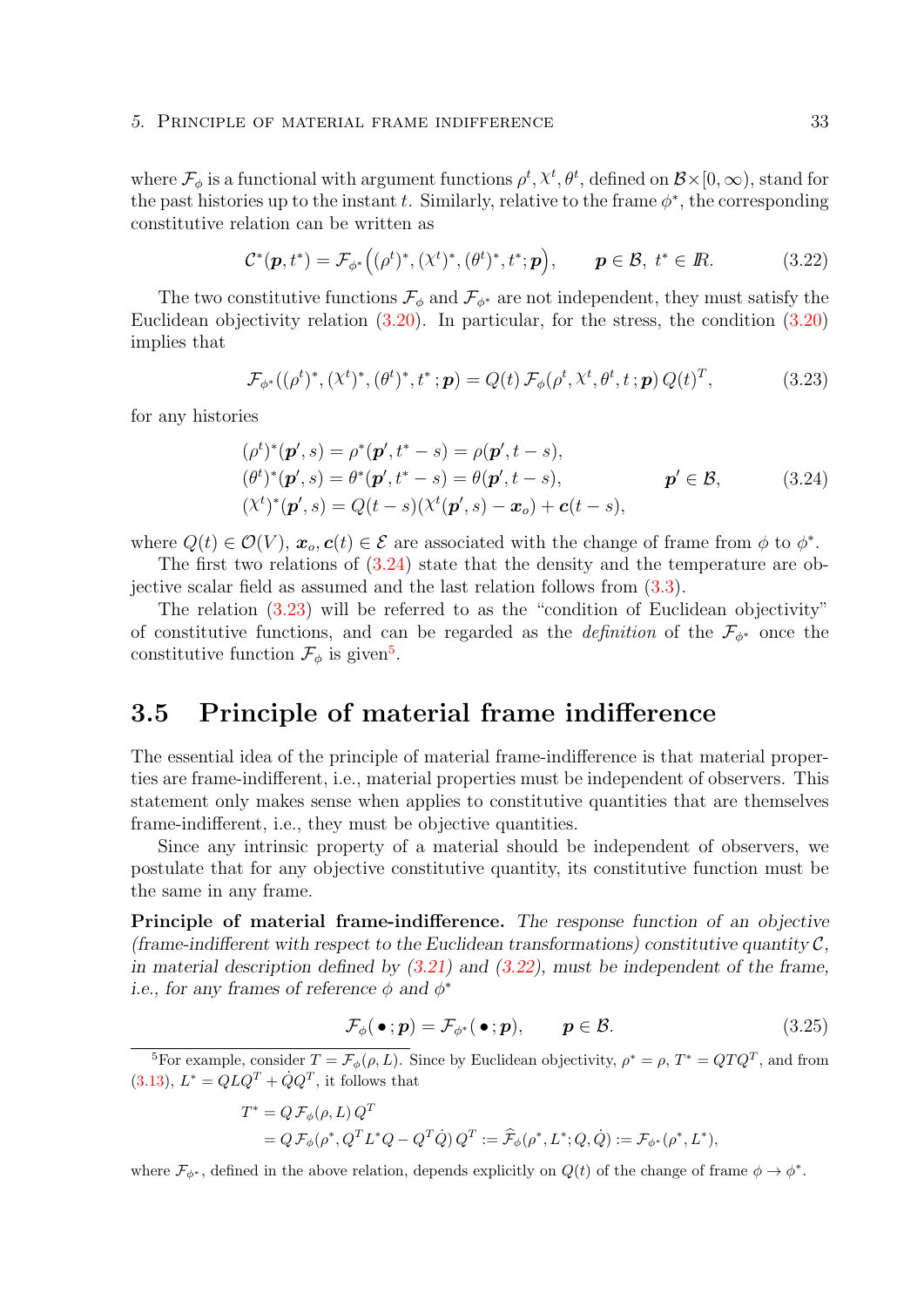#### 34 34 34 35 September 2012 1 2013 31 September 2013 31 September 2013 31 September 2013 31 September 2013 31 September 2013 31 September 2013 31 September 2014 31 September 2013 31 September 2013 31 September 2013 31 Septe

We emphasize that the "form-invariance"  $(3.25)$  of constitutive function stated above is valid only when the material description is used so that the constitutive functions characterize the material properties independent of any reference configuration. The implication in referential descriptions will be considered later. Moreover, for a nonobjective constitutive quantity, such as the total energy, since the quantity itself is framedependent, it is obvious that its response function can never be independent of the frame.

In our discussions, we shall often consider only the constitutive function of stress, an objective tensor quantity, for simplicity. Similar results can easily be obtained for any other vector or scalar objective constitutive quantities.

Thus, from the condition of Euclidean objectivity [\(3.23\)](#page-37-1) and the principle of material frame-indifference [\(3.25\)](#page-38-1), we obtain the following condition:

Condition of material objectivity. The response function of an objective tensor constitutive quantity, in material description, satisfies the condition,

$$
\mathcal{F}_{\phi}((\rho^t)^*, (\chi^t)^*, (\theta^t)^*, t^*, \mathbf{p}) = Q(t) \mathcal{F}_{\phi}(\rho^t, \chi^t, \theta^t, t^); \mathbf{p}) Q(t)^T, \tag{3.26}
$$

for any histories related by  $(3.24)$  where the change of frame from  $\phi$  is arbitrary.

Since the condition [\(3.26\)](#page-38-1) involves only the constitutive function in the frame  $\phi$ , it becomes a restriction imposed on the constitutive function  $\mathcal{F}_{\phi}$ .

We emphasize that in the condition of Euclidean objectivity  $(3.23)$ ,  $Q(t)$  is the orthogonal part of the change of frame from  $\phi$  to  $\phi^*$ . However, the condition of material objectivity is valid for an arbitrary change of frame from  $\phi$ . Therefore, the condition  $(3.26)$  is valid for any  $Q(t) \in \mathcal{O}(V)$ .

Sometimes, the condition of material objectivity is referred to as the "principle of material objectivity", to impart its relevance in characterizing material property and Euclidean objectivity, as a more explicit form of the principle of material-frame indifference.

An immediate restriction imposed by the condition of material objectivity can be obtained by considering a change of frame given by  $(Q(t) = 1, c(t) = x_0)$ 

$$
\boldsymbol{x}^* = \boldsymbol{x}, \qquad t^* = t + a,
$$

for arbitrary constant  $a \in \mathbb{R}$ . By [\(3.24\)](#page-37-1), the condition [\(3.26\)](#page-38-1) implies that

$$
\mathcal{F}_{\phi}(\rho^t, \lambda^t, \theta^t, t + a; \mathbf{p}) = \mathcal{F}_{\phi}(\rho^t, \lambda^t, \theta^t, t; \mathbf{p}).
$$

Since this is true for any value of  $a \in \mathbb{R}$ , we conclude that  $\mathcal{F}_{\phi}$  can not depend on the argument t and the constitutive equations in general can be expressed as

$$
\mathcal{C}(\boldsymbol{p},t)=\mathcal{F}_{\phi}(\rho^{t},\chi^{t},\theta^{t};\boldsymbol{p}),\qquad \boldsymbol{p}\in\mathcal{B},\quad t\in\mathbb{R}.
$$

#### Conditions in referential description

Now let us consider the implication of form-invariance and the condition of material objectivity in referential description. Let  $\kappa : \mathcal{B} \to \mathcal{W}_{t_0}$  be a reference placement of the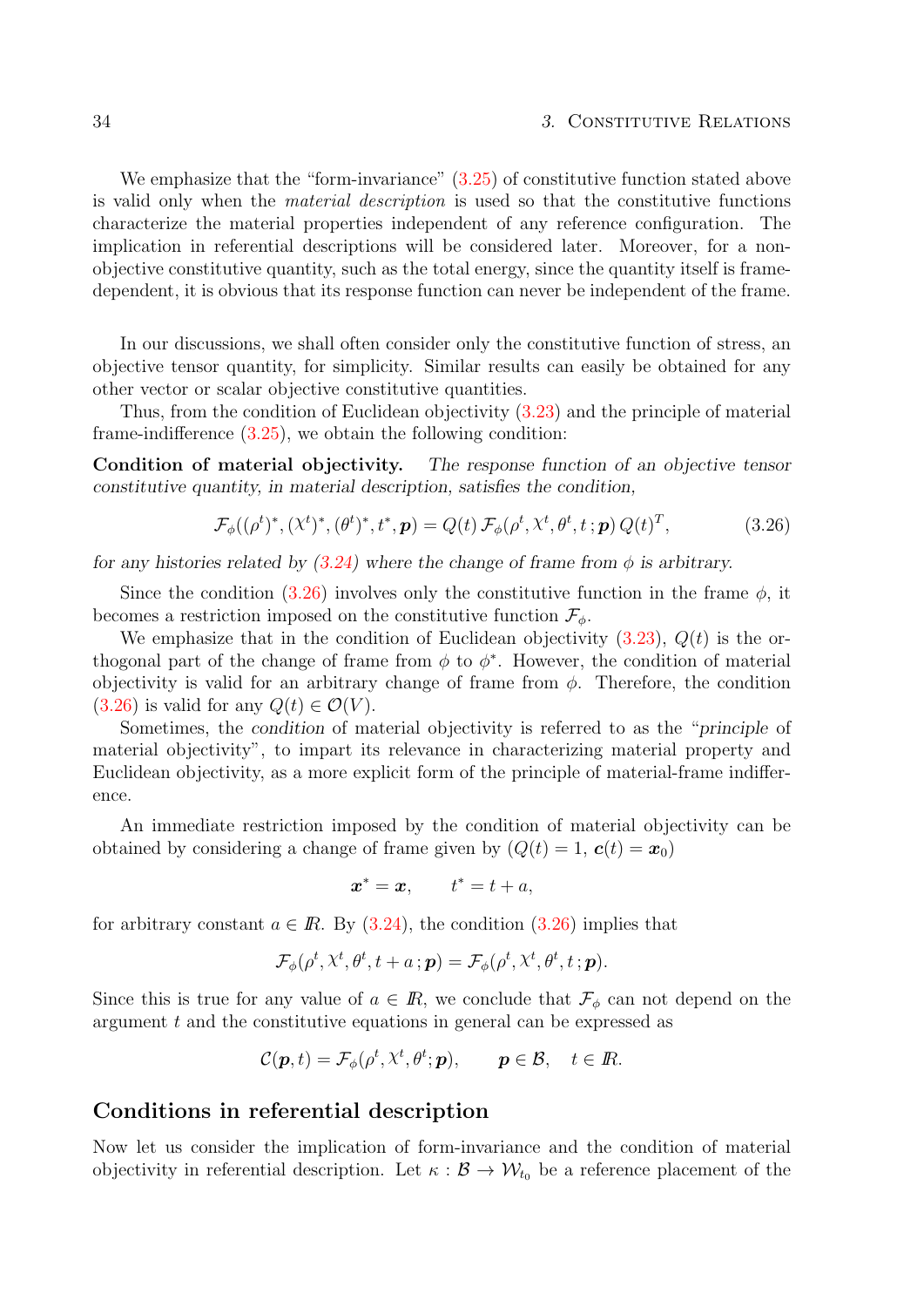#### 5. Principle of material frame indifference 35

body at some instant  $t_0$ , then  $\kappa_{\phi} = \phi_{t_0} \circ \kappa : \mathcal{B} \to \mathcal{E}$  and  $\kappa_{\phi^*} = \phi_{t_0}^* \circ \kappa : \mathcal{B} \to \mathcal{E}$  are the two corresponding reference configurations of  $\mathcal{B}$  in the frames  $\phi$  and  $\phi^*$  at the same instant (see Fig.  $3.1$ ), and

$$
\boldsymbol{X} = \kappa_\phi(\boldsymbol{p}) \in \mathcal{E}, \qquad \boldsymbol{X}^* = \kappa_{\phi^*}(\boldsymbol{p}) \in \mathcal{E}, \qquad \boldsymbol{p} \in \mathcal{B}.
$$

Let us denote by  $\gamma = \kappa_{\phi^*} \circ \kappa_{\phi}^{-1}$  the change of reference configuration from  $\kappa_{\phi}$  to  $\kappa_{\phi^*}$  in the change of frame, then it follows that  $\gamma = \phi_{t_0}^* \circ \phi_{t_0}^{-1}$  and by [\(3.3\)](#page-30-1), we have

$$
\mathbf{X}^* = \gamma(\mathbf{X}) = K(\mathbf{X} - \mathbf{x}_o) + \mathbf{c}(t_0), \tag{3.27}
$$

where  $K = \nabla_{\mathbf{X}} \gamma = Q(t_0)$  is a constant orthogonal tensor.

The motion in referential description relative to the change of frame is given by

<span id="page-40-1"></span>
$$
\mathbf{x} = \chi(\mathbf{p}, t) = \chi(\kappa_{\phi}^{-1}(\mathbf{X}), t) = \chi_{\kappa}(\mathbf{X}, t), \qquad \chi = \chi_{\kappa} \circ \kappa_{\phi},
$$
  

$$
\mathbf{x}^* = \chi^*(\mathbf{p}, t^*) = \chi^*(\kappa_{\phi^*}^{-1}(\mathbf{X}^*), t^*) = \chi_{\kappa^*}(\mathbf{X}^*, t^*), \qquad \chi^* = \chi_{\kappa^*} \circ \kappa_{\phi^*}.
$$

From [\(3.21\)](#page-37-1) and [\(3.22\)](#page-37-1), we can define the corresponding constitutive functions with respect to the reference configuration,

$$
\begin{array}{ll}\mathcal{F}_{\phi}(\chi^t;\bm p)&=\mathcal{F}_{\phi}(\chi^t_{\kappa}\circ\kappa_{\phi};\bm p)&:=\mathcal{H}_{\kappa}(\chi^t_{\kappa};\bm X),\\ \mathcal{F}_{\phi^*}((\chi^t)^*;\bm p)&=\mathcal{F}_{\phi^*}((\chi^t_{\kappa})^*\circ\kappa_{\phi^*};\bm p)&:=\mathcal{H}_{\kappa^*}((\chi^t_{\kappa})^*;\bm X^*),\end{array}
$$

where for simplicity, only one argument function  $\chi^t$  is written out symbolically.

Since the form-invariance [\(3.25\)](#page-38-1) requires  $\mathcal{F}_{\phi} = \mathcal{F}_{\phi^*}$ , from the definition, it implies that the constitutive functions  $\mathcal{H}_{\kappa}$  and  $\mathcal{H}_{\kappa^*}$  in the referential description are related by

$$
\mathcal{H}_{\kappa^*}((\chi^t)^*; \mathbf{X}^*) = \mathcal{F}_{\phi^*}((\chi^t_{\kappa})^* \circ \kappa_{\phi^*}; \mathbf{p}) = \mathcal{F}_{\phi}((\chi^t_{\kappa})^* \circ \kappa_{\phi^*}; \mathbf{p})
$$
  
=  $\mathcal{F}_{\phi}((\chi^t_{\kappa})^* \circ \gamma \circ \kappa_{\phi}; \mathbf{p}) = \mathcal{H}_{\kappa}((\chi^t)^* \circ \gamma; \mathbf{X}),$ 

where  $\gamma = \kappa_{\phi^*} \circ \kappa_{\phi}^{-1} = \phi_{t_0}^* \circ \phi_{t_0}^{-1}$ . Therefore, they are not form-invariant in general, i.e.,  $\mathcal{H}_{\kappa^*} \neq \mathcal{H}_{\kappa}$ , but rather they are related by<sup>[6](#page-40-0)</sup>

$$
\mathcal{H}_{\kappa^*}(\bullet; \mathbf{X}^*) = \mathcal{H}_{\kappa}(\bullet \circ \gamma; \mathbf{X}), \tag{3.28}
$$

The Euclidean objectivity relation [\(3.20\)](#page-37-1) can now be written in the form,

$$
\mathcal{H}_{\kappa^*}((X_{\kappa}^t)^*; \mathbf{X}^*) = Q(t) \, \mathcal{H}_{\kappa}(X_{\kappa}^t; \mathbf{X}) \, Q(t)^T. \tag{3.29}
$$

Moreover, by combining  $(3.28)$  and  $(3.29)$ , we obtain the condition of material objectivity in referential description,

$$
\mathcal{H}_{\kappa}((\mathcal{X}_{\kappa}^{t})^{*} \circ \gamma; \mathbf{X}) = Q(t) \mathcal{H}_{\kappa}(\mathcal{X}_{\kappa}^{t}; \mathbf{X}) Q(t)^{T}, \qquad \forall Q(t) \in \mathcal{O}(V). \tag{3.30}
$$

<span id="page-40-0"></span><sup>&</sup>lt;sup>6</sup>If the reference configuration is assumed to be unaffected by the change of frame, then  $\gamma$  is an identity map on  $\mathcal{E}$ , and  $\mathcal{H}$  is form-invariant,  $\mathcal{H}_{\kappa^*} = \mathcal{H}_{\kappa}$ . This was implicitly assumed in the original statement of the principle of material frame-indifference (see [\[22\]](#page-95-1)).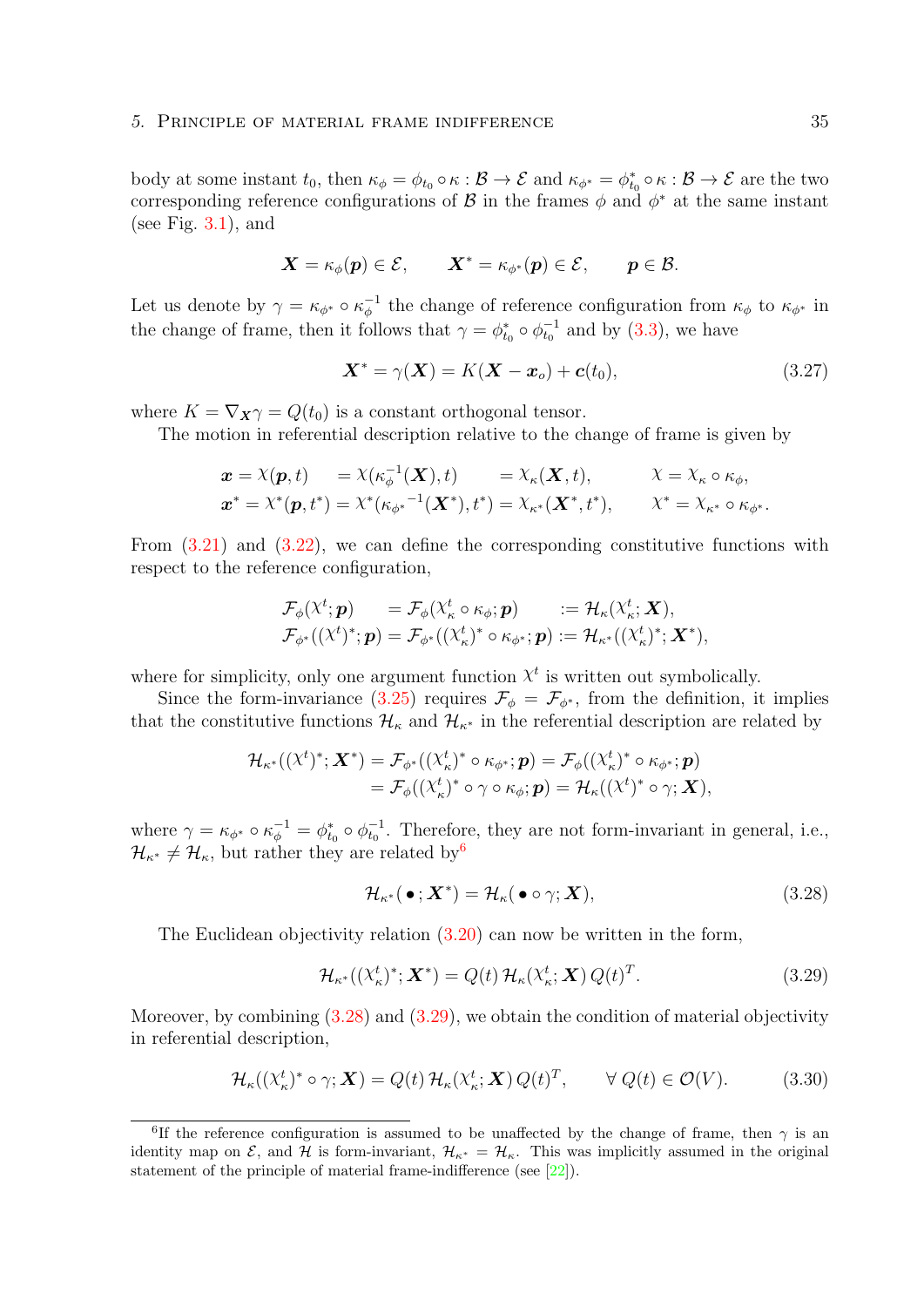#### 36 36 36 36 37 September 2012 12:30 38 36 36 36 37 September 2013 12:30 38 36 36 37 September 2013 12:30 37 September 2013 12:30 37 September 2013 12:30 37 September 2013 12:30 37 September 2013 12:30 37 September 2013 12:

### <span id="page-41-0"></span>3.6 Simple material bodies

According to [\(3.19\)](#page-36-1), thermomechanical histories of any part of the body can affect the response at any point of the body. In most applications, such a non-local property is irrelevant. Therefore it is usually assumed that only thermomechanical histories in an arbitrary small neighborhood of  $X \in \mathcal{B}_{\kappa}$  affects the material response at the point X, and hence the histories can be approximated at  $X$  by Taylor series up to certain order. In particular, when only linear approximation is concerned, in referential description the constitutive relation [\(3.19\)](#page-36-1) can be written as

$$
\mathcal{C}(\boldsymbol{X},t) = \mathcal{H}_{\kappa}(\mathcal{X}_{\kappa}^{t}(\boldsymbol{X},s),F^{t}(\boldsymbol{X},s),\theta^{t}(\boldsymbol{X},s),\boldsymbol{g}^{t}(\boldsymbol{X},s); \boldsymbol{X}),
$$
(3.31)

where  $g = \text{grad } \theta$  is the spatial gradient of temperature. Note that since

$$
\rho(\boldsymbol{X},t)=\frac{\rho_{\kappa}(\boldsymbol{X})}{\left|\det F(\boldsymbol{X},t)\right|},
$$

the functional dependence of  $(3.19)$  on  $\rho^t$  is absorbed into the dependence of  $(3.31)$  on  $\boldsymbol{X}$ and  $F^t(\mathbf{X}, s)$ .

A material body with constitutive relation defined by  $(3.31)$  is called a *simple material* body. The class of simple materials, introduced by Noll [\[18\]](#page-95-2), is general enough to include most of the materials of practical interests, such as: the elastic solids, thermoelastic solids, viscoelastic solids as well as elastic fluids, Navier-Stokes fluids and viscous heatconducting fluids.

An immediate consequence of the condition of material objectivity [\(3.30\)](#page-40-1) can be obtained by the following choices of change of frame. Consider a change of frame given by  $(Q(t) = 1, a = 0)$ 

$$
\boldsymbol{x}^* = \boldsymbol{x} + \boldsymbol{c}(t) - \boldsymbol{x}_0, \qquad t^* = t.
$$

Clearly, we have

$$
\chi_{\kappa^*}(\gamma(\boldsymbol{X}),t)=\chi_{\kappa}(\boldsymbol{X},t)+(\boldsymbol{c}(t)-\boldsymbol{x}_0),
$$

and the condition [\(3.30\)](#page-40-1) implies that

$$
\mathcal{H}_{\kappa}(\mathbf{\mathbf{\chi}}_{\kappa}^{t}+\boldsymbol{c}^{t}-\boldsymbol{x}_{0}, F^{t},\boldsymbol{X})=\mathcal{H}_{\kappa}(\mathbf{\mathbf{\mathbf{\chi}}}_{\kappa}^{t}, F^{t},\boldsymbol{X}).
$$

Since  $(c^t(s) - x_0) \in V$  is arbitrary, we conclude that  $\mathcal{H}_\kappa$  can not depend on the history of position  $\chi^t_{\kappa}(\boldsymbol{X},s)$ .

Therefore, the constitutive relation of a simple material body in general is given by

$$
\mathcal{C}(\mathbf{X},t) = \mathcal{H}_{\kappa} \left( F^t(\mathbf{X},s), \theta^t(\mathbf{X},s), \mathbf{g}^t(\mathbf{X},s); \mathbf{X} \right).
$$
(3.32)

It is important to point out that constitutive functions can not depend on the position x nor on the velocity  $\dot{x}$ , and indeed this can be proved for any materials in general as a consequence of the principle of material objectivity [\(3.26\)](#page-38-1).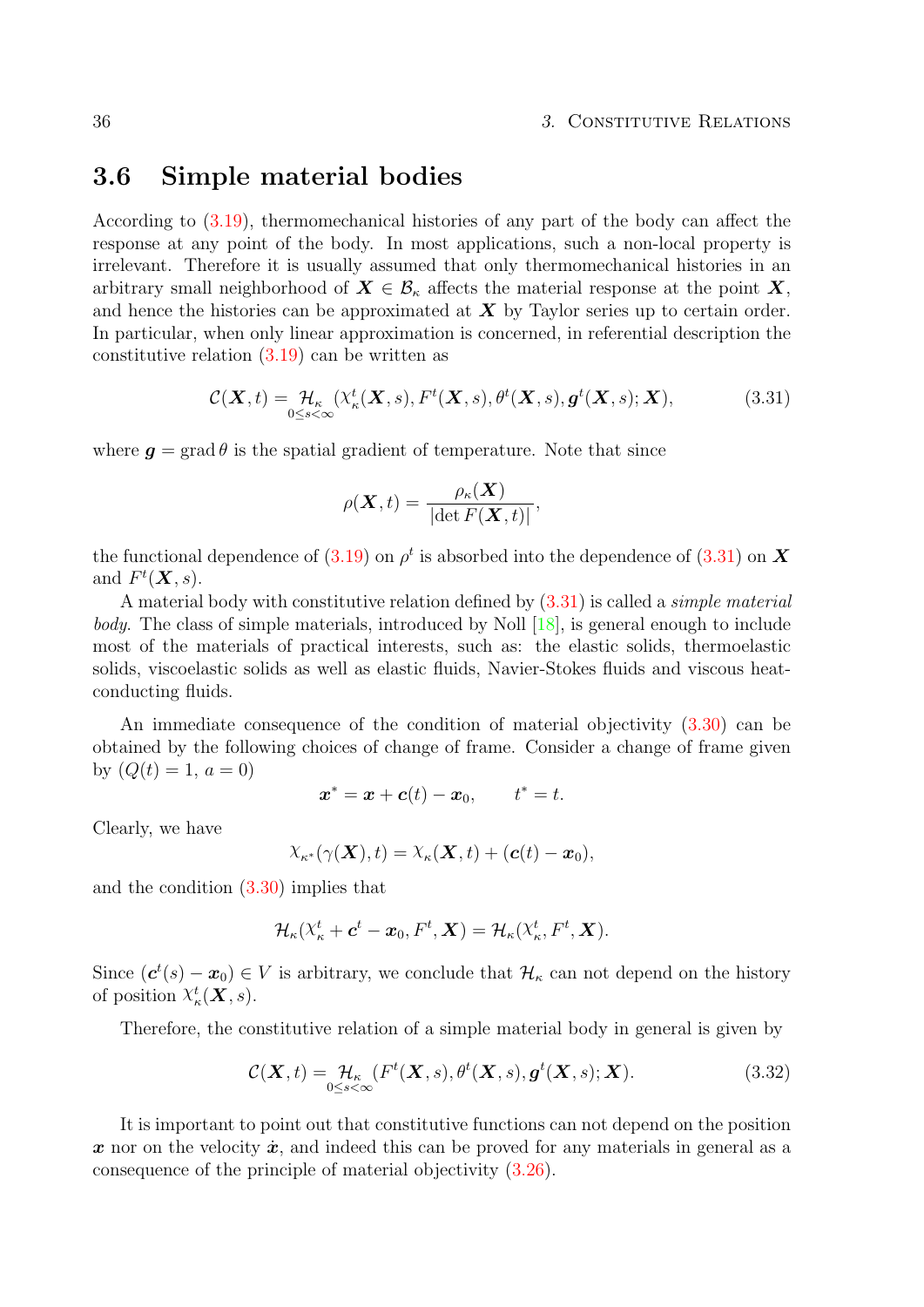#### 7. Material symmetry 37

For simple materials, the consequence of form-invariance [\(3.28\)](#page-40-1) by the use of [\(3.9\)](#page-32-0) takes the form

$$
\mathcal{H}_{\kappa^*}((F^t)^*; \mathbf{X}^*) = \mathcal{H}_{\kappa}((F^t)^*K; \mathbf{X}),\tag{3.33}
$$

and the Euclidean objectivity condition [\(3.29\)](#page-40-1) becomes

$$
\mathcal{H}_{\kappa^*}((F^t)^*; \mathbf{X}^*) = Q(t) \mathcal{H}_{\kappa}(F^t; \mathbf{X}) Q(t)^T.
$$

Combining the above two conditions and knowing the relation  $F^*K = (QFK^T)K = QF$ , we obtain the following condition,<sup>[7](#page-42-0)</sup>

$$
\mathcal{H}_{\kappa}(Q^{t}F^{t};\mathbf{X})=Q(t)\,\mathcal{H}_{\kappa}(F^{t};\mathbf{X})\,Q(t)^{T}.
$$
\n(3.34)

More generally, we have the following conditions for objective constitutive functions of simple materials:

Condition of material objectivity. Constitutive functions for simple materials must satisfy the following conditions, for objective tensor, vector and scalar constitutive quantities respectively,

$$
\mathcal{T}(Q^t F^t, \theta^t, Q^t \mathbf{g}^t; \mathbf{X}) = Q \mathcal{T}(F^t, \theta^t, \mathbf{g}^t; \mathbf{X}) Q^T,\n\mathcal{Q}(Q^t F^t, \theta^t, Q^t \mathbf{g}^t; \mathbf{X}) = Q \mathcal{Q}(F^t, \theta^t, \mathbf{g}^t; \mathbf{X}), \qquad \forall Q \in \mathcal{O}(V),\n\mathcal{E}(Q^t F^t, \theta^t, Q^t \mathbf{g}^t; \mathbf{X}) = \mathcal{E}(F^t, \theta^t, \mathbf{g}^t; \mathbf{X}),
$$
\n(3.35)

and for any thermomechanical histories  $(F^t, \theta^t, \mathbf{g}^t)$ .

These conditions are the restriction imposed on the constitutive functions by the requirement of material objectivity.

Note that in condition  $(3.35)$ , no mention of change of frame is involved, and  $Q(t)$ can be interpreted as a superimposed orthogonal transformation on the deformation. This interpretation is sometimes viewed as an alternative version of the principle of material objectivity, and is called the "principle of invariance under superimposed rigid body motions".

### <span id="page-42-1"></span>3.7 Material symmetry

We shall consider homogeneous simple material bodies in this section. A body is called homogeneous if there is a reference configuration  $\kappa$  such that the constitutive function  $(3.32)$  does not depend on the argument X explicitly and we can write

$$
\mathcal{C}(\boldsymbol{x},t) = \mathcal{H}_{\kappa} \left( F^{t}(\boldsymbol{X},s), \theta^{t}(\boldsymbol{X},s), \boldsymbol{g}^{t}(\boldsymbol{X},s) \right), \qquad \boldsymbol{x} = \chi_{\kappa}(\boldsymbol{X},t). \tag{3.36}
$$

Suppose that  $\hat{\kappa}$  is another reference configuration and the constitutive relations relative to  $\hat{\kappa}$  can be written as

$$
\mathcal{C}(\boldsymbol{x},t) = \mathcal{H}_{\hat{\kappa}}\left(\widehat{F}^t(\hat{\boldsymbol{X}},s),\theta^t(\hat{\boldsymbol{X}},s),\boldsymbol{g}^t(\hat{\boldsymbol{X}},s)\right), \qquad \boldsymbol{x} = \hat{\chi}(\hat{\boldsymbol{X}},t). \tag{3.37}
$$

<span id="page-42-0"></span><sup>7</sup>Note that this is the same as the well-known condition of material objectivity, obtained with the assumption that reference configuration be unaffected by the change of frame in [\[22\]](#page-95-1) and other literatures in continuum mechanics.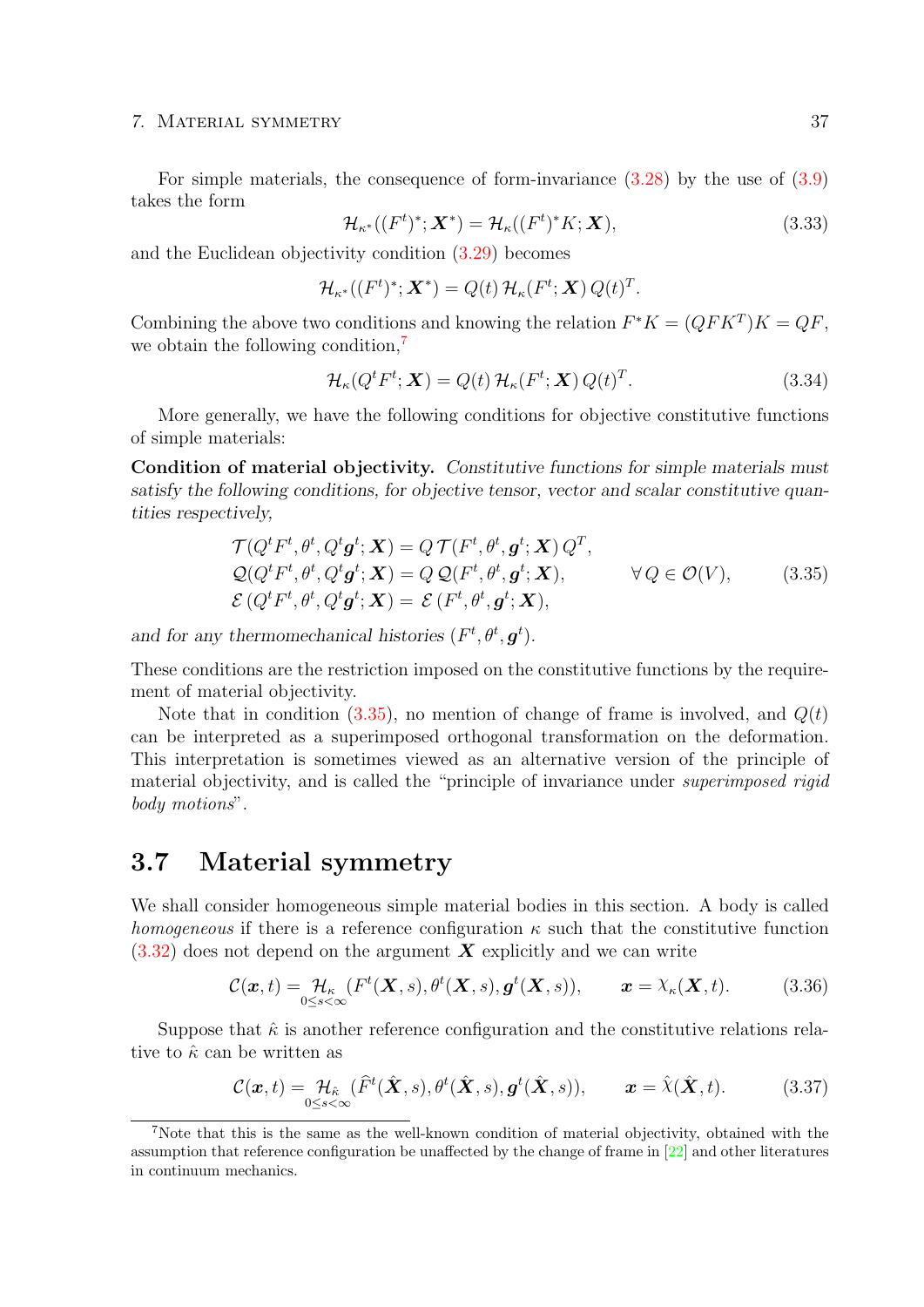#### 38 3. Constitutive Relations

Let  $G = \nabla_{\mathbf{X}} (\hat{\kappa} \circ \kappa^{-1}),$  then

$$
F^t = \widehat{F}^t G.
$$

By comparing [\(3.36\)](#page-42-1) and [\(3.37\)](#page-42-1), we have the following relation between the response functions  $\mathcal{H}_{\kappa}$  and  $\mathcal{H}_{\hat{\kappa}}$ ,

$$
\mathcal{H}_{\hat{\kappa}}(\hat{F}^t, \theta^t, \mathbf{g}^t) = \mathcal{H}_{\kappa}(\hat{F}^t G, \theta^t, \mathbf{g}^t).
$$
\n(3.38)

A material body subjected to the same thermomechanical history at two different configurations  $\kappa$  and  $\hat{\kappa}$  may have different results. However, it may happen that the results are the same if the material possesses a certain symmetry. For example, one can not distinguish the response of a material body with a cubic crystal structure before and after a rotation of 90◦ about one of its crystal axes.

**Definition.** Two reference configurations  $\kappa$  and  $\hat{\kappa}$  are said to be materially indistinguishable if their corresponding constitutive functions are the same,

$$
\mathcal{H}_{\kappa}(\,\bullet\,) = \mathcal{H}_{\hat{\kappa}}(\,\bullet\,).
$$

By [\(3.38\)](#page-42-1), the above condition is equivalent to

$$
\mathcal{H}_{\kappa}(F^t, \theta^t, \mathbf{g}^t) = \mathcal{H}_{\kappa}(F^t G, \theta^t, \mathbf{g}^t), \qquad \forall (F^t, \theta^t, \mathbf{g}^t).
$$
\n(3.39)

We call a transformation  $G \in \mathcal{L}(V)$  which satisfies [\(3.39\)](#page-42-1) a material symmetry transfor*mation* with respect to  $\kappa$ .

We assume that a material symmetry transformation is volume-preserving. Since, otherwise, if G is a material symmetry transformation, so is  $G<sup>n</sup>$  for any  $n = 1, 2, \dots$ , and therefore, the material could suffer arbitrarily large dilatation or arbitrary contraction with no change in material response  $\frac{d}{dx}$  a conclusion that seems physically unacceptable (for another justifications see [\[8,](#page-94-0) [11\]](#page-94-1)). Therefore, we must require that  $G \in \mathcal{U}(V)$ , where  $U(V) = \{G \in \mathcal{L}(V) : |\det G| = 1\}$  is called the unimodular group. It is easy to verify that

Proposition. The set of all material symmetry transformations

$$
\mathcal{G}_{\kappa} = \{ G \in \mathcal{U}(V) \, | \, \mathcal{H}_{\kappa}(F^t, \theta^t, \boldsymbol{g}^t) = \mathcal{H}_{\kappa}(F^t G, \theta^t, \boldsymbol{g}^t), \ \ \forall \ F^t \in \mathcal{L}(V) \},
$$

is a subgroup of the unimodular group.

We call  $\mathcal{G}_{\kappa}$  the *material symmetry group* of the material body in the reference configuration  $\kappa$ . We have

Condition of material symmetry. Constitutive functions for simple materials must satisfy the following conditions, for objective tensor, vector and scalar constitutive quantities respectively,

$$
\mathcal{T}(F^tG, \theta^t, \mathbf{g}^t; \mathbf{X}) = \mathcal{T}(F^t, \theta^t, \mathbf{g}^t; \mathbf{X}),
$$
  
\n
$$
\mathcal{Q}(F^tG, \theta^t, \mathbf{g}^t; \mathbf{X}) = \mathcal{Q}(F^t, \theta^t, \mathbf{g}^t; \mathbf{X}), \qquad \forall G \in \mathcal{G}_\kappa,
$$
  
\n
$$
\mathcal{E}(F^tG, \theta^t, \mathbf{g}^t; \mathbf{X}) = \mathcal{E}(F^t, \theta^t, \mathbf{g}^t; \mathbf{X}),
$$
\n(3.40)

and for any thermomechanical histories  $(F^t, \theta^t, \mathbf{g}^t)$ .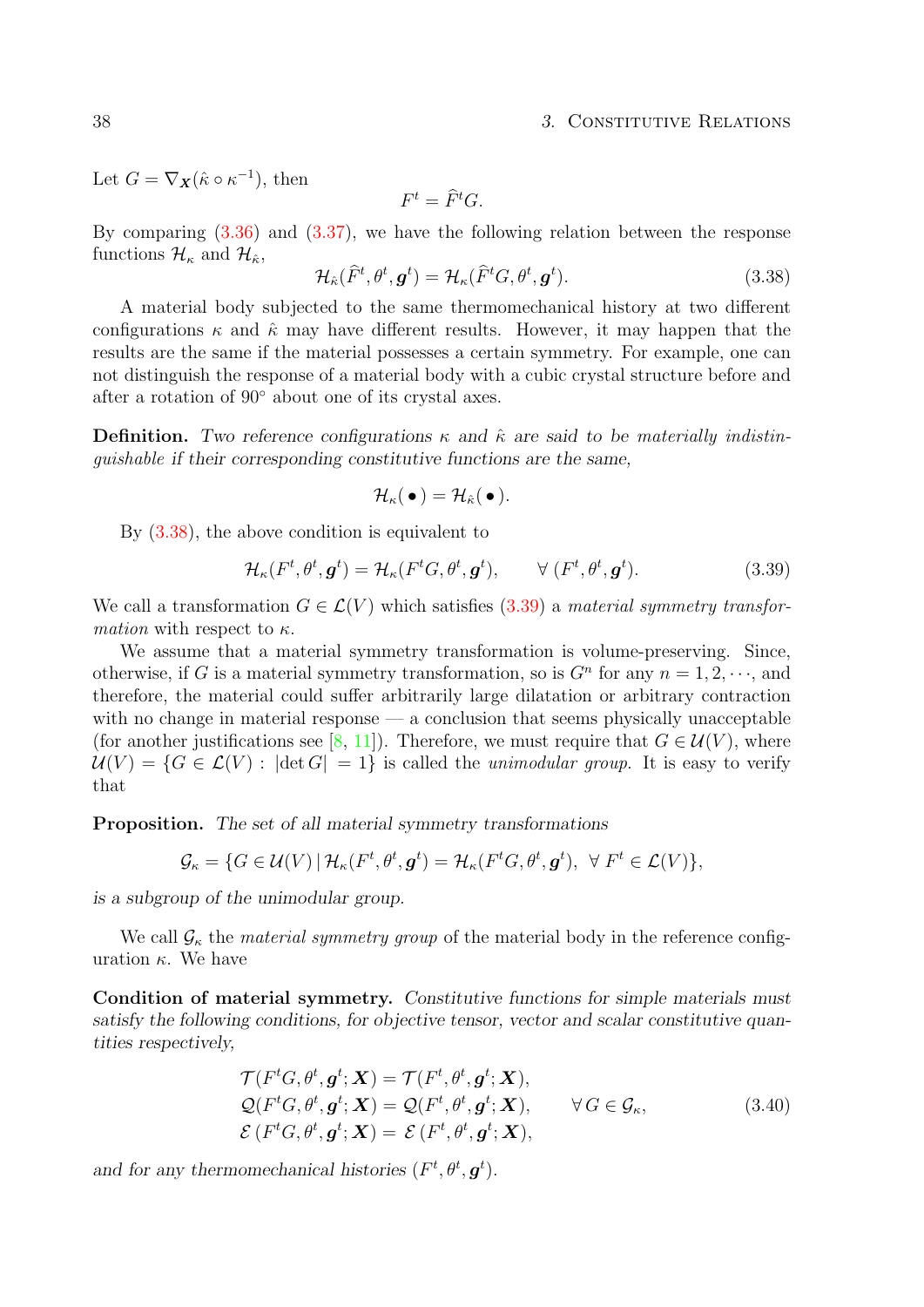#### 7. Material symmetry 39

It is clear that the symmetry group depends on the reference configuration. Suppose that  $\hat{\kappa}$  is another reference configuration such that  $P = \nabla_{\mathbf{X}} (\hat{\kappa} \circ \kappa^{-1})$ . Then for any  $G \in \mathcal{G}_{\kappa}$ , from [\(3.38\)](#page-42-1) we have

$$
\mathcal{H}_{\hat{\kappa}}(F^t) = \mathcal{H}_{\kappa}(F^t P) = \mathcal{H}_{\kappa}(F^t P G)
$$
  
=  $\mathcal{H}_{\kappa}(F^t (P G P^{-1}) P) = \mathcal{H}_{\hat{\kappa}}(F^t (P G P^{-1})),$ 

which implies that  $PGP^{-1} \in \mathcal{G}_{\hat{\kappa}}$ . Therefore we have proved the following proposition.

**Proposition** (Noll's rule). For any  $\kappa$  and  $\hat{\kappa}$ , such that  $P = \nabla_{\mathbf{X}} (\hat{\kappa} \circ \kappa^{-1})$ , the following relation hold,

$$
\mathcal{G}_{\hat{\kappa}} = P \mathcal{G}_{\kappa} P^{-1}.
$$
\n(3.41)

Physical concepts of real materials such as solids and fluids, are usually characterized by their symmetry properties. One of such concepts can be interpreted as saying that a solid has a preferred configuration such that any non-rigid deformation from it alters its material response, while for a fluid any deformation that preserves the density should not affect the material response. Based on this concept, we shall give the following definitions of solids and fluids due to Noll.

Definition. A material body is called a simple solid body if there exists a reference configuration  $\kappa$ , such that  $\mathcal{G}_{\kappa}$  is a subgroup of the orthogonal group, i.e.,  $\mathcal{G}_{\kappa} \subseteq \mathcal{O}(V)$ .

Definition. A material is called a simple fluid if the symmetry group is the full unimodular group, *i.e.*,  $\mathcal{G}_{\kappa} = \mathcal{U}(V)$ .

For a simple fluid, the Noll's rule [\(3.41\)](#page-42-1) implies that the symmetry group is the unimodular group relative to any configuration. In other words, a fluid does not have a preferred configuration.

A material which is neither a fluid nor a solid will be called a fluid crystal. In other words, for a fluid crystal, there does not exist a reference configuration  $\kappa$  for which either  $\mathcal{G}_{\kappa} \subseteq \mathcal{O}(V)$  or  $\mathcal{G}_{\kappa} = \mathcal{U}(V)$ . We shall not consider fluid crystals in this note.

**Definition.** A material body is called isotropic if there exists a configuration  $\kappa$ , such that the symmetry group contains the orthogonal group,  $\mathcal{G}_{\kappa} \supseteq \mathcal{O}(V)$ .

Physically, we can interpret the above definition as saying that any rotation from an isotropic configuration does not alter the material response. The following theorem characterizes isotropic materials. For the proof of the theorem see [\[17\]](#page-95-3).

**Theorem.** The orthogonal group is maximal in the unimodular group, *i.e.*, if g is a group such that

 $\mathcal{O}(V) \subset q \subset \mathcal{U}(V)$ ,

then either  $q = \mathcal{O}(V)$  or  $q = \mathcal{U}(V)$ .

Therefore, an isotropic material is either a fluid,  $\mathcal{G}_{\kappa} = \mathcal{U}(V)$  for any  $\kappa$ , or an isotropic solid,  $\mathcal{G}_{\kappa} = \mathcal{O}(V)$  for some configuration  $\kappa$ . Any other materials must be *anisotropic*.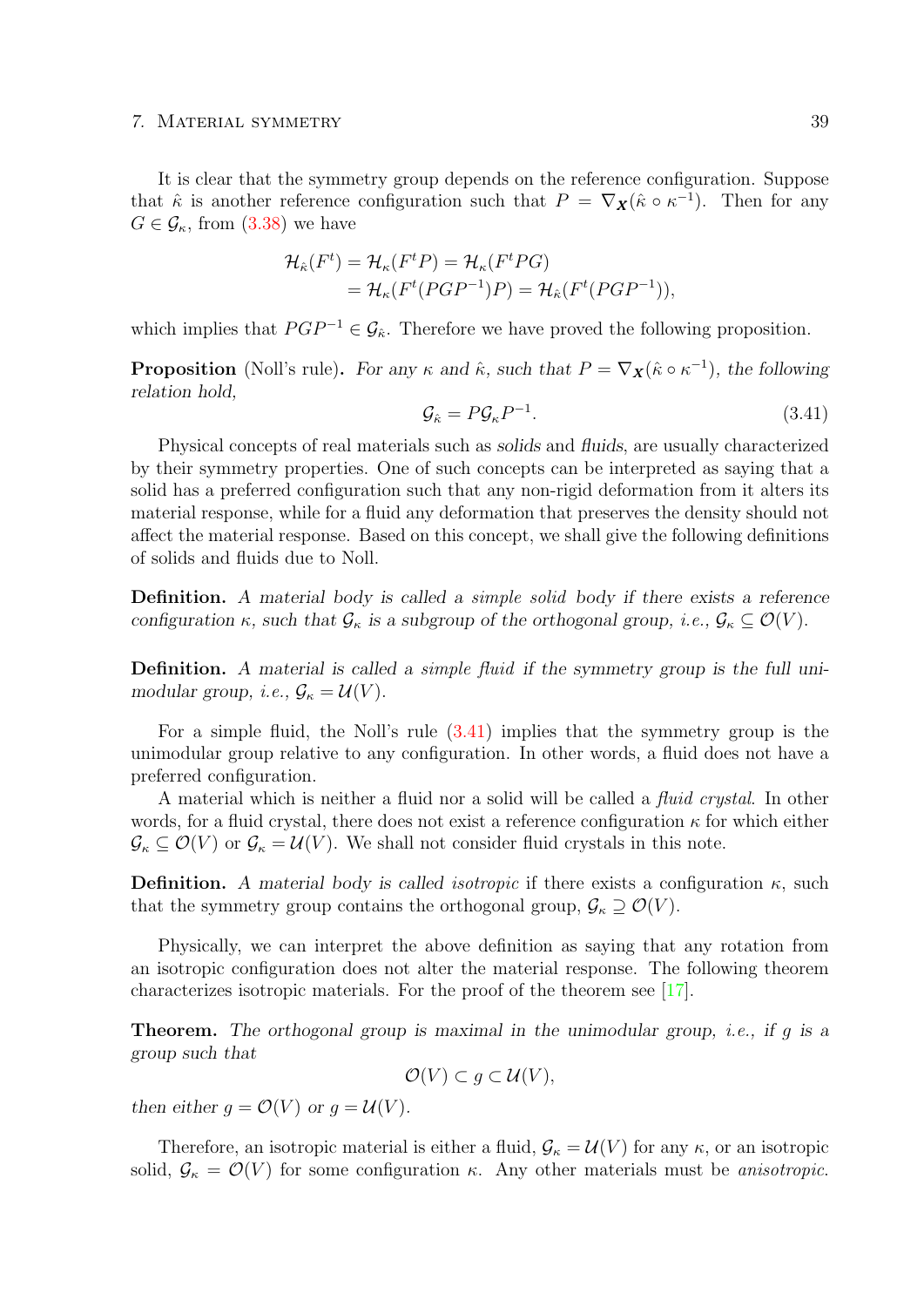Transversely isotropic solids, crystalline solids and fluid crystals are all anisotropic materials.

For an isotropic material, since  $\mathcal{O}(V) \subseteq \mathcal{G}_{\kappa}$  with respect to an isotropic configuration, from the condition of material objectivity [\(3.35\)](#page-41-0) and the material symmetry condition [\(3.40\)](#page-42-1), we have

**Proposition.** For an isotropic material, the constitutive functions are isotropic functions, namely, the following conditions,

$$
\mathcal{T}(QF^tQ^T, \theta^t, Qg^t) = Q \mathcal{T}(F^t, \theta^t, g^t) Q^T,
$$
  
\n
$$
\mathcal{Q}(QF^tQ^T, \theta^t, Qg^t) = Q \mathcal{Q}(F^t, \theta^t, g^t), \qquad \forall Q \in \mathcal{O}(V),
$$
  
\n
$$
\mathcal{E}(QF^tQ^T, \theta^t, Qg^t) = \mathcal{E}(F^t, \theta^t, g^t),
$$
\n(3.42)

hold for tensor-, vector- and scalar-valued constitutive quantities respectively.

Since constitutive functions are, in general, functionals, i.e., functions of history functions, no general solutions of the above conditions are known. However, for materials with short memory effects, constitutive functions can be reduced to ordinary functions and some general solutions for isotropic functions will be given later.

### <span id="page-45-0"></span>3.8 Some representation theorems

We have seen that the constitutive function must satisfy the condition  $(3.35)$  imposed by the principle of material objectivity. The general solution of this condition can be given in the following theorem. For simplicity, we shall consider purely mechanical constitutive relations for simple materials. The condition  $(3.35)$  for the stress tensor becomes

$$
T = \mathcal{T}(F^t), \qquad \mathcal{T}(Q^t F^t) = Q \mathcal{T}(F^t) Q^T, \qquad \forall Q \in \mathcal{O}(V). \tag{3.43}
$$

The extension to include all thermomechanical histories is straightforward.

**Theorem.** For simple materials, the constitutive function  $\mathcal T$  satisfies the condition of material objectivity  $(3.43)$  if and only if it can be represented by

$$
\mathcal{T}(F^t) = R \mathcal{T}(U^t) R^T,\tag{3.44}
$$

where  $F = RU$  is the polar decomposition of F. The restriction of  $\mathcal T$  to the positive symmetric stretch history  $U^t$  is an arbitrary symmetric tensor-valued function.

*Proof.* Suppose that  $\mathcal{T}(F^t)$  satisfies [\(3.43\)](#page-45-0), then by the polar decomposition  $F = RU$ , we have

$$
\mathcal{T}(Q^t R^t U^t) = Q \mathcal{T}(F^t) Q^T, \qquad \forall Q(t) \in \mathcal{O}(V),
$$

and  $(3.44)$  follows immediately by choosing  $Q = R<sup>T</sup>$ . Conversely, if  $(3.44)$  holds, then for any  $Q \in \mathcal{O}(V)$ ,  $QF$  is nonsingular and

$$
QF = QRU = (QR)U
$$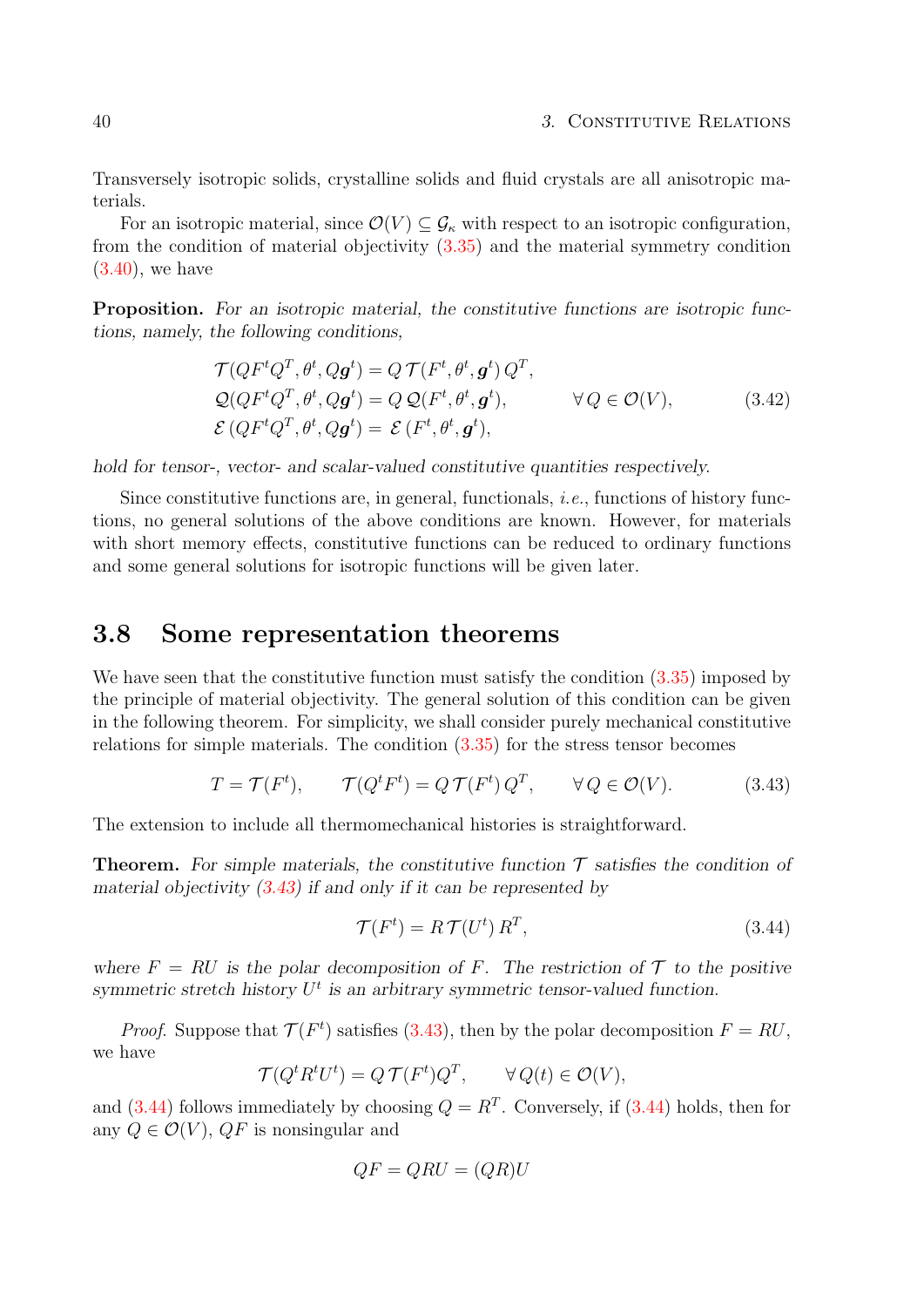#### 8. SOME REPRESENTATION THEOREMS 41

is its polar decomposition. So [\(3.44\)](#page-45-0) implies that

$$
\mathcal{T}(Q^t F^t) = (QR) \mathcal{T}(U^t) (QR)^T = Q (R \mathcal{T}(U^t) R^T) Q^T = Q \mathcal{T}(F^t) Q^T.
$$

Therefore  $(3.44)$  is also sufficient for  $(3.43)$ .  $\Box$ 

Constitutive functions of a simple material are required to satisfy both the condition of material objectivity  $(3.43)$  and the condition of symmetry  $(3.40)$ . In order to exploit these conditions for isotropic materials, let us rewrite the constitutive function  $\mathcal T$  as a function  $\tilde{\mathcal{T}}$  of the form,

$$
T = \mathcal{T}(F^t(s)) = \tilde{\mathcal{T}}(F^t_t(s), F(t)),
$$
\n(3.45)

where  $F_t^t(s) = F_t(t - s)$  denotes the history of the relative deformation gradient defined by  $(1.27)$  and by  $(1.28)$ ,

$$
F_t(t - s) = F(t - s) F(t)^{-1}.
$$

In terms of the function  $\tilde{\mathcal{T}}$  the conditions [\(3.43\)](#page-45-0) and [\(3.40\)](#page-42-1) become

$$
\widetilde{\mathcal{T}}(Q^t F_t^t Q^T, QF) = Q \widetilde{\mathcal{T}}(F_t^t, F) Q^T, \qquad \forall Q \in \mathcal{O}(V), \n\widetilde{\mathcal{T}}(F_t^t, FG) = \widetilde{\mathcal{T}}(F_t^t, F), \qquad \forall G \in \mathcal{G}.
$$
\n(3.46)

We can obtain general constitutive relations for a simple fluid, whose material symmetry group is the unimodular group, satisfying the conditions of material objectivity and symmetry.

**Theorem.** For a simple fluid, the constitutive function  $\tilde{T}$  satisfies the conditions of material objectivity and symmetry  $(3.46)$  if and only if it can be represented by

$$
\widetilde{\mathcal{T}}(F_t^t, F) = \widehat{\mathcal{T}}(U_t^t, \rho), \tag{3.47}
$$

where  $U_t$  is the relative stretch tensor and  $\rho$  is the mass density in the present configuration. Moreover,  $\hat{\tau}$  is an arbitrary isotropic symmetric tensor-valued function, *i.e.*, it satisfies the condition,

$$
\widehat{\mathcal{T}}(QU_t^t Q^T, \rho) = Q \,\widehat{\mathcal{T}}(U_t^t, \rho) \, Q^T,\tag{3.48}
$$

for any orthogonal tensor Q.

*Proof.* Since for a simple fluid, the symmetry group  $\mathcal{G} = \mathcal{U}(V)$ , by taking the unimodular tensor  $G = |\det F|^{1/3} F^{-1}$  the condition  $(3.46)_2$  $(3.46)_2$  gives

$$
\widetilde{\mathcal{T}}(F_t^t, F) = \widetilde{\mathcal{T}}(F_t^t, |\det F|^{-1/3}1).
$$

Since  $|\det F| = \rho_{\kappa}/\rho$ , where  $\rho_{\kappa}$  is the mass density at the reference configuration, we can rewrite the function  $\widetilde{\mathcal{T}}$  as

$$
\widetilde{\mathcal{T}}(F_t^t, F) = \widehat{\mathcal{T}}(F_t^t, \rho).
$$

The condition  $(3.46)<sub>1</sub>$  $(3.46)<sub>1</sub>$  now becomes

$$
\widetilde{\mathcal{T}}(F_t^t, F) = Q^T \widehat{\mathcal{T}}(Q^t F_t^t Q^T, \rho) Q.
$$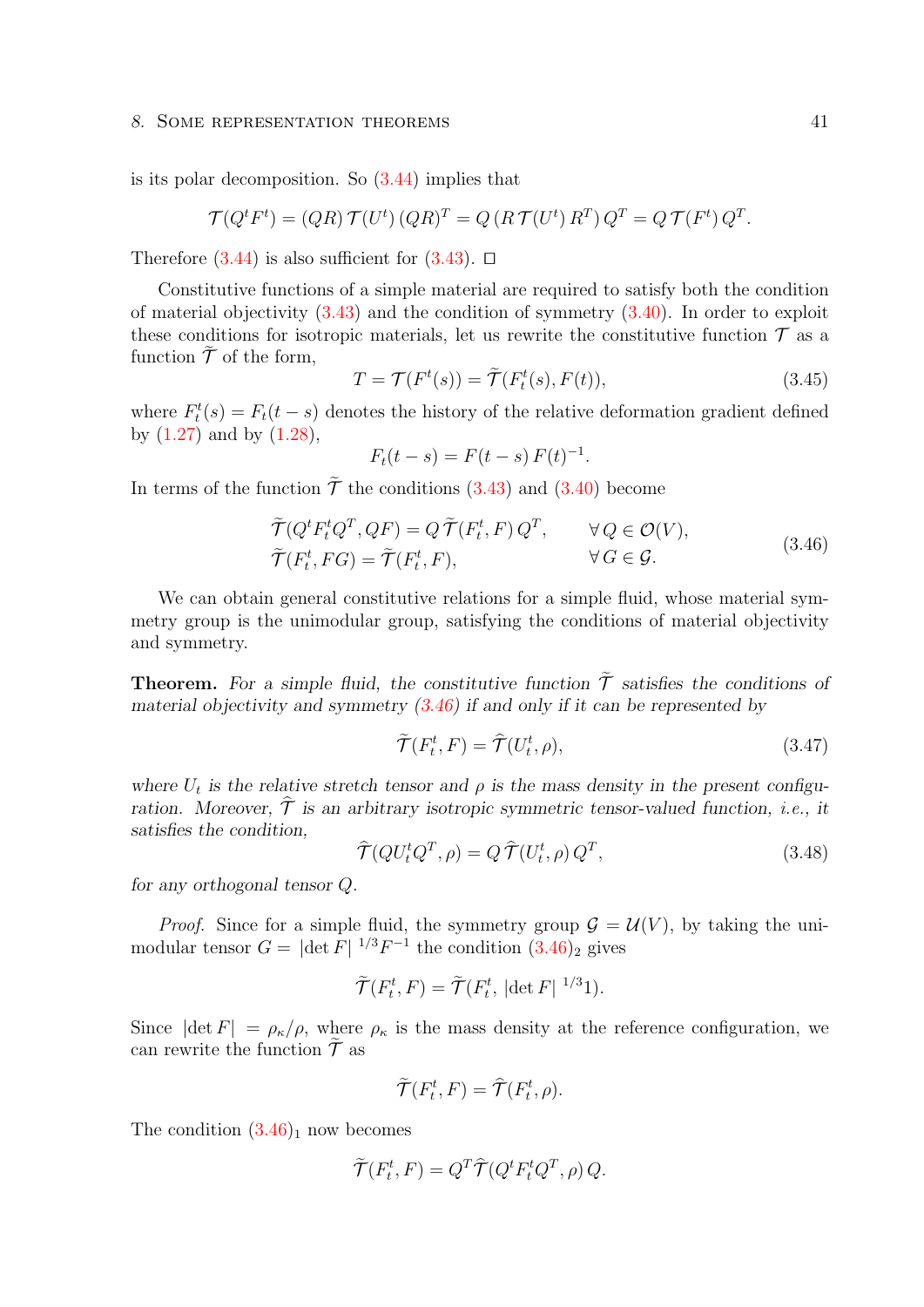#### 42 3. CONSTITUTIVE RELATIONS

With the decomposition  $F_t^t = R_t^t U_t^t$ , taking  $Q^t(s) = R_t^t(s)^T$ , hence  $Q(t) = R_t^t(0) = 1$ , we obtain [\(3.47\)](#page-45-0). Similarly, choosing  $Q^t(s) = \dot{Q}(t) R^t_t(s)^T$ , hence  $Q(t) = \bar{Q}(t)$ , for any  $\overline{Q}(t) \in \mathcal{O}(V)$ , we obtain [\(3.48\)](#page-45-0). The proof of sufficiency is straightforward.  $\Box$ 

Similarly, we can also obtain general constitutive relations for a simple isotropic solid body which has the orthogonal group as its material symmetry group relative to some reference configuration.

**Theorem.** For a simple isotropic solid body, the constitutive function  $\tilde{\mathcal{T}}$  satisfies the conditions of material objectivity and symmetry [\(3.46\)](#page-45-0) if and only if it can be represented by

$$
\widetilde{\mathcal{T}}(F_t^t, F) = \widehat{\mathcal{T}}(U_t^t, B),\tag{3.49}
$$

where  $U_t$  is the relative stretch tensor and  $B = FF^T$  is the left Cauchy-Green tensor. Moreover,  $\hat{\mathcal{T}}$  is an arbitrary isotropic symmetric tensor-valued function, i.e., for any orthogonal tensor Q, it satisfies the condition,

$$
\widehat{\mathcal{T}}(Q U_t^t Q^T, Q B Q^T) = Q \,\widehat{\mathcal{T}}(U_t^t, B) \, Q^T.
$$

*Proof.* For isotropic solids,  $G = \mathcal{O}(V)$ , by taking  $F = RU$  and  $G = R^T$ ,  $(3.46)_2$  $(3.46)_2$ becomes

$$
\widetilde{\mathcal{T}}(F_t^t, F) = \widetilde{\mathcal{T}}(F_t^t, RUR^T).
$$

Since  $V = RUR^T$  and  $B = V^2$ , the function  $\tilde{T}$  can be rewritten as

$$
\widetilde{\mathcal{T}}(F_t^t, F) = \widehat{\mathcal{T}}(F_t^t, B).
$$

The rest of the proof is similar to that of the previous theorem.  $\Box$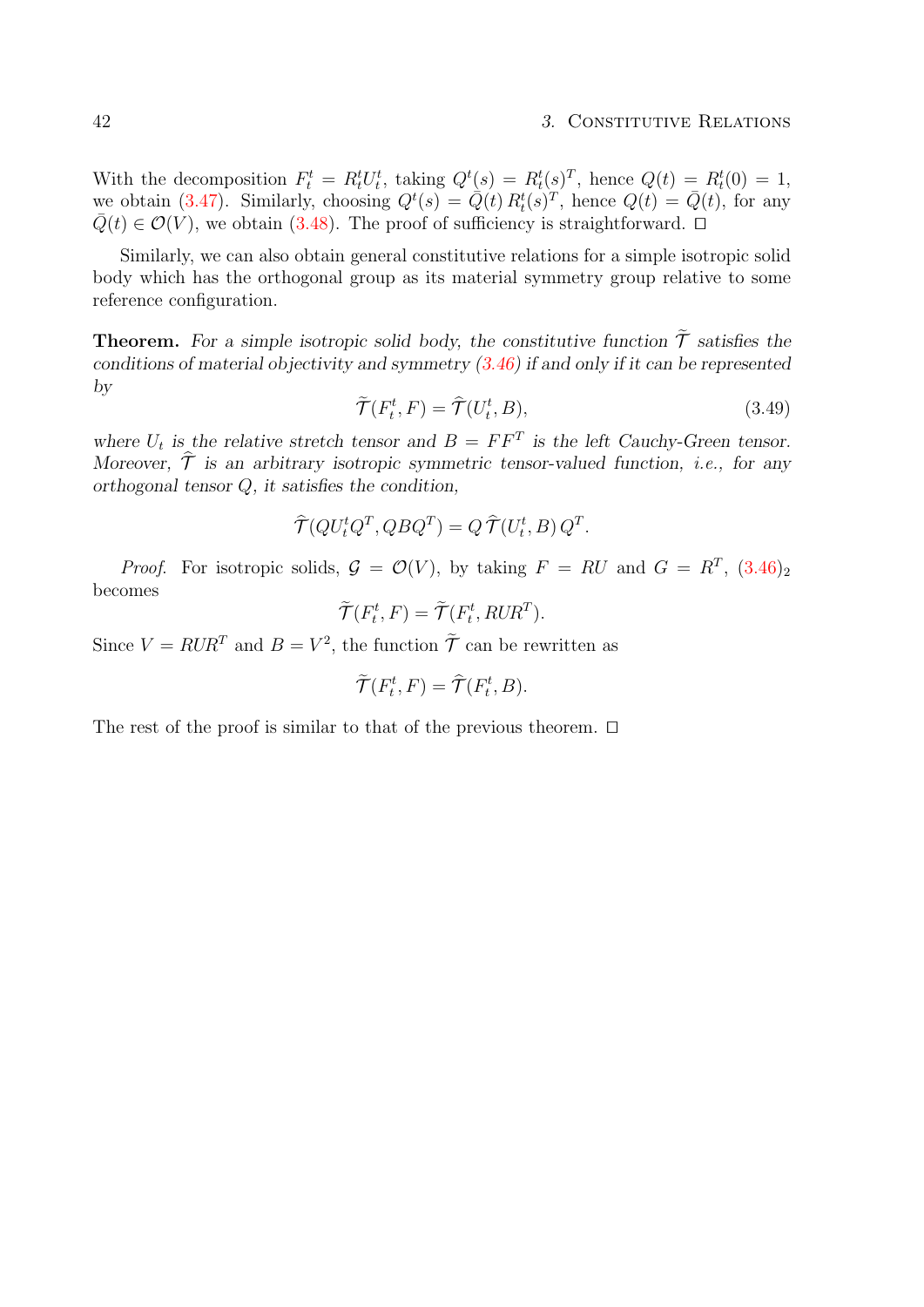## CHAPTER 4

# Constitutive Equations of Fluids

### <span id="page-48-0"></span>4.1 Materials of grade n

We have seen that the constitutive functions for isotropic materials are isotropic functions satisfying the conditions [\(3.42\)](#page-42-1). The main difficulty in finding general solutions for these conditions is due to the fact that they generally depend on all past values of thermomechanical histories. However, in most practical problems, memory effects are quite limited. In other words, most materials have only short memories, in the sense that we can assume that the history be approximated by a Taylor series expansion,

$$
h^{t}(s) = h^{t}(0) + \frac{\partial h^{t}(s)}{\partial s}\Big|_{s=0} s + \frac{1}{2} \frac{\partial^{2} h^{t}(s)}{\partial s^{2}}\Big|_{s=0} s^{2} + \dots \approx \sum_{k=0}^{n} \frac{1}{k!} \frac{\partial^{k} h^{t}(s)}{\partial s^{k}}\Big|_{s=0} s^{k}.
$$

and consequently, the dependence of the constitutive functions on the history  $h^t(s)$  reduces to the dependence on the derivatives of  $h<sup>t</sup>(s)$  up to the n-th order at the present time,  $s = 0$ . A material body with such an infinitesimal memory will be called a *material* of grade n relative to the history variable h.

For a simple fluid, from the representation [\(3.47\)](#page-45-0) the constitutive relation can be written as

$$
T(\boldsymbol{x},t) = \mathcal{T}(C_t^t(\boldsymbol{x},s), \rho(\boldsymbol{x},t)),
$$
\n(4.1)

where  $C_t(\tau)$  is the relative right Cauchy-Green tensor defined by  $C_t = (U_t)^2$ . By defining

$$
A_n = \frac{\partial^n C_t(\tau)}{\partial \tau^n}\Big|_{\tau=t},\tag{4.2}
$$

called the *Rivlin-Ericksen tensor* of order  $n$ , we have

$$
C_t^t(s) \approx 1 - A_1 s + \dots + \frac{(-1)^n}{n!} A_n s^n.
$$

Therefore, from  $(4.1)$ , we can write the constitutive relation for a simple fluid of grade n in the form

$$
\mathcal{T} = \mathcal{T}(\rho, A_1, \cdots, A_n). \tag{4.3}
$$

Furthermore, it is also required that the constitutive function must be isotropic, *i.e.*, it must satisfy the condition  $(3.48)$ , which now takes the form,

$$
\mathcal{T}(\rho, QA_1Q^T, \cdots, QA_nQ^T) = Q \mathcal{T}(\rho, A_1, \cdots, A_n) Q^T.
$$
\n(4.4)

General solutions in the form of explicit representations for isotropic functions are known in the literature.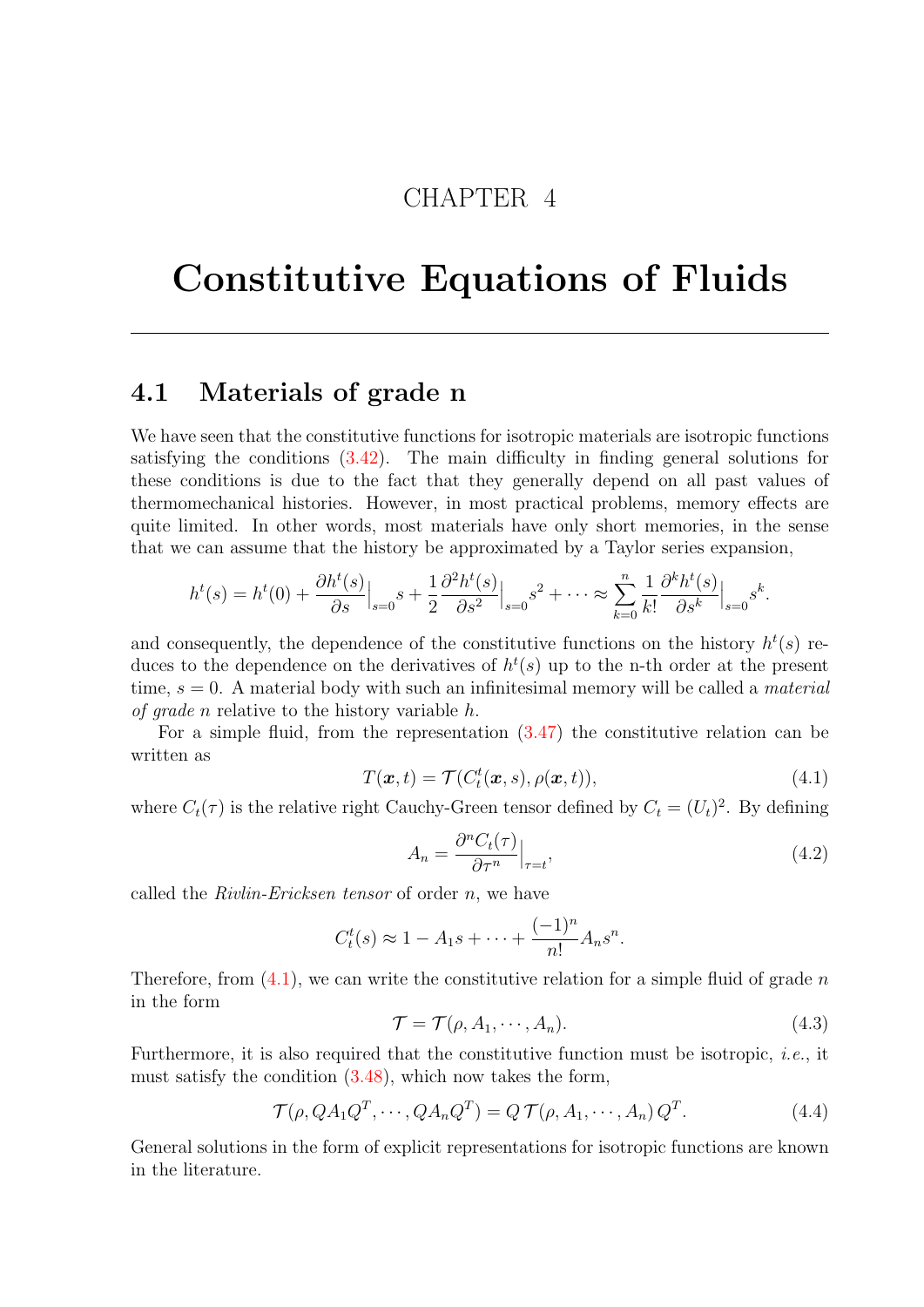### <span id="page-49-0"></span>4.2 Isotropic functions

We shall give a more general discussion on isotropic functions in this section. Let  $\phi$ , h and S be scalar-, vector- and tensor-valued functions defined on  $\mathbb{R} \times V \times \mathcal{L}(V)$  respectively.

**Definition.** We say that  $\phi$ , h, and S are scalar-, vector-, and tensor-valued isotropic functions respectively, if for any  $s \in \mathbb{R}$ ,  $v \in V$ ,  $A \in \mathcal{L}(V)$ , they satisfy the following conditions:

$$
\begin{aligned}\n\phi(s, Q\mathbf{v}, QAQ^T) &= \phi(s, \mathbf{v}, A), \\
\mathbf{h}(s, Q\mathbf{v}, QAQ^T) &= Q \mathbf{h}(s, \mathbf{v}, A), \\
S(s, Q\mathbf{v}, QAQ^T) &= Q \, S(s, \mathbf{v}, A) \, Q^T,\n\end{aligned}\n\quad \forall Q \in \mathcal{O}(V).\n\tag{4.5}
$$

Isotropic functions are also called isotropic invariants. The definition can easily be extended to any number of scalar, vector and tensors variables.

Example. The following functions are

- 1) isotropic scalar invariants:  $\boldsymbol{v} \cdot \boldsymbol{u}$ , det A, tr( $A^m B^n$ ),  $A^m \boldsymbol{v} \cdot \boldsymbol{B}^n \boldsymbol{u}$ ;
- 2) isotropic vector invariants:  $A^m v$ ,  $A^m B^n v$ ;
- 3) isotropic tensor invariants:  $A^m$ ,  $A^m v \otimes B^n v$ ;

for any  $u, v \in V$  and  $A, B \in \mathcal{L}(V)$ .  $\Box$ 

**Example.** The vector product  $v \times u$  is not an isotropic vector invariant, but it is a vector invariant relative to the proper orthogonal group  $\mathcal{O}^+(V)$ . To see this, we have for any  $w \in V$ ,

$$
Q\mathbf{v} \times Q\mathbf{u} \cdot Q\mathbf{w} = (\det Q)\mathbf{v} \times \mathbf{u} \cdot \mathbf{w},
$$

by the definition of the determinant. Hence we obtain

$$
(Qv \times Qu) = (\det Q) Q(v \times u).
$$

Therefore it is not a vector invariant because det  $Q = \pm 1$ .  $\Box$ 

Before giving representation theorems for isotropic functions let us recall the Cayley-Hamilton theorem, which state that a tensor  $A \in \mathcal{L}(V)$  satisfies its characteristic equation,

$$
A^3 - I_A A^2 + I_A A - I I_A 1 = 0,
$$
\n(4.6)

where  $\{I_A, \mathbb{I}_A, \mathbb{I}_A\}$  are called the *principal invariants* of A. They are the coefficients of the characteristic polynomial of A, i.e.,

$$
\det(\lambda \mathbf{1} - A) = \lambda^3 - \mathbf{I}_A \lambda^2 + \mathbf{I}_A \lambda - \mathbf{I}_A = 0.
$$
 (4.7)

Since eigenvalues of A are the roots of the characteristic equation  $(4.7)$ , if A is symmetric and  $\{a_1, a_2, a_3\}$  are three eigenvalues of A, distinct or not, then it follows that

$$
I_A = a_1 + a_2 + a_3,
$$
  
\n
$$
I_A = a_1 a_2 + a_2 a_3 + a_3 a_1,
$$
  
\n
$$
I_A = a_1 a_2 a_3.
$$
\n(4.8)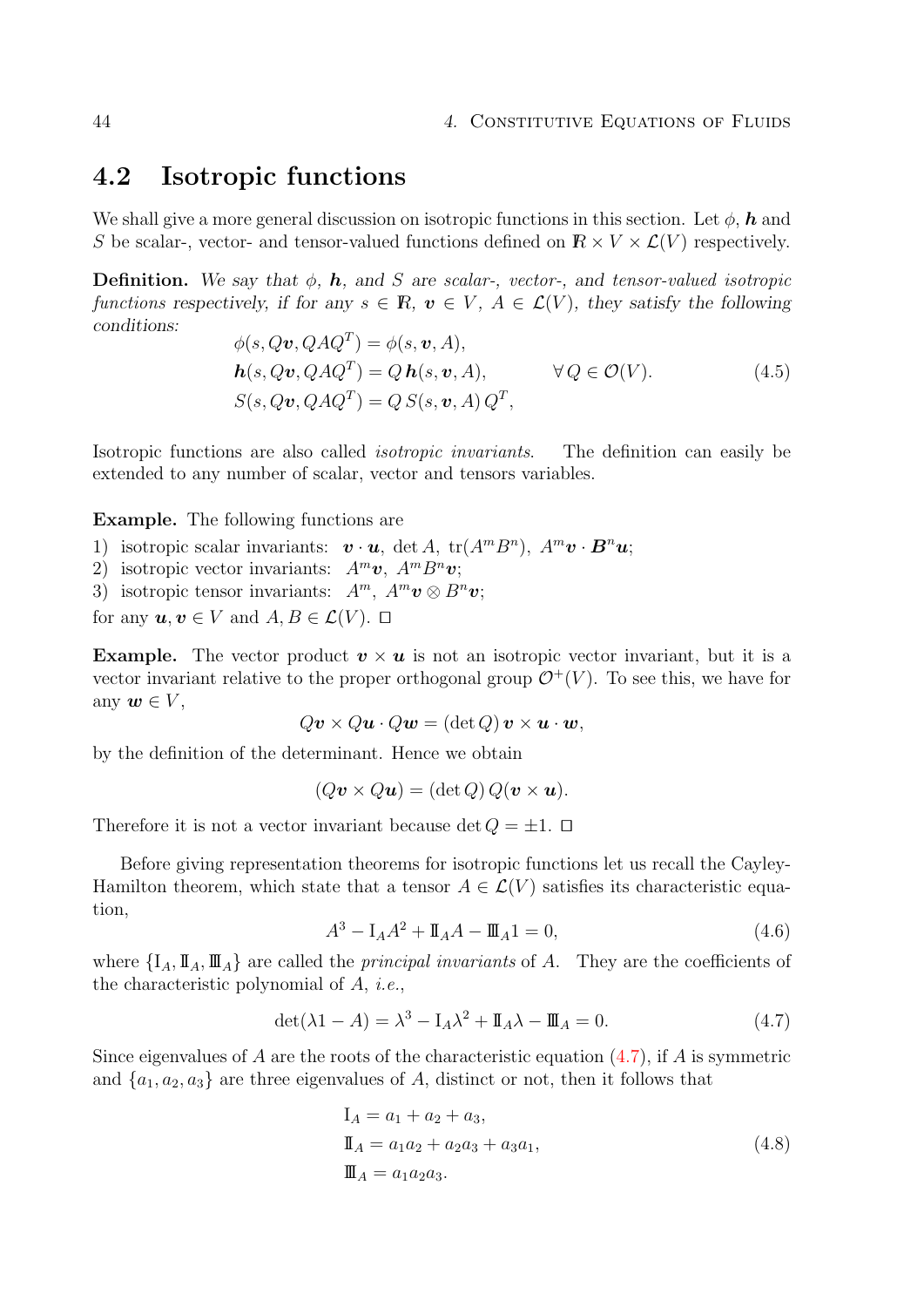#### 2. ISOTROPIC FUNCTIONS 45

It is obvious that  $I_A = \text{tr } A$  and  $\mathbb{I} \mathbb{I}_A = \text{det } A$ . Moreover,  $I_A$ ,  $\mathbb{I}_A$  and  $\mathbb{I} \mathbb{I}_A$  are respectively a first order, a second order and a third order quantities of  $|A|$ . Let the space of symmetric linear transformations on V be denoted by  $Sym(V) = \{A \in \mathcal{L}(V) | A = A^T\}.$ 

**Theorem** (Rivlin & Ericksen). Let  $S : Sym(V) \rightarrow Sym(V)$ , then it is an isotropic function if and only if it can be represented by

$$
S(A) = s_0 1 + s_1 A + s_2 A^2,
$$
\n(4.9)

where  $s_0$ ,  $s_1$  and  $s_2$  are arbitrary scalar functions of  $(I_A, \mathbb{I}_A, \mathbb{I}_A)$ , the three principal invariants of A.

Proof. The proof of sufficiency is trivial, and we shall only prove the necessity of the above representations. We need the following lemma.

**Lemma.** Let  $S(A)$  be an isotropic tensor-valued function of a symmetric tensor A, then every eigenvector of A is an eigenvector of  $S(A)$ .

To prove the lemma, let  ${e_1, e_2, e_3}$  be a principal orthonormal basis of A. We consider a rotation  $Q$  of 180 $\degree$  about  $e_1$ -axis, therefore,

$$
Qe_1 = e_1
$$
,  $Qe_2 = -e_2$ ,  $Qe_3 = -e_3$ .

Clearly, we have  $QAQ^T = A$  and since  $S(A)$  is isotropic, it follows that

$$
QS(A) = S(QAQ^T)Q = S(A)Q.
$$

Therefore, we have

$$
QS(A)\mathbf{e}_1 = S(A)Q\mathbf{e}_1 = S(A)\mathbf{e}_1,
$$

*i.e.*,  $S(A)e_1$  remains unchanged under Q. By our choice of Q, this can happen only if  $S(A)e_1$  is in the direction of  $e_1$ . In other words,  $e_1$  is an eigenvector of  $S(A)$ . For other eigenvectors, we can use similar arguments. Hence the lemma is proved.  $\Box$ 

From the lemma, if we express  $A$  as

$$
A = a_1 \mathbf{e}_1 \otimes \mathbf{e}_1 + a_2 \mathbf{e}_2 \otimes \mathbf{e}_2 + a_3 \mathbf{e}_3 \otimes \mathbf{e}_3, \tag{4.10}
$$

then  $S(A)$  can be expressed as

$$
S(A) = b_1 \mathbf{e}_1 \otimes \mathbf{e}_1 + b_2 \mathbf{e}_2 \otimes \mathbf{e}_2 + b_3 \mathbf{e}_3 \otimes \mathbf{e}_3, \tag{4.11}
$$

where  $b_1$ ,  $b_2$ , and  $b_3$  are functions of A.

Suppose that the three eigenvalues  $a_1$ ,  $a_2$ , and  $a_3$  are distinct. We consider the following simultaneous equations for  $s_0$ ,  $s_1$ , and  $s_2$ ,

$$
s_0 + a_1s_1 + a_1^2s_2 = b_1,
$$
  
\n
$$
s_0 + a_2s_1 + a_2^2s_2 = b_2,
$$
  
\n
$$
s_0 + a_3s_1 + a_3^2s_2 = b_3.
$$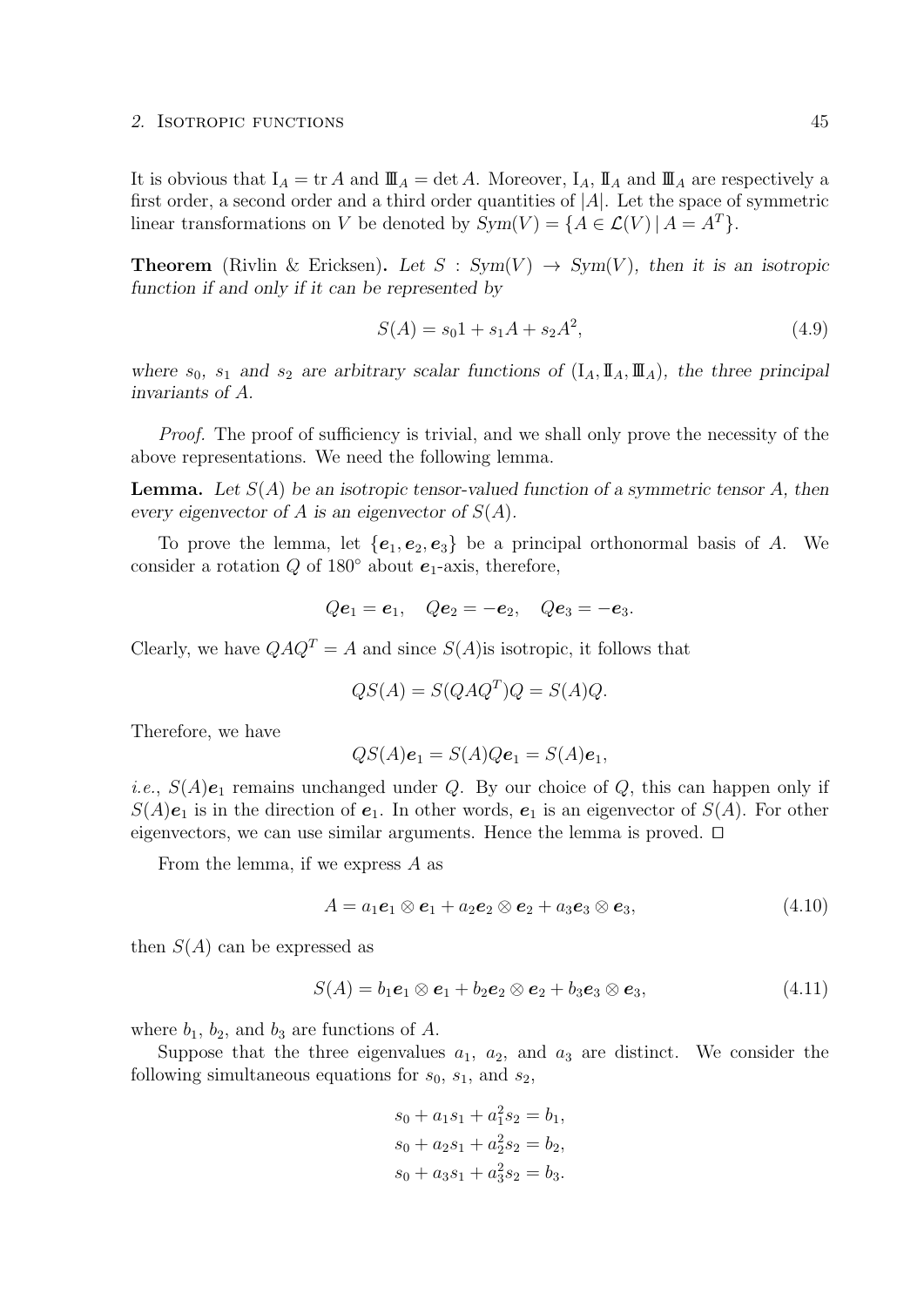Since the determinant of the coefficient matrix does not vanish,

$$
\det\begin{bmatrix} 1 & a_1 & a_1^2 \\ 1 & a_2 & a_2^2 \\ 1 & a_3 & a_3^2 \end{bmatrix} = (a_1 - a_2)(a_2 - a_3)(a_3 - a_1) \neq 0,
$$

we can solve for  $s_0$ ,  $s_1$ , and  $s_2$  which are functions of A of course. Then from  $(4.10)$ , [\(4.11\)](#page-49-0) can be written in the form

$$
S(A) = s_0(A)1 + s_1(A)A + s_2(A)A^2.
$$
\n(4.12)

Furthermore, since  $S(A)$  is isotropic,

$$
S(QAQ^T) = QS(A)Q^T, \qquad \forall Q \in \mathcal{O}(V),
$$

it follows from [\(4.12\)](#page-49-0) that

$$
s_0(QAQ^T)1 + s_1(QAQ^T)A + s_2(QAQ^T)A^2 = s_0(A)1 + s_1(A)A + s_2(A)A^2,
$$

and we conclude that  $s_i$  are all scalar isotropic functions,

$$
s_i(QAQ^T) = s_i(A), \quad i = 0, 1, 2, \quad \forall Q \in \mathcal{O}(V).
$$

Now it suffices to show that  $s_i(A) = s_i(B)$  whenever A and B have the same principal invariants, or equivalently they have the same eigenvalues by  $(4.8)$ . Thus let A and B be two symmetric tensors and assume that their eigenvalues are the same. Then by the spectral theorem, there exist orthonormal bases  ${e_i}$  and  ${d_i}$  such that

$$
A=\sum_i a_i \boldsymbol{e}_i\otimes \boldsymbol{e}_i, \qquad B=\sum_i a_i \boldsymbol{d}_i\otimes \boldsymbol{d}_i.
$$

Let Q be the orthogonal tensor carrying the basis  $\{\boldsymbol{d}_i\}$  into the basis  $\{\boldsymbol{e}_i\}$ ,  $Q\boldsymbol{d}_i = \boldsymbol{e}_i$ . Then since

$$
Q(\boldsymbol{d}_i\otimes \boldsymbol{d}_i)Q^T=(Q\boldsymbol{d}_i)\otimes (Q\boldsymbol{d}_i)=\boldsymbol{e}_i\otimes \boldsymbol{e}_i,
$$

it follows that  $QBQ^{T} = A$ . But since  $s_i$  is isotropic,

$$
s_i(A) = s_i(QBQ^T) = s_i(B),
$$

which proves that  $s_i = s_i(\mathbf{I}_A, \mathbf{I}_A, \mathbf{I}_A)$ .

With similar arguments one can show that when A has exactly two distinct eigenvalues,  $S(A)$  admits the representation (4.11)) with  $s_2 = 0$ . For the case when  $A = a_1$ , every vector is an eigenvector, and hence by the lemma, we must have  $S(A) = s_0 1$  which is a special case of the representation  $(4.9)$ . The proof of the Corollary is straightforward.  $\Box$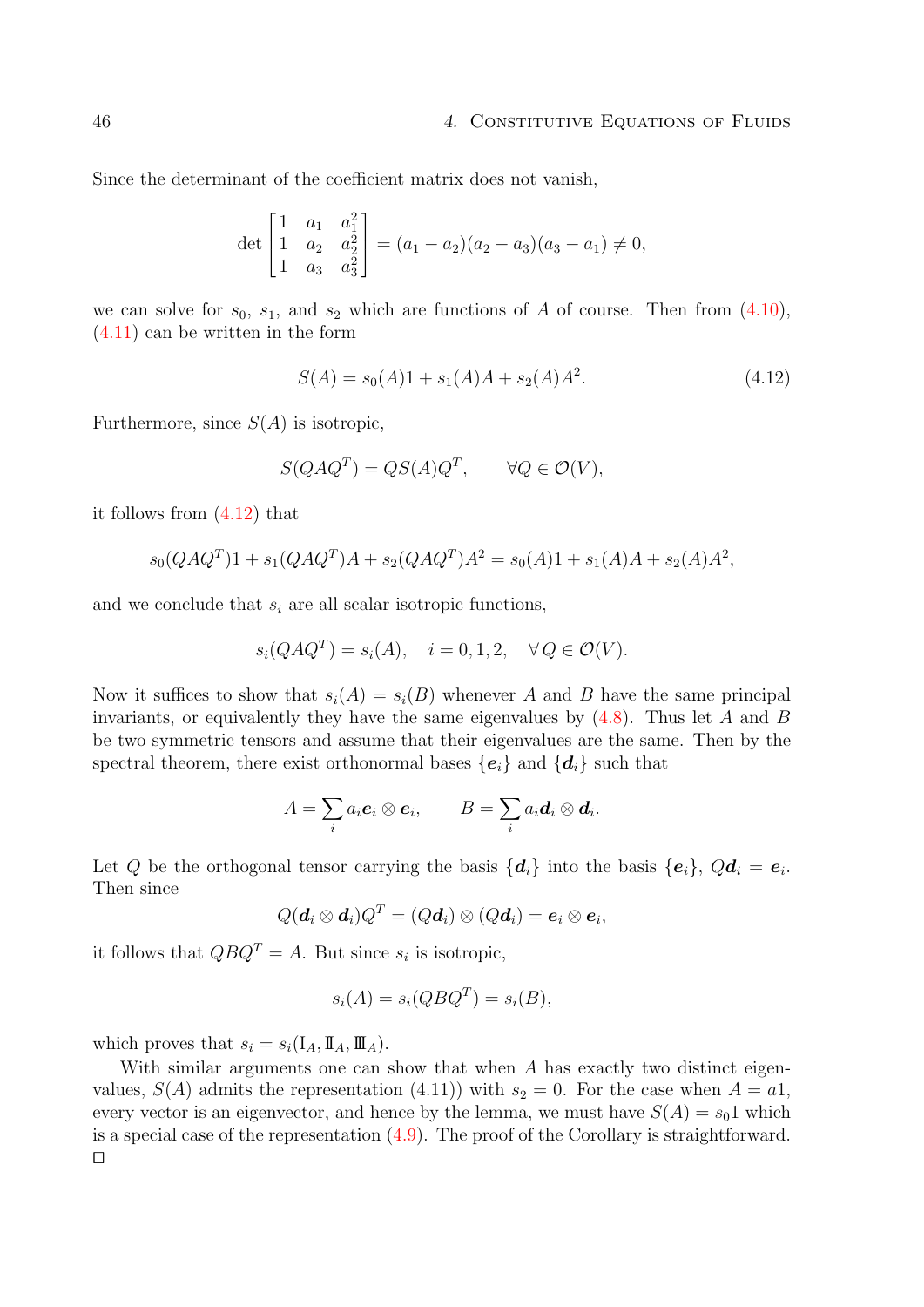**Corollary.** If  $S(A)$  is an isotropic and linear function of A, then

$$
S(A) = \lambda (\text{tr } A)1 + \mu A, \qquad (4.13)
$$

where  $\lambda$  and  $\mu$  are independent of A.

*Proof.* Since  $S(A)$  is isotropic and linear in A, we have, for any  $\alpha$ ,

$$
S(A) = s_0(A)1 + s_1(A)A + s_2(A)A^2, \qquad S(\alpha A) = \alpha S(A),
$$

It follows that

$$
s_0(\alpha A)1 + s_1(\alpha A)\alpha A + s_2(\alpha A)\alpha^2 A^2 = \alpha (s_0(A)1 + s_1(A)A + s_2(A)A^2),
$$

which implies that

$$
\alpha s_0(A) = s_0(\alpha A), \qquad s_1(A) = s_1(\alpha A), \qquad s_2(A) = \alpha s_2(\alpha A).
$$

By taking  $\alpha = 0$  in the last two relations, we have

$$
s_1(A) = s_1(0), \qquad s_2(A) = 0.
$$

Therefore, by setting  $s_1(0) = \mu$ , we obtain

$$
S(A) = s_0(A)1 + \mu A.
$$

On the other hand, by isotropy, we have

$$
s_0(A) = s_0(\mathbf{I}_A, \mathbf{I}_A, \mathbf{I}_A),
$$

and from  $\alpha s_0(A) = s_0(\alpha A)$ , it follows that

$$
\alpha s_0(\mathbf{I}_A, \mathbf{I}_A, \mathbf{I}_A) = s_0(\mathbf{I}_{\alpha A}, \mathbf{I}_{\alpha A}, \mathbf{I}_{\alpha A}).
$$

Since

$$
\mathbf{I}_{\alpha A} = \alpha \mathbf{I}_A, \qquad \mathbf{I}_{\alpha A} = \alpha^2 \mathbf{I}_A, \qquad \mathbf{I}_{\alpha A} = \alpha^3 \mathbf{I}_{A},
$$

by taking the derivative with respect to  $\alpha$ , we obtain

$$
s_0(\mathbf{I}_A, \mathbf{I}_A, \mathbf{I}_A) = \frac{\partial s_0}{\partial \mathbf{I}_A} \bigg|_{\alpha A} \mathbf{I}_A + 2\alpha \frac{\partial s_1}{\partial \mathbf{I}_A} \bigg|_{\alpha A} \mathbf{I}_A + 3\alpha^2 \frac{\partial s_2}{\partial \mathbf{I}_A} \bigg|_{\alpha A} \mathbf{I}_A,
$$

where the partial derivatives are evaluated at  $\alpha A$  i.e.,  $(I_{\alpha A}, \mathbb{I}_{\alpha A}, \mathbb{I}_{\alpha A})$ . Consequently, by setting  $\alpha = 0$ , it follows that

$$
s_0(\mathbf{I}_A, \mathbf{I}_A, \mathbf{I}_A) = \frac{\partial s_0}{\partial \mathbf{I}_A} \bigg|_{A=0} \mathbf{I}_A = \lambda \mathbf{I}_A,
$$

where  $\lambda$  is independent of A, i.e.,

$$
s_0(A) = \lambda \operatorname{tr} A,
$$

and the corollary is proved.  $\Box$ 

Representations for isotropic functions of any number of vector and tensor variables have been extensively studied and the results are usually tabulated in the literature [\[14,](#page-95-0) [24,](#page-95-4) [19,](#page-95-5) [1\]](#page-94-2). We shall give here without proof another theorem for isotropic functions of one vector and one symmetric tensor variables.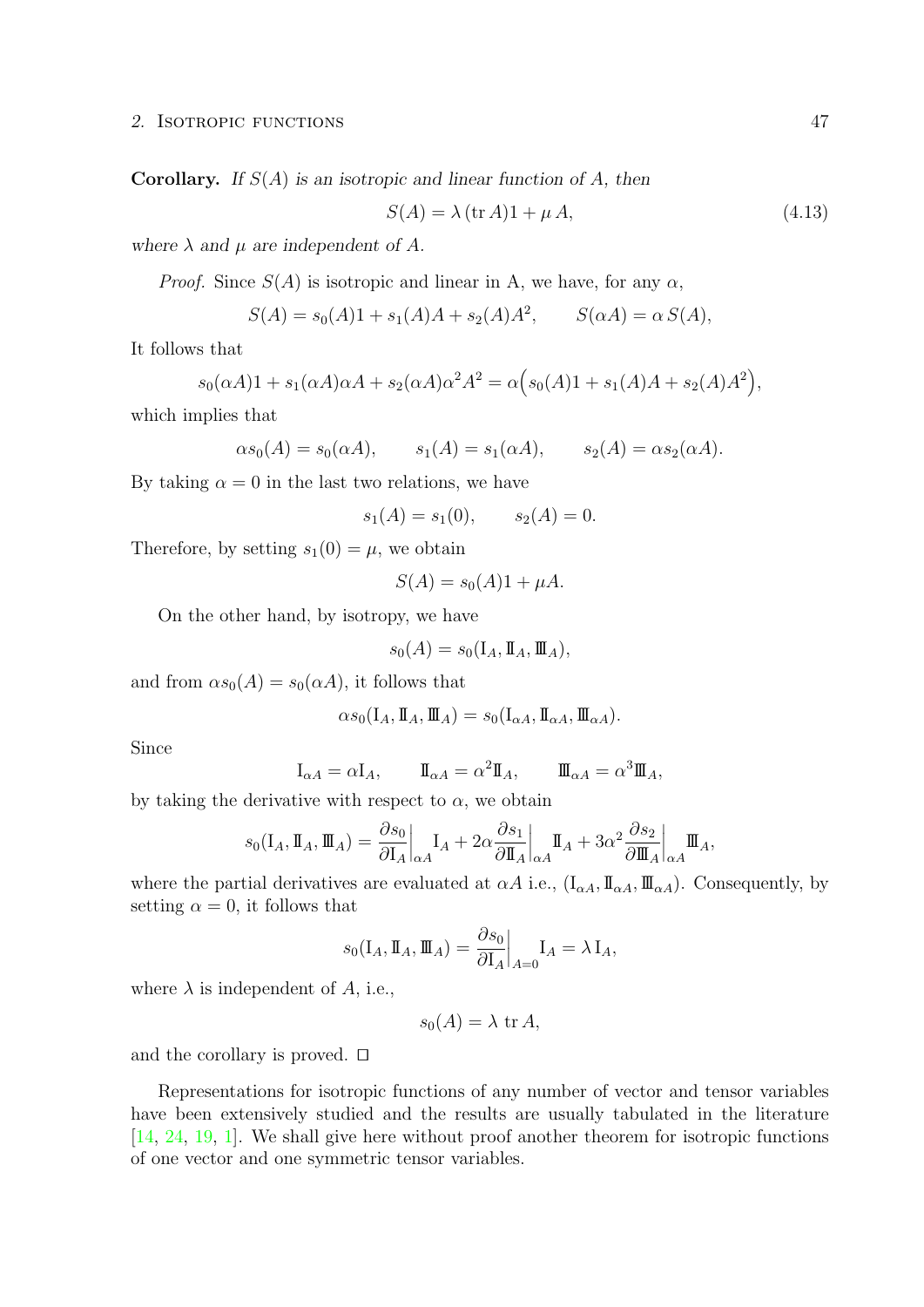**Theorem.** Let  $\phi$ , **h** and S be scalar-, vector- and symmetric tensor-valued functions respectively of a vector and a symmetric tensor variables. Then they are isotropic if and only if

$$
\begin{aligned}\n\phi &= f(\mathbf{I}_A, \mathbf{I}_A, \mathbf{I}_A, \mathbf{v} \cdot \mathbf{v}, \mathbf{v} \cdot A\mathbf{v}, \mathbf{v} \cdot A^2\mathbf{v}), \\
\mathbf{h} &= h_0 \mathbf{v} + h_1 A \mathbf{v} + h_2 A^2 \mathbf{v}, \\
S &= s_0 \mathbf{1} + s_1 A + s_2 A^2 + s_3 \mathbf{v} \otimes \mathbf{v} + s_4 (A \mathbf{v} \otimes \mathbf{v} + \mathbf{v} \otimes A\mathbf{v}) + s_5 A \mathbf{v} \otimes A\mathbf{v},\n\end{aligned} \tag{4.14}
$$

where the coefficients  $h_0$  through  $s_5$  are arbitrary functions of the variables indicated in the scalar function f.

### <span id="page-53-0"></span>4.3 Viscous fluids

From physical experiences, viscosity is a phenomenon associated with the rate of deformation – the greater the deformation rate, the greater the resistance to motion. Therefore, we shall consider a simple model for viscous materials given by the constitutive equation for the Cauchy stress,  $T = \mathcal{T}(F, F)$ .

From  $(3.35)$ , the constitutive function  $\mathcal T$  must satisfy the condition of material objectivity,

$$
\mathcal{T}(QF,(QF)) = Q\,\mathcal{T}(F,\dot{F})\,Q^T, \quad \forall\ Q \in \mathcal{O}(V), \ \forall\ F,
$$
\n
$$
(4.15)
$$

and from [\(3.40\)](#page-42-1), the condition of material symmetry,

$$
\mathcal{T}(FG, FG) = \mathcal{T}(F, \dot{F}), \quad \forall \ G \in \mathcal{G}, \ \forall \ F.
$$
\n
$$
(4.16)
$$

For fluids, the symmetry group is the unimodular group  $\mathcal{G} = \mathcal{U}(V)$ . To obtain the restrictions of these conditions imposed on the constitutive function  $\mathcal{T}$ , we shall take  $G = |\det F|^{1/3} F^{-1}$ , obviously  $|\det G| = 1$  so that G belongs to the symmetry group, and by [\(4.16\)](#page-53-0), it follows that

$$
\mathcal{T}(F,\dot{F}) = \mathcal{T}(|\det F|^{1/3} F F^{-1}, |\det F|^{1/3} \dot{F} F^{-1})
$$
  
=  $\mathcal{T}(|\det F|^{1/3} 1, |\det F|^{1/3} L) := \hat{\mathcal{T}}(|\det F|, L).$ 

Therefore, for fluids, the material symmetry requires that the dependence of  $\mathcal T$  on  $(F, \dot F)$ be reduced to the dependence on the determinant of F and the velocity gradient  $L =$  $\dot{F} F^{-1}$  as defined by the constitutive function  $\hat{\mathcal{T}}(|\det F|, L)$ .

Furthermore, the function  $\hat{\mathcal{T}}$  must satisfy the condition of material objectivity [\(4.15\)](#page-53-0) which becomes

$$
\widehat{\mathcal{T}}(\left|\det(QF)\right|,(QF)\left(QF\right)^{-1})=Q\,\widehat{\mathcal{T}}(\left|\det F\right|,L)Q^T.
$$

Simplifying the left-hand side and decomposing  $L = D + W$  into symmetric and skewsymmetric parts, we obtain

$$
\hat{\mathcal{T}}(\left|\det F\right|, QDQ^T + QWQ^T + \dot{Q}Q^T) = Q \hat{\mathcal{T}}(\left|\det F\right|, L) Q^T.
$$
\n(4.17)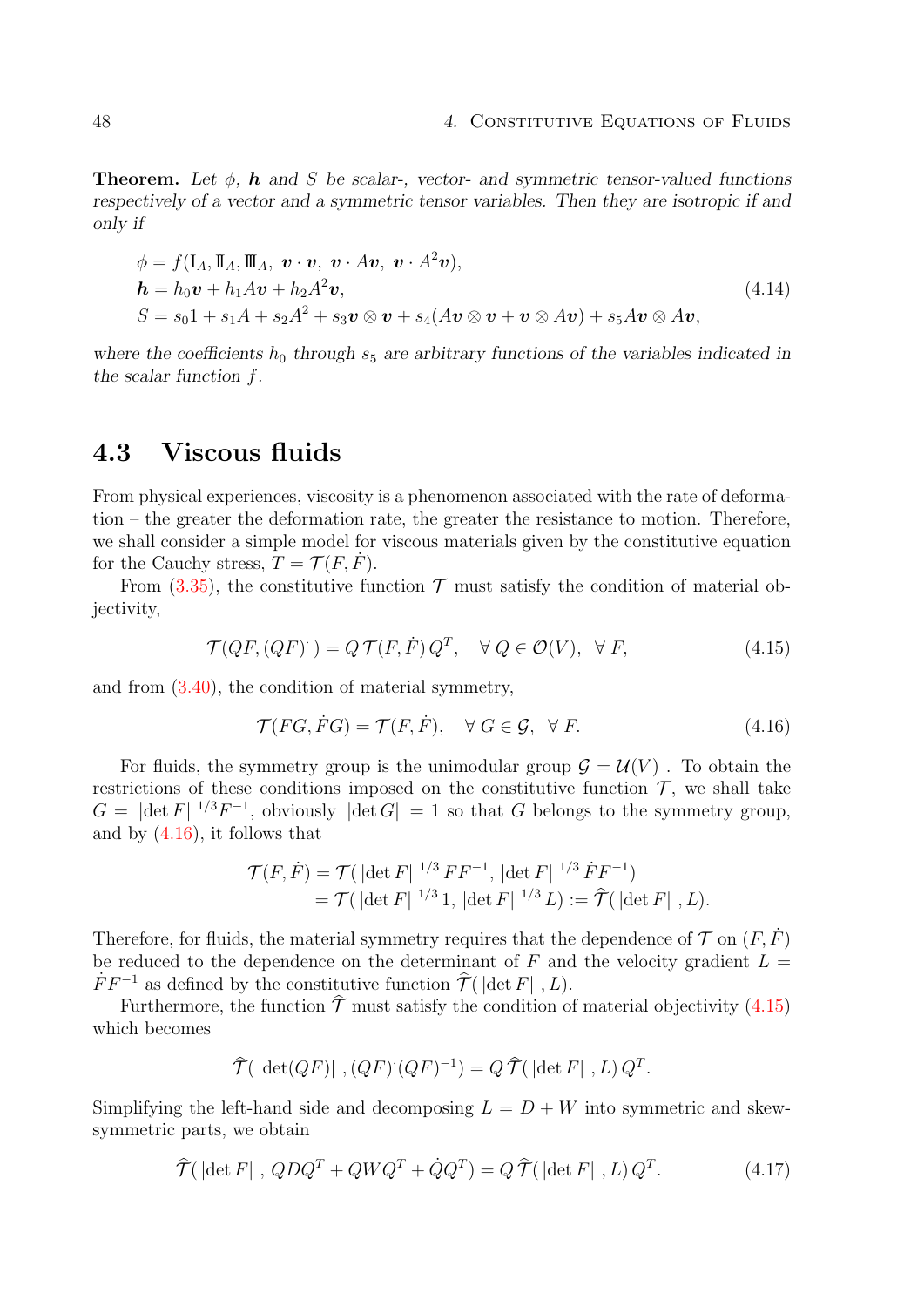#### 3. Viscous fluids 49

This relation must hold for any orthogonal tensor  $Q(t)$ .

Let us consider a transformation  $Q^t(s) = Q(t-s)$  such that it satisfies the following differential equation and the initial condition:

$$
\dot{Q}^t(s) + WQ^t(s) = 0, \quad Q^t(0) = 1.
$$

It is known that the solution exists and can be expressed as  $Q^t(s) = \exp(-sW)$  which is an orthogonal transformation because  $W$  is skew-symmetric<sup>[1](#page-54-0)</sup>. Clearly it implies that

$$
Q(t) = Qt(0) = 1, \quad \dot{Q}(t) = \dot{Q}t(0) = -W.
$$

Therefore, for this choice of  $Q(t)$ , the above relation  $(4.17)$  reduces to

$$
\widehat{\mathcal{T}}(\left|\det F\right|,L)=\widehat{\mathcal{T}}(\left|\det F\right|,D),
$$

where  $D$  is the symmetric part of  $L$ . Hence, the constitutive function can not depend on the skew-symmetric part  $W$  of the velocity gradient. This, in turns, implies from the above relation [\(4.17\)](#page-53-0) that  $\hat{\mathcal{T}}$  ( $|\det F|$ , D) is an isotropic tensor function,

$$
\widehat{\mathcal{T}}(\left|\det F\right|, QDQ^T) = Q \widehat{\mathcal{T}}(\left|\det F\right|, D) Q^T, \quad \forall Q \in \mathcal{O}(V).
$$

Moreover, from the conservation of mass, we have  $|\det F| = \rho_{\kappa}/\rho$ , where the mass density  $\rho_{\kappa}$  in the reference configuration is constant. Consequently, by replacing the dependence on  $|\det F|$  with the mass density  $\rho$ , we obtain the constitutive equation,

$$
T = \tilde{\mathcal{T}}(\rho, D), \tag{4.18}
$$

which is an isotropic tensor function.

Since the rate of stretch tensor D is related to the Rivlin-Ericksen tensor  $A_1$  by  $A_1 = 2D$ , it is a simple fluid of grade 1. Moreover, by the representation theorem  $(4.9)$ the constitutive relation is given by

Reiner-Rivlin fluid. The constitutive equation is given by

$$
T = \alpha_0 1 + \alpha_1 D + \alpha_2 D^2,
$$
  
\n
$$
\alpha_i = \alpha_i(\rho, I_D, \mathbb{I}_D, \mathbb{I}_D), \quad i = 0, 1, 2.
$$
\n(4.19)

This is the most general form of constitutive equations for simple fluids of grade 1. Even though this seems to be a general model for non-linear viscosity, it has been pointed out that this model is inadequate to describe some observed non-linear effects in real fluids (see Sect. 119  $[22]$ ). Nevertheless, by the use of  $(4.13)$ , the special case, when only up to linear terms in the stretching tensor  $D$  are considered, leads to the most well-known model in fluid mechanics.

<span id="page-54-0"></span><sup>1</sup> Let  $A \in \mathcal{L}(V)$ , the exponential of A is defined as

$$
\exp A = 1 + A + \frac{A^2}{2!} + \frac{A^3}{3!} + \dots = \sum_{n=0}^{\infty} \frac{A^n}{n!}, \qquad \exp A \in \mathcal{L}(V).
$$

It follows that  $(\exp A)^T = \exp A^T$  and if  $AB = BA$  then  $(\exp A)(\exp B) = \exp(A + B)$ .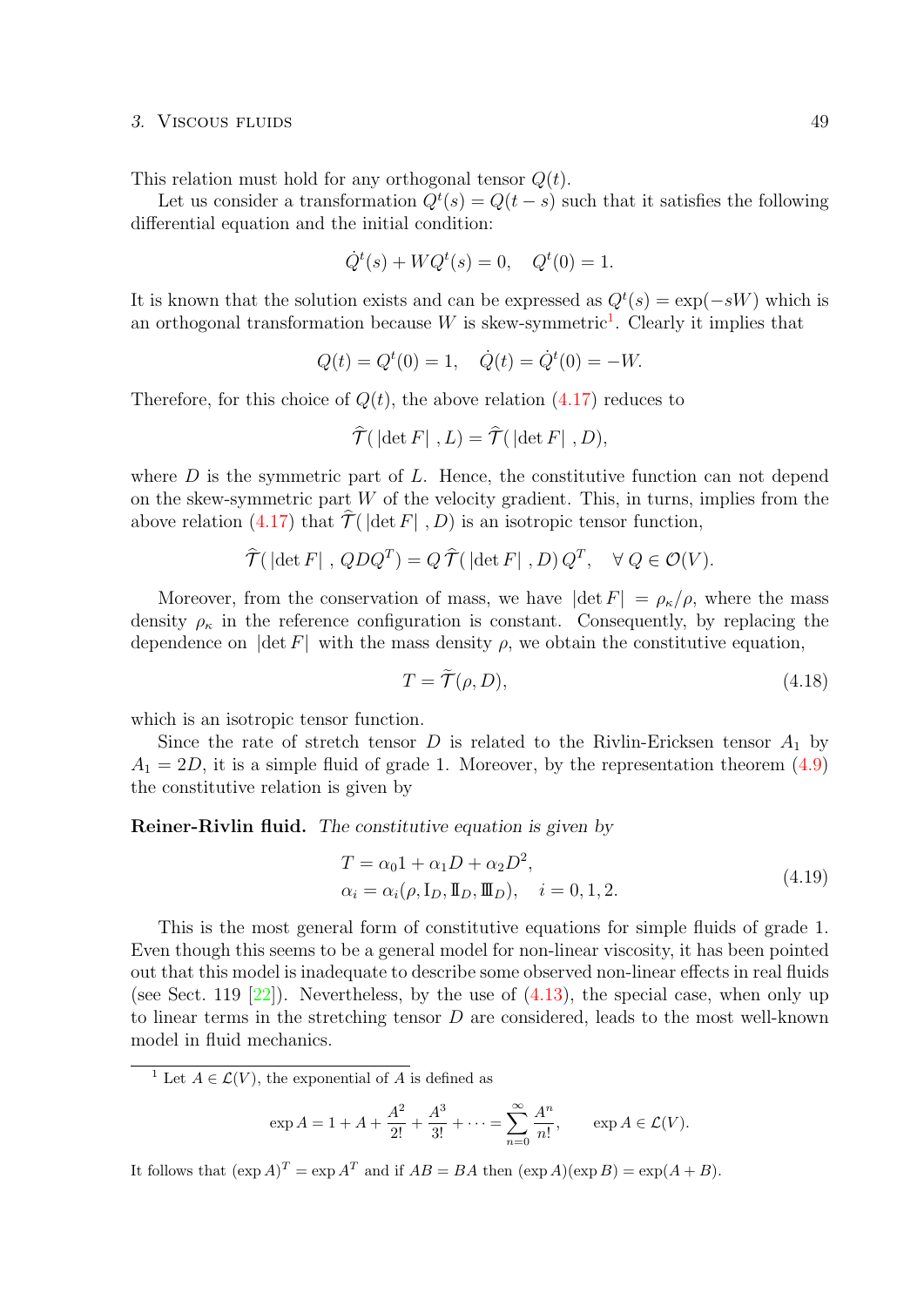Navier-Stokes fluid. The constitutive equation is given by

$$
T = (-p + \lambda \text{ tr } D) 1 + 2\mu D. \qquad (4.20)
$$

The coefficients  $\lambda$  and  $\mu$  are called the *coefficients of viscosity*, while  $\mu$  and  $(\lambda + \frac{2}{3})$  $\frac{2}{3}\mu)$ are also known as the shear and the bulk viscosities respectively. The pressure p and the viscosities  $\lambda$  and  $\mu$  are functions of  $\rho$ . A Navier-Stokes fluid is also known as a Newtonian fluid in fluid mechanics. It is usually assumed that

$$
\mu \ge 0, \qquad 3\lambda + 2\mu \ge 0. \tag{4.21}
$$

The non-negativeness of the shear and bulk viscosities can be proved from thermodynamic considerations. When the bulk viscosity vanishes identically, it is known as a Stokes fluid, a model adequate to describe some real fluids, for example water, and frequently used in numerical calculations.

Stokes fluid. The stress tensor is given by

$$
T = -p1 + 2\mu \hat{D},\tag{4.22}
$$

where  $\hat{D}$  is the traceless part of D, which in component forms is given by

$$
\hat{D}_{ij} = \frac{1}{2} \left( \frac{\partial v_i}{\partial x_j} + \frac{\partial v_j}{\partial x_i} \right) - \frac{1}{3} \frac{\partial v_k}{\partial x_k} \delta_{ij}.
$$

A Navier-Stokes fluid is governed by the system of equations consists of the conservation of mass [\(2.22\)](#page-22-0),

$$
\frac{\partial \rho}{\partial t} + \frac{\partial}{\partial x_k} (\rho v_k) = 0, \tag{4.23}
$$

and the equation of motion [\(2.29\)](#page-23-0),

$$
\rho \left( \frac{\partial v_i}{\partial t} + v_k \frac{\partial v_i}{\partial x_k} \right) + \frac{\partial p}{\partial x_i} - \frac{\partial}{\partial x_i} \left( \lambda \frac{\partial v_k}{\partial x_k} \right) - \frac{\partial}{\partial x_k} \left( \mu \frac{\partial v_k}{\partial x_i} \right) - \frac{\partial}{\partial x_k} \left( \mu \frac{\partial v_i}{\partial x_k} \right) = \rho b_i.
$$
 (4.24)

The last equation  $(4.24)$  is known as the *Navier-Stokes equation*. The pressure p and the viscosities,  $\lambda$  and  $\mu$ , are in general functions of the density  $\rho$ . Equations [\(4.23\)](#page-53-0) and [\(4.24\)](#page-53-0) form a system for the fields  $(\rho(\mathbf{x}, t), \mathbf{v}(\mathbf{x}, t))$ . For Stokes fluids, the governing equations are obtained from above by substitution of  $\lambda = -\frac{2}{3}$  $rac{2}{3}\mu$ .

We remark that the linear constitutive relation in  $(4.20)$  need not be regarded as an approximation of the more general constitutive relation [\(4.19\)](#page-53-0). Any particular form of a constitutive relation [\(4.19\)](#page-53-0) characterizes a particular class of simple fluids. Thus it is conceivable that there are some fluids which obey the constitutive equation [\(4.20\)](#page-53-0) for arbitrary rate of deformation. Indeed, water and air are usually treated as Navier-Stokes fluids in most practical applications with very satisfactory results.

The simplest constitutive equation used in continuum mechanics is that of an elastic fluid, which is inviscid, *i.e.*, no viscosities. In the following constitutive relation we have included the dependence of temperature in general.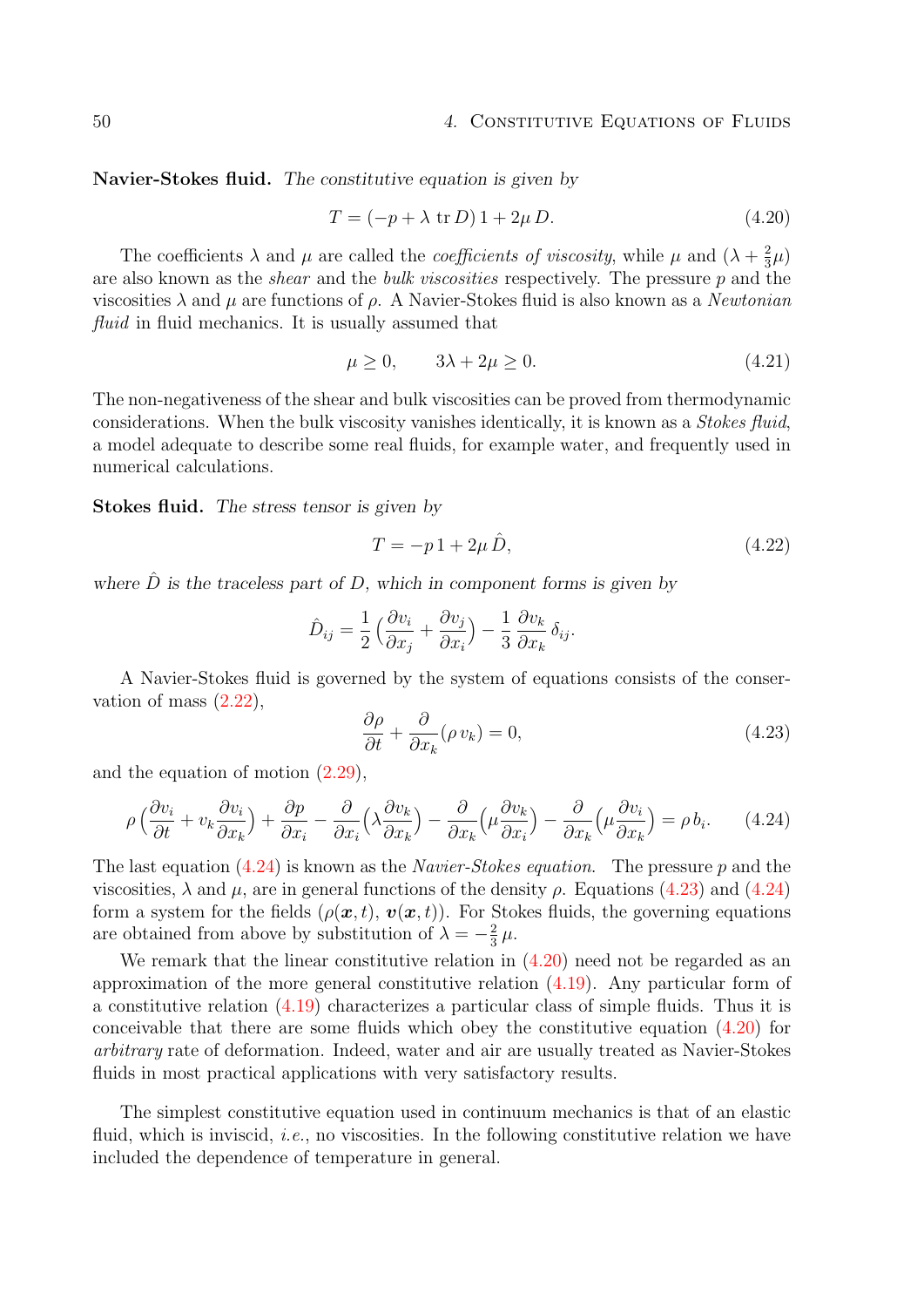#### 4. VISCOUS HEAT-CONDUCTING FLUIDS 51

Elastic fluid. The constitutive variables are  $(\rho, \theta)$ , therefore the we have

$$
T = -p(\rho, \theta) 1, \qquad q = 0, \qquad \varepsilon = \varepsilon(\rho, \theta). \tag{4.25}
$$

For an elastic fluid, from the balance equations of mass, linear momentum and energy, we have the following governing equations in component forms:

$$
\frac{\partial \rho}{\partial t} + \frac{\partial}{\partial x_j} (\rho v_j) = 0,
$$
\n
$$
\frac{\partial}{\partial t} (\rho v_i) + \frac{\partial}{\partial x_j} (\rho v_i v_j + p \delta_{ij}) = \rho b_i,
$$
\n
$$
\frac{\partial}{\partial t} (\rho \varepsilon + \frac{1}{2} \rho v^2) + \frac{\partial}{\partial x_j} (\rho \varepsilon v_j + \frac{1}{2} \rho v^2 v_j + p v_j) = \rho r.
$$
\n(4.26)

The internal energy  $\varepsilon = \varepsilon(\rho, \theta)$  and the pressure  $p = p(\rho, \theta)$  have to be specified, for instance by the ideal gas laws, and the equations becomes a hyperbolic system for the fields ( $\rho(\bm{x}, t)$ ,  $\bm{v}(\bm{x}, t)$ ,  $\theta(\bm{x}, t)$ ), usually known as the Euler equations for compressible flows of ideal gases.

### <span id="page-56-0"></span>4.4 Viscous heat-conducting fluids

We consider a simple fluid of grade 1 relative to mechanical histories and of grade 0 relative to thermal histories, i.e.,

$$
\mathcal{C} = \mathcal{F}(\rho, \theta, \mathbf{g}, D). \tag{4.27}
$$

This class of simple fluids can describe flow properties with viscosity and heat conduction. From the representation [\(4.14\)](#page-49-0), one can immediately write down the most general constitutive equations for the stress, the heat flux and the internal energy.

Viscous heat-conducting fluid. The constitutive equations are given by

$$
T = \alpha_0 1 + \alpha_1 D + \alpha_2 D^2 + \alpha_3 g \otimes g + \alpha_4 (Dg \otimes g + g \otimes Dg) + \alpha_5 Dg \otimes Dg,
$$
  
\n
$$
q = \beta_1 g + \beta_2 Dg + \beta_3 D^2 g,
$$
  
\n
$$
\varepsilon = \varepsilon(\rho, \theta, I_D, \mathbb{I}_D, \mathbb{I}_D, g \cdot g, g \cdot Dg, g \cdot D^2 g),
$$
\n(4.28)

where the coefficient  $\alpha_i$  and  $\beta_j$  as well as  $\varepsilon$  are scalar functions of eight variables indicated in the arguments of  $\varepsilon$ .

The special case, when only up to linear terms in both  $D$  and  $q$  are considered, gives the following well-known model for viscosity and heat conduction in common use.

Navier-Stokes-Fourier fluids. The constitutive equations for the stress tensor and the heat flux are given by

$$
T = (-p + \lambda \text{ tr } D) 1 + 2\mu D,
$$
  
\n
$$
q = -\kappa g,
$$
\n(4.29)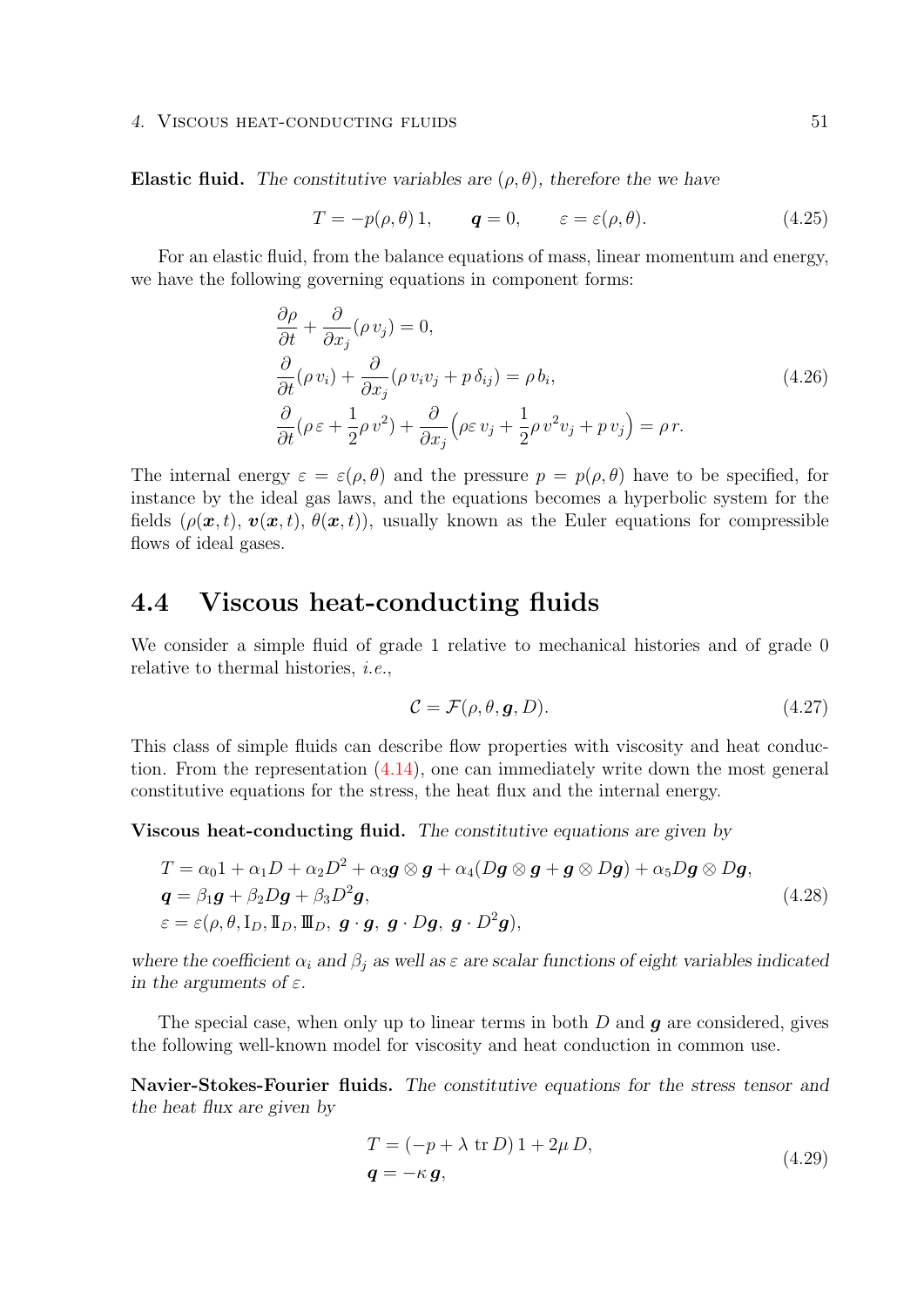where the coefficients as well as the internal energy are functions of  $(\rho, \theta)$ .

These are the classical *Navier-Stokes* theory and the *Fourier's law* of heat conduction. The material parameters  $\lambda$ ,  $\mu$  are the viscosity coefficients and  $\kappa$  is called the thermal conductivity. The thermal conductivity is usually assumed to be non-negative, which can also be proved from thermodynamic considerations. The governing equations for the fields  $(\rho(\mathbf{x}, t), \mathbf{v}(\mathbf{x}, t), \theta(\mathbf{x}, t))$  now consist of the mass conservation [\(4.23\)](#page-53-0), the Navier-Stokes equation [\(4.24\)](#page-53-0) and the equation for energy [\(2.33\)](#page-24-0) with the Navier-Stokes stress and the Fourier's law [\(4.29\)](#page-56-0).

### <span id="page-57-0"></span>4.5 Incompressibility

A motion is called incompressible if it is volume-preserving, which can be characterized by det  $F = 1$ . We call a body *incompressible material body* if it is capable of undergoing only incompressible motions.

In the formulation of constitutive relations discussed in the previous chapter, it is assumed that a material body is capable of undergoing any compressible or incompressible motions. Obviously, for incompressible bodies, some constitutive assumptions must be modified. Indeed, in order to maintain the constant volume some internal stress is needed to counter the effect of change of volume due to applied forces on the body. This is called the reaction stress and it will not do any real works in the motion. Since the rate of work in the motion due to the reaction stress N can be expressed as  $(N \cdot \text{grad } v)$ , we shall require that

$$
N \cdot \text{grad } \mathbf{v} = N \cdot \dot{F} F^{-1} = 0,\tag{4.30}
$$

for any incompressible motion. Taking the material time derivative of the equation  $\det F = 1$ , we obtain

$$
F^{-T} \cdot \dot{F} = 1 \cdot \dot{F} F^{-1} = 0.
$$

By comparison, we conclude that the reaction stress  $N$  must be proportional to the identity tensor, so let us write,

$$
N = -p1.
$$

Therefore for an incompressible body, the stress tensor can be expressed as

$$
T = -p1 + S,\tag{4.31}
$$

where p, called the *indeterminate pressure*, is a function that can not be uniquely determined by the motion, and the *extra stress S* is a constitutive quantity subject to the general requirements of material objectivity and material symmetry discussed in the previous sections.

Incompressible Navier-Stokes-Fourier fluid. The constitutive equation is given by

$$
T = -p1 + 2\mu(\theta) D, \qquad \text{tr } D = 0,
$$
  

$$
\mathbf{q} = -\kappa(\theta) \mathbf{g}, \qquad (4.32)
$$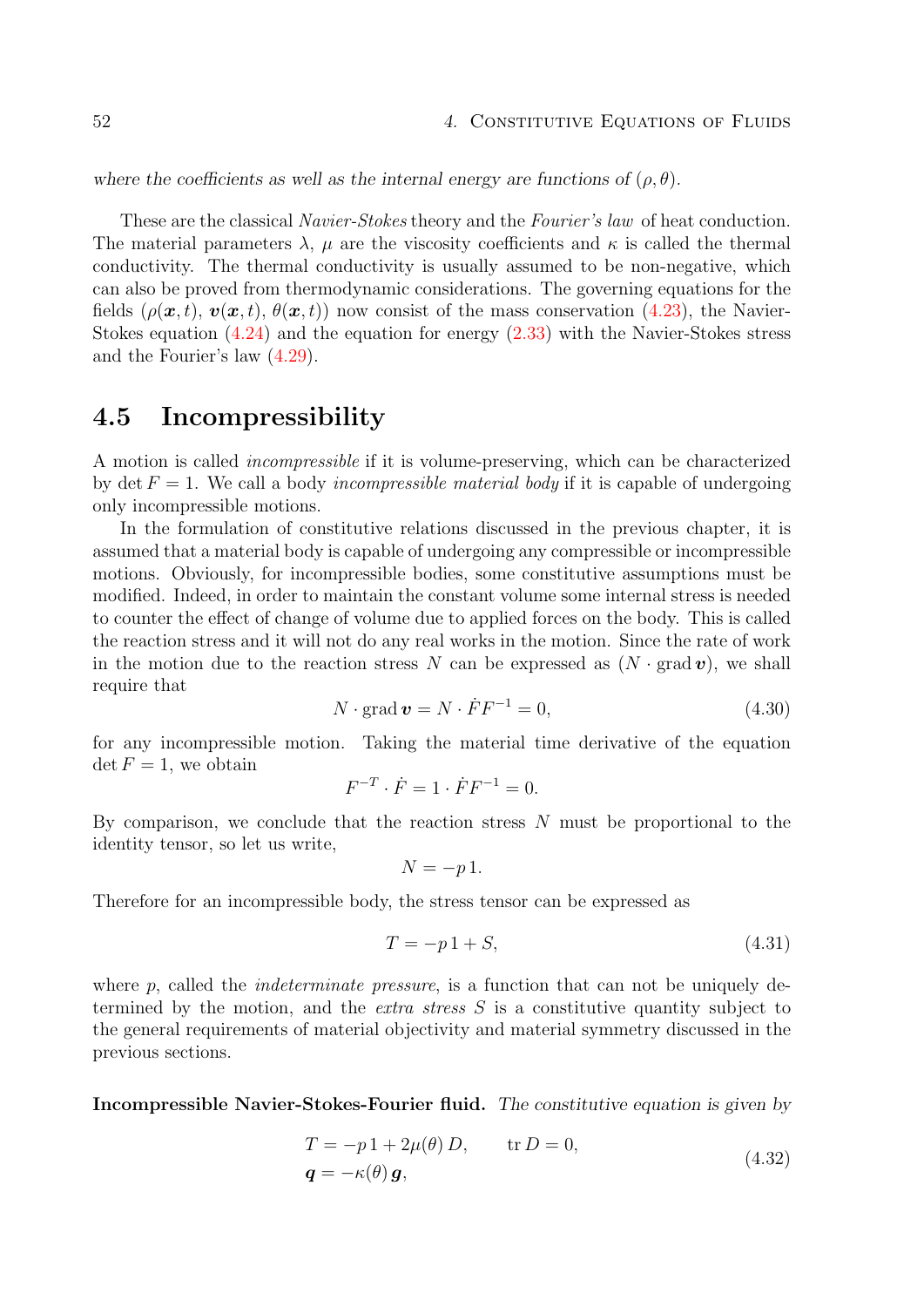#### 6. VISCOMETRIC FLOWS 53

where *p* is an indeterminate pressure.

The condition tr  $D = 0$  ensures that the flow is incompressible, and hence the mass density is constant,  $\rho = \rho_0$ , and

$$
\operatorname{div} \mathbf{v} = 0. \tag{4.33}
$$

The Navier-Stokes equation can now be written as

$$
\rho \dot{\boldsymbol{v}} + \text{grad } p - \text{div}(\mu(\theta) \text{ grad } \boldsymbol{v}) = \rho \boldsymbol{b}.
$$
 (4.34)

In an isothermal process  $\theta = \theta_0$ , the equation [\(4.34\)](#page-57-0) reduces to

$$
\rho \dot{\boldsymbol{v}} + \text{grad } p - \mu \nabla^2 \boldsymbol{v} = \rho \, \boldsymbol{b},\tag{4.35}
$$

where  $\mu = \mu(\theta)$  is a constant. The two equations [\(4.33\)](#page-57-0) and [\(4.35\)](#page-57-0) become the governing equations for the fields  $(p(\boldsymbol{x}, t), \boldsymbol{v}(\boldsymbol{x}, t)).$ 

### <span id="page-58-0"></span>4.6 Viscometric flows

When a particular class of motions is concerned the generality of constitutive relations could be severely restricted resulting in a much simpler representation of constitutive equations. In this section we shall consider a general class of motions, called viscometric flows, for simple fluids. This class of motions has a considerable importance in both theoretical and experimental investigations of nonlinear viscosities.

We consider a *viscometric flow* defined by the following velocity field,

$$
\boldsymbol{v}(\boldsymbol{x},t) = u(y) \,\boldsymbol{e}_x,\tag{4.36}
$$

where  $\mathbf{x} = (x, y, z)$  and  $\{\mathbf{e}_x, \mathbf{e}_y, \mathbf{e}_z\}$  is the natural basis of a coordinate system such that  $e_x$  and  $e_y$  are constant unit vector fields. This class of flows includes simple shearing channel flows in a Cartesian coordinate system, as well as Poiseulle and Couette flows in a cylindrical coordinate system  $(r, \theta, z)$  by regarding the r- and the z-axes as the y- and the x-axes in  $(4.36)$  respectively.

One can check easily that  $|\det F| = 1$ , therefore the flow is incompressible. From [\(1.28\)](#page-14-0) the relative deformation gradient is given by

$$
F_t(t - s) = F(t - s)F(t)^{-1} = 1 - s\kappa N,
$$

where we have defined

$$
\kappa = \frac{du}{dy}, \qquad N = \mathbf{e}_x \otimes \mathbf{e}_y. \tag{4.37}
$$

With  $C_t = F_t^T F_t$  it follows that

$$
C_t(t-s) = 1 - sA_1 + \frac{1}{2}s^2A_2,
$$
\n(4.38)

where

$$
A_1 = \kappa (N + N^T), \qquad A_2 = 2\kappa^2 N^T N \tag{4.39}
$$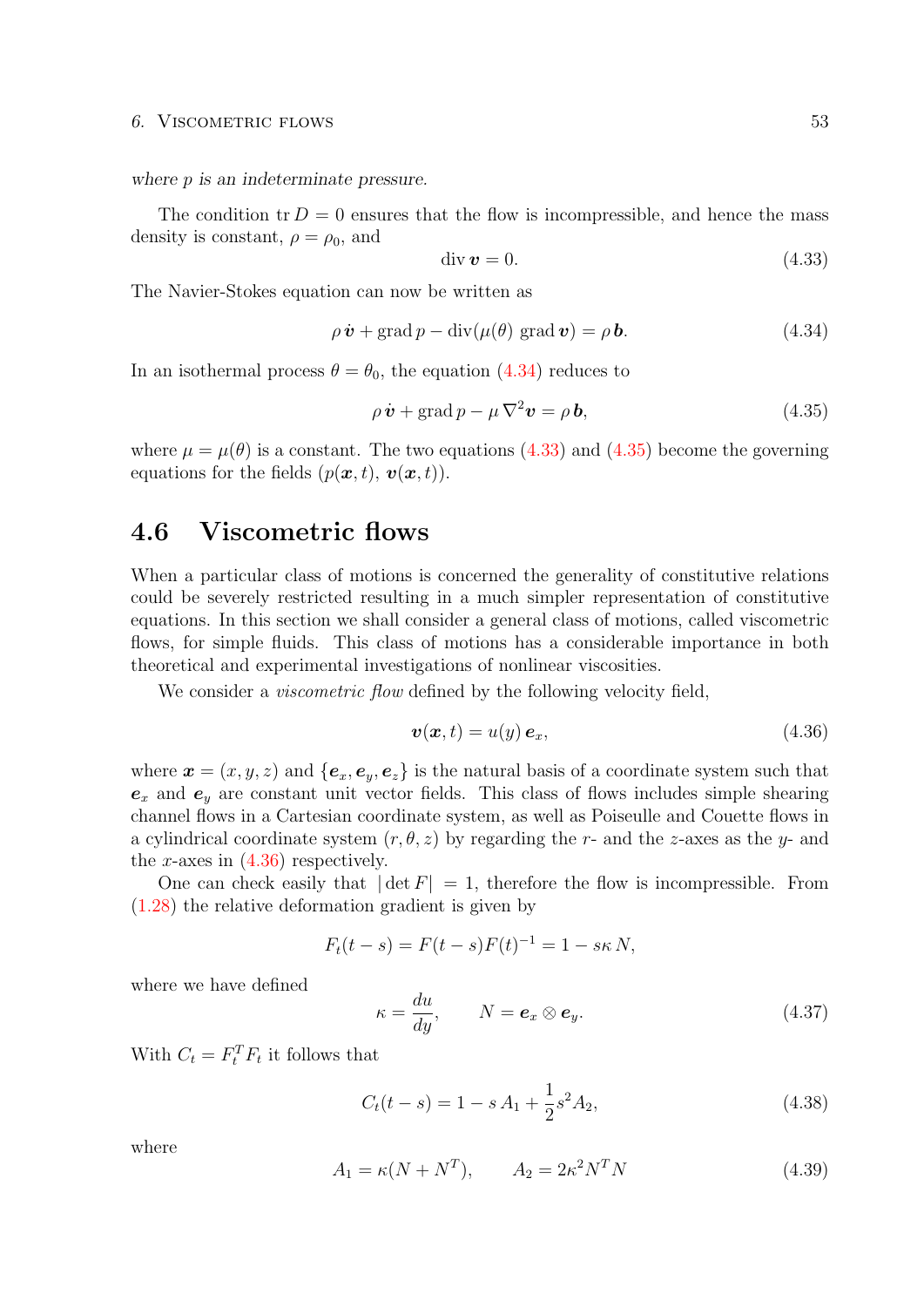are the Rivlin-Ericksen tensors (see  $(4.2)$ ). Therefore, from  $(4.1)$  and  $(4.3)$  we conclude that as long as viscometric flows are concerned the most general simple fluids are simple fluids of grade 2 and the constitutive relation can be expressed as

$$
T = \mathcal{T}(A_1, A_2),\tag{4.40}
$$

and by  $(4.4)$  the function  $\mathcal T$  must satisfy

$$
\mathcal{T}(QA_1Q^T, QA_2Q^T) = Q \mathcal{T}(A_1, A_2) Q^T,
$$
\n(4.41)

for any  $Q \in \mathcal{O}(V)$ .

An immediately consequence follows from the condition [\(4.41\)](#page-58-0) by choosing Q as the  $180^\circ$  rotation about the z-axis. From  $(4.39)$  it is easy to verify that

$$
QA_1Q^T = A_1, \qquad QA_2Q^T = A_2,
$$

hence [\(4.41\)](#page-58-0) implies that

$$
T_{13} = T_{31} = T_{23} = T_{32} = 0,
$$

where  $T_{ij}$  denotes the components of T relative to the basis  $\{e_x, e_y, e_z\}$ . Therefore, we can write [\(4.40\)](#page-58-0) in the following form without loss of generality,

$$
T = -p \begin{bmatrix} 1 & 0 & 0 \\ 0 & 1 & 0 \\ 0 & 0 & 1 \end{bmatrix} + \begin{bmatrix} \sigma_1 & \tau & 0 \\ \tau & \sigma_2 & 0 \\ 0 & 0 & 0 \end{bmatrix},
$$
(4.42)

where the pressure p and the three other parameters  $\tau$ ,  $\sigma_1$  and  $\sigma_2$  are scalar functions of  $A_1$  and  $A_2$ , or by [\(4.39\)](#page-58-0) they are functions of  $\kappa$  only. We call  $\tau$  the shear stress viscometric function, and call  $\sigma_1$  and  $\sigma_2$  the normal stress viscometric functions.

Again, by the condition  $(4.41)$ , we have

$$
\mathcal{T}(0,0) = Q \,\mathcal{T}(0,0) \, Q^T, \qquad \forall \, Q \in \mathcal{O}(V),
$$

which implies that

$$
\mathcal{T}(0,0) = \alpha 1,
$$

for some constant  $\alpha$ . Therefore, from  $(4.42)$  it follows that

$$
\alpha = -p(0),
$$

and

$$
\tau(0) = \sigma_1(0) = \sigma_2(0) = 0. \tag{4.43}
$$

Moreover, by choosing Q as the 180 $\degree$  rotation about the y-axis, from  $(4.39)$  it is easy to verify that

$$
QA_1Q^T = -A_1, \qquad QA_2Q^T = A_2.
$$

Hence  $(4.41)$  implies that

$$
\tau(-\kappa) = -\tau(\kappa), \qquad \sigma_1(-\kappa) = \sigma_1(\kappa), \qquad \sigma_2(-\kappa) = \sigma_2(\kappa). \tag{4.44}
$$

In other words,  $\tau(\kappa)$  is an odd function, while  $\sigma_1(\kappa)$  and  $\sigma_2(\kappa)$  are even functions. In summary, we have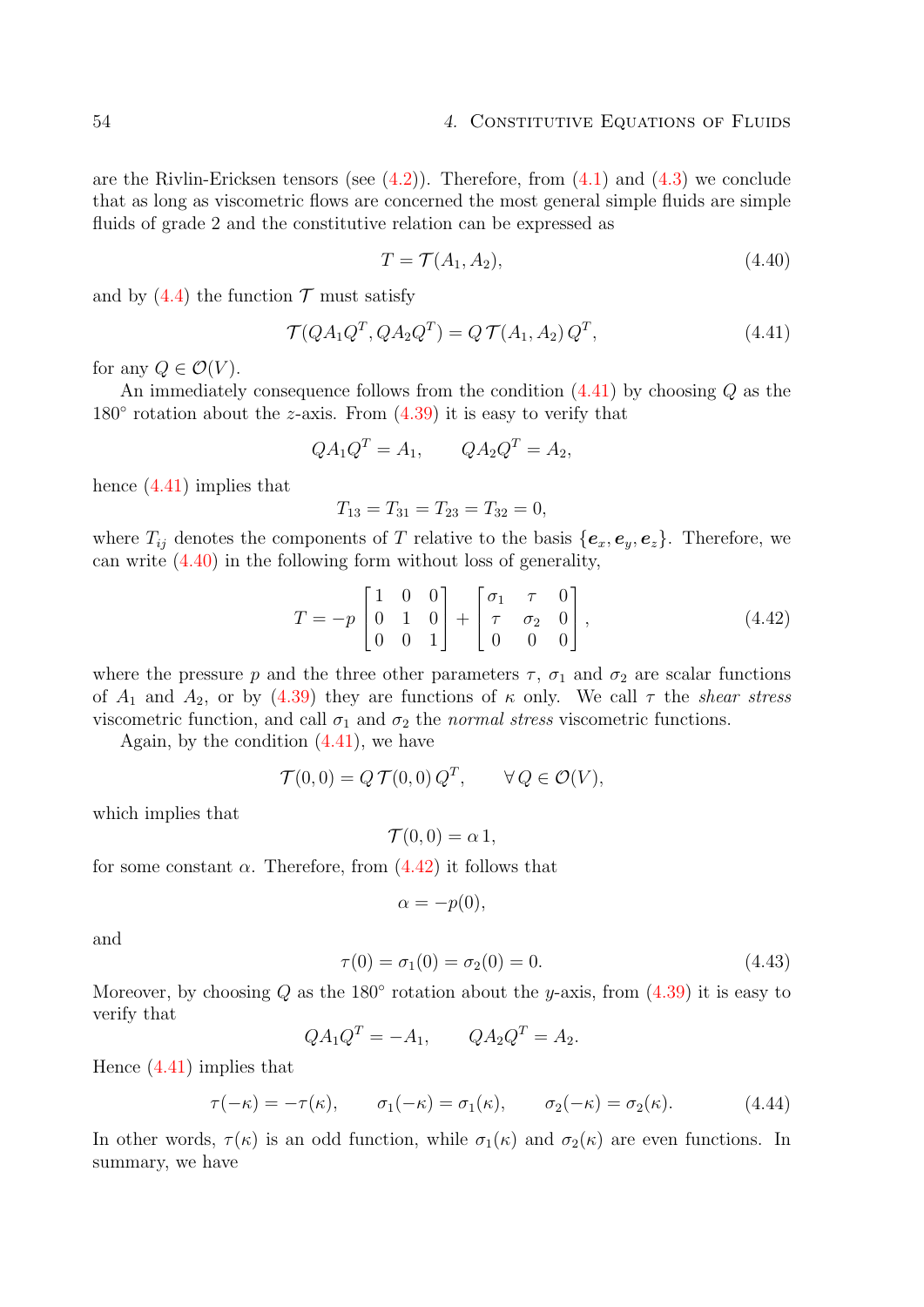#### 6. VISCOMETRIC FLOWS 55

Proposition. The most general constitutive equation of the stress tensor for a simple fluid in a viscometric flow,  $\mathbf{v}(\mathbf{x}, t) = u(y) \mathbf{e}_x$ , is given by

$$
T = -p(\kappa) \, 1 + \tau(\kappa) \left( N + N^T \right) + \sigma_1(\kappa) \, NN^T + \sigma_2(\kappa) \, N^T N, \tag{4.45}
$$

where

$$
\kappa = \frac{du}{dy}, \qquad N = \boldsymbol{e}_x \otimes \boldsymbol{e}_y,
$$

and the three viscometric functions  $\tau(\kappa)$ ,  $\sigma_1(\kappa)$  and  $\sigma_2(\kappa)$  satisfy the conditions [\(4.43\)](#page-58-0) and [\(4.44\)](#page-58-0).

For *incompressible* simple fluids, the above results remain valid, except that the pressure p is not longer a material parameter and has to be determined as a field variable from the governing equations.

When the amount of shearing  $\kappa$  is small, the conditions [\(4.43\)](#page-58-0) and [\(4.44\)](#page-58-0) imply

$$
\tau(\kappa) = \mu \kappa + o(k^2), \qquad \sigma_1(\kappa) = \sigma_2(\kappa) = o(\kappa^2).
$$

In other words, the normal stress effects in viscometric flows are second order effects (see Sect. 23  $[25, 2]$  $[25, 2]$  $[25, 2]$ . For the linear case,

$$
\tau(\kappa) = \mu \kappa, \qquad \sigma_1(\kappa) = \sigma_2(\kappa) = 0,
$$

the constitutive equation  $(4.45)$  reduces to  $(4.20)$  of the Navier-Stokes fluids. We shall also point out that for viscometric flows, the Reiner-Rivlin fluids are merely special cases of the most general one defined by [\(4.40\)](#page-58-0), since its constitutive function depends only on  $A_1 = 2D$  and is independent of  $A_2$ . Indeed, experimental evidences have shown that the non-linearity of the Reiner-Rivlin fluids in  $A_1$  are inadequate to describe the observed normal stress effects (see Sect. 119 [\[22\]](#page-95-1)).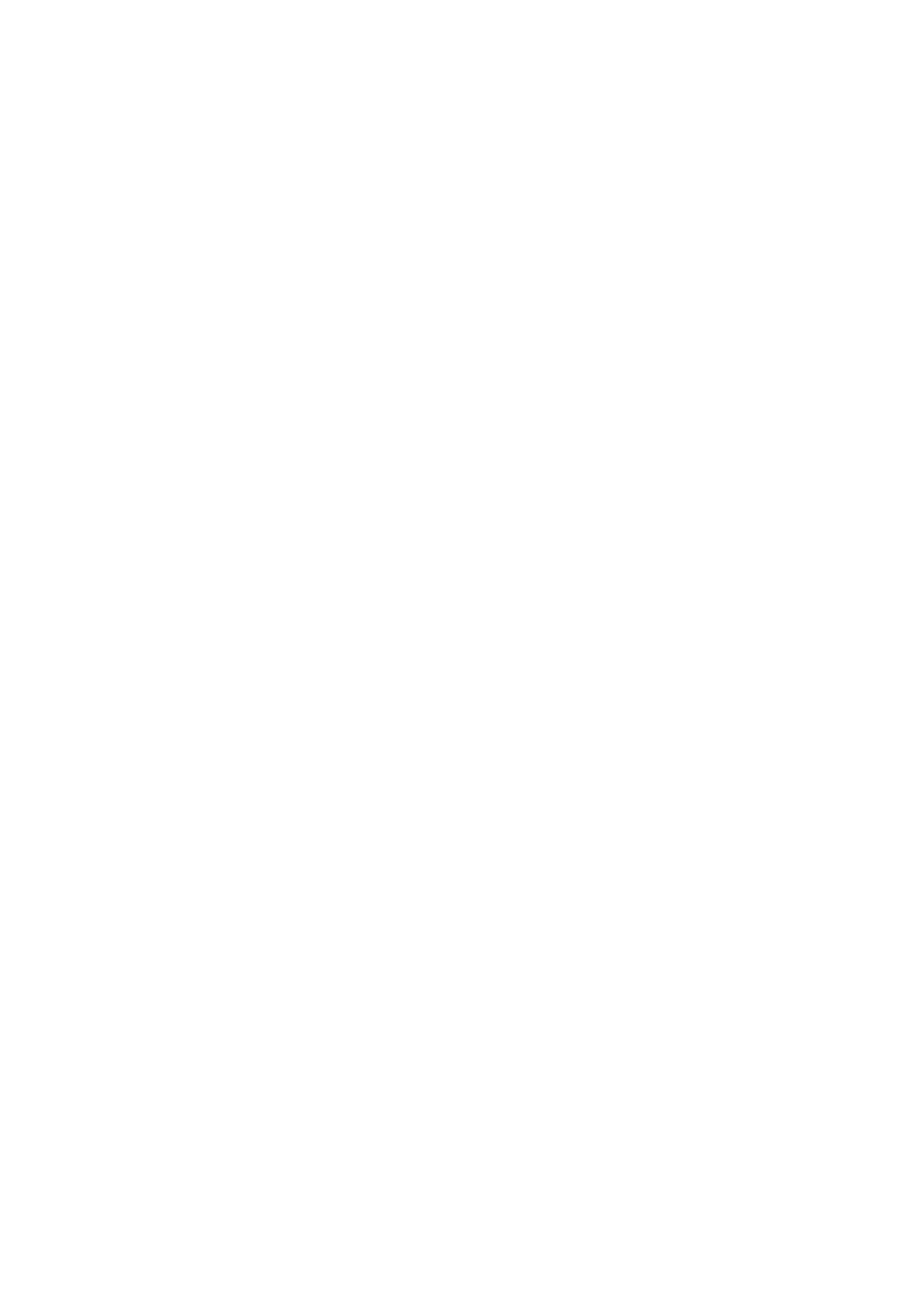## CHAPTER 5

# Constitutive Equations of Solids

### <span id="page-62-0"></span>5.1 Elastic materials

A simple material in general may have some memory of past deformation histories. Here, we shall consider the most important class of materials called elastic materials which has no memory of past histories at all. Some class of materials with memory effects will be briefly discussed later.

Elastic material. The constitutive equation for the stress tensor is given by

$$
T = \mathcal{T}(F). \tag{5.1}
$$

The constitutive function  $\mathcal T$  has to satisfy the conditions of material objectivity [\(3.43\)](#page-45-0) and material symmetry  $(3.40)$ , *i.e.*,

$$
\mathcal{T}(QF) = Q \mathcal{T}(F) Q^T, \qquad \forall Q \in \mathcal{O}(V), \n\mathcal{T}(FG) = \mathcal{T}(F), \qquad \forall G \in \mathcal{G},
$$
\n(5.2)

where  $\mathcal G$  is the symmetry group of the material body. The general solution of the first condition has been obtained in [\(3.44\)](#page-45-0), namely,

$$
\mathcal{T}(F) = R \mathcal{T}(U) R^T,\tag{5.3}
$$

where  $F = RU$  is the polar decomposition. This representation takes a simpler form if we define

$$
S = F^{-1} T F^{-T},
$$

and hence by [\(5.3\)](#page-62-0)

$$
S = U^{-1}R^{T} (R T(U) R^{T}) R U^{-T} = U^{-1} T(U) U^{-T} = S(C),
$$

where we have redefined the function  $\mathcal T$  by the new function  $\mathcal S$  depending on the right Cauchy-Green tensor  $C = U^2 = F^T F$ . Therefore, the constitutive equation [\(5.3\)](#page-62-0) which satisfies the condition of material objectivity takes the form,

$$
\mathcal{T}(F) = F \mathcal{S}(C) F^T,
$$

for any arbitrary function S. By  $(5.2)_2$  $(5.2)_2$  we have

$$
FG S(G^T F^T F G) G^T F^T = F S(F^T F) F^T,
$$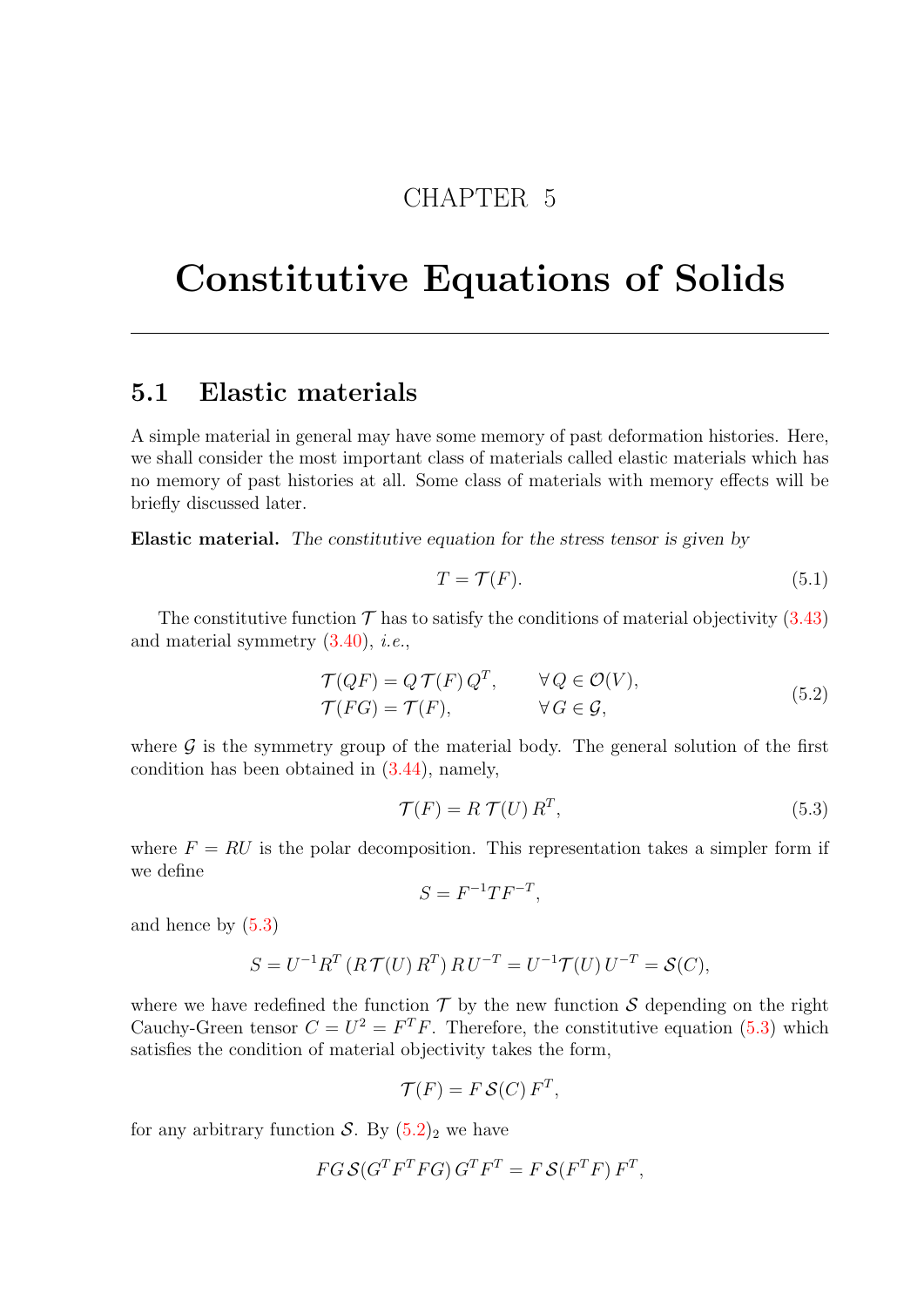and hence the condition for material symmetry requires

$$
\mathcal{S}(G^T C G) = G^{-1} \mathcal{S}(C) G^{-T}, \qquad \forall G \in \mathcal{G}.
$$

Note that for any  $G \in \mathcal{G}$  the transpose  $G<sup>T</sup>$  need not belong to  $\mathcal{G}$  in general, but if  $G \subset \mathcal{O}(V)$ , then  $G<sup>T</sup> = G<sup>-1</sup>$  must belong to G by the definition of a group. Therefore, we have

Proposition (Anisotropic elastic solid). The constitutive equation of an elastic solid with a symmetry group  $\mathcal{G} \subset \mathcal{O}(V)$  is given by

$$
\mathcal{T}(F) = F\mathcal{S}(C) F^T, \qquad C = F^T F,\tag{5.4}
$$

for some function  $S: Sym(V) \to Sym(V)$  satisfying the following condition:

$$
\mathcal{S}(Q C Q^T) = Q \mathcal{S}(C) Q^T, \qquad \forall Q \in \mathcal{G}.
$$
 (5.5)

A function satisfying this condition [\(5.5\)](#page-62-0) is called an anisotropic function or an anisotropic invariant relative to the group  $\mathcal{G}$ , if  $\mathcal{G}$  is a proper subgroup of  $\mathcal{O}(V)$ , and the body is called an anisotropic elastic solid. Explicit representations for anisotropic functions can be obtained for some symmetry groups [\[12,](#page-94-4) [14\]](#page-95-0).

If  $\mathcal{G} = \mathcal{O}(V)$  then the condition [\(5.5\)](#page-62-0) defines an isotropic function (see [\(4.5\)](#page-49-0)) and the body is an isotropic elastic solid, which from [\(3.49\)](#page-45-0) the constitutive equation can also be expressed by

$$
T = \mathcal{T}(B),\tag{5.6}
$$

where the function  $\mathcal T$  is an isotropic function of the left Cauchy-Green tensor  $B = FF^T$ .

### <span id="page-63-0"></span>5.2 Linear elasticity

The classical theory of linear elasticity is based on the assumption of small displacement gradient considered in Section 1.4. So let the displacement gradient  $H$  be a small quantity of order  $o(1)$ , and since  $F = 1 + H$ , we have

$$
C = FTF = 1 + H + HT + HTH = 1 + 2E + o(2),
$$

where E is the infinitesimal strain tensor defined in  $(1.13)$ . The function S of the equation [\(5.4\)](#page-62-0) can now be approximated by

$$
\mathcal{S}(C) = \mathcal{S}(1) + \mathbf{L}[E] + o(2),
$$

where

$$
\boldsymbol{L} = \frac{1}{2} \left. \frac{\partial \mathcal{S}}{\partial C} \right|_{C=1}
$$

is a fourth order tensor which is a linear transformation of the space of symmetric tensors into itself. If we further assume that the reference configuration is a natural state, *i.e.*,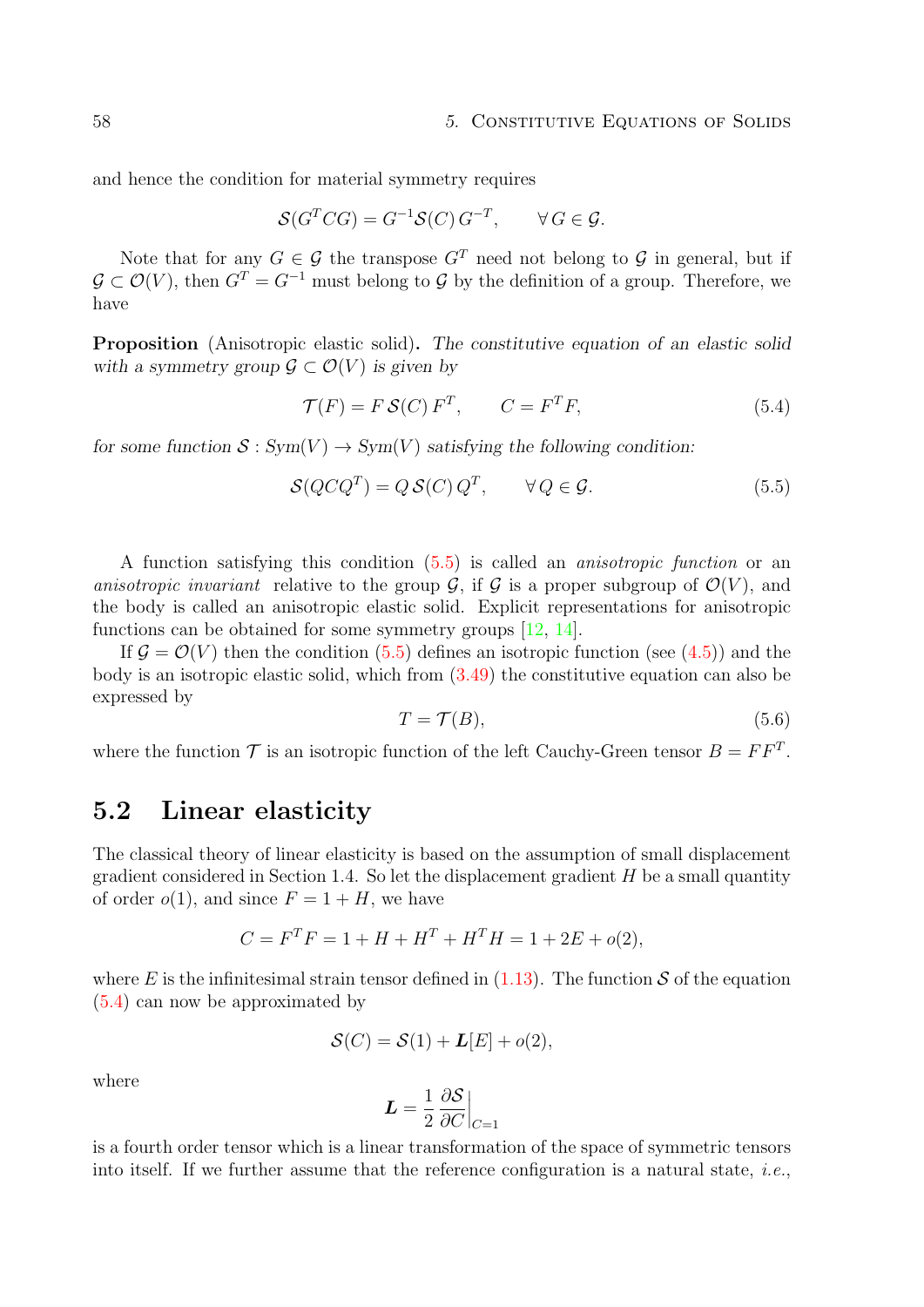#### 2. LINEAR ELASTICITY 59

 $\mathcal{T}(1) = 0$  and so is  $\mathcal{S}(1) = 0$ , then by neglecting the second order terms in [\(5.4\)](#page-62-0) we obtain the linear stress-strain law,

$$
T = \mathbf{L}[E],\tag{5.7}
$$

since  $\mathbf{L}[E]$  is of order  $o(1)$  and  $F = 1 + o(1)$ . This linear stress-strain relation is also known as the Hooke's law and  $\boldsymbol{L}$  is called the *elasticity tensor*. By definition the elasticity tensor has the following symmetry properties in terms of components:

$$
L_{ijkl} = L_{jikl} = L_{ijlk},\tag{5.8}
$$

and an additional symmetry,

$$
L_{ijkl} = L_{klij},\tag{5.9}
$$

if the material is hyperelastic, i.e., there exists a function  $\psi(F)$ , called a stored energy function, such that

$$
T = \frac{\partial \psi}{\partial E}.\tag{5.10}
$$

The existence of a stored energy function will be proved later from thermodynamic considerations.

Moreover, the conditions of material objectivity and material symmetry [\(5.2\)](#page-62-0) imply that

$$
\mathcal{T}(QFQ^T) = Q\,\mathcal{T}(F)\,Q^T, \qquad \forall\,G \in \mathcal{Q} \subset \mathcal{O}(V).
$$

Since

$$
T(F) = L[E(F)],
$$
  $E(F) = \frac{1}{2}(H + H^T) = \frac{1}{2}(F + F^T) - 1,$ 

it follows immediately that

$$
\mathbf{L}[QEQ^T] = Q \mathbf{L}[E] Q^T, \qquad \forall Q \in \mathcal{G} \subset \mathcal{O}(V). \tag{5.11}
$$

This relation can be written in component forms,

$$
L_{ijkl} = Q_{im} Q_{jn} Q_{kp} Q_{lq} L_{mnpq}.
$$

Finally, by  $(1.16)$  and the symmetry condition  $(5.8)$ , the equation of motion  $(2.29)$ for linear elasticity in component forms is given by

$$
\rho \frac{\partial^2 u_i}{\partial t^2} = \frac{\partial}{\partial x_j} \left( L_{ijkl} \frac{\partial u_k}{\partial x_l} \right) + \rho b_i.
$$
\n(5.12)

This is the governing equation for the displacement vector  $\boldsymbol{u}$ .

Remark. We should point out that the linear law [\(5.7\)](#page-63-0) does not satisfy the condition of material objectivity  $(5.2)_1$  $(5.2)_1$  for arbitrary orthogonal tensor Q. Therefore, unlike the Navier-Stokes theory, which does satisfy the condition of material objectivity, the theory of linear elasticity is meaningless for large deformations.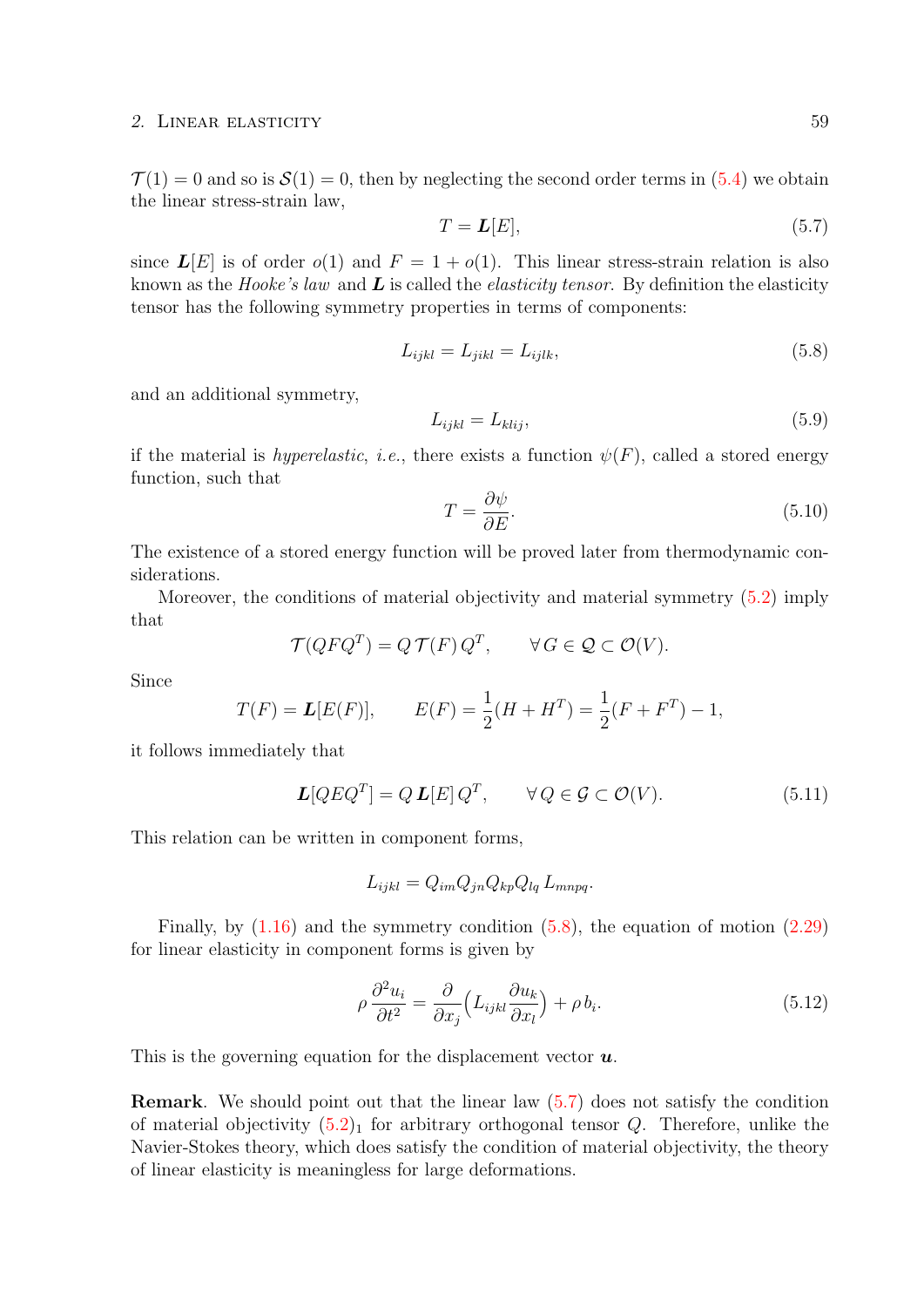Indeed, if we choose  $F = 1$ , which is a natural state by assumption, then the condition  $(5.2)<sub>1</sub>$  $(5.2)<sub>1</sub>$  implies that

$$
T(Q) = QT(1)Q^T = 0,
$$

for any orthogonal tensor Q. On the other hand, since

$$
T(F) = L[E(F)],
$$
  $E(F) = \frac{1}{2}(H + H^T) = \frac{1}{2}(F + F^T) - 1,$ 

if we choose  $Q$  as a rotation about  $z$ -axis,

$$
Q = \begin{bmatrix} \cos \theta & -\sin \theta & 0 \\ \sin \theta & \cos \theta & 0 \\ 0 & 0 & 1 \end{bmatrix},
$$

we have

$$
E(Q) = \begin{bmatrix} \cos \theta - 1 & 0 & 0 \\ 0 & \cos \theta - 1 & 0 \\ 0 & 0 & 0 \end{bmatrix},
$$

and for  $\theta \neq 0$ 

$$
T(Q) = L[E(Q)] \neq 0.
$$

Hence, the condition of material objectivity is not satisfied in general. Nevertheless, one can show that it is approximately satisfied when both the displacement and the rotation are small (in this case,  $\cos \theta \approx 1$ ).  $\Box$ 

### <span id="page-65-0"></span>5.3 Isotropic elastic solids

For an isotropic solid with no memory of past histories, from the constitutive relation  $(5.6)$  and the representation theorem  $(4.9)$ , we have

Isotropic elastic solid. The constitutive equation can be written as

$$
T = t_0 1 + t_1 B + t_2 B^2, \tag{5.13}
$$

where  $t_i$  for  $i = 0, 1, 2$  are functions of  $(I_B, \mathbb{I}_B, \mathbb{I}_B)$ , the principal invariants of B.

This is the general constitutive equation for isotropic *finite elasticity*, the theory of elastic solids for finite deformations. It can also be obtained as a special case from the constitutive equation [\(5.4\)](#page-62-0) with S being an isotropic function of C by [\(5.5\)](#page-62-0), since the symmetry group  $\mathcal G$  is the orthogonal group  $\mathcal O(V)$ .

For small deformations, we have

$$
B = FF^T = 1 + 2E + o(2),
$$

and hence the linear approximation of  $\mathcal{T}(B)$  at  $B=1$  can be written as

$$
\mathcal{T}(B) = 2 \,\partial_B \mathcal{T}(1)[E] + o(2),
$$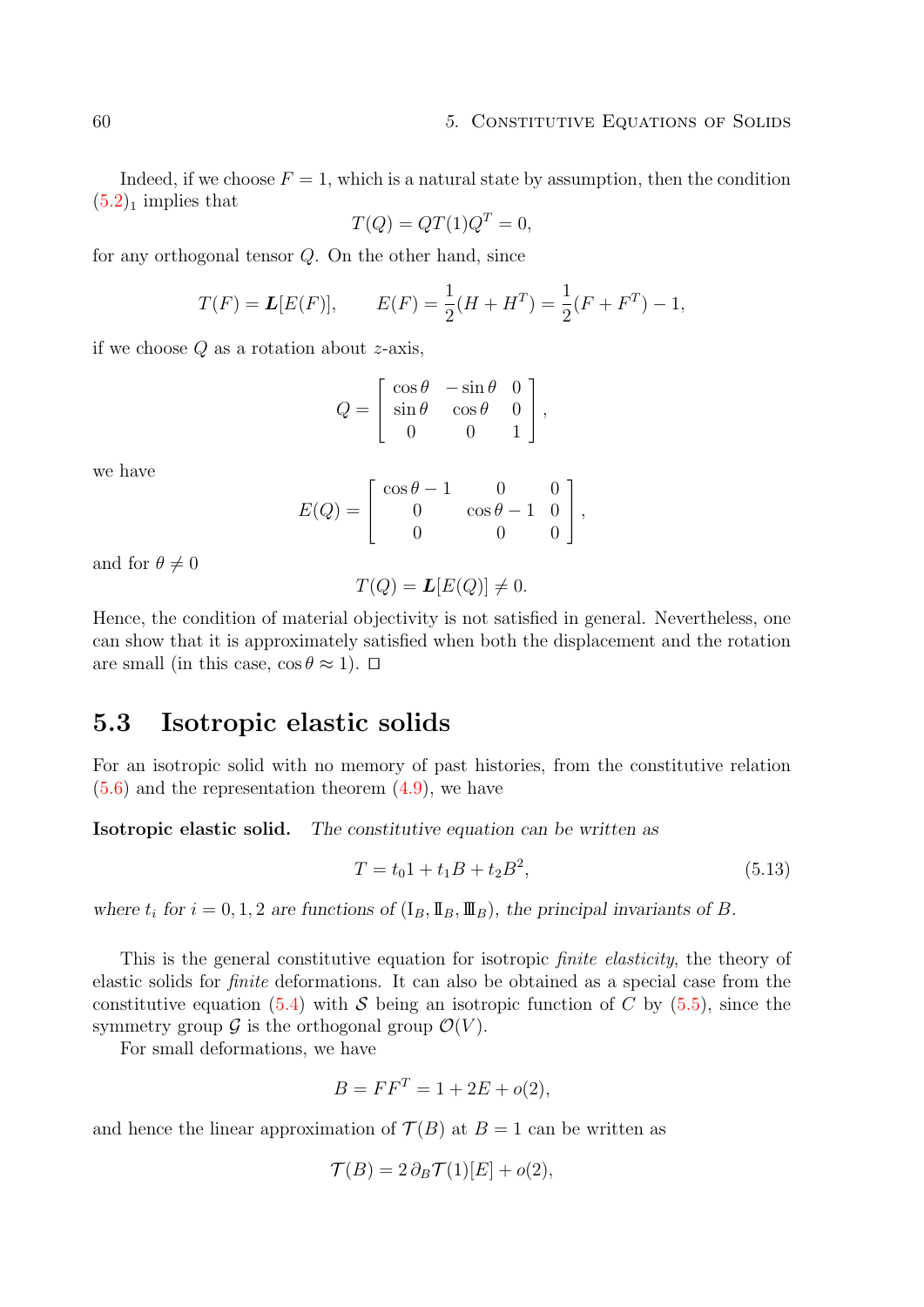#### 4. INCOMPRESSIBLE ELASTIC SOLIDS 61

where the reference configuration is assumed to be a natural state as before. By explicitly carrying out the gradient  $\partial_B \mathcal{T}$  from [\(5.13\)](#page-65-0) and neglecting the second order terms, we obtain

$$
T = \lambda (\text{tr } E) 1 + 2\mu E, \tag{5.14}
$$

where  $\lambda$  and  $\mu$  are called the Lamé elastic moduli and they are related to the material parameters  $t_0$ ,  $t_1$ , and  $t_2$  of  $(5.13)$  by

$$
\lambda = 2\left(\frac{\partial t}{\partial I_B} + 2\frac{\partial t}{\partial I_B} + \frac{\partial t}{\partial I_B}\right)\Big|_{(3,3,1)} \qquad t = t_0 + t_1 + t_2,
$$
\n
$$
\mu = t_1(3,3,1) + 2t_2(3,3,1). \tag{5.15}
$$

The equation  $(5.14)$  is the constitutive relation of the classical theory of isotropic *linear* elasticity. It is a special case of [\(5.7\)](#page-63-0) with the elasticity tensor given by

$$
L_{ijkl} = \lambda \, \delta_{ij} \delta_{kl} + \mu \, (\delta_{ik} \delta_{jl} + \delta_{il} \delta_{jk}). \tag{5.16}
$$

For an isotropic linear elastic body, the equation of motion becomes

$$
\rho \frac{\partial^2 u_i}{\partial t^2} = \frac{\partial}{\partial x_i} \left( \lambda \frac{\partial u_k}{\partial x_k} \right) + \frac{\partial}{\partial x_k} \left( \mu \left( \frac{\partial u_i}{\partial x_k} + \frac{\partial u_k}{\partial x_i} \right) \right) + \rho b_i.
$$
\n(5.17)

If the body is homogeneous, then  $\lambda$  and  $\mu$  are constants, and the governing equation becomes

$$
\rho \ddot{\mathbf{u}} = (\lambda + \mu) \text{ grad}(\text{div } \mathbf{u}) + \mu \nabla^2 \mathbf{u} + \rho \mathbf{b}.
$$
 (5.18)

The linear stress-strain relation [\(5.14\)](#page-65-0) can also be derived directly from [\(5.7\)](#page-63-0) for the symmetry group  $\mathcal{G} = \mathcal{O}(V)$ . Indeed, if we define

$$
S(E) = \mathbf{L}[E],
$$

then by  $(5.11)$  the symmetric tensor-valued function S is an isotropic function and it is linear in the symmetric tensor variable E. Therefore, from the representation theorem  $(4.13)$ , we can represent  $S(E)$  as an expression linear in E in the following form,

$$
S(E) = \lambda (\text{tr } E)1 + 2\mu E.
$$

### <span id="page-66-0"></span>5.4 Incompressible elastic solids

Incompressible elastic bodies can be similarly formulated. It has been shown that the reaction stress for incompressibility is a hydrostatic pressure and the stress tensor takes the form  $(4.31)$ .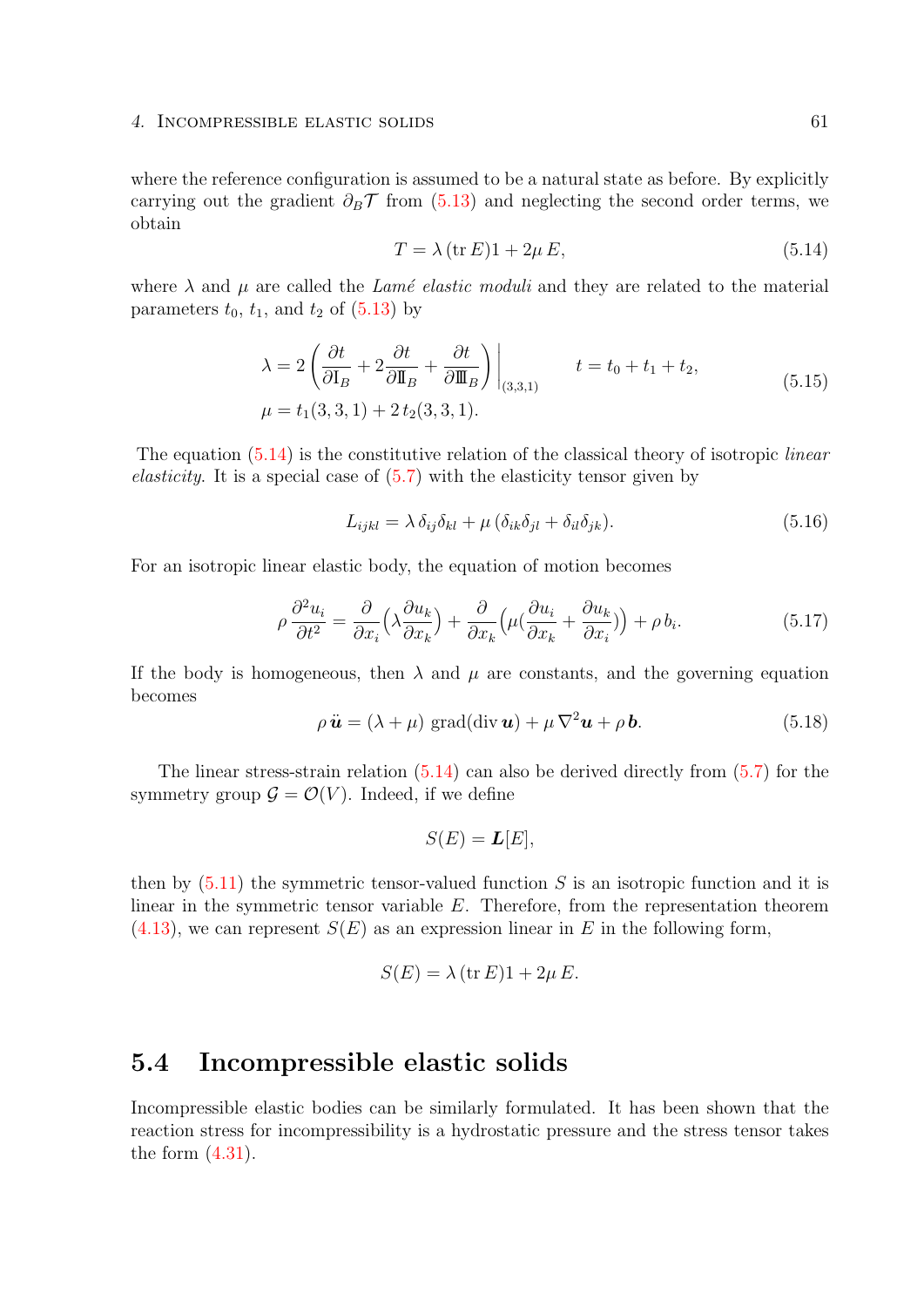Incompressible elastic material. The constitutive equation for the stress tensor is given by

$$
T = -p1 + \mathcal{T}(F), \qquad \det F = 1,\tag{5.19}
$$

where p is the indeterminate hydrostatic pressure.

For incompressible isotropic elastic solids,  $(5.19)$  reduces to  $T = -p1 + \mathcal{T}(B)$ , where the function  $\mathcal T$  is an isotropic function. Hence from the representation [\(5.13\)](#page-65-0) the constitutive equation can be written as

$$
T = -p1 + t_1B + t_2B^2,
$$

or equivalently, by the use of Cayley-Hamilton theorem,

$$
T = -p1 + s_1B + s_{-1}B^{-1},
$$
\n(5.20)

where B is required to be unimodular, *i.e.*,  $\det B = 1$  and in general the parameters s<sub>1</sub> and s<sub>−1</sub> are functions of  $(I_B, II_B)$ , since  $\mathbb{II}_B = 1$  for incompressibility. Is is usually assumed that

$$
s_1 > 0, \quad s_{-1} \le 0. \tag{5.21}
$$

This assumption is known as (empirical) E-inequalities in elasticity (see Sect. 55 [\[22\]](#page-95-1) for more discussions on experimental data for rubber).

Two special cases are of practical interest for finite elasticity, namely, the simple models for which the parameters  $s_1$  and  $s_{-1}$  are constants.

Neo-Hookean material. The stress tensor takes the form,

$$
T = -p1 + s_1B, \qquad \det B = 1,\tag{5.22}
$$

where  $s_1$  is a positive constant parameter.

Mooney-Rivlin material. The stress tensor takes the form,

$$
T = -p1 + s_1B + s_{-1}B^{-1}, \qquad \det B = 1,
$$
\n(5.23)

where  $s_1 > 0$  and  $s_{-1} \leq 0$  are constants.

These incompressible material models are often adopted for rubber-like materials. Neo-Hookean materials are also predicted by the kinetic theory of rubber from molecular calculations in the first approximation [\[20\]](#page-95-7). It provides a reasonable theory of natural rubber for modest strains.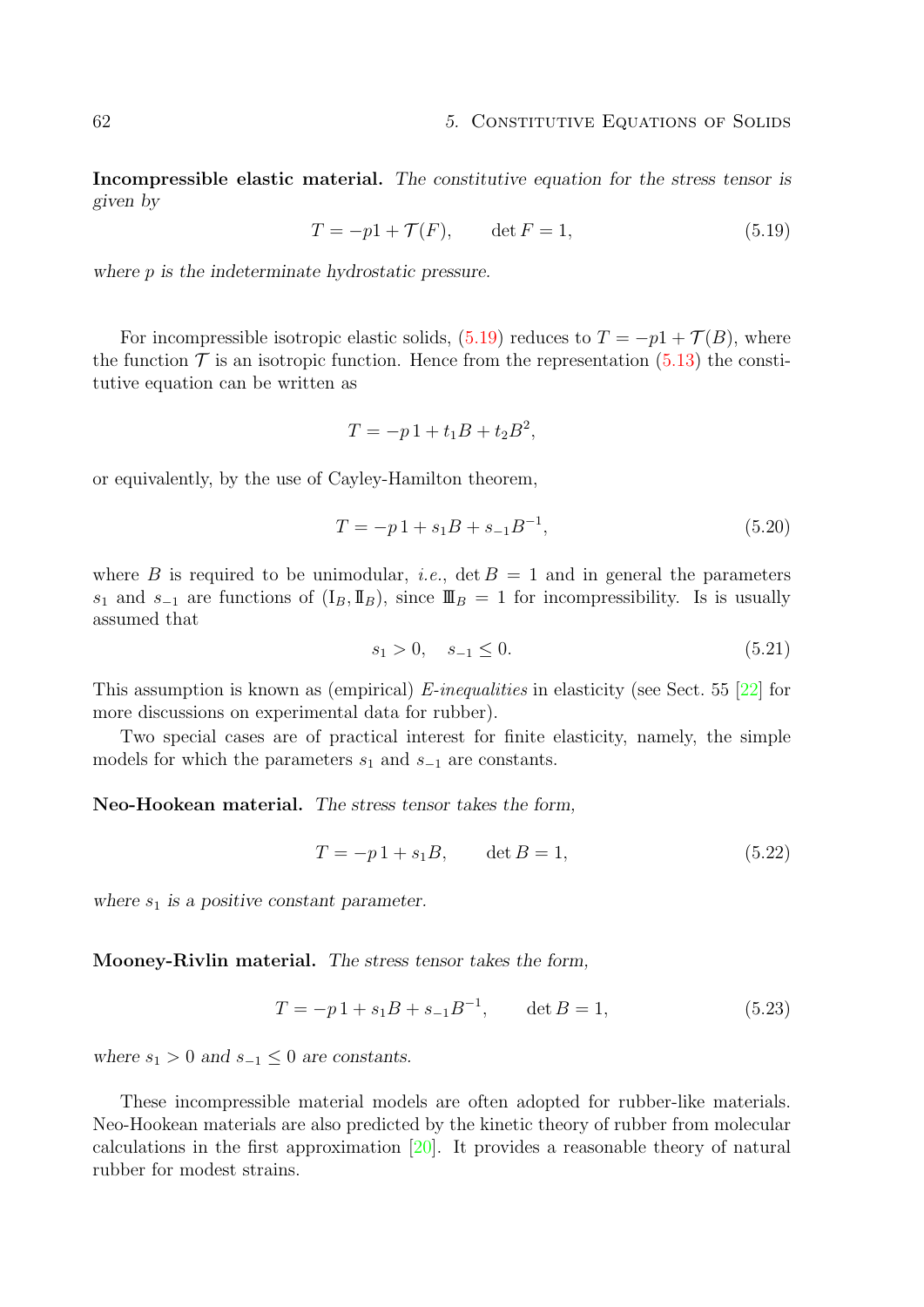### <span id="page-68-1"></span>5.5 Thermoelastic materials

Heat conduction in elastic materials is usually taken into account by including the temperature  $\theta$  and the temperature gradient  $q$  as constitutive variable.

Thermoelastic material. The constitutive equations are given in the form,

$$
\mathcal{C} = \mathcal{F}(F, \theta, \mathbf{g}).\tag{5.24}
$$

Beside the requirements of material objectivity and material symmetry, for thermoelastic materials, thermodynamic considerations are essential to obtain a great simplification to constitutive equations. We shall state here the main results for further discussions and leave the proof in the next chapter<sup>[1](#page-68-0)</sup>.

**Proposition.** For thermoelastic materials, there exists a function  $\psi = \psi(F, \theta)$ , such that the stress tensor T and the internal energy  $\varepsilon$  are given by

$$
T = \rho \frac{\partial \psi}{\partial F} F^T, \qquad \varepsilon = \psi - \theta \frac{\partial \psi}{\partial \theta}, \tag{5.25}
$$

and the heat flux  $q$  satisfies the condition,

$$
\boldsymbol{q} \cdot \boldsymbol{g} \le 0. \tag{5.26}
$$

Consequently, the stress T and the internal energy  $\varepsilon$  are independent of the temperature gradient g and they are completely determined by a scalar function  $\psi(F,\theta)$ , called the *free energy function*. The relation  $(5.25)<sub>1</sub>$  $(5.25)<sub>1</sub>$  also states that the material body is hyperelastic.

For isotropic thermoelastic solid bodies, by [\(5.6\)](#page-62-0) and the representation theorem [\(4.14\)](#page-49-0) the most general constitutive functions can now be written down immediately.

Isotropic thermoelastic solid. The constitutive equations for the stress tensor and the heat flux vector are given by

$$
T = t_0 1 + t_1 B + t_2 B^2,
$$
  
\n
$$
q = k_1 g + k_2 B g + k_3 B^2 g,
$$
\n(5.27)

The internal energy  $\varepsilon$  and the coefficients  $t_i$  are scalar functions of  $(\theta, I_B, \mathbb{I}_B, \mathbb{I}_B)$ , while the coefficients  $k_i$  are functions of  $(\theta, I_B, \mathbb{I}_B, \mathbb{I}_B, \mathbf{g} \cdot \mathbf{g}, \mathbf{g} \cdot B\mathbf{g}, \mathbf{g} \cdot B^2\mathbf{g})$ .

Further restrictions on the coefficient functions can be obtained from the relations [\(5.25\)](#page-68-1).

It is more convenient to introduce a function  $\eta$  called the *entropy density*, which will be considered in more details later, by  $\varepsilon = \theta \eta + \psi$ . The relations [\(5.25\)](#page-68-1) becomes,

$$
T = \rho \frac{\partial \psi}{\partial F} F^T, \qquad \eta = -\frac{\partial \psi}{\partial \theta}.
$$
 (5.28)

<span id="page-68-0"></span><sup>&</sup>lt;sup>1</sup>It will be proved for isotropic elastic materials and elastic materials of Fourier type based on the general entropy inequality. However, it can also be proved for elastic materials in general based on the more restricted Clausius-Duhem inequality.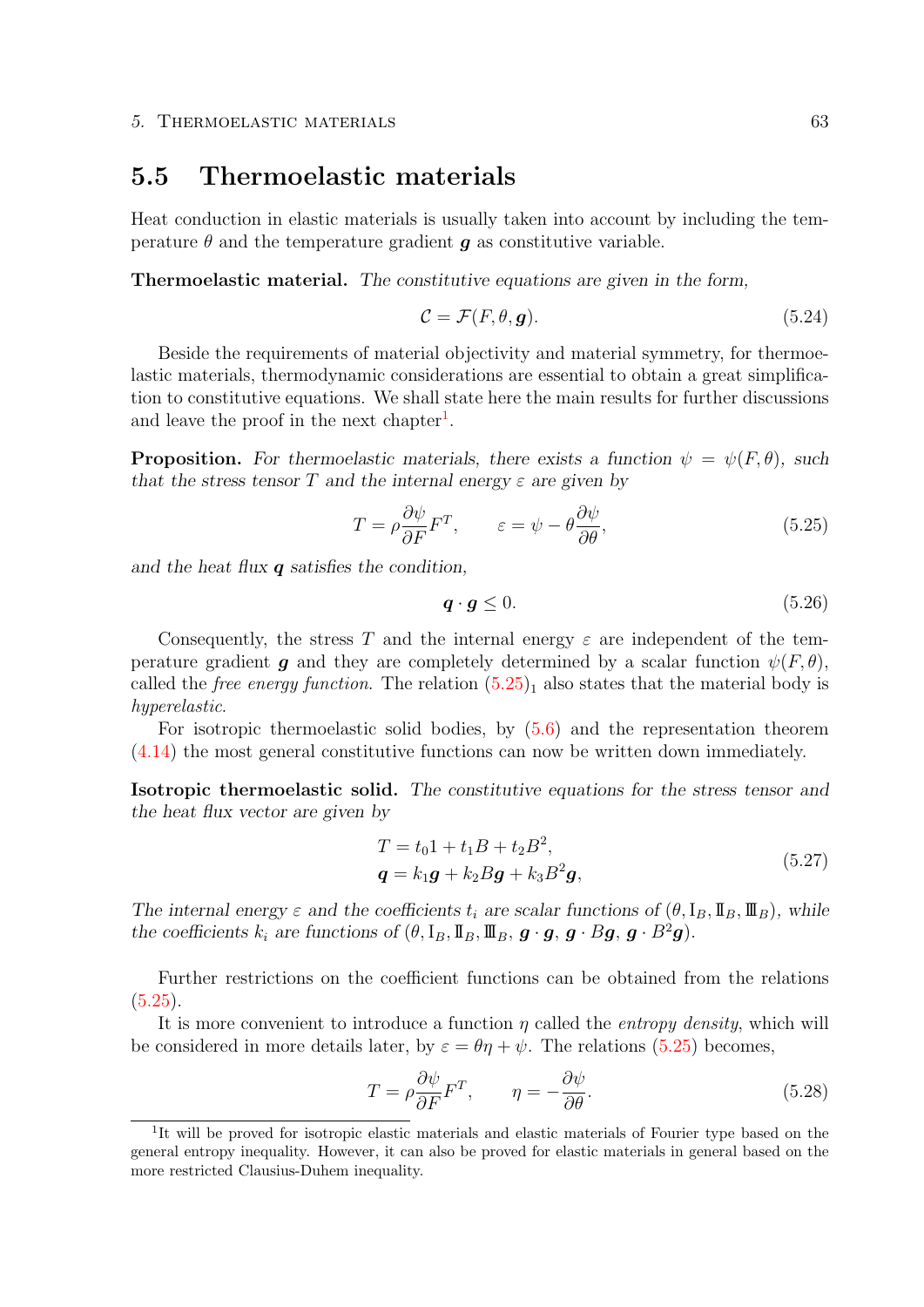#### 64 5. CONSTITUTIVE EQUATIONS OF SOLIDS

From these relations we can obtain

$$
\dot{\varepsilon} = \theta \dot{\eta} + \frac{1}{\rho} T F^{-T} \cdot \dot{F},
$$

and hence the energy equation [\(2.33\)](#page-24-0) for thermoelastic materials can be written as

$$
\rho \theta \dot{\eta} + \text{div} \, \mathbf{q} = \rho \, r. \tag{5.29}
$$

### <span id="page-69-0"></span>5.6 Linear thermoelasticity

For the classical linear theory, the displacement gradient  $H$  and the temperature increment  $\theta = \theta - \theta_0$  are assumed to be small quantities, where  $\theta_0$  is the reference temperature of the body. On the other hand, similar to [\(3.44\)](#page-45-0) the principle of material objectivity requires that the dependence of the free energy function on the deformation gradient F must reduces to the dependence of the right stretch tensor U. Since  $U = 1 + E + o(2)$  by [\(1.12\)](#page-10-0), in the linear theory we have  $\psi = \psi(E, \theta)$ . Therefore let us express the function  $\psi$ up to the second order terms in E and  $\hat{\theta}$  in the following form,

$$
\psi = \psi_0 - \eta_0 \tilde{\theta} + M_{ij} E_{ij} - \frac{1}{2} \frac{c_v}{\theta_0} \tilde{\theta}^2 - \frac{1}{\rho_0} P_{ij} E_{ij} \tilde{\theta} + \frac{1}{2} L_{ijkl} E_{ij} E_{kl}.
$$
 (5.30)

The relations [\(5.28\)](#page-68-1) now take the form,

$$
T = \rho_0 \frac{\partial \psi}{\partial E}, \qquad \eta = -\frac{\partial \psi}{\partial \tilde{\theta}},
$$

and if the reference state is assumed to be a natural state, then  $M_{ij}$  in [\(5.30\)](#page-69-0) must vanish and we obtain

$$
T_{ij} = L_{ijkl} E_{kl} - P_{ij} \tilde{\theta},
$$
  
\n
$$
\eta = \eta_0 + \frac{c_v}{\theta_0} \tilde{\theta} + \frac{1}{\rho_0} P_{ij} E_{ij}.
$$
\n(5.31)

The fourth order tensor  $\bm{L}$  is the elasticity tensor (see [\(5.7\)](#page-63-0)) and  $c_v$  is called the *specific heat* because from  $(5.25)<sub>2</sub>$  $(5.25)<sub>2</sub>$  it follows that

$$
c_v = \frac{\partial \varepsilon}{\partial \theta}.
$$

For the linear theory, we shall assume in addition that the Fourier's law of heat conduction holds, so that the linear expression for the heat flux is given by

$$
q_i = -K_{ij} g_j,\tag{5.32}
$$

where  $K$  is the thermal conductivity tensor.

Therefore, we can summarize the constitutive equations of linear thermoelasticity for anisotropic materials in the following:

$$
T = \mathbf{L}[E] - P\tilde{\theta},
$$
  
\n
$$
\mathbf{q} = -K\mathbf{g},
$$
  
\n
$$
\eta = \eta_0 + \frac{c_v}{\theta_0}\tilde{\theta} + \frac{P}{\rho_0} \cdot E.
$$
\n(5.33)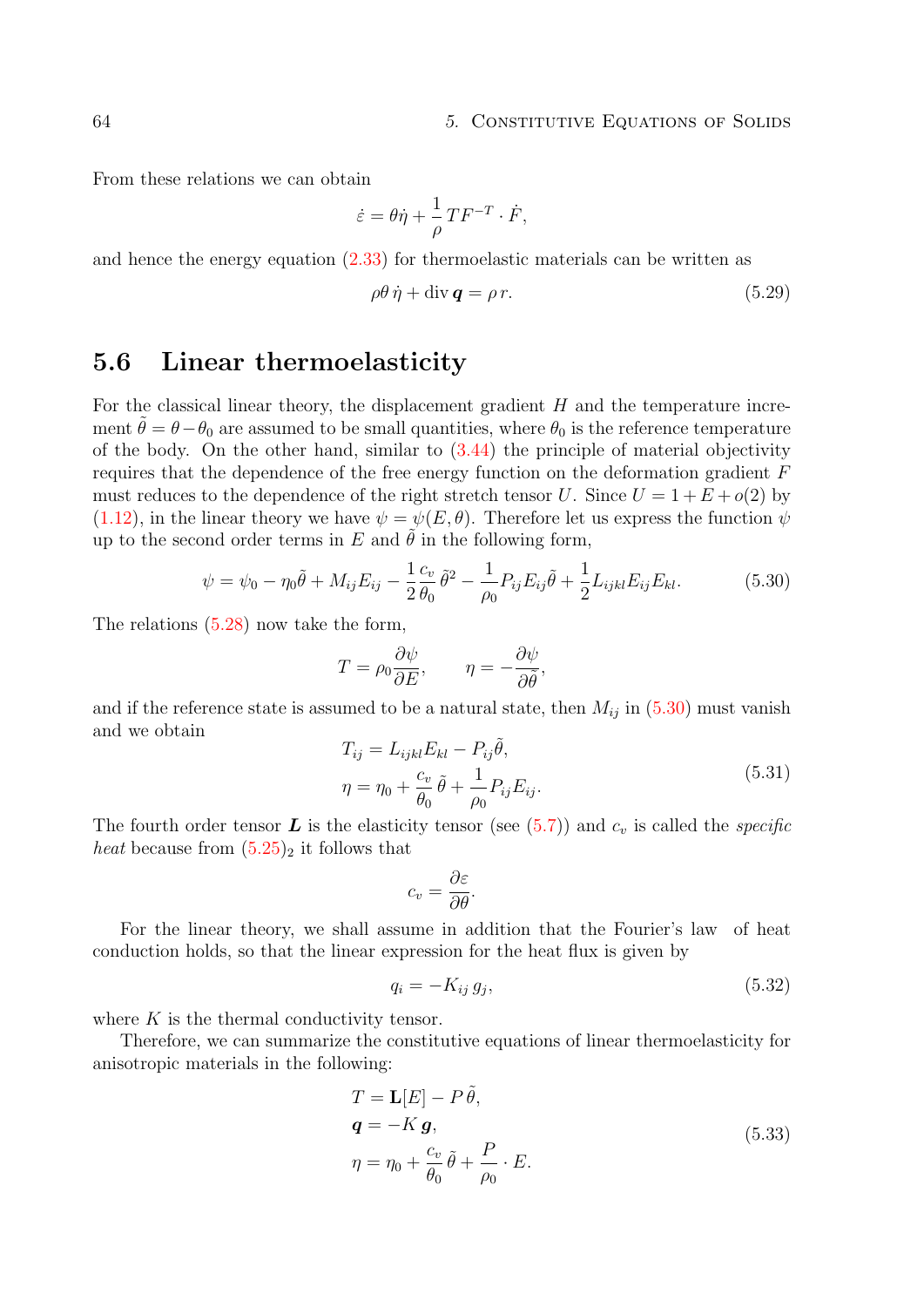#### 6. LINEAR THERMOELASTICITY 65

Moreover, the coefficients satisfy the following conditions:

$$
L_{ijkl} = L_{jikl} = L_{ijlk} = L_{klij}, \quad P_{ij} = P_{ji},
$$
  
\n*K* is positive semi-definite,  
\n $c_v > 0.$  (5.34)

The first two conditions follow from the definition in [\(5.30\)](#page-69-0) and the condition for the thermal conductivity tensor follows from [\(5.26\)](#page-68-1). The last inequality is a consequence of thermal stability which will be discussed later.

If the material is isotropic, then we have, for any orthogonal tensor  $Q$ ,

$$
T(QFQ^T, \theta) = QT(F, \theta) Q^T,
$$
  

$$
q(QFQ^T, \theta, Qg) = Q q(F, \theta, g).
$$

Since

$$
E = \frac{1}{2}(H + H^T) = \frac{1}{2}(F + F^T) - 1,
$$

from [\(5.33\)](#page-69-0) it follows immediately that

$$
\mathbf{L}[QEQ^T] = Q \mathbf{L}[E] Q^T,
$$
  
\n
$$
P = QPQ^T,
$$
  
\n
$$
KQ = QK.
$$

Therefore, we conclude that in addition to the relation  $(5.16)$  we also have

$$
P_{ij} = \alpha \, \delta_{ij}, \qquad K_{ij} = \kappa \, \delta_{ij}.
$$

In summary, the constitutive equations of linear thermoelasticity for isotropic materials are given in the following:

$$
T = \lambda \operatorname{tr} E 1 + 2\mu E - \alpha \tilde{\theta} 1,
$$
  
\n
$$
\mathbf{q} = -\kappa \mathbf{g},
$$
  
\n
$$
\eta = \eta_0 + \frac{c_v}{\theta_0} \tilde{\theta} + \frac{\alpha}{\rho_0} \operatorname{tr} E.
$$
\n(5.35)

The field equations for thermoelasticity consist of the momentum equation and the energy equation (or the equivalent equation  $(5.29)$ ) for the displacement  $u(x, t)$  and the temperature  $\theta(\mathbf{x}, t)$ . In component forms, from [\(1.16\)](#page-10-0) and the constitutive equations [\(5.33\)](#page-69-0), we have the following field equations for anisotropic thermoelastic materials:

$$
\rho_0 \frac{\partial^2 u_i}{\partial t^2} - \frac{\partial}{\partial x_j} \left( L_{ijkl} \frac{\partial u_k}{\partial x_l} \right) + \frac{\partial}{\partial x_j} \left( P_{ij} (\theta - \theta_0) \right) = \rho_0 b_i,
$$
\n
$$
\rho_0 c_v \frac{\partial \theta}{\partial t} + \theta_0 P_{ij} \frac{\partial}{\partial t} \left( \frac{\partial u_i}{\partial x_j} \right) - \frac{\partial}{\partial x_i} \left( K_{ij} \frac{\partial \theta}{\partial x_j} \right) = \rho_0 r.
$$
\n(5.36)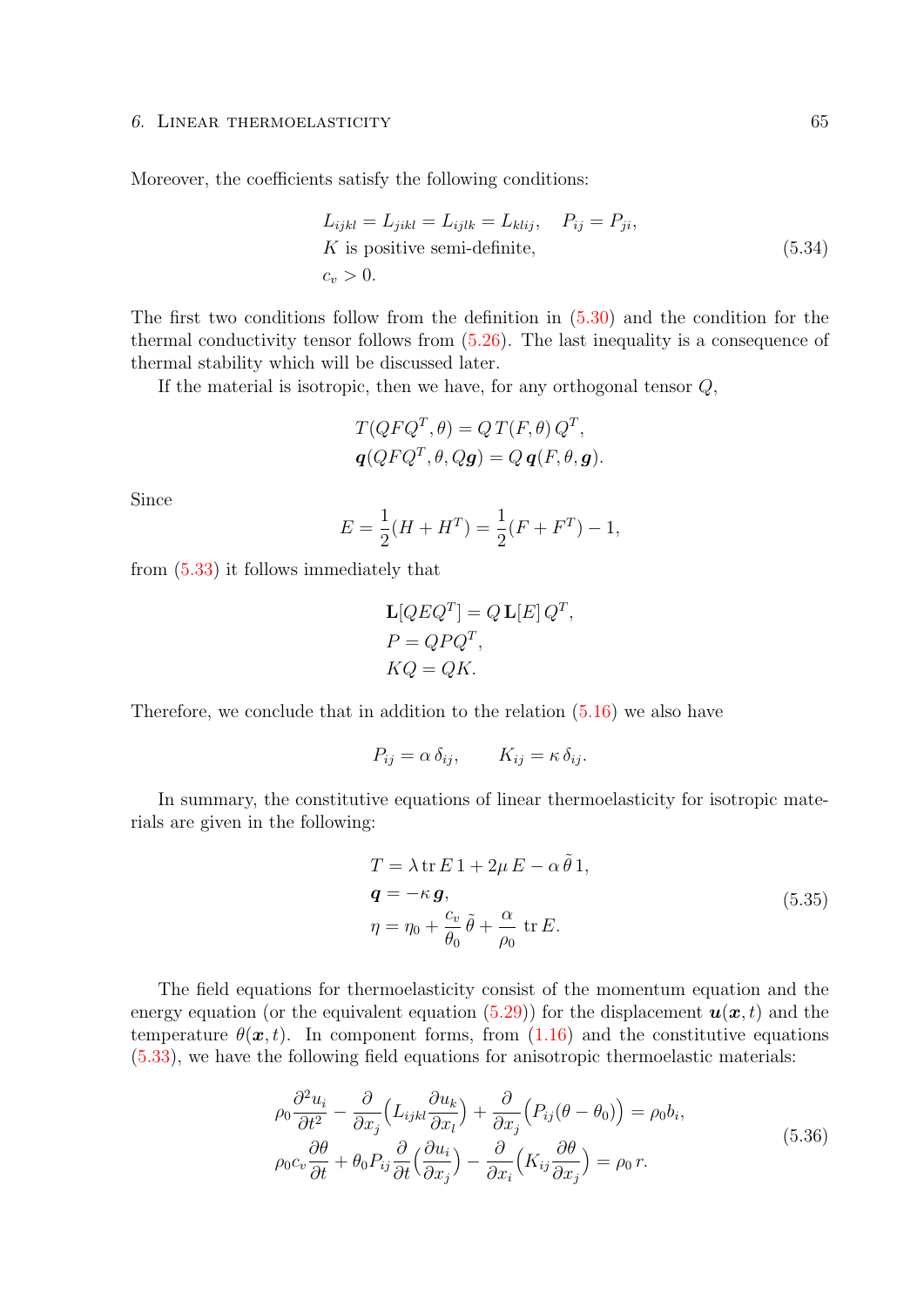In particular, if the body is homogeneous, *i.e.*, the material coefficients are independent of X (in the linear theory, it is the same as x), then the field equations [\(5.36\)](#page-69-0) become

$$
\rho_0 \frac{\partial^2 u_i}{\partial t^2} - L_{ijkl} \frac{\partial^2 u_k}{\partial x_j \partial x_l} + P_{ij} \frac{\partial \theta}{\partial x_j} = \rho_0 b_i,
$$
\n
$$
\rho_0 c_v \frac{\partial \theta}{\partial t} + \theta_0 P_{ij} \frac{\partial}{\partial t} \left( \frac{\partial u_i}{\partial x_j} \right) - K_{ij} \frac{\partial^2 \theta}{\partial x_i \partial x_j} = \rho_0 r.
$$
\n(5.37)

For isotropic thermoelastic materials, from [\(5.35\)](#page-69-0) the field equations become

$$
\rho_0 \frac{\partial^2 u_i}{\partial t^2} - \frac{\partial}{\partial x_i} \left( \lambda \frac{\partial u_k}{\partial x_k} \right) - \frac{\partial}{\partial x_j} \left( \mu \left( \frac{\partial u_i}{\partial x_j} + \frac{\partial u_j}{\partial x_i} \right) \right) + \frac{\partial}{\partial x_i} \left( \alpha (\theta - \theta_0) \right) = \rho_0 b_i,
$$
\n
$$
\rho_0 c_v \frac{\partial \theta}{\partial t} + \alpha \theta_0 \frac{\partial}{\partial t} \left( \frac{\partial u_i}{\partial x_i} \right) - \frac{\partial}{\partial x_i} \left( \kappa \frac{\partial \theta}{\partial x_i} \right) = \rho_0 r.
$$
\n(5.38)

If the body is homogeneous then the field equations become

$$
\rho_0 \frac{\partial^2 u_i}{\partial t^2} - (\lambda + \mu) \frac{\partial^2 u_k}{\partial x_i \partial x_k} - \mu \frac{\partial^2 u_i}{\partial x_k \partial x_k} + \alpha \frac{\partial \theta}{\partial x_i} = \rho_0 b_i,
$$
\n
$$
\rho_0 c_v \frac{\partial \theta}{\partial t} + \alpha \theta_0 \frac{\partial}{\partial t} \left( \frac{\partial u_k}{\partial x_k} \right) - \kappa \frac{\partial^2 \theta}{\partial x_k \partial x_k} = \rho_0 r.
$$
\n(5.39)

### 5.7 Mooney-Rivlin thermoelastic materials

To obtain a constitutive equation for moderate strains of an incompressible isotropic thermoelastic solid, we shall start with the free energy function  $\psi = \psi(\theta, I_B, I_B)$ , and from [\(5.25\)](#page-68-1) that the Cauchy stress is given by

$$
T = -pI + 2\rho \frac{\partial \psi}{\partial B}B, \qquad \det B = 1.
$$
 (5.40)

By Taylor series expansion, we can write

$$
\psi(\theta, I_B, I_B) = \psi_0 + \psi_1(I_B - 3) + \psi_2(I_B - 3) + o(\delta_1^2, \delta_2^2, \delta_1 \delta_2),
$$
\n(5.41)

where  $\psi_k = \psi_k(\theta)$  for  $k = 0, 1, 2$ , and  $o(\delta_1^2, \delta_2^2, \delta_1 \delta_2)$  stands for the second order terms in  $I_B - 3 = o(\delta_1)$  and  $I_B - 3 = o(\delta_2)$ , say, respectively of the order of  $\delta_1 < 1$  and  $\delta_2 < 1$ .

### Some useful relations

Since  $F = I + H$ , we have

$$
B = FF^T = I + A, \quad \text{where} \quad A = H + H^T + HH^T.
$$

Therefore, if we assume that the displacement gradient H is of the order of  $\delta < 1$ , write,  $H = o(\delta)$ , it follows that A is of the same order,  $A = o(\delta)$ .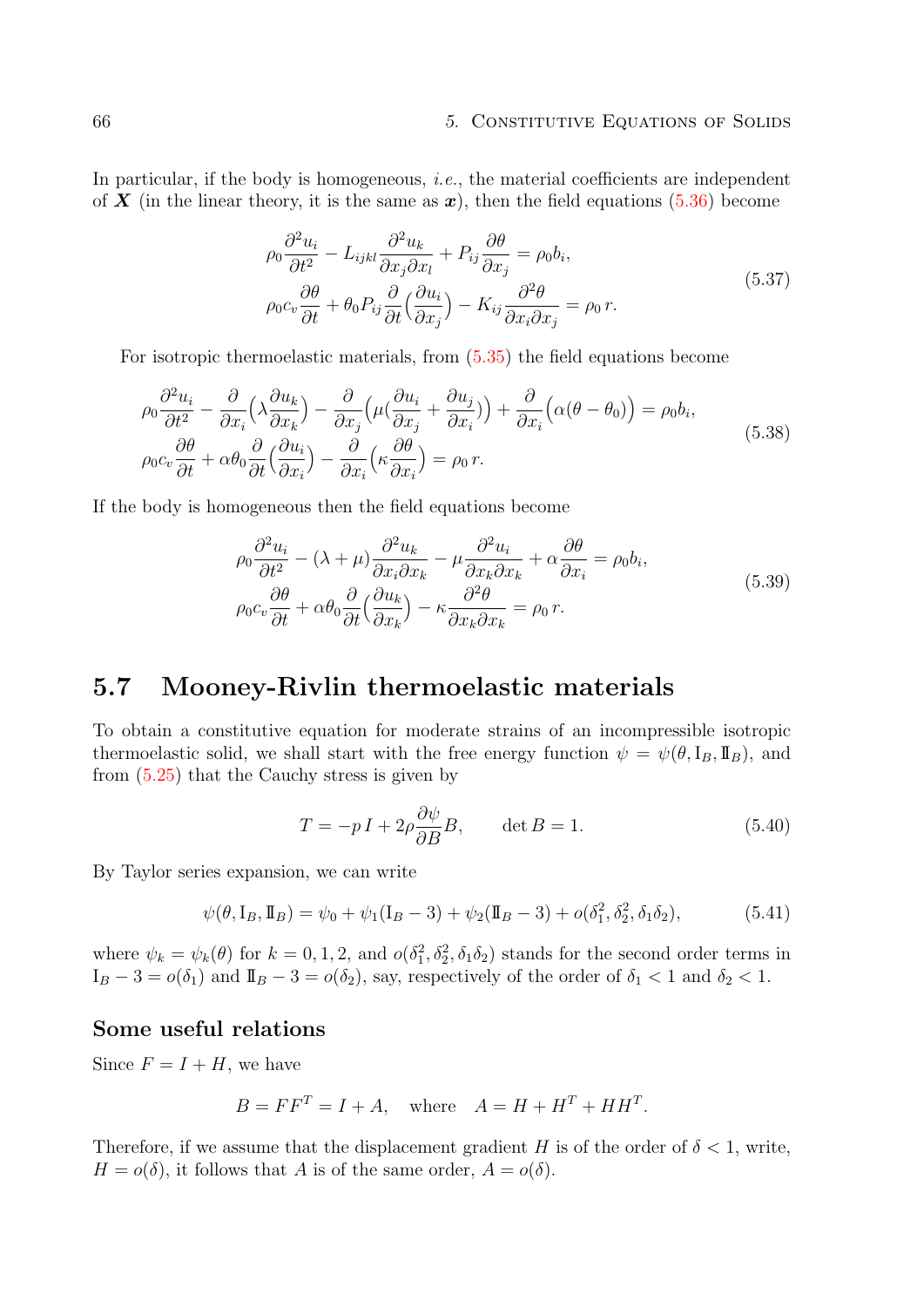### 7. Mooney-Rivlin thermoelastic materials 67

Note that for  $B = I + A$ , one can show that

$$
I_B = 3 + I_A,
$$
  
\n
$$
I_B = 3 + 2 I_A + I_A,
$$
  
\n
$$
I = 1 + I_A + I_A + I_A.
$$

In particular, for det  $B = \mathbb{I} \mathbb{I}_B = 1$ , we have

$$
\mathbf{I}_A = -\mathbf{I\!I}_A - \mathbf{I\!I\!I}_A.
$$

Therefore, since  $\mathbb{I}_A = o(\delta^2)$ , of the order  $\delta^2$ , so is  $I_A = o(\delta^2)$ , and we have

$$
I_B - 3 = I_A = o(\delta_1) = o(\delta^2),
$$
  
\n
$$
I_B - 3 = 2 I_A + I_A = o(\delta_2) = o(\delta^2),
$$

which implies  $o(\delta_1^2, \delta_2^2, \delta_1 \delta_2) = o(\delta^4)$ . Consequently, from [\(5.41\)](#page-71-0) we have

$$
\psi(\theta, I_B, I_B) = \psi_0 + \psi_1(I_B - 3) + \psi_2(I_B - 3) + o(\delta^4).
$$

In other words, the free energy function,

$$
\psi(\theta, I_B, I_B) = \psi_0 + \psi_1(I_B - 3) + \psi_2(I_B - 3),
$$
\n(5.42)

is a general representation with an error in the fourth order of the displacement gradient.

### <span id="page-72-0"></span>Mooney-Rivlin material

From [\(5.40\)](#page-71-0), we obtain

$$
T + pI = s_1B + s_2(B^2 - I_B B),
$$
\n(5.43)

where

$$
s_1(\theta) = 2\rho \psi_1(\theta), \qquad s_2(\theta) = -2\rho \psi_2(\theta),
$$

and we have used the relations

$$
\frac{\partial I_B}{\partial B} = I, \qquad \frac{\partial I_B}{\partial B} = I_B I - B.
$$

Note that the constitutive equation [\(5.43\)](#page-72-0) can be written as

$$
T = -pI + t_1B + t_2B^2,
$$

with

$$
t_1 = s_1 - s_2 I_B
$$
,  $t_2 = -s_2$ .

Consequently,  $t_1$  is not a function of  $\theta$  only. However, by the use of the Cayley-Hamilton theorem, with  $\mathbf{I} \mathbf{I}_B = 1$ ,

$$
B^2 - \mathbf{I}_B B = B^{-1} - \mathbf{I\!I}_B I,
$$

it becomes

$$
T = -pI + s_1B + s_2B^{-1},
$$

in which the term  $\mathbb{I}_{B}I$  is absorbed into the indeterminate pressure p I. In this case, the material parameters  $s_1$  and  $s_2$  are functions of the temperature only. Therefore we conclude that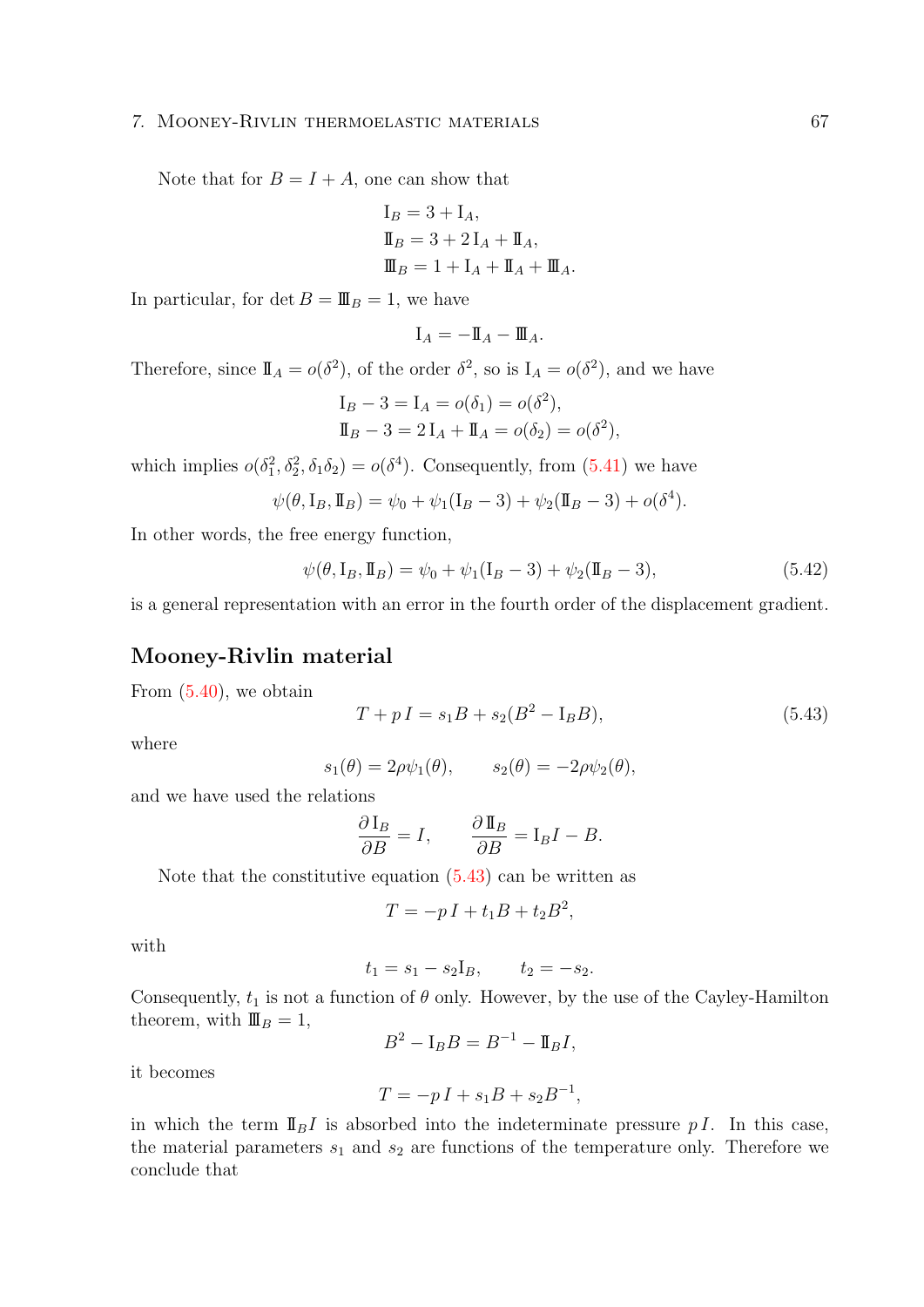<span id="page-73-1"></span>Mooney-Rivlin material. The constitutive equation

$$
T = -pI + s_1B + s_2B^{-1},
$$
\n(5.44)

with  $s_1(\theta)$  and  $s_2(\theta)$ , is general enough to account for incompressible thermoelastic isotropic solids at moderate strain with an error in the fourth order of the displacement gradient in free energy.

### <span id="page-73-0"></span>Isothermal uniaxial experiment

In order to examine some possible restrictions on the values of the material parameters  $s_1$  and  $s_2$ , we shall consider a simple isothermal uniaxial experiment: For the uniaxial deformation  $\lambda > 0$ ,

$$
x = \lambda X, \quad y = \frac{1}{\sqrt{\lambda}} Y, \quad z = \frac{1}{\sqrt{\lambda}} Z,
$$

of a cylinder with cross-section area A, and length  $0 \le X \le L$  in the reference state  $\kappa$ , we have

$$
B = \lambda^2 \mathbf{e}_x \otimes \mathbf{e}_x + \frac{1}{\lambda} (\mathbf{e}_y \otimes \mathbf{e}_y + \mathbf{e}_z \otimes \mathbf{e}_z),
$$
  

$$
I_B = \lambda^2 + \frac{2}{\lambda}, \qquad I\!I_B = \frac{1}{\lambda^2} + 2\lambda,
$$

and the free energy [\(5.41\)](#page-71-0) in this case becomes

$$
\psi(\lambda) = \psi_0 + \psi_1 \Big(\lambda^2 + \frac{2}{\lambda} - 3\Big) + \psi_2 \Big(\frac{1}{\lambda^2} + 2\lambda - 3\Big). \tag{5.45}
$$

From thermodynamic considerations, it can be proved that in this experiment (see Sect. [6.6\)](#page-88-0)

$$
\frac{d}{dt} \int_{V} \rho \psi \, dv - \int_{\partial V} \dot{\boldsymbol{x}} \cdot T \boldsymbol{n} \, da \leq 0,
$$

which can be rewritten in the reference state as

$$
\frac{d}{dt} \int_{V_{\kappa}} \rho \psi \, dv - \int_{\partial V_{\kappa}} \dot{\boldsymbol{x}} \cdot T_{\kappa} \boldsymbol{n}_{\kappa} \, da \leq 0,
$$

where  $T_{\kappa}$  is the Piola Kirchhoff stress on the reference boundary and in this case, we have the following boundary conditions:  $T_{\kappa} = 0$  on the lateral boundary of the cylinder and is constant on the top and the bottom, while

$$
\dot{\boldsymbol{x}}|_{X=0}=0,\qquad \dot{\boldsymbol{x}}|_{X=L}=\dot{\lambda}L\,\boldsymbol{e}_x.
$$

Therefore, it follows after integration that

$$
\frac{d}{dt}\Big(\rho\psi - T_{\kappa}\langle xx\rangle\lambda\Big)AL \leq 0.
$$

If we call  $\Psi(\lambda) = \rho \psi(\lambda) - T_{\kappa} \langle x \rangle$  the *available energy*, as the sum of the free energy and the potential energy, then we have

$$
\frac{d\Psi}{dt} \le 0.
$$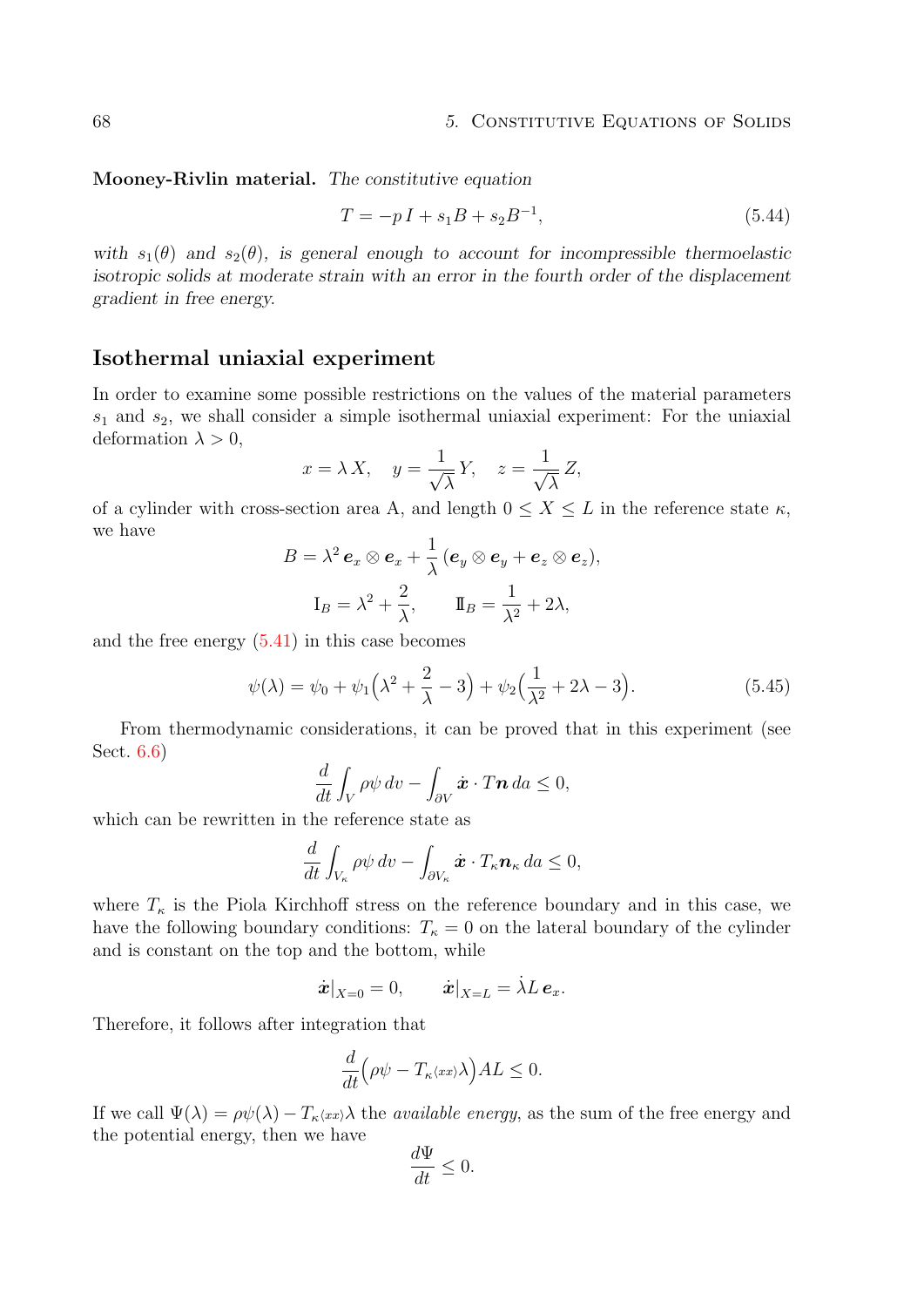### 7. Mooney-Rivlin thermoelastic materials 69

This allows us to establish a stability criterion. If we assume the equilibrium state at the deformation  $\lambda$  is a stable state, then any small perturbation from this state will eventually return to this state as time tends to infinity. Suppose that such a perturbation is represented by a dynamic deformation process  $\lambda(t)$  under the same boundary conditions, it follows that

$$
\lim_{t \to \infty} \lambda(t) = \lambda,
$$

and since  $\Psi(\lambda(t))$  is a decreasing function of time, it implies that

$$
\Psi(\lambda(t)) \ge \Psi(\lambda) \quad \forall \, t > 0.
$$

In other words, the available energy  $\Psi(\lambda(t))$  attains its minimum at  $\lambda$ . Therefore, we arrive at the following criterion:

**Thermodynamic stability criterion.** A state at the uniaxial deformation  $\lambda$  is stable  $(as t \rightarrow \infty)$  if the value of the available energy function  $\Psi(\lambda)$  attains its minimum at this state.

The minimization of  $\Psi(\lambda)$  at given  $\lambda$  requires that

$$
\frac{d\Psi(\lambda)}{d\lambda} = 0, \text{ and } \frac{d^2\Psi(\lambda)}{d\lambda^2} \ge 0.
$$

From the expression [\(5.45\)](#page-73-0), the first condition

$$
\frac{d\Psi(\lambda)}{d\lambda} = 2\rho\psi_1\left(\lambda - \frac{1}{\lambda^2}\right) - 2\rho\psi_2\left(\frac{1}{\lambda^3} - 1\right) - T_{\kappa}\langle xx \rangle = 0,
$$

implies that

$$
T_{\kappa}\langle xx \rangle = s_1\Big(\lambda - \frac{1}{\lambda^2}\Big) + s_2\Big(\frac{1}{\lambda^3} - 1\Big).
$$

This is the axial stress per unit original area of the cylinder in the experiment, which can also be obtained directly from the constitutive equation [\(5.44\)](#page-72-0) for the uniaxial deformation  $\lambda$ .

The second condition, on the other hand, is more interesting, we have

$$
\frac{d^2\Psi(\lambda)}{d\lambda^2} = 2\rho\psi_1\left(1 + \frac{2}{\lambda^3}\right) + 2\rho\psi_2\frac{3}{\lambda^4} \ge 0.
$$

Since  $\psi_2/\psi_1 = -s_2/s_1$  by assuming  $s_1 > 0$ , it follows that

$$
\frac{s_2}{s_1} \le \frac{1}{3} (2\lambda + \lambda^4). \tag{5.46}
$$

Obviously, this is a restriction for possible values of the material parameters  $s_1$  and  $s_2$ . In particular, for  $\lambda = 1$ , it gives  $s_1 \geq s_2$ , which, in turns, implies that the requirement is always satisfied for uniaxial extension,  $\lambda > 1$ . On the other hand, for uniaxial contraction as  $\lambda \to 0$ , it requires  $s_2 \leq 0$ . Therefore, the assumption  $(5.21)$ ,

$$
s_1 > 0, \quad s_2 \le 0,
$$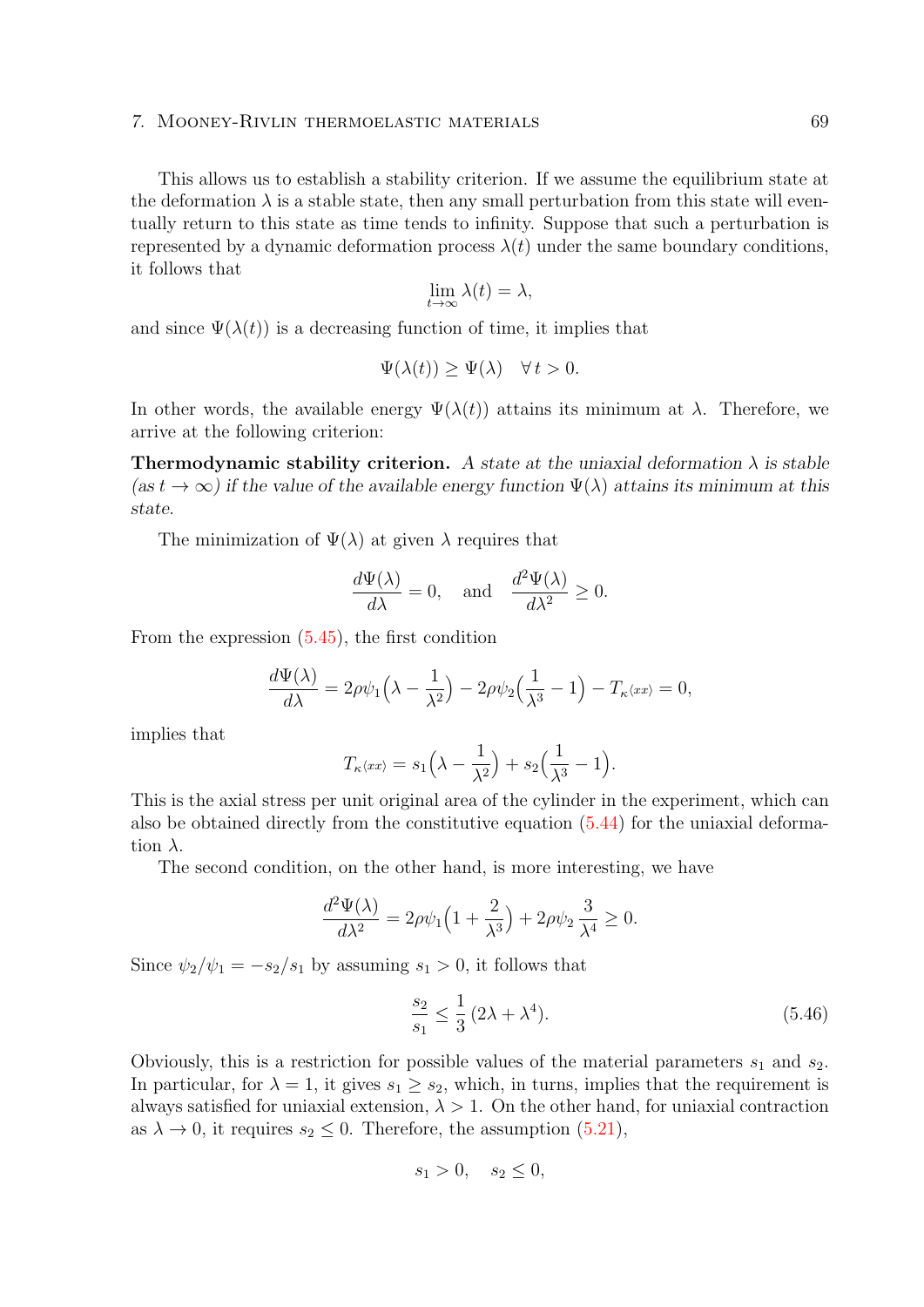satisfies the condition  $(5.46)$  for any deformation  $\lambda > 0$ . This is known as the E-inequality [\(5.21\)](#page-66-0) strongly supported by experimental evidence for rubber (see Sect. 53 of [\[22\]](#page-95-0)).

However, for most materials, it is almost impossible to reach the limit at  $\lambda \to 0$  in uniaxial contraction without structure failure, and since the Mooney-Rivlin material is a good material model for thermoelastic solid with moderate strain, say,  $\lambda \in (\lambda_L, \lambda_U)$ , for some  $\lambda_U > 1$  and  $1 > \lambda_L > 0$ , the condition [\(5.46\)](#page-73-0) requires that

$$
s_2 \le \gamma s_1
$$
, for  $\gamma = \frac{1}{3} (2\lambda_L + \lambda_L^4) < 1$ . (5.47)

In other words, for a material body which has a finite lower limit in uniaxial contraction, it is *not necessary* to require that the material parameter  $s_2$  be negative as proposed by the E-inequality.

On the other hand, for a Mooney-Rivlin material model with  $s_1 > s_2 = \gamma s_1 > 0$ , the thermodynamic stability is no longer guaranteed for  $\lambda < \lambda_L$ . Experimentally, it could possibly mean failure of the material body under contraction beyond the lower limit.

# <span id="page-75-0"></span>5.8 Rigid heat conductors

Like incompressible material bodies, rigid bodies are also considered as bodies with internal constraints. In this case, motions of the body is restricted to rigid transformations only,

$$
\boldsymbol{x}(\boldsymbol{X},t) = R(t)(\boldsymbol{X} - \boldsymbol{X}_0) + \boldsymbol{d}(t),
$$

where  $R(t) \in \mathcal{O}(V)$  and  $\mathbf{X}_0, \mathbf{d}(t) \in \mathcal{E}$ , hence the deformation gradient  $F(\mathbf{X}, t) = R(t)$  is an orthogonal transformation. To maintain rigid motions of the body, a reaction stress N which does not work is needed, i.e., the stress tensor

$$
T(\mathbf{X},t) = N(\mathbf{X},t) + S(\mathbf{X},t),
$$

where  $S$  is the extra stress which is a constitutive quantity subject to general constitutive requirements, and  $N \cdot D = 0$  for any rate of strain tensor D of the motion.

Since for rigid motions, F is orthogonal, by taking the time derivative of  $FF^T = I$ , we have

$$
\dot{F}F^T + F\dot{F}^T = L + L^T = 0,
$$

where we have used  $F^T = F^{-1}$  and  $L = \dot{F} F^{-1}$ . Therefore, the rate of strain  $D = 0$ identically in the motion, and the condition  $N \cdot D = 0$  implies that the reaction stress is arbitrary. Consequently, the total stress  $T$  is completely indeterminable by the deformations and can only be determined from the equation of motion and boundary conditions of the body.

On the other hand, for the heat flux and the internal energy, they remain to be determined from constitutive equations,

$$
\bm{q}=\bm{q}(F,\theta,\bm{g}),\qquad \varepsilon=\varepsilon(F,\theta,\bm{g}),
$$

subject to the restrictions that the deformation gradient  $F$  must be orthogonal. They must satisfy the condition of material objectivity, in particular, for the heat flux,

$$
\mathbf{q}(QF,\theta,Q\mathbf{g}) = Q\mathbf{q}(F,\theta,\mathbf{g}), \qquad \forall Q \in \mathcal{O}(V), \tag{5.48}
$$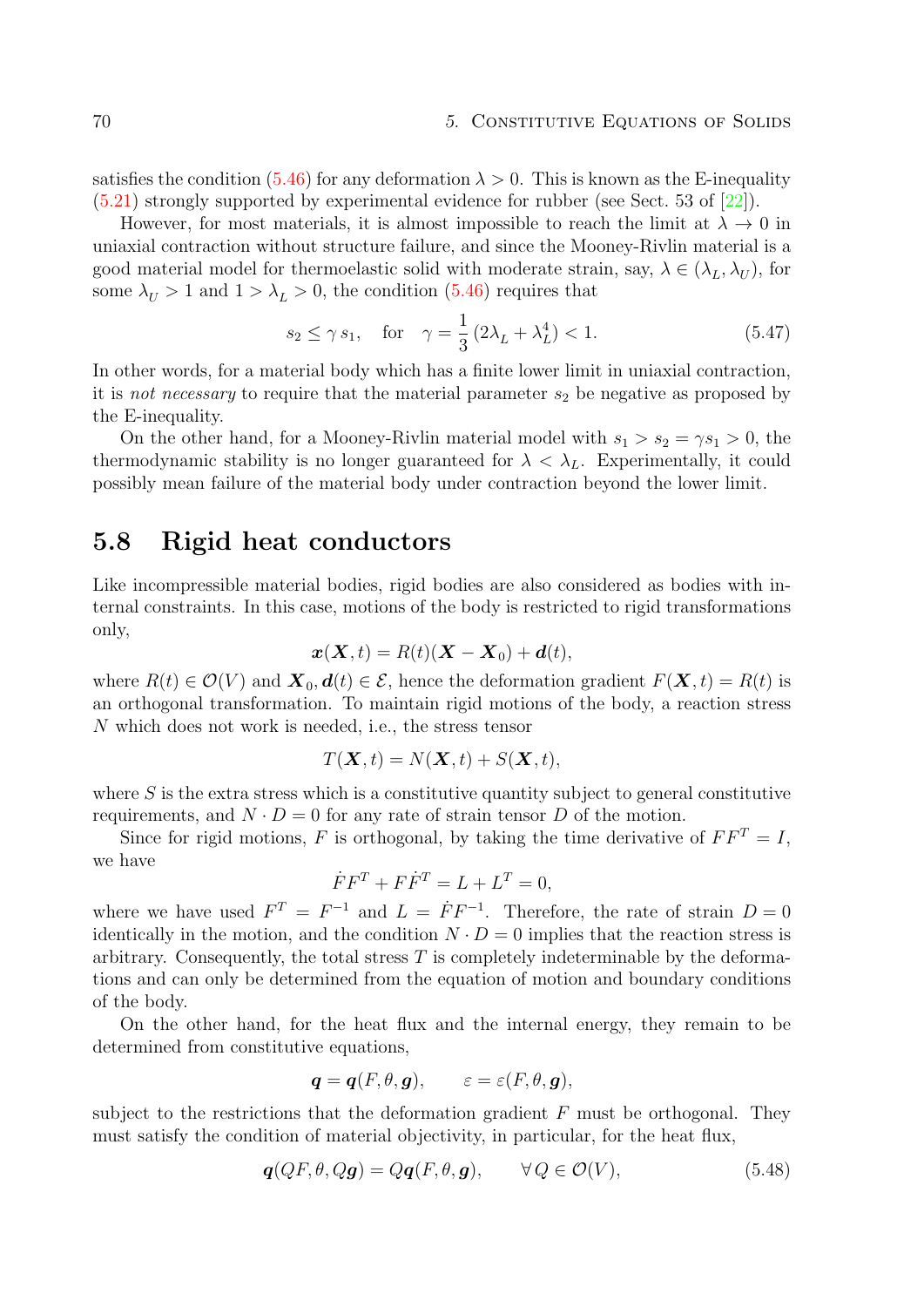#### 8. RIGID HEAT CONDUCTORS 71

and the condition of material symmetry,

$$
\boldsymbol{q}(FG,\theta,\boldsymbol{g}) = \boldsymbol{q}(F,\theta,\boldsymbol{g}), \qquad \forall G \in \mathcal{G}_{\kappa}, \tag{5.49}
$$

where  $\mathcal{G}_{\kappa}$  is the material symmetry group of the body and under the restriction that only orthogonal deformation gradient F is allowed.

As consequences of these requirements, from  $(5.48)$ , by taking  $Q = F^T \in \mathcal{O}(V)$ , we have

$$
\boldsymbol{q}(I,\theta, F^T \boldsymbol{g}) = F^T \boldsymbol{q}(F,\theta, \boldsymbol{g}). \tag{5.50}
$$

Furthermore, for rigid solid bodies, we have  $\mathcal{G}_{\kappa} \subseteq \mathcal{O}(V)$  and from [\(5.49\)](#page-75-0), by taking  $F = G^T$  for  $G \in \mathcal{G}_{\kappa}$ , we have

$$
\boldsymbol{q}(I,\theta,\boldsymbol{g}) = \boldsymbol{q}(G^T,\theta,\boldsymbol{g}) = G^T\boldsymbol{q}(I,\theta,G\boldsymbol{g}),
$$
\n(5.51)

in the last passage [\(5.50\)](#page-75-0) is used. If we define

$$
\widehat{\boldsymbol{q}}(\theta, \boldsymbol{g}) = \boldsymbol{q}(I, \theta, \boldsymbol{g}),
$$

from  $(5.50)$ , the constitutive equation for the heat flux is given by

$$
\mathbf{q} = \mathbf{q}(F, \theta, \mathbf{g}) = F\hat{\mathbf{q}}(\theta, F^T \mathbf{g}) \qquad \forall F \in \mathcal{O}(V), \tag{5.52}
$$

and the relation [\(5.51\)](#page-75-0) becomes

$$
\hat{\boldsymbol{q}}(\theta, G\boldsymbol{g}) = G\hat{\boldsymbol{q}}(\theta, \boldsymbol{g}), \qquad \forall G \in \mathcal{G}_{\kappa} \subseteq \mathcal{O}(V).
$$

Similarly, for the internal energy, we have

$$
\varepsilon = \varepsilon(F, \theta, \mathbf{g}) = \hat{\varepsilon}(\theta, F^T \mathbf{g}) \qquad \forall F \in \mathcal{O}(V), \tag{5.53}
$$

and

$$
\hat{\varepsilon}(\theta, G\mathbf{g}) = \hat{\varepsilon}(\theta, \mathbf{g}), \qquad \forall G \in \mathcal{G}_{\kappa} \subseteq \mathcal{O}(V).
$$

Note that the function  $\hat{q}$  and  $\hat{\varepsilon}$  are independent of the deformation gradient and are invariant functions with respect to the symmetry group of the body.

It is inconvenient to use these constitutive equations in the spatial description of the energy balance,

$$
\rho \dot{\varepsilon} + \text{div} \, \mathbf{q} = \rho r,\tag{5.54}
$$

because the constitutive equations  $(5.52)$  and  $(5.53)$  contain the rotational part of the rigid body motion.

We can rewrite the energy equation in the referential description,

$$
\rho_{\kappa} \dot{\varepsilon} + \text{Div} \, \mathbf{q}_{\kappa} = \rho_{\kappa} r. \tag{5.55}
$$

where

$$
\boldsymbol{q}_{\kappa} = |\det F| F^T \boldsymbol{q}, \qquad \rho_{\kappa} = |\det F| \rho.
$$

Since F is orthogonal,  $|\det F| = 1$ , it follows that

$$
\boldsymbol{q}_{\kappa} = \hat{\boldsymbol{q}}(\theta, \boldsymbol{g}_{\kappa}), \qquad \varepsilon = \hat{\varepsilon}(\theta, \boldsymbol{g}_{\kappa}), \tag{5.56}
$$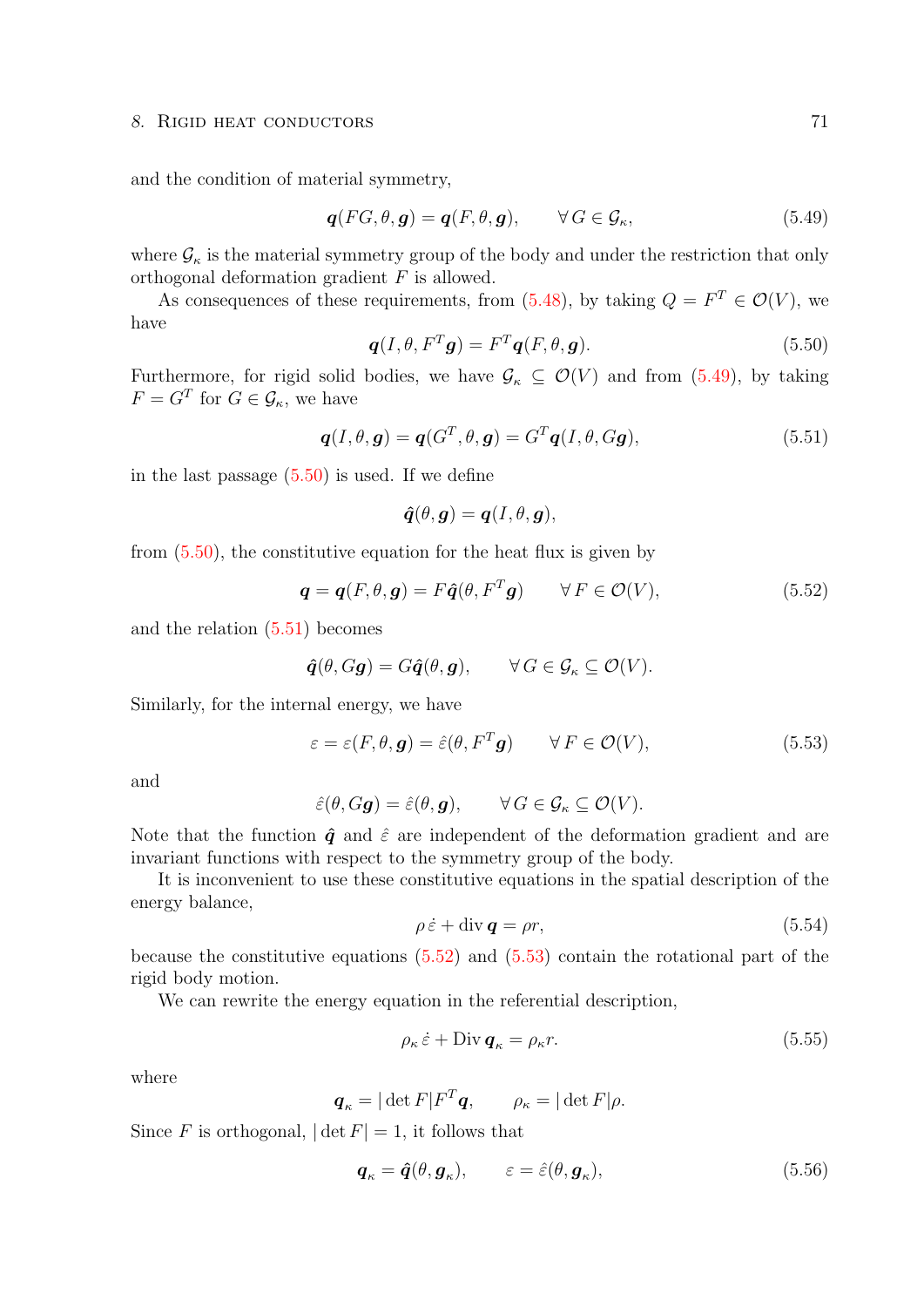where  $g_{\kappa} = F^T g$  is the referential gradient of temperature. and the constitutive functions  $\hat{q}$  and  $\hat{\varepsilon}$  are invariant vector and scalar functions with respect to the symmetry group respectively, i.e.,

$$
\hat{\boldsymbol{q}}(\theta,Q\boldsymbol{g}_{\kappa})=Q\hat{\boldsymbol{q}}(\theta,\boldsymbol{g}_{\kappa}),\qquad\hat{\varepsilon}(\theta,Q\boldsymbol{g}_{\kappa})=\hat{\varepsilon}(\theta,\boldsymbol{g}_{\kappa}),
$$

for all  $Q \in \mathcal{G}_{\kappa} \subseteq \mathcal{O}(V)$ .

Remark: For rigid heat conductors, it is usually assumed that the constitutive functions do not depend on the deformation gradient by regarding  $F = I$ , so that

$$
\boldsymbol{q} = \boldsymbol{q}(\theta, \boldsymbol{g}), \qquad \varepsilon = \varepsilon(\theta, \boldsymbol{g}). \tag{5.57}
$$

Since  $F = I$ , the energy equation [\(5.54\)](#page-75-0) and [\(5.55\)](#page-75-0) as well as the constitutive equations [\(5.56\)](#page-75-0) and [\(5.57\)](#page-75-0) are identical.

However, one can not impose the condition of material objectivity on the constitutive function [\(5.57\)](#page-75-0) directly, namely,

$$
\boldsymbol{q}(\theta, Q\boldsymbol{g}) = Q\boldsymbol{q}(\theta, \boldsymbol{g}), \qquad \forall Q \in O(V),
$$

since otherwise, it would imply that  $q(\theta, g)$  is an isotropic function, and consequently, would lead to an absurd conclusion that rigid heat conductors are always isotropic.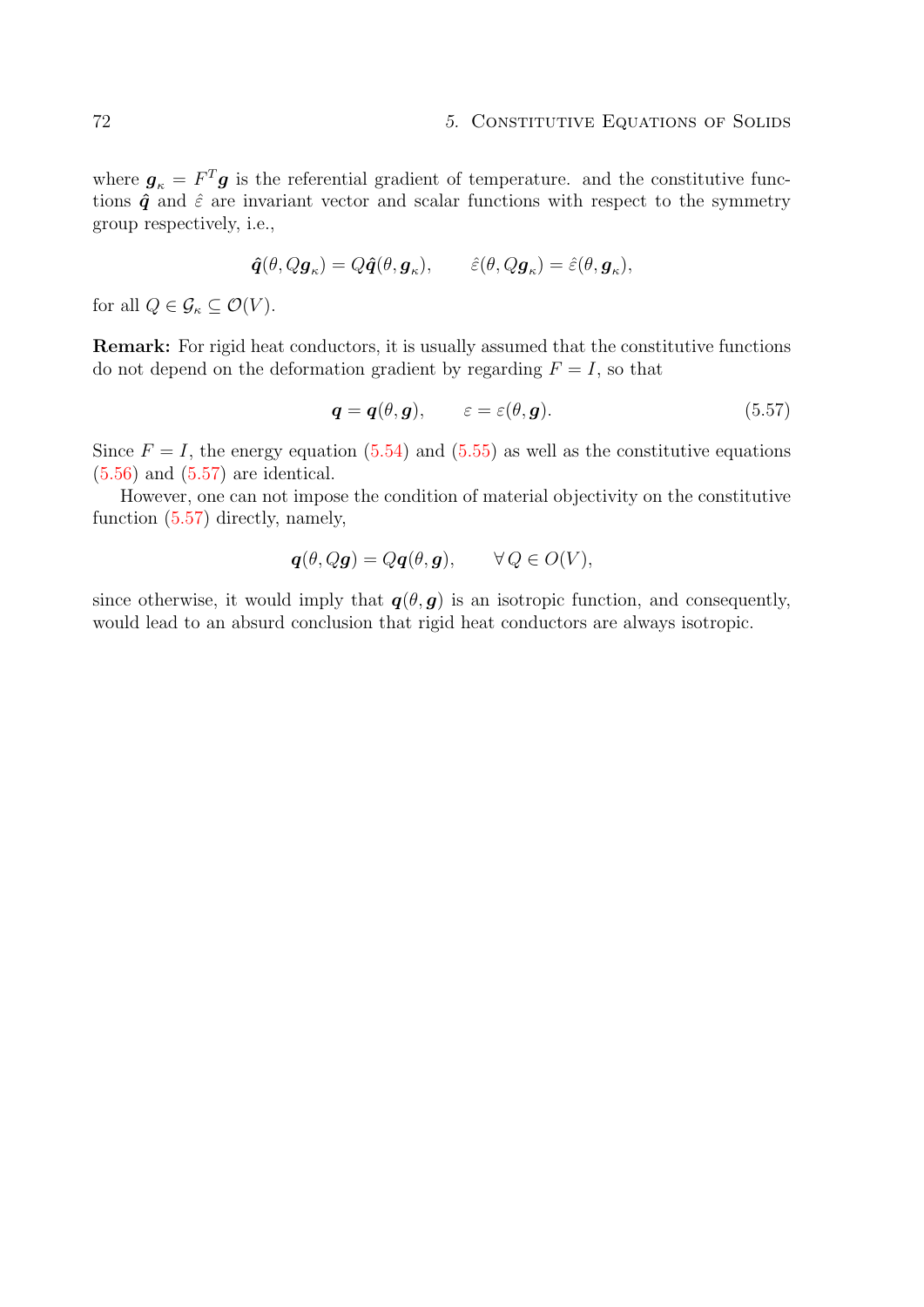# CHAPTER 6

# Thermodynamic Considerations

## <span id="page-78-0"></span>6.1 Second law of thermodynamics

In this chapter we shall give a brief consideration of thermodynamic restrictions imposed on constitutive equations. We have already mentioned the first law of thermodynamics, i.e., the energy balance, in Chapter 2. Now we are going to consider the second law for which the essential quantity is the *entropy*,

$$
\int_{\mathcal{P}_t} \rho \, \eta \, dv,\tag{6.1}
$$

where  $\eta(x, t)$  is called the specific *entropy density*. Unlike the total energy, the rate of change of total entropy of a body can not be given completely in the form of a balance equation  $(2.1)$ . There are internal entropy productions in "non-equilibrium" processes.

**Entropy production.** For any part  $\mathcal{P} \subset \mathcal{B}$ , the entropy production  $\sigma(\mathcal{P}, t)$  is given by

$$
\sigma(\mathcal{P},t) = \frac{d}{dt} \int_{\mathcal{P}_t} \rho \, \eta \, dv + \int_{\partial \mathcal{P}_t} \boldsymbol{\Phi} \cdot \boldsymbol{n} \, da - \int_{\mathcal{P}_t} \rho \, s \, dv.
$$

We call  $\Phi(x, t)$  the entropy flux and s the external entropy supply density. Although entropy is not a quantity associated with some easily measurable physical quantities, its existence is usually inferred from some more fundamental hypotheses concerning thermal behaviors of material bodies, usually known as the second law of thermodynamics. We choose to accept the existence of entropy and state the consequence of such hypotheses directly by saying that the entropy production is a non-negative quantity.

Second law of thermodynamics. The following entropy inequality must hold for any part  $\mathcal{P} \subset \mathcal{B}$ :

$$
\frac{d}{dt} \int_{\mathcal{P}_t} \rho \, \eta \, dv + \int_{\partial \mathcal{P}_t} \boldsymbol{\Phi} \cdot \boldsymbol{n} \, da - \int_{\mathcal{P}_t} \rho \, s \, dv \ge 0. \tag{6.2}
$$

Comparing with the general balance equation  $(2.1)$  by setting

$$
\psi = \rho \eta, \qquad \Phi_{\psi} = \mathbf{\Phi}, \qquad \sigma_{\psi} = \rho s,
$$

we have the following local form of the entropy inequality,

$$
\rho \dot{\eta} + \text{div} \,\mathbf{\Phi} - \rho s \ge 0. \tag{6.3}
$$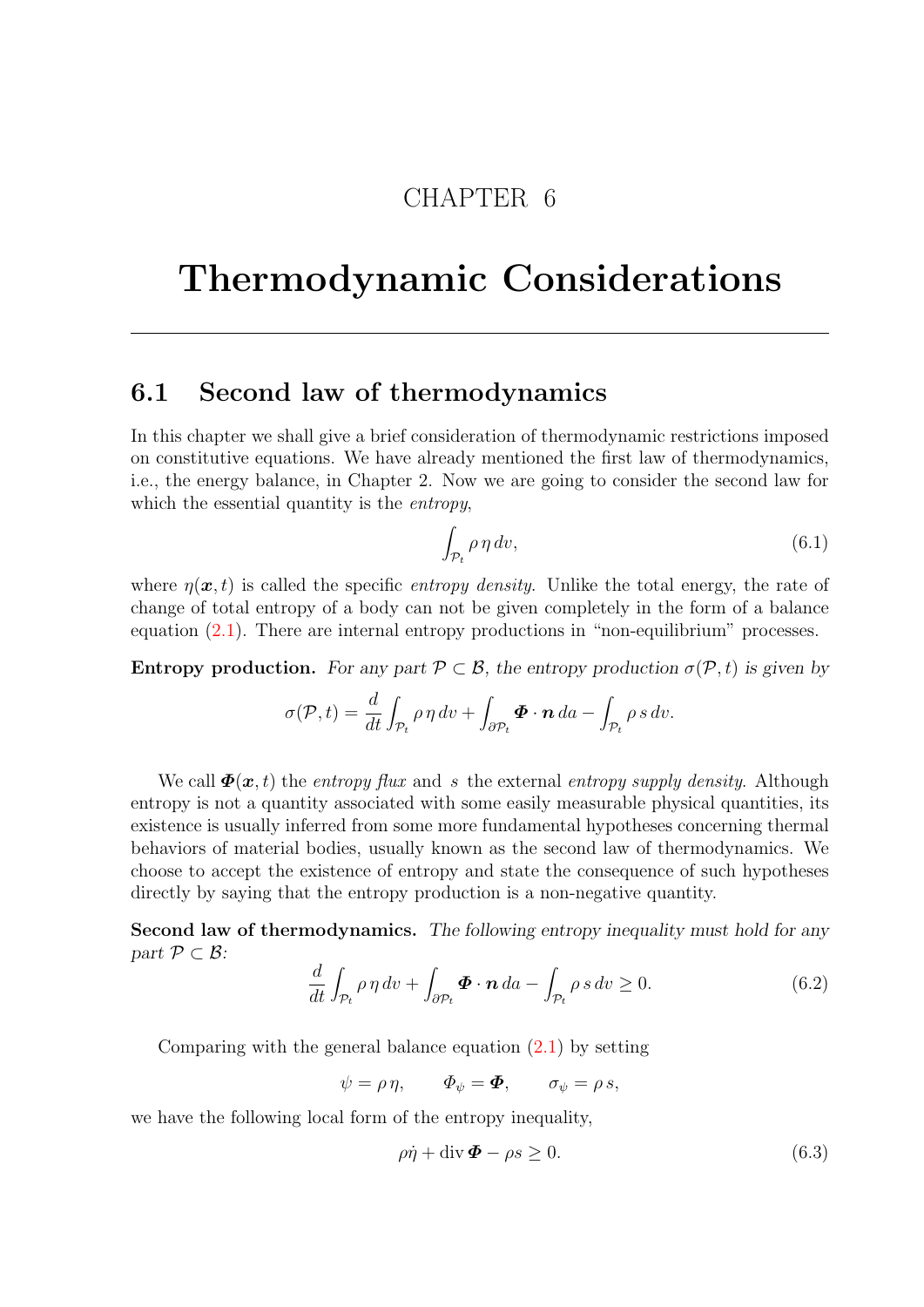## <span id="page-79-1"></span><span id="page-79-0"></span>6.2 Entropy principle

One of the principal objectives of continuum mechanics is to determine or predict the behavior of a body once the external causes are specified. Mathematically, this amounts to solve initial boundary value problems governed by the balance laws of mass, linear momentum and energy,

$$
\dot{\rho} + \rho \operatorname{div} \dot{\mathbf{x}} = 0,\n\rho \ddot{\mathbf{x}} - \operatorname{div} T = \rho \mathbf{b},\n\rho \dot{\varepsilon} + \operatorname{div} \mathbf{q} - T \cdot \operatorname{grad} \dot{\mathbf{x}} = \rho r,
$$
\n(6.4)

when the external supplies  $\boldsymbol{b}$  and  $\boldsymbol{r}$  are given.

The governing field equations are obtained, for the determination of the fields of the density  $\rho(\mathbf{X}, t)$ , the motion  $\chi(\mathbf{X}, t)$ , and the temperature  $\theta(\mathbf{X}, t)$ , after introducing the constitutive relations for T,  $\varepsilon$ , and q, into the balance laws [\(6.4\)](#page-79-0). Any solution  $\{\rho(\mathbf{X},t), \chi(\mathbf{X},t), \theta(\mathbf{X},t)\}\$  of the field equations is called a thermodynamic process.

On the other hand, the behavior of a body must also obey the second law of thermodynamics, i.e., a thermodynamic process must also satisfy the entropy inequality [\(6.3\)](#page-78-0). Following the idea set forth in the fundamental memoir of Coleman and Noll  $[5]$ , the second law of thermodynamics plays an essential role in constitutive theories of continuum mechanics.

Entropy principle. It is required that constitutive relations be such that the entropy inequality is satisfied identically for any thermodynamic process.

From this point of view, like the principle of material objectivity and material symmetry, the entropy principle also imposes restrictions on constitutive functions. To find such restrictions is one of the major task in modern continuum thermodynamics. We shall illustrate the procedures of exploiting the entropy principle for thermoelastic materials.

Remark: Motivated by the results of classical thermostatics, it is often assumed that the entropy flux and the entropy supply are proportional to the heat flux and the heat supply respectively. Moreover, both proportional constants are assumed to be the reciprocal of the *absolute temperature*  $\theta$ ,

$$
\Phi = \frac{1}{\theta} \mathbf{q}, \qquad s = \frac{1}{\theta} r. \tag{6.5}
$$

The resulting entropy inequality is called the *Clausius-Duhem inequality*,

$$
\rho \dot{\eta} + \text{div} \frac{\mathbf{q}}{\theta} - \rho \frac{r}{\theta} \ge 0. \tag{6.6}
$$

Exploitation of entropy principle based on the Clausius-Duhem inequality has been widely adopted in the development of modern continuum thermodynamics following the simple Coleman-Noll procedure. The main assumptions  $(6.5)$  while seem to be plausible in all classical theories of continuum mechanics, are not particularly well motivated for materials in general. In fact, the relation  $(6.5)$  is known to be inconsistent with the results from the kinetic theory of ideal gases and is also found to be inappropriate to account for thermodynamics of diffusion. Therefore, we shall not abide this assumptions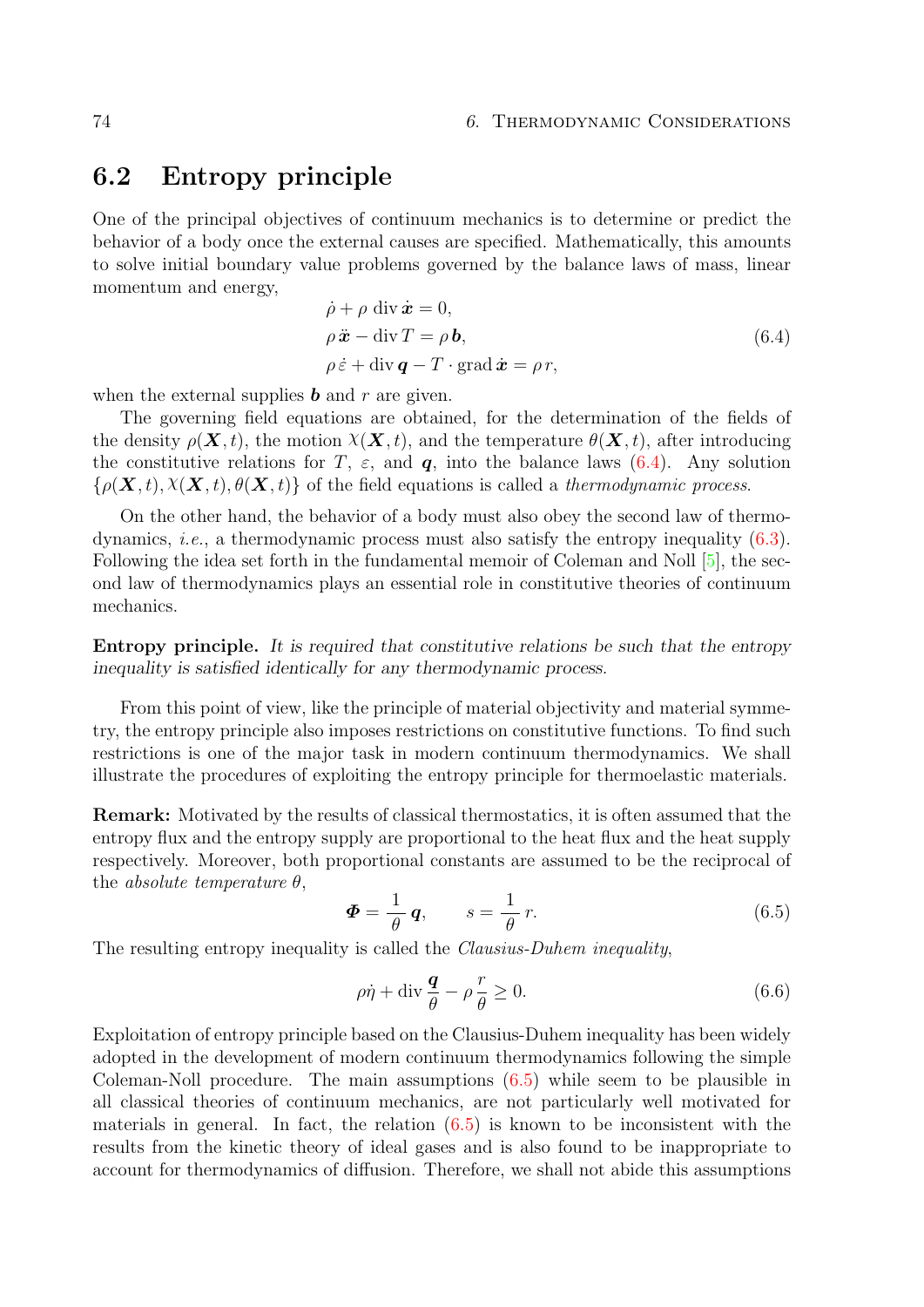<span id="page-80-1"></span>in the present considerations. Exploitation of the entropy principle based on the entropy inequality in its general form  $(6.3)$  has been proposed by Müller [\[15,](#page-95-1) [16\]](#page-95-2) and the method of Lagrange multipliers proposed by Liu [\[10\]](#page-94-1) greatly facilitates its procedure.

## <span id="page-80-0"></span>6.3 Thermodynamics of elastic materials

We shall now exploit the entropy principle for thermoelastic materials, following the Müller-Liu procedure. Although the results will not be different from those following the much simpler Coleman-Noll procedure in this case, it is a typical example to illustrate the method of Lagrange multipliers for the exploitation the thermodynamic restrictions in general.

First of all, Müller proposed that if the body is free of external supplies, the entropy supply must also vanish, which is certainly much weaker than the assumptions [\(6.5\)](#page-79-0). Since constitutive relations do not depend on the external supplies, in exploiting thermodynamic restrictions it suffices to consider only supply-free bodies.

It is more convenience to use referential description for elastic bodies. For supply-free bodies, from [\(2.36\)](#page-26-0) we have the following balance laws,

$$
\rho = |J|^{-1} \rho_{\kappa},
$$
  
\n
$$
\rho_{\kappa} \ddot{\mathbf{x}} - \text{Div } T_{\kappa} = 0,
$$
  
\n
$$
\rho_{\kappa} \dot{\varepsilon} + \text{Div } \mathbf{q}_{\kappa} - T_{\kappa} \cdot \dot{F} = 0,
$$
\n(6.7)

and the entropy inequality,

$$
\rho_{\kappa}\dot{\eta} + \text{Div}\,\mathbf{\Phi}_{\kappa} \ge 0,\tag{6.8}
$$

where  $T_{\kappa} = J T F^{-T}$  and  $q_{\kappa} = J F^{-1} q$  (see [\(2.37\)](#page-26-0)) are the Piola–Kirchhoff stress tensor and the material heat flux respectively. In analogy to the material heat flux, the material entropy flux  $\boldsymbol{\Phi}_{\kappa}$  is similarly defined.

The constitutive relations for thermoelastic materials [\(5.24\)](#page-68-0) can be written as

$$
T_{\kappa} = \hat{T}(F, \theta, \mathbf{g}_{\kappa}),
$$
  
\n
$$
\mathbf{q}_{\kappa} = \hat{\mathbf{q}}(F, \theta, \mathbf{g}_{\kappa}),
$$
  
\n
$$
\varepsilon = \hat{\varepsilon}(F, \theta, \mathbf{g}_{\kappa}),
$$
  
\n
$$
\mathbf{\Phi}_{\kappa} = \hat{\mathbf{\Phi}}(F, \theta, \mathbf{g}_{\kappa}).
$$
  
\n(6.9)

where  $g_{\kappa} = \nabla \theta$  and  $F = \nabla \chi$  are the gradients in material coordinate. Meanwhile,  $\theta$  will be regarded as an empirical temperature.

Note that the density field  $\rho(\mathbf{X}, t)$  is completely determined by the motion  $\chi(\mathbf{X}, t)$ and the density  $\rho_{\kappa}(\mathbf{X})$  in the reference configuration. Therefore, we can define a thermodynamic process as a solution  $\{X(\mathbf{X},t), \theta(\mathbf{X},t)\}\)$  of the field equations by introducing the constitutive relations for  $T_{\kappa}$ ,  $q_{\kappa}$  and  $\varepsilon$  into the balance laws  $(6.7)_{2,3}$  $(6.7)_{2,3}$  of linear momentum and energy.

The entropy principle requires that the entropy inequality [\(6.8\)](#page-80-0) must hold for any thermodynamic process  $\{X(\mathbf{X},t), \theta(\mathbf{X},t)\}\$ . This requirement can be stated in a different way, namely, the fields that satisfy the entropy inequality are constrained by the requirement that they must be solutions of the field equations. Following Liu  $[10]$  we can take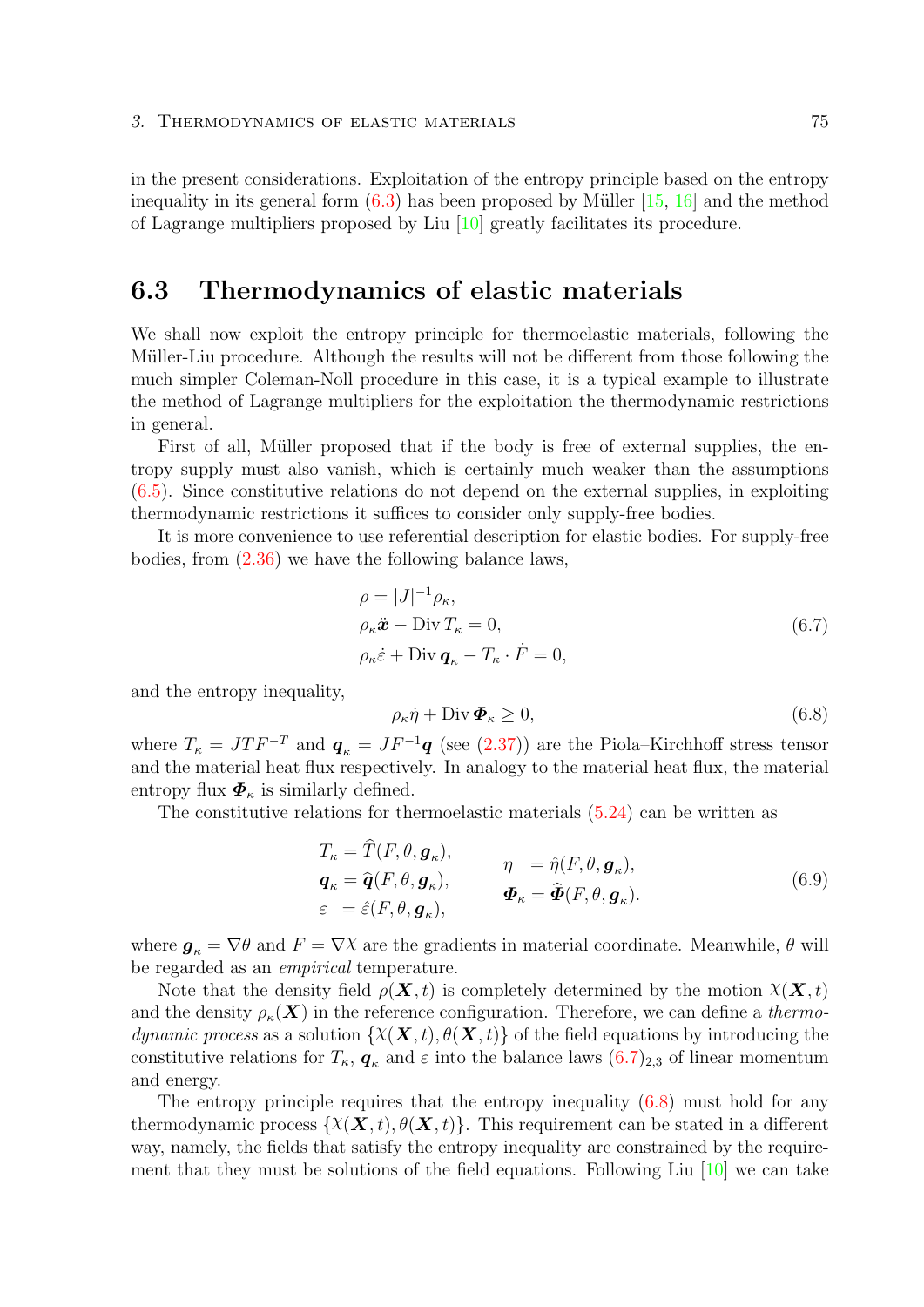<span id="page-81-1"></span>care of this requirement by the use of Lagrange multipliers much like that in the classical problems of finding the extremum with constraints<sup>[1](#page-81-0)</sup>:

Method of Lagrange multipliers. There exist Lagrange multipliers  $\Lambda^v$  and  $\Lambda^{\varepsilon}$ such that the inequality

$$
\rho_{\kappa}\dot{\eta} + \text{Div}\,\boldsymbol{\Phi}_{\kappa} - \Lambda^v(\rho_{\kappa}\ddot{\boldsymbol{x}} - \text{Div}\,T_{\kappa}) - \Lambda^{\varepsilon}(\rho_{\kappa}\dot{\varepsilon} + \text{Div}\,\boldsymbol{q}_{\kappa} - T_{\kappa}\cdot\dot{F}) \ge 0 \tag{6.10}
$$

is valid under no constraints, i.e., it must hold for any fields  $\{X(\mathbf{X},t), \theta(\mathbf{X},t)\}\$ . Moreover, the Lagrange multipliers are functions of  $(F, \theta, \nabla \theta)$ .

Note that after introducing the constitutive relations  $(6.9)$  into  $(6.10)$ , the inequality assumed the following form:

$$
\sum_{a} S_a \cdot X_a + \sigma \ge 0, \qquad a = 1, \cdots, 40. \tag{6.11}
$$

where  $X_a = (\dot{\theta}, \ddot{\chi}, \nabla \dot{\theta}, \nabla \dot{\chi}, \nabla (\nabla \theta), \nabla (\nabla \chi))$ , while  $S_a$  and  $\sigma$  are functions of  $(\theta, \nabla \theta, \nabla \chi)$ . Here, we have use the notation,  $\nabla F = \nabla(\nabla \chi)$ , to emphasize the symmetry of the second gradient.

Since the inequality [\(6.11\)](#page-80-0) must hold for any functions  $\chi(\mathbf{X}, t)$  and  $\theta(\mathbf{X}, t)$ , the values of  $(\theta, \nabla \theta, \nabla \chi)$ , as well as the derivatives  $(\dot{\theta}, \ddot{\chi}, \nabla \dot{\theta}, \nabla \dot{\chi}, \nabla (\nabla \theta), \nabla (\nabla \chi))$  in  $(6.11)$  can be given arbitrarily at any point and any instant.

Note that the inequality [\(6.11\)](#page-80-0) is linear in  $X_a$ , and the values of  $X_a$  can be given independently of the values of  $S_a$  and  $\sigma$ . This implies that  $S_a$  (respecting the part involved with the symmetry of the second gradients in the corresponding  $X_a$ ) must vanish, otherwise, it is possible to choose some values of  $X_a$  such that the inequality is violated.

First of all, from [\(6.10\)](#page-80-0), we note that the coefficient of  $\ddot{\chi}$  is  $\rho_{\kappa} \Lambda^v$ , therefore, we conclude that

$$
A^v = 0,
$$

and the inequality [\(6.10\)](#page-80-0) becomes

$$
\rho_{\kappa}(\dot{\eta} - A^{\varepsilon}\dot{\varepsilon}) + (\text{Div}\,\boldsymbol{\Phi}_{\kappa} - A^{\varepsilon}\,\text{Div}\,\boldsymbol{q}_{\kappa}) + A^{\varepsilon}T_{\kappa}\cdot\dot{F} \ge 0. \tag{6.12}
$$

Since both  $\eta$  and  $\varepsilon$  as well as  $\Lambda^{\varepsilon}$  are functions of  $(F, \theta, \nabla\theta)$ , we can write

$$
\rho_{\kappa}(\dot{\eta} - A^{\varepsilon} \dot{\varepsilon}) = H_{\theta} \dot{\theta} + H_g \cdot \nabla \dot{\theta} + H_F \cdot \dot{F},
$$

where  $H_{\theta}$ ,  $H_{g}$  and  $H_{F}$  are functions of  $(F, \theta, \nabla \theta)$ . The linearity of the inequality [\(6.12\)](#page-80-0) in  $(\theta, \nabla \theta, F)$  then leads to

$$
H_{\theta} = 0, \qquad H_g = 0, \qquad H_F = -\Lambda^{\varepsilon} T_{\kappa}.
$$
\n(6.13)

The inequality [\(6.12\)](#page-80-0) now reduces to Div  $\mathbf{\Phi}_{\kappa} - A^{\varepsilon}$  Div  $\mathbf{q}_{\kappa} \ge 0$ , which after introducing the constitutive function  $(6.9)$  can be written in the form,

$$
\left(\frac{\partial \Phi_{\kappa}}{\partial \theta} - A^{\varepsilon} \frac{\partial q_{\kappa}}{\partial \theta}\right) \cdot \nabla \theta + G \cdot \nabla(\nabla \theta) + M \cdot \nabla(\nabla \chi) \ge 0, \tag{6.14}
$$

<span id="page-81-0"></span><sup>&</sup>lt;sup>1</sup>For general information on the applicability of the method of Lagrange multipliers, please refer to [\[10\]](#page-94-1) or Chap. 7 of [\[14\]](#page-95-3).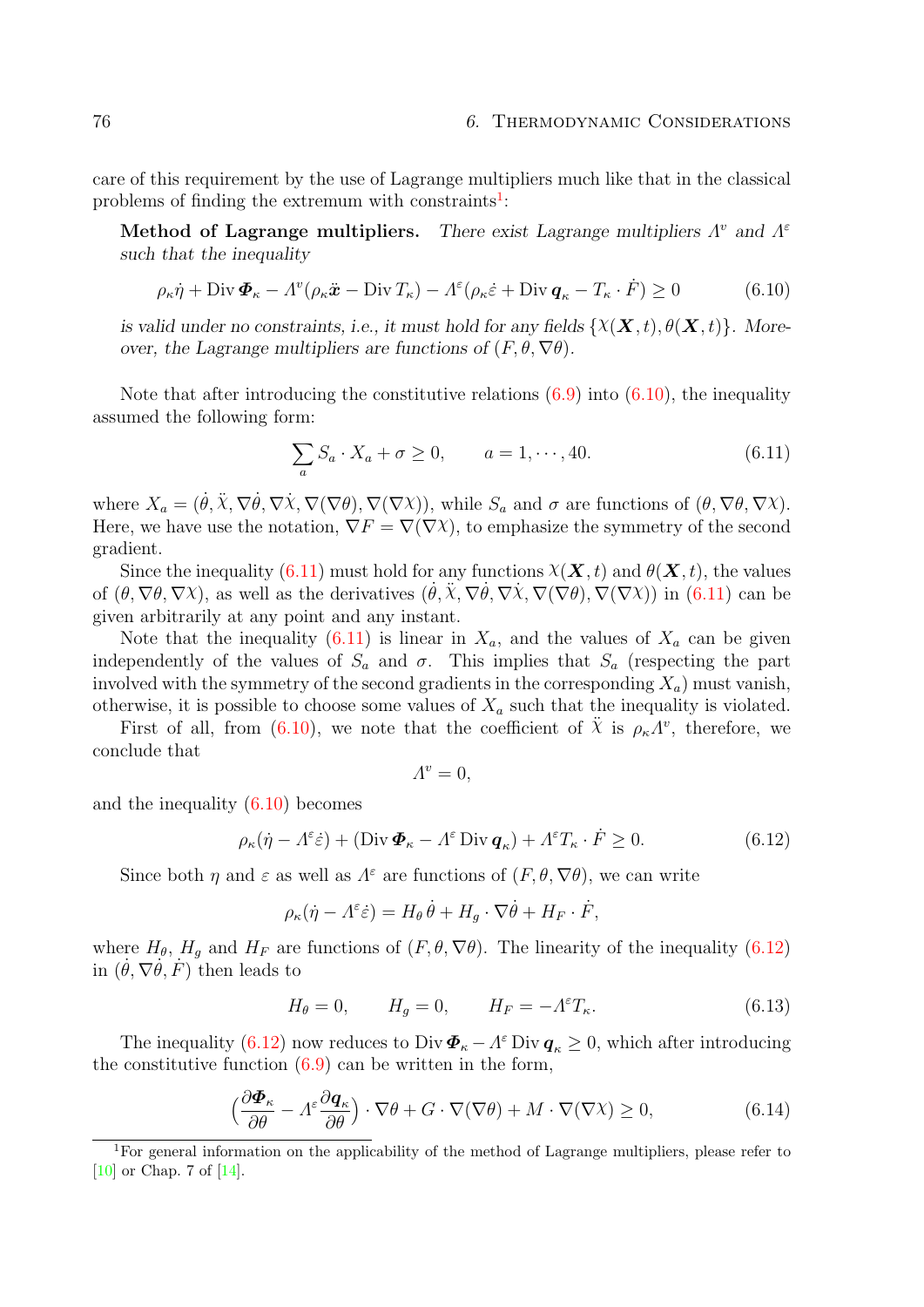### <span id="page-82-0"></span>3. THERMODYNAMICS OF ELASTIC MATERIALS 77

where in component forms,

$$
G_{\alpha\beta} = \frac{\partial \hat{\Phi}_{\alpha}}{\partial \theta_{,\beta}} - A^{\varepsilon} \frac{\partial \hat{q}_{\alpha}}{\partial \theta_{,\beta}} \qquad M^{i}_{\alpha\beta} = \frac{\partial \hat{\Phi}_{\alpha}}{\partial \chi^{i}_{,\beta}} - A^{\varepsilon} \frac{\partial \hat{q}_{\alpha}}{\partial \chi^{i}_{,\beta}}.
$$

By the linearity of [\(6.14\)](#page-80-0) in  $\nabla(\nabla\theta)$  and  $\nabla(\nabla\chi)$ , and the symmetry of the second gradients, the symmetric parts of the coefficients must vanish,

$$
G_{\alpha\beta} + G_{\beta\alpha} = 0, \qquad M^i_{\alpha\beta} + M^i_{\beta\alpha} = 0. \tag{6.15}
$$

In the remaining of this section, we shall prove further that  $M_{\alpha\beta}^i = 0$ . In order to do this, we need to invoke the *condition of material objectivity* (see  $(3.35)$ ) of the heat flux, which for elastic materials, can be expressed as

$$
\boldsymbol{q}(QF,\theta,Q\boldsymbol{g})=Q\,\boldsymbol{q}(F,\theta,\boldsymbol{g})\qquad\forall\,Q\in\mathcal{O}(V),
$$

where  $g = \text{grad}\,\theta = F^{-T}g_{\kappa}$  by [\(1.23\)](#page-12-0). Let

$$
\boldsymbol{q}(F,\theta,\boldsymbol{g}) = \bar{\boldsymbol{q}}(F,\theta,\boldsymbol{g}_{\kappa}),\tag{6.16}
$$

then it is an easy exercise to show that

$$
\bar{\boldsymbol{q}}(QF,\theta,\boldsymbol{g}_{\kappa})=Q\,\bar{\boldsymbol{q}}(F,\theta,\boldsymbol{g}_{\kappa})\qquad\forall\,Q\in\mathcal{O}(V).
$$

Taking  $Q = R^T$ , with R being the rotational part of the polar decomposition  $F = RU$ , we obtain

$$
\bar{\boldsymbol{q}}(F,\theta,\boldsymbol{g}_{\kappa}) = R\,\bar{\boldsymbol{q}}(U,\theta,\boldsymbol{g}_{\kappa}).\tag{6.17}
$$

By the definition of material heat flux and using the right Cauchy-Green tensor  $C = F^T F$ , the constitutive relation for the material heat flux (and similarly for material entropy flux) can be written as

$$
\boldsymbol{q}_{\kappa} = \tilde{\boldsymbol{q}}_{\kappa}(C,\theta,\boldsymbol{g}_{\kappa}), \qquad \boldsymbol{\Phi}_{\kappa} = \tilde{\boldsymbol{\Phi}}_{\kappa}(C,\theta,\boldsymbol{g}_{\kappa}), \qquad (6.18)
$$

where  $C = F^T F$  is the right Cauchy-Green tensor (see e.g. [\[14,](#page-95-3) [16,](#page-95-2) [22\]](#page-95-0)).

On the other hand, since  $C = F^T F$ , we have, for any tensor A,

$$
\frac{\partial \widehat{\mathbf{q}}_{\kappa}}{\partial F}[A] = \frac{\partial \widetilde{\mathbf{q}}_{\kappa}}{\partial C}[A^T F + F^T A] = 2F \frac{\partial \widetilde{\mathbf{q}}_{\kappa}}{\partial C}[A],
$$

because C is symmetric and accordingly the gradient must be symmetrized. We shall write the gradient after being symmetrized in components simply as

$$
\frac{\partial \widetilde{q}_{\alpha}}{\partial C_{\beta\gamma}} \qquad \text{for} \qquad \frac{1}{2} \Big( \frac{\partial \widetilde{q}_{\alpha}}{\partial C_{\beta\gamma}} + \frac{\partial \widetilde{q}_{\alpha}}{\partial C_{\gamma\beta}} \Big),
$$

and hence

$$
\frac{\partial \hat{q}_{\alpha}}{\partial F_{i\beta}} = 2 F^{i}_{\gamma} \frac{\partial \tilde{q}_{\alpha}}{\partial C_{\beta\gamma}}.
$$

Likewise, similar relations are valid for the material entropy flux  $\boldsymbol{\Phi}_{\kappa}$ .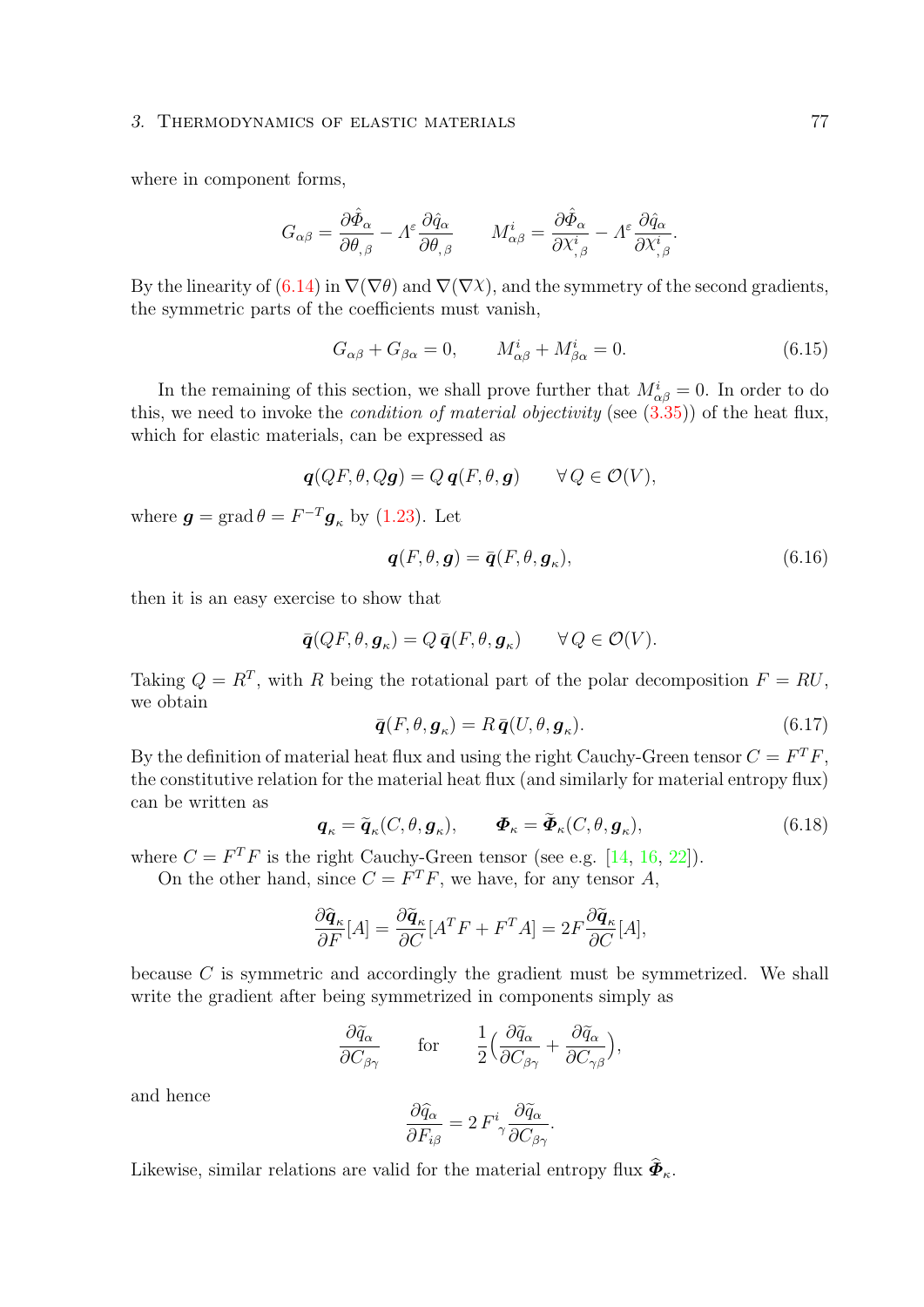#### 78 6. THERMODYNAMIC CONSIDERATIONS

Let

$$
\tilde{M}_{\alpha\beta}^{\gamma} = \frac{\partial \tilde{\Phi}_{\alpha}}{\partial C_{\beta\gamma}} - A^{\varepsilon} \frac{\partial \tilde{q}_{\alpha}}{\partial C_{\beta\gamma}},
$$

then the relation  $(6.15)_2$  $(6.15)_2$ ,  $M^i_{\alpha\beta} + M^i_{\beta\alpha} = 0$ , becomes

$$
F^i_{\gamma}(\tilde{M}_{\alpha\beta}^{\gamma} + \tilde{M}_{\beta\alpha}^{\gamma}) = 0.
$$

Since F is non-singular, it implies that  $\tilde{M}_{\alpha\beta}^{\gamma} = -\tilde{M}_{\beta\alpha}^{\gamma}$  and for the symmetrization of the gradient in  $C_{\beta\gamma}$ , it follows that  $\tilde{M}_{\alpha\beta}^{\gamma} = \tilde{M}_{\alpha\gamma}^{\beta}$ . Therefore, we have

$$
\tilde{M}_{\alpha\beta}^{\gamma} = \tilde{M}_{\alpha\gamma}^{\beta} = -\tilde{M}_{\gamma\alpha}^{\beta} = -\tilde{M}_{\gamma\beta}^{\alpha} = \tilde{M}_{\beta\gamma}^{\alpha} = \tilde{M}_{\beta\alpha}^{\gamma} = -\tilde{M}_{\alpha\beta}^{\gamma},
$$

and hence  $\tilde{M}_{\alpha\beta}^{\gamma} = 0$ , i.e.,

$$
\frac{\partial \tilde{\Phi}_{\kappa}}{\partial C} - A^{\varepsilon} \frac{\partial \tilde{\mathbf{q}}_{\kappa}}{\partial C} = 0 \quad \text{or} \quad \frac{\partial \tilde{\Phi}_{\kappa}}{\partial F} - A^{\varepsilon} \frac{\partial \hat{\mathbf{q}}_{\kappa}}{\partial F} = 0. \tag{6.19}
$$

### <span id="page-83-0"></span>Summary of thermodynamic restrictions

The restrictions imposed by the entropy principle on elastic materials in the above exploitation can be summarized below.

The inequality of  $(6.10)$  has been reduced successively to  $(6.12)$  and  $(6.14)$ , and finally to the remaining one, which gives the entropy production density  $\sigma$  as

$$
\sigma = \left(\frac{\partial \tilde{\Phi}_{\kappa}}{\partial \theta} - A^{\varepsilon} \frac{\partial \hat{q}_{\kappa}}{\partial \theta}\right) \cdot \boldsymbol{g}_{\kappa} \ge 0. \tag{6.20}
$$

The material entropy flux and heat flux must satisfy the relations  $(6.15)<sub>1</sub>$  $(6.15)<sub>1</sub>$  and  $(6.19)<sub>2</sub>$  $(6.19)<sub>2</sub>$ , which can now be written as

$$
\left(\frac{\partial \widehat{\Phi}_{\kappa}}{\partial \widehat{g}_{\kappa}}\right)_{\text{sym}} = \Lambda^{\varepsilon} \left(\frac{\partial \widehat{q}_{\kappa}}{\partial g_{\kappa}}\right)_{\text{sym}}, \qquad \frac{\partial \widehat{\Phi}_{\kappa}}{\partial F} = \Lambda^{\varepsilon} \frac{\partial \widehat{q}_{\kappa}}{\partial F}, \tag{6.21}
$$

where  $(A)_{sym}$  denotes the symmetric part of the tensor A. Finally, the relations  $(6.13)$ can be summarized in the following differential expression, similar to the Gibbs relation in classical thermodynamics,

$$
d\eta = A^{\varepsilon} \Big( d\varepsilon - \frac{1}{\rho_{\kappa}} T_{\kappa} \cdot dF \Big). \tag{6.22}
$$

The relations  $(6.20)$ ,  $(6.21)$  and  $(6.22)$  are the thermodynamic restrictions for elastic bodies in general. Note that these relations contain one remaining Lagrange multiplier  $\Lambda^{\varepsilon}$ , which depends on  $(F, \theta, g_{\kappa})$  and so are the other constitutive functions. Further reductions will be considered in the next sections.

Remark: The relations [\(6.21\)](#page-83-0) and [\(6.22\)](#page-83-0), as compared to the well-known Gibbs relation, seem to suggest that the assumption  $(6.5)_1$  $(6.5)_1$ , i.e.,  $\boldsymbol{\Phi}_{\kappa} = (1/\theta)\boldsymbol{q}_{\kappa}$ , might be valid in this case. Unfortunately, a rigorous proof has not been available for elastic bodies in general.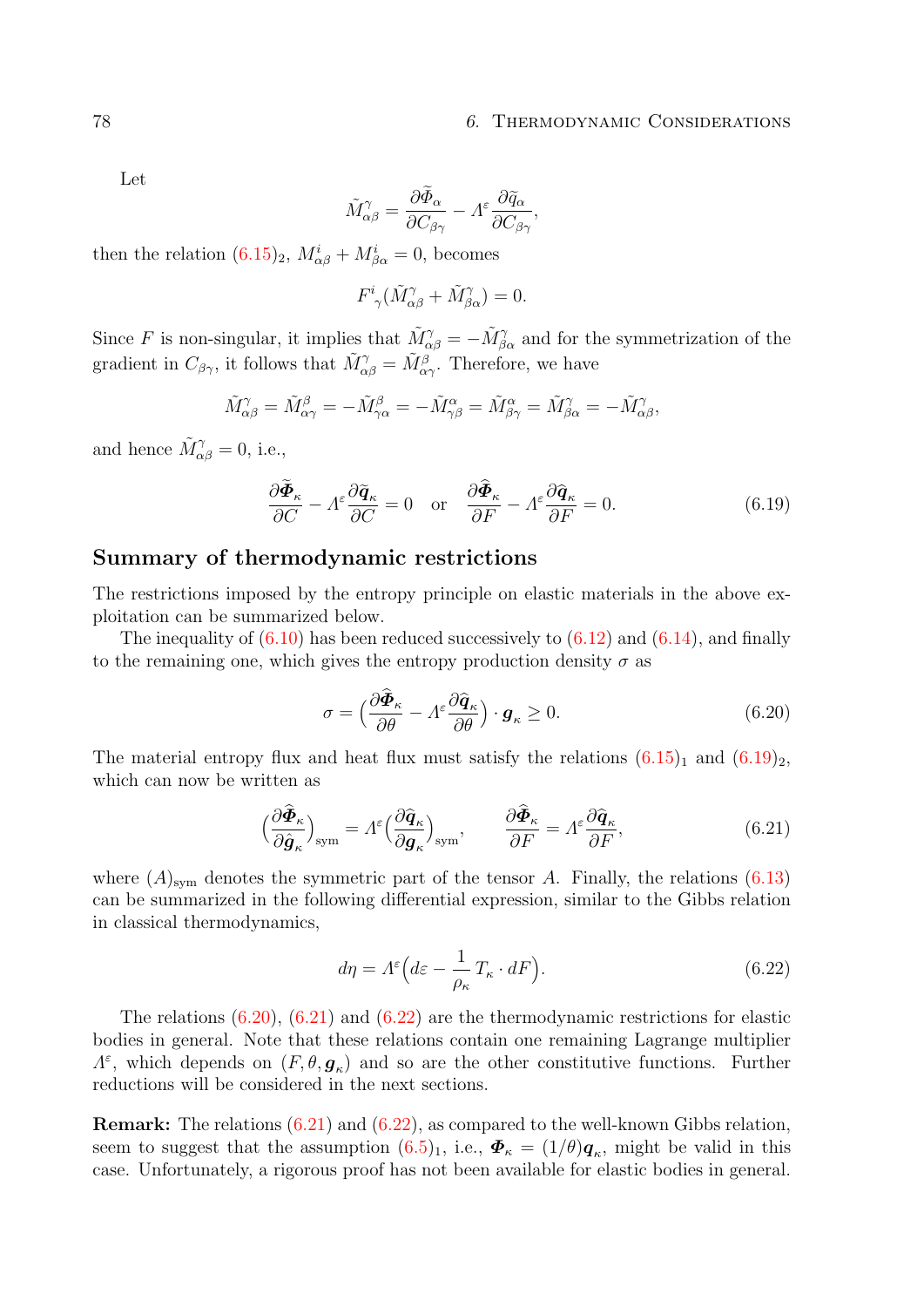# <span id="page-84-1"></span><span id="page-84-0"></span>6.4 Elastic materials of Fourier type

An elastic material will be called a material of Fourier type, if the heat flux and the entropy flux depend linearly on the temperature gradient,

$$
\boldsymbol{q}_{\kappa} = -K(F,\theta)\,\boldsymbol{g}_{\kappa}, \qquad \boldsymbol{\Phi}_{\kappa} = -P(F,\theta)\,\boldsymbol{g}_{\kappa}.\tag{6.23}
$$

We shall further assume that the *thermal conductivity* tensor  $K$  and the tensor  $P$  be symmetric.

It follows from the relation  $(6.21)<sub>1</sub>$  $(6.21)<sub>1</sub>$  that  $P = \Lambda^{\varepsilon} K$ , which gives immediately that

$$
\boldsymbol{\Phi}_{\kappa} = \Lambda^{\varepsilon} \boldsymbol{q}_{\kappa}.\tag{6.24}
$$

Taking the gradient of [\(6.24\)](#page-84-0) with respect to  $g_{\kappa}$  and using again the relation [\(6.21\)](#page-83-0)<sub>1</sub>, we obtain

$$
\frac{\partial \Lambda^{\varepsilon}}{\partial \boldsymbol{g}_{\kappa}} \cdot \boldsymbol{q}_{\kappa} = \text{tr}\Big(\frac{\partial \boldsymbol{\Phi}_{\kappa}}{\partial \boldsymbol{g}_{\kappa}} - \Lambda^{\varepsilon} \frac{\partial \boldsymbol{q}_{\kappa}}{\partial \boldsymbol{g}_{\kappa}}\Big) = 0,
$$

from which it implies that  $\Lambda^{\varepsilon}$  must be independent of  $g_{\kappa}$ , since  $q_{\kappa}$  does not vanish in general. Similarly, by taking the gradient with respect to F and using the relation  $(6.21)_2$  $(6.21)_2$ , it follows immediately that  $\Lambda^{\varepsilon}$  must be independent of F. Therefore, we have

$$
\Lambda^{\varepsilon} = \Lambda(\theta),
$$

and by  $(6.23)_1$  $(6.23)_1$ , the entropy production density  $(6.20)$  becomes

$$
\sigma = -\Big(\frac{\partial \Lambda^{\varepsilon}}{\partial \theta}\Big) (\boldsymbol{g}_{\kappa} \cdot K \, \boldsymbol{g}_{\kappa}) \geq 0.
$$

Since the entropy production does not vanish identically in heat conducting bodies, we require that  $\partial \Lambda^{\varepsilon}/\partial \theta \neq 0$ . Consequently,  $\Lambda(\theta)$  depends monotonically on  $\theta$  and hence  $\Lambda(\theta)$ can also be taken as a temperature measure referred to as the coldness. By comparison of  $(6.22)$  with the classical Gibbs relation, we can now conveniently choose  $\theta$  as the *absolute* temperature, and set

$$
\Lambda^{\varepsilon}(\theta) = \frac{1}{\theta}.\tag{6.25}
$$

Therefore, we have the following Gibbs relation,

$$
d\eta = \frac{1}{\theta} \left( d\varepsilon - \frac{1}{\rho_{\kappa}} T_{\kappa} \cdot dF \right),\tag{6.26}
$$

from which we obtain

$$
\frac{\partial \eta}{\partial \theta} = \frac{1}{\theta} \frac{\partial \varepsilon}{\partial \theta}, \qquad \frac{\partial \eta}{\partial \boldsymbol{g}_{\kappa}} = \frac{1}{\theta} \frac{\partial \varepsilon}{\partial \boldsymbol{g}_{\kappa}}.
$$

The integrability condition, i.e., by taking the mixed partial derivative with respect to  $\theta$ and  $g_{\kappa}$  from the above two relations, implies that  $\varepsilon$  and hence  $\eta$  are independent of  $g_{\kappa}$ .

By the use of the *free energy* function  $\psi(F, \theta)$  defined by

$$
\psi = \varepsilon - \theta \eta,
$$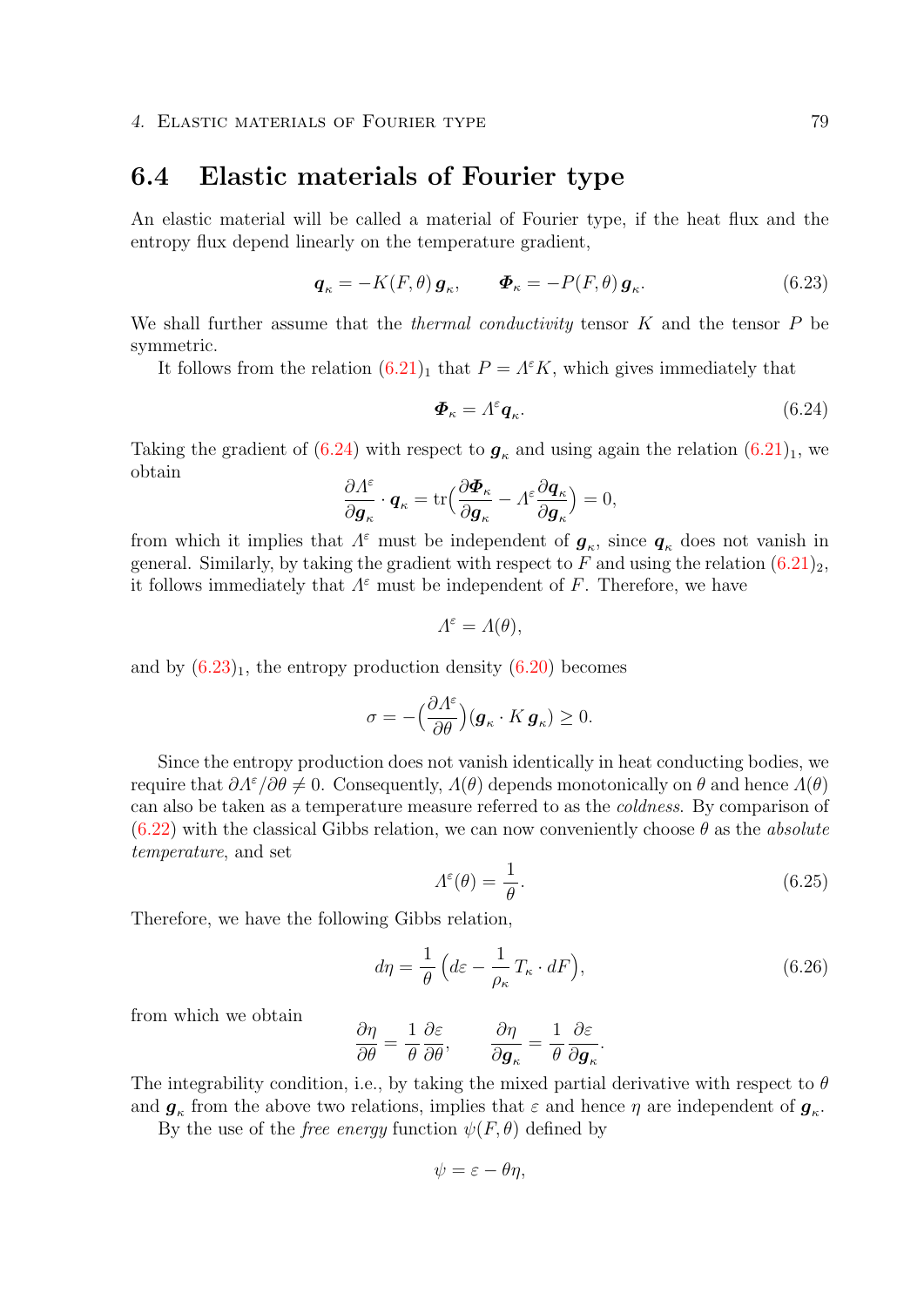#### <span id="page-85-1"></span>80 6. THERMODYNAMIC CONSIDERATIONS

the Gibbs relation [\(6.26\)](#page-84-0) can be rewritten as

$$
d\psi = \frac{1}{\rho_{\kappa}} T_{\kappa} \cdot dF - \eta \, d\theta,
$$

which implies that the following constitutive relations are determined completely by a single scalar function  $\psi(F, \theta)$ :

$$
T_{\kappa} = \rho_{\kappa} \frac{\partial \psi}{\partial F}, \qquad \eta = -\frac{\partial \psi}{\partial \theta}, \qquad \varepsilon = \psi - \theta \frac{\partial \psi}{\partial \theta}.
$$

Finally, the remaining entropy production inequality takes the form,

$$
\sigma = -\frac{1}{\theta^2} \left( \boldsymbol{q}_{\kappa} \cdot \boldsymbol{g}_{\kappa} \right) = \frac{1}{\theta^2} \left( \boldsymbol{g}_{\kappa} \cdot \boldsymbol{K} \, \boldsymbol{g}_{\kappa} \right) \ge 0,
$$

which implies that the thermal conductivity  $K(F, \theta)$  is a positive semi-definite tensor  $(see (5.34)).$  $(see (5.34)).$  $(see (5.34)).$ 

Changing the Piola-Kirchhoff stress tensor  $T_{\kappa}$  into the the Cauchy stress tensor T, we can rewrite the Gibbs relation  $(6.26)$  as

$$
d\eta = \frac{1}{\theta} \left( d\varepsilon - \frac{1}{\rho} T F^{-T} \cdot dF \right), \tag{6.27}
$$

and summarize the above general thermodynamic restrictions in the following proposition:

Proposition. The stress tensor, the internal energy and the entropy are related to the free energy function  $\psi = \psi(F, \theta)$  by

$$
T = \rho \frac{\partial \psi}{\partial F} F^T, \qquad \varepsilon = \psi - \theta \frac{\partial \psi}{\partial \theta}, \qquad \eta = -\frac{\partial \psi}{\partial \theta}, \tag{6.28}
$$

and the heat flux satisfies the Fourier inequality,

<span id="page-85-0"></span>
$$
\boldsymbol{q}(F,\theta,\boldsymbol{g}) \cdot \boldsymbol{g} \le 0. \tag{6.29}
$$

Moreover, the following entropy flux relation is valid,

$$
\boldsymbol{\varPhi}=\frac{1}{\theta}\,\boldsymbol{q}.
$$

An elastic material is called *hyperelastic* if there exists a function  $\phi(F)$ , called a *stored* energy function, such that the stress tensor is given by

$$
T = \rho \frac{\partial \phi}{\partial F} F^{T} \quad \text{or} \quad T_{\kappa} = \rho_{\kappa} \frac{\partial \phi}{\partial F}.
$$
 (6.30)

From the relation  $(6.28)_1$  $(6.28)_1$  $(6.28)_1$ , it follows that in an isothermal process, an elastic material of Fourier type is a hyperelastic material, with free energy function  $\psi$  served as the stored energy function. In particular, for the linear theory considered in Section 5.2, the relation  $(6.30)$ <sub>2</sub> reduces to  $(5.10)$ .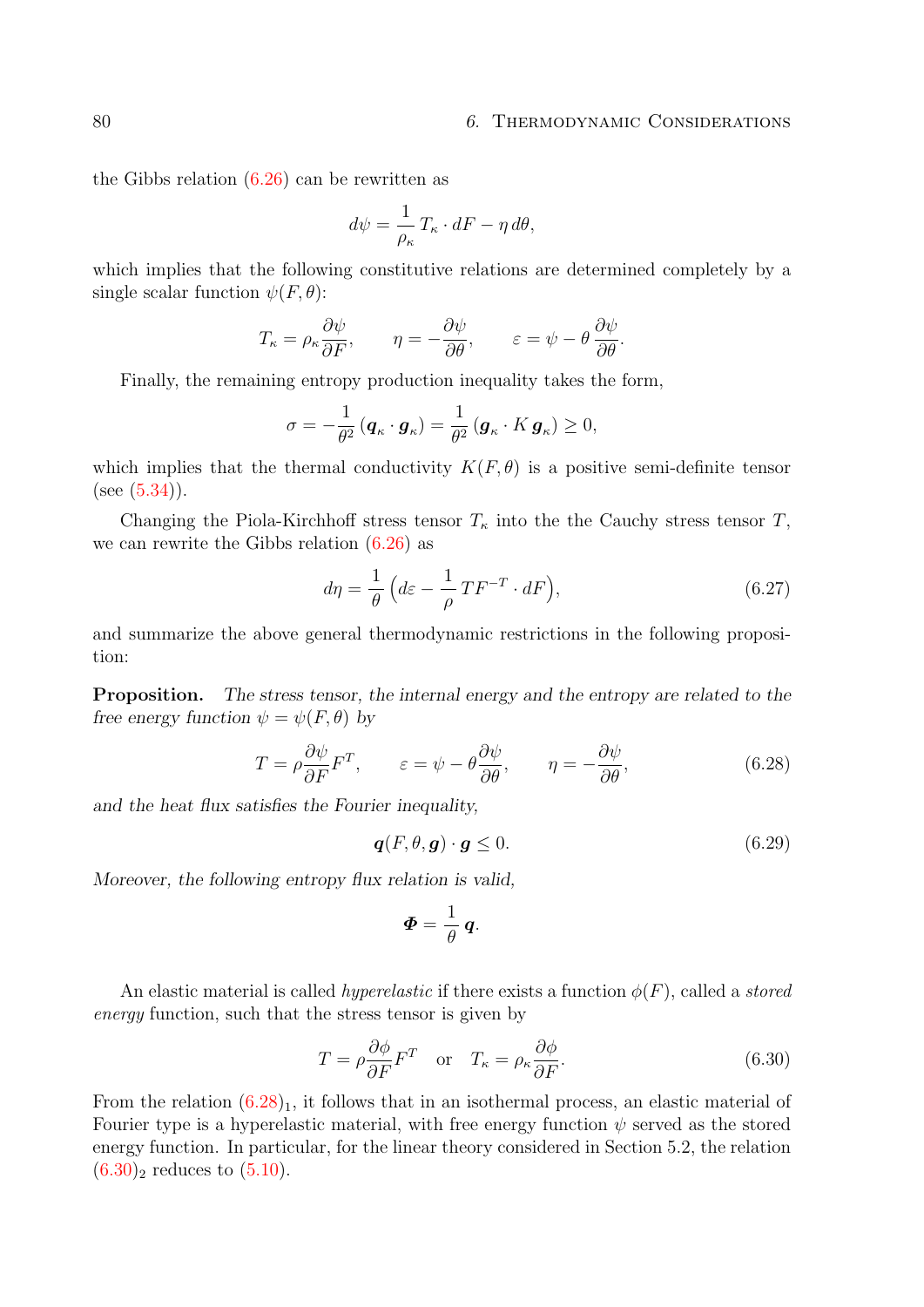### <span id="page-86-2"></span><span id="page-86-1"></span>6.5 Isotropic elastic materials

In the previous section, we have seen that further evaluations from the general restrictions [\(6.20\)](#page-83-0), [\(6.21\)](#page-83-0) and [\(6.22\)](#page-83-0) rely essentially on the flux relation [\(6.24\)](#page-84-0), namely,  $\mathbf{\Phi}_{\kappa} = A^{\varepsilon} \mathbf{q}_{\kappa}$ , which can easily be verified for elastic materials of Fourier type. Now, we shall prove that the flux relation is also valid for isotropic elastic materials.

For isotropic materials, the material symmetric group is the full orthogonal group, in particular, from [\(3.39\)](#page-42-0) for the heat flux  $q = q(F, \theta, q)$ , we have

$$
\boldsymbol{q}(FG,\theta,\boldsymbol{g})=\boldsymbol{q}(F,\theta,\boldsymbol{g})\qquad\forall\,G\in\mathcal{O}(V),
$$

or equivalently from [\(6.16\)](#page-80-0) with  $g_{\kappa} = F^T g$  and  $Q = G^T$ ,

$$
\bar{\mathbf{q}}(FQ^T, \theta, Q\mathbf{g}_{\kappa}) = \bar{\mathbf{q}}(F, \theta, \mathbf{g}_{\kappa}) \qquad \forall Q \in \mathcal{O}(V),
$$

which combined with the material objectivity condition  $(6.17)$  by use of the polar decomposition,  $FQ^{T} = (RQ^{T})(QUQ^{T})$ , leads to the following condition for material symmetry of isotropic elastic materials,

$$
\bar{\mathbf{q}}(QUQ^T, \theta, Q\mathbf{g}_{\kappa}) = Q \bar{\mathbf{q}}(U, \theta, \mathbf{g}_{\kappa}) \qquad \forall Q \in \mathcal{O}(V).
$$

In terms of material flux [\(6.18\)](#page-80-0), the material symmetry condition for the material fluxes  $q_{\kappa}$  and  $\Phi_{\kappa}$  can be expressed as

$$
\tilde{\boldsymbol{q}}_{\kappa}(Q C Q^T, \theta, Q \boldsymbol{g}_{\kappa}) = Q \tilde{\boldsymbol{q}}_{\kappa}(C, \theta, \boldsymbol{g}_{\kappa}), \n\tilde{\boldsymbol{\Phi}}_{\kappa}(Q C Q^T, \theta, Q \boldsymbol{g}_{\kappa}) = Q \tilde{\boldsymbol{\Phi}}_{\kappa}(C, \theta, \boldsymbol{g}_{\kappa}), \qquad \forall Q \in \mathcal{O}.
$$
\n(6.31)

In other words, they are isotropic vector-valued functions of  $(C, \theta, \mathbf{g}_{\kappa})$ .

An isotropic function is restricted in its dependence on the independent variables as we have seen in Sect. [4.2.](#page-49-0) Here, instead of using the explicit representation formula given in [\(4.14\)](#page-49-0), we shall consider restrictions in the form of differential equations. We need the following lemma:

**Lemma.** Let  $\mathcal{F}(A)$  be a scalar-valued function of a tensor variable and suppose that  $\mathcal{F}(Q) = 0$  for any orthogonal  $Q \in \mathcal{O}$ . Then the gradient of  $\mathcal{F}(A)$  at the identity tensor is symmetric, i.e., for any skew symmetric tensor W,

$$
\nabla_A \mathcal{F}(1)[W] = 0. \tag{6.32}
$$

*Proof.* For any skew symmetric tensor W, we can define<sup>[2](#page-86-0)</sup> a time-dependent orthogonal tensor  $Q(t) = \exp tW$ . Therefore,  $\mathcal{F}(Q(t)) = 0$ . By taking the time derivative, we obtain

$$
\frac{d}{dt}\mathcal{F}(Q(t)) = \nabla_A \mathcal{F}(\exp tW) \left[ \frac{d}{dt} \exp tW \right] \n= \nabla_A \mathcal{F}(\exp tW) [W \exp tW] = 0,
$$

which, at  $t = 0$ , proves the lemma.  $\Box$ 

<span id="page-86-0"></span><sup>2</sup> See footnote on page [49.](#page-53-0)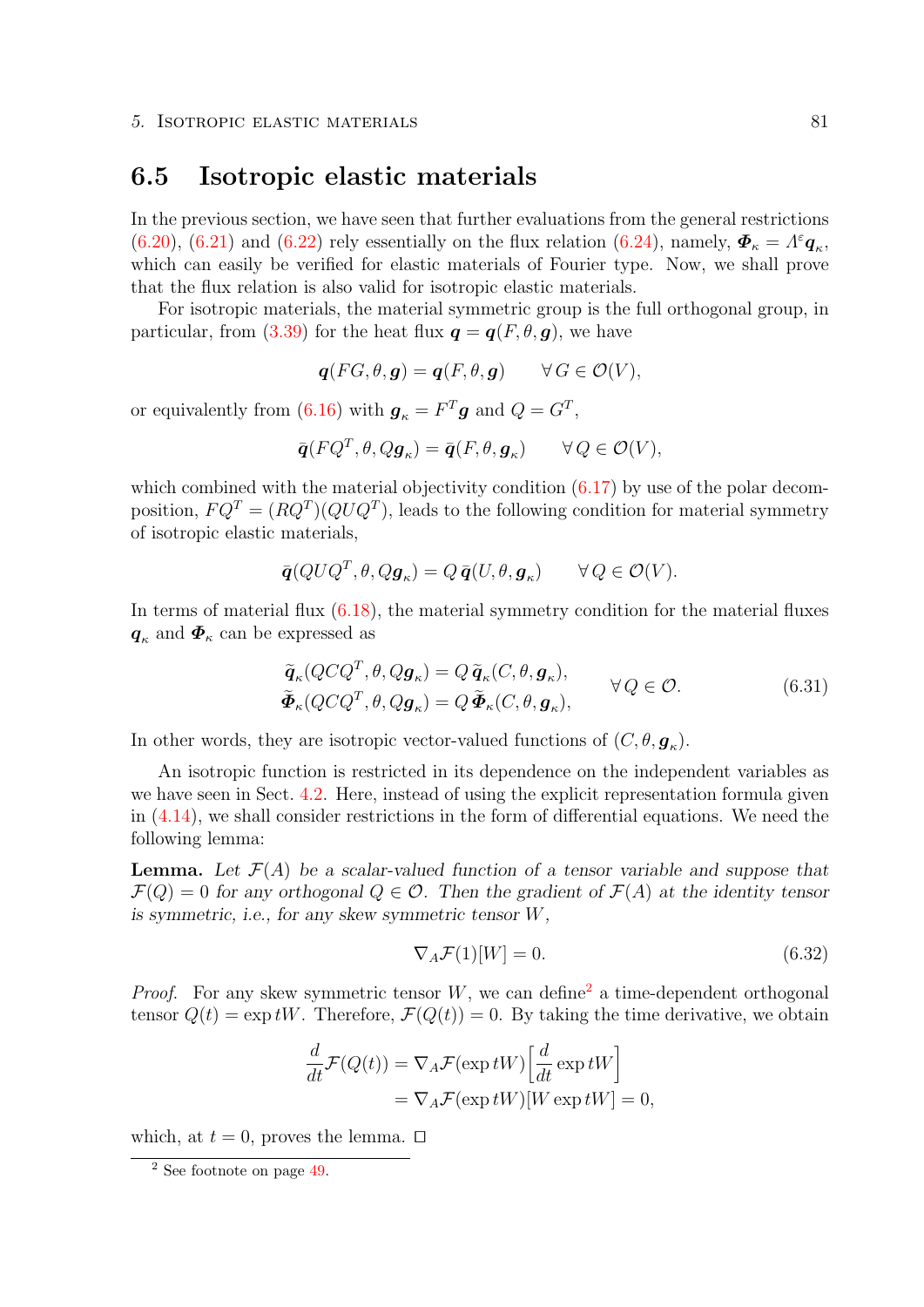<span id="page-87-1"></span>For the material heat flux  $q_{\kappa} = \tilde{q}_{\kappa}(C, \theta, g_{\kappa})$ , let us consider, for any constant vector  $a$ ,

$$
\mathcal{F}(A) = \boldsymbol{a} \cdot (\tilde{\boldsymbol{q}}_{\kappa}(ACA^T, \theta, A\boldsymbol{g}_{\kappa}) - A\tilde{\boldsymbol{q}}_{\kappa}(C, \theta, \boldsymbol{g}_{\kappa})).
$$

Then from the condition [\(6.31\)](#page-86-1), it follows that  $\mathcal{F}(Q) = 0$  for any  $Q \in \mathcal{O}$  and hence the above Lemma implies that

$$
\nabla_A \mathcal{F}(1)[W] = \boldsymbol{a} \cdot \frac{\partial \widetilde{\boldsymbol{q}}_{\kappa}}{\partial C}[WC - CW] + \boldsymbol{a} \cdot \frac{\partial \widetilde{\boldsymbol{q}}_{\kappa}}{\partial \boldsymbol{g}_{\kappa}} W \boldsymbol{g}_{\kappa} - \boldsymbol{a} \cdot W \widetilde{\boldsymbol{q}}_{\kappa} = 0.
$$

In analogy, we have a similar equation for the material entropy flux  $\mathbf{\Phi}_{\kappa} = \mathbf{\Phi}_{\kappa}(C, \theta, \mathbf{g}_{\kappa})$ .

Now, let  $\mathbf{k} = \mathbf{\Phi}_{\kappa} - A^{\varepsilon} \mathbf{q}_{\kappa}$ . From the above relations for both  $\tilde{\mathbf{\Phi}}_{\kappa}$  and  $\tilde{\mathbf{q}}_{\kappa}$ , and the relation  $(6.19)<sub>1</sub>$  $(6.19)<sub>1</sub>$ , we have

$$
\mathbf{a} \cdot W \mathbf{k} = \mathbf{a} \cdot \tilde{G} W \mathbf{g}_{\kappa},\tag{6.33}
$$

where

$$
\widetilde{G} = \frac{\partial \widetilde{\Phi}_{\kappa}}{\partial \boldsymbol{g}_{\kappa}} - A^{\varepsilon} \frac{\partial \widetilde{\boldsymbol{q}}_{\kappa}}{\partial \boldsymbol{g}_{\kappa}}.
$$

Since it holds for any vector  $\boldsymbol{a}$  and any skew symmetric tensor W, in particular, by taking alternatively,

$$
a = e_1, \qquad W = e_2 \otimes e_3 - e_3 \otimes e_2,
$$
  
\n
$$
a = e_2, \qquad W = e_3 \otimes e_1 - e_1 \otimes e_3,
$$
  
\n
$$
a = e_3, \qquad W = e_1 \otimes e_2 - e_2 \otimes e_1,
$$

and knowing from  $(6.15)<sub>1</sub>$  $(6.15)<sub>1</sub>$  that  $\tilde{G}$  is skew symmetric, we obtain

$$
\tilde{G}_{12}g_3 + \tilde{G}_{31}g_2 = 0,
$$
  $\tilde{G}_{23}g_1 + \tilde{G}_{12}g_3 = 0,$   $\tilde{G}_{31}g_2 + \tilde{G}_{23}g_1 = 0.$ 

Summing of the last three equations gives  $G_{12}g_3 + G_{23}g_1 + G_{31}g_2 = 0$ , which implies immediately that

$$
\tilde{G}_{12}g_3 = 0,
$$
  $\tilde{G}_{23}g_1 = 0,$   $\tilde{G}_{31}g_2 = 0.$ 

Since  $g_{\kappa} = (g_1, g_2, g_3)$  does not vanish in general, it follows that  $G_{12} = G_{23} = G_{31} = 0$ or the skew symmetric tensor  $G=0$ . Therefore, by  $(6.33)$ , since W is arbitrary, k must vanish and we have proved the flux relation<sup>[3](#page-87-0)</sup>,

$$
\boldsymbol{\Phi}_{\kappa} = \Lambda^{\varepsilon} \boldsymbol{q}_{\kappa}, \qquad \Lambda^{\varepsilon} = \Lambda^{\varepsilon}(\theta).
$$

The second relation is a consequence of  $(6.19)$  and  $G = 0$ .  $\Box$ 

The remaining evaluations can be done in the same manner given in the previous section. In particular, we can also identify the Lagrange multiplier  $\Lambda^{\varepsilon}$  as the reciprocal of the absolute temperature,

$$
\varLambda^\varepsilon=\frac{1}{\theta},
$$

and the general results given in the Proposition (on page [80\)](#page-84-0) as well as the Gibbs relation  $(6.27)$  are valid for isotropic elastic materials in general, except that the heat flux  $q_{\kappa}$  is not restricted to the case of Fourier type, instead, it is an isotropic vector-valued function of  $(C, \theta, \boldsymbol{g}_\kappa)$ .

<span id="page-87-0"></span><sup>3</sup>For similar flux relations involving more than one vector and one tensor variables, see [\[13\]](#page-94-2).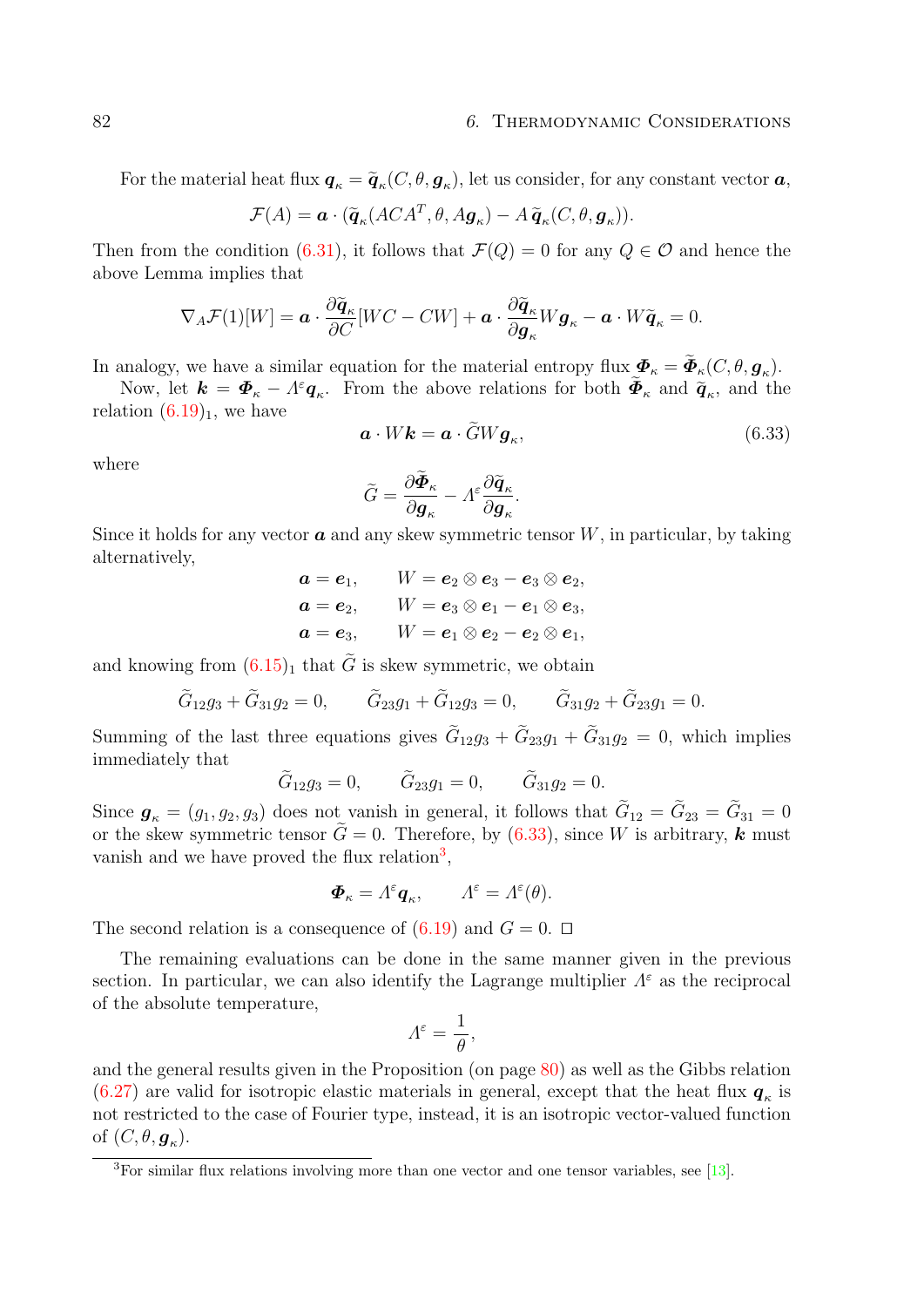### <span id="page-88-2"></span>6. THERMODYNAMIC STABILITY 83

Remark Suppose the entropy flux relation

$$
\pmb{\varPhi}_\kappa = \varLambda^\varepsilon \pmb{q}_\kappa
$$

is valid for each of the two bodies  $I$  and  $II$  in thermal contact, then at the contact surface, the wall, the following conditions hold,

$$
\boldsymbol{q}_{\kappa}^I \cdot \boldsymbol{n}_{\kappa} = \boldsymbol{q}_{\kappa}^H \cdot \boldsymbol{n}_{\kappa}, \qquad \boldsymbol{\Phi}_{\kappa}^I \cdot \boldsymbol{n}_{\kappa} = \boldsymbol{\Phi}_{\kappa}^H \cdot \boldsymbol{n}_{\kappa},
$$

where  $n_{\kappa}$  is the unit normal at the wall. Since from the entropy flux relation,

$$
\boldsymbol{\Phi}_{\kappa}^{I} = \Lambda^{\varepsilon I} \boldsymbol{q}_{\kappa}^{I}, \qquad \boldsymbol{\Phi}_{\kappa}^{II} = \Lambda^{\varepsilon II} \boldsymbol{q}_{\kappa}^{II},
$$

it follows that the Lagrange multiplier  $\Lambda^{\varepsilon}$  is continuous across the wall,

$$
\Lambda^{\varepsilon I} = \Lambda^{\varepsilon II}.
$$

This continuity property duely suggests that the Lagrange multiplier  $\Lambda^{\varepsilon}$  be interpreted as a measure of *thermodynamic* temperature. It is referred to as the *coldness* by Müller [\[16\]](#page-95-2).

### <span id="page-88-1"></span>Elastic fluids

An elastic fluid (see [\(4.25\)](#page-53-0)) is an isotropic material, which depends on the deformation gradient F only through its dependence on det F, or equivalently on the density  $\rho$ . Consequently, the relation [\(6.27\)](#page-84-0) reduces to the well-known Gibbs relation for fluids in classical thermostatics:

$$
d\eta = \frac{1}{\theta} \left( d\varepsilon - \frac{p}{\rho^2} d\rho \right),\tag{6.34}
$$

and

$$
T=T(\rho,\theta),\qquad \boldsymbol{q}=\boldsymbol{q}(\rho,\theta,\boldsymbol{g}),\qquad \varepsilon=\varepsilon(\rho,\theta).
$$

From the representation formula for isotropic functions (as a special case of [\(4.14\)](#page-49-0)), we have

$$
T = -p(\rho, \theta) 1, \qquad \mathbf{q} = -\kappa(\rho, \theta) \mathbf{g},
$$

where p is the pressure and the (scalar) thermal conductivity  $\kappa$  is non-negative.

## <span id="page-88-0"></span>6.6 Thermodynamic stability

Another important concept associated with the entropy inequality is the thermodynamic stability of a material body. To illustrate the basic ideas let us consider a supply-free body occupying a region  $\mathcal V$  with a fixed adiabatic boundary. We have

$$
\boldsymbol{v}=\mathbf{0},\quad \boldsymbol{q}\cdot\boldsymbol{n}=0,\quad \boldsymbol{\Phi}\cdot\boldsymbol{n}=0\qquad\text{on }\partial\mathcal{V},
$$

and hence the entropy inequality [\(6.2\)](#page-78-0) and the energy balance [\(2.31\)](#page-24-0) become

$$
\frac{d}{dt} \int_{\mathcal{V}} \rho \eta \, dv \ge 0, \qquad \frac{d}{dt} \int_{\mathcal{V}} \rho(\varepsilon + \frac{1}{2} \boldsymbol{v} \cdot \boldsymbol{v}) \, dv = 0. \tag{6.35}
$$

In other words, the total entropy must increase in time while the total energy remains constant for a body with fixed adiabatic boundary. Statements of this kind are usually called stability criteria as we shall explain in the following example.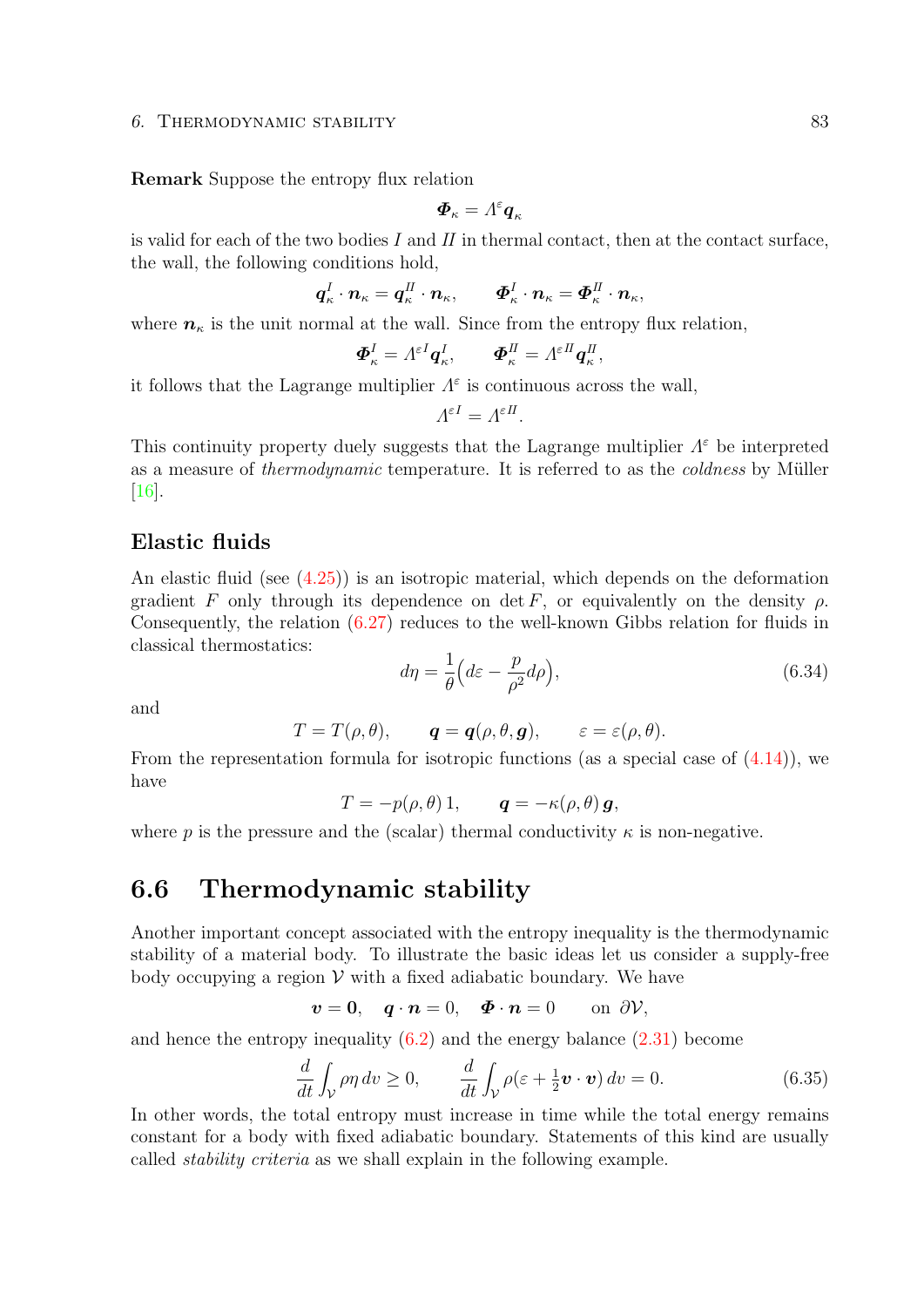<span id="page-89-0"></span>Stable equilibrium state. We say that an equilibrium state is stable if any small disturbance away from it will eventually disappear and thus the original state will be restored.

Suppose that the region  $\mathcal V$  is occupied by an elastic fluid in an equilibrium state at rest with constant mass density  $\rho_o$  and internal energy density  $\varepsilon_o$ . Now let us consider a small disturbance from the equilibrium state at the initial time such that

$$
\rho(\boldsymbol{x},0)=\hat{\rho}(\boldsymbol{x}),\quad \varepsilon(\boldsymbol{x},0)=\hat{\varepsilon}(\boldsymbol{x}),\quad \boldsymbol{v}(\boldsymbol{x},0)=\boldsymbol{0},
$$

and  $|\hat{\rho} - \rho_o|$  and  $|\hat{\varepsilon} - \varepsilon_o|$  are small quantities. If we assume that the original state is stable then the perturbed state will eventually return to the original state at later time. Therefore since the total entropy must increase we conclude that

$$
\int_{\mathcal{V}} \rho_o \eta_o \, dv \ge \int_{\mathcal{V}} \hat{\rho} \hat{\eta} \, dv,\tag{6.36}
$$

where  $\eta_o = \eta(\varepsilon_o, \rho_o)$  and  $\hat{\eta} = \eta(\hat{\varepsilon}, \hat{\rho})$  are the final equilibrium entropy and the perturbed initial entropy. Expanding  $\hat{\eta}$  in Taylor series around the equilibrium state, we obtain from [\(6.36\)](#page-88-0)

$$
\int_{\mathcal{V}} \left\{ \eta_o(\hat{\rho} - \rho_o) + \frac{\partial \eta}{\partial \rho} \Big|_o \hat{\rho}(\hat{\rho} - \rho_o) + \frac{\partial \eta}{\partial \varepsilon} \Big|_o \hat{\rho}(\hat{\varepsilon} - \varepsilon_o) + \frac{1}{2} \frac{\partial^2 \eta}{\partial \varepsilon^2} \Big|_o \hat{\rho}(\hat{\varepsilon} - \varepsilon_o)^2 + \frac{\partial^2 \eta}{\partial \varepsilon \partial \rho} \Big|_o \hat{\rho}(\hat{\varepsilon} - \varepsilon_o)(\hat{\rho} - \rho_o) + \frac{1}{2} \frac{\partial^2 \eta}{\partial \rho^2} \Big|_o \hat{\rho}(\hat{\rho} - \rho_o)^2 \right\} dv + o(3) \le 0.
$$
\n(6.37)

Since total mass and total energy remain constant, we have

$$
\int_{\mathcal{V}} (\hat{\rho} - \rho_o) dv = 0, \qquad \int_{\mathcal{V}} (\hat{\rho} \hat{\varepsilon} - \rho_o \varepsilon_o) dv = 0,
$$

and hence

$$
\int_{\mathcal{V}} \hat{\rho}(\hat{\varepsilon} - \varepsilon_o) dv = \int_{\mathcal{V}} (\hat{\rho}\hat{\varepsilon} - \rho_o \varepsilon_o) dv - \varepsilon_o \int_{\mathcal{V}} (\hat{\rho} - \rho_o) dv = 0,
$$
  

$$
\int_{\mathcal{V}} \hat{\rho}(\hat{\rho} - \rho_o) dv = \int_{\mathcal{V}} (\hat{\rho} - \rho_o)^2 dv = \int_{\mathcal{V}} \frac{\hat{\rho}}{\rho_o} (\hat{\rho} - \rho_o)^2 dv + o(3).
$$

Therefore, up to the second order terms [\(6.37\)](#page-88-0) becomes

$$
\int_{\mathcal{V}} \left\{ \frac{1}{2} \frac{\partial^2 \eta}{\partial \varepsilon^2} \bigg|_{o} \hat{\rho}(\hat{\varepsilon} - \varepsilon_o)^2 + \frac{\partial^2 \eta}{\partial \varepsilon \partial \rho} \bigg|_{o} \hat{\rho}(\hat{\varepsilon} - \varepsilon_o) (\hat{\rho} - \rho_o) + \left( \frac{1}{2} \frac{\partial^2 \eta}{\partial \rho^2} + \frac{1}{\rho} \frac{\partial \eta}{\partial \rho} \right) \bigg|_{o} \hat{\rho}(\hat{\rho} - \rho_o)^2 \right\} dv \le 0.
$$

By the mean value theorem for integrals, it reduces to

$$
\left\{\frac{\partial^2 \eta}{\partial \varepsilon^2}\Big|_o (\varepsilon^* - \varepsilon_o)^2 + 2 \frac{\partial^2 \eta}{\partial \varepsilon \partial \rho}\Big|_o (\varepsilon^* - \varepsilon_o)(\rho^* - \rho_o) + \left(\frac{\partial^2 \eta}{\partial \rho^2} + \frac{2}{\rho} \frac{\partial \eta}{\partial \rho}\right)\Big|_o (\rho^* - \rho_o)^2\right\} \frac{\rho^* V}{2} \le 0,
$$

where V is the volume of the region V while  $\rho^* = \hat{\rho}(\mathbf{x}^*)$  and  $\varepsilon^* = \hat{\varepsilon}(\mathbf{x}^*)$  for some point  $\mathbf{x}^*$ in  $\mathcal V$ .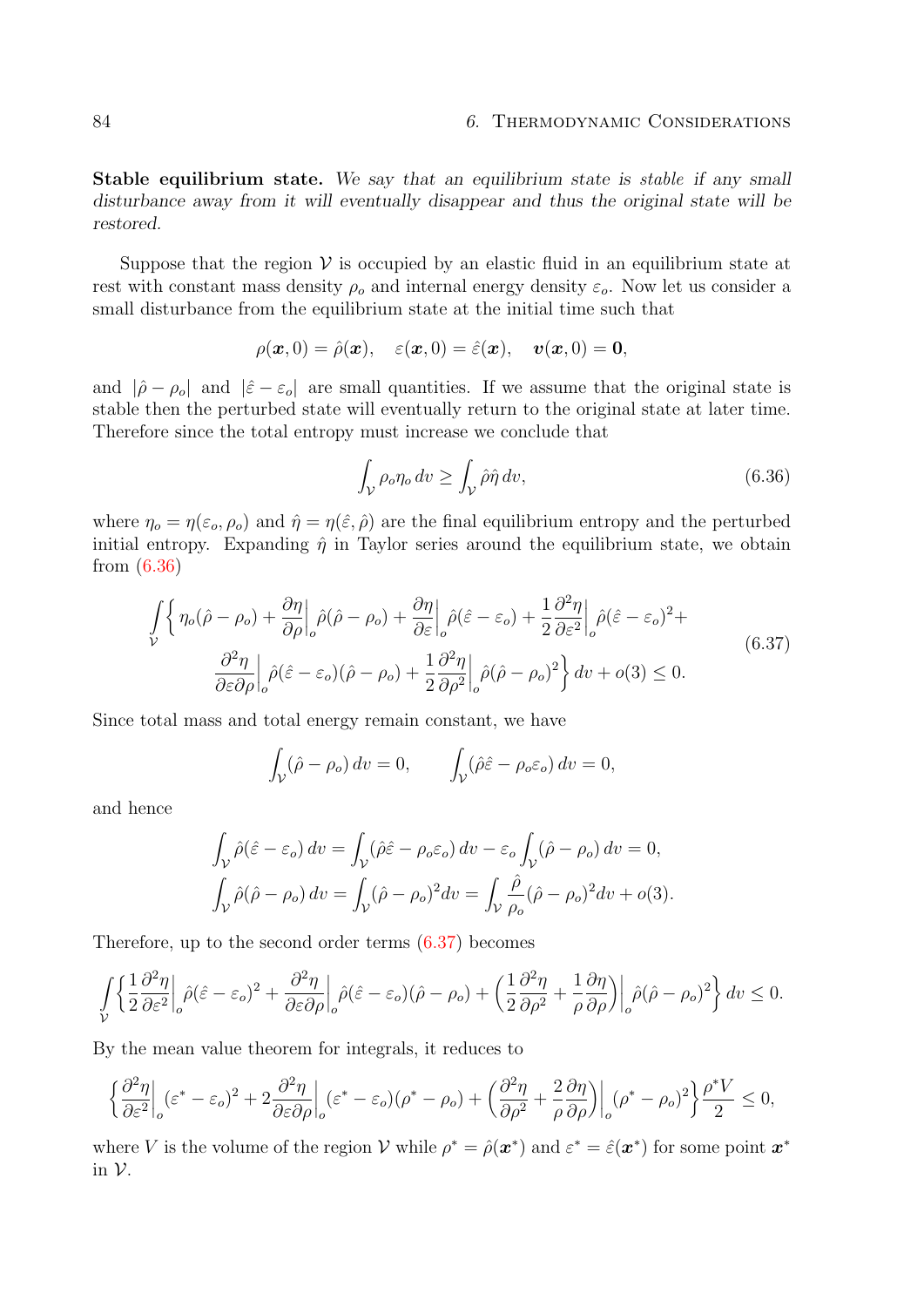### 6. THERMODYNAMIC STABILITY 85

Since the non-positiveness of the above quadratic form must hold for any small disturbance and  $\rho_o$  and  $\varepsilon_o$  are arbitrary, it follows that the matrix

$$
\begin{bmatrix}\n\frac{\partial^2 \eta}{\partial \varepsilon^2} & \frac{\partial^2 \eta}{\partial \varepsilon \partial \rho} \\
\frac{\partial^2 \eta}{\partial \varepsilon \partial \rho} & \frac{\partial^2 \eta}{\partial \rho^2} + \frac{2}{\rho} \frac{\partial \eta}{\partial \rho}\n\end{bmatrix}
$$

must be negative semi-definite, or equivalently

$$
\frac{\partial^2 \eta}{\partial \varepsilon^2} \le 0, \qquad \frac{\partial^2 \eta}{\partial \rho^2} + \frac{2}{\rho} \frac{\partial \eta}{\partial \rho} \le 0,
$$
\n(6.38)

$$
\frac{\partial^2 \eta}{\partial \varepsilon^2} \left( \frac{\partial^2 \eta}{\partial \rho^2} + \frac{2}{\rho} \frac{\partial \eta}{\partial \rho} \right) - \left( \frac{\partial^2 \eta}{\partial \varepsilon \partial \rho} \right)^2 \ge 0.
$$
\n(6.39)

In these relations partial derivatives are taken with respect to the variables  $(\varepsilon, \rho)$ .

In order to give more suggestive meanings to the above conditions for stability, we shall reiterate them in terms of the independent variables  $(\rho, \theta)$ . In making this change of variables we must admit the invertibility of  $\varepsilon(\rho, \theta)$  with respect to the temperature, i.e.  $\partial \varepsilon / \partial \theta \neq 0$ . To avoid confusions variables held constant in partial differentiations will be indicated. Two relations frequently used in thermostatics for change of variables are given below.

**Lemma.** Let  $u, v$ , and  $w$  be three variables and there is a relation between them so that we have the functional relations:  $u = u(v, w)$ ,  $v = v(u, w)$ , and  $w = w(u, v)$ . Then

$$
\frac{\partial u}{\partial v}\Big|_{w}\frac{\partial v}{\partial u}\Big|_{w} = 1, \qquad \frac{\partial u}{\partial v}\Big|_{w}\frac{\partial v}{\partial w}\Big|_{u}\frac{\partial w}{\partial u}\Big|_{v} = -1.
$$
\n(6.40)

The proof follows immediately by writing  $u = u(v(u, w), w) = f(u, w)$  and computing the partial derivatives of  $f(u, w)$  with respect to u and w respectively.

From the Gibbs relation [\(6.34\)](#page-88-1), we have

$$
\left.\frac{\partial \eta}{\partial \varepsilon}\right|_{\rho} = \frac{1}{\theta}, \qquad \left.\frac{\partial \eta}{\partial \rho}\right|_{\varepsilon} = -\frac{p}{\theta \rho^2},
$$

which further imply the integrability condition for  $\eta$ ,

$$
\frac{\partial}{\partial \rho} \left( \frac{1}{\theta} \right) \Big|_{\varepsilon} = -\frac{1}{\rho^2} \frac{\partial}{\partial \varepsilon} \left( \frac{p}{\theta} \right) \Big|_{\rho}.
$$

By the use of [\(6.40\)](#page-88-0) and the above relations, we then obtain

$$
\begin{split} &\frac{\partial^2 \eta}{\partial \varepsilon^2} \bigg|_{\rho} = -\frac{1}{\theta^2} \frac{\partial \varepsilon}{\partial \theta} \bigg|_{\rho}^{-1}, \\ &\frac{\partial^2 \eta}{\partial \varepsilon \partial \rho} = \frac{1}{\theta^2} \frac{\partial \varepsilon}{\partial \theta} \bigg|_{\rho}^{-1} \frac{\partial \varepsilon}{\partial \rho} \bigg|_{\theta}, \\ &\frac{\partial^2 \eta}{\partial \rho^2} \bigg|_{\varepsilon} + \frac{2}{\rho} \frac{\partial \eta}{\partial \rho} \bigg|_{\varepsilon} = -\frac{1}{\rho^2 \theta} \frac{\partial \rho}{\partial \rho} \bigg|_{\theta} - \frac{1}{\theta^2} \frac{\partial \varepsilon}{\partial \theta} \bigg|_{\rho}^{-1} \frac{\partial \varepsilon}{\partial \rho} \bigg|_{\theta}^{2}. \end{split}
$$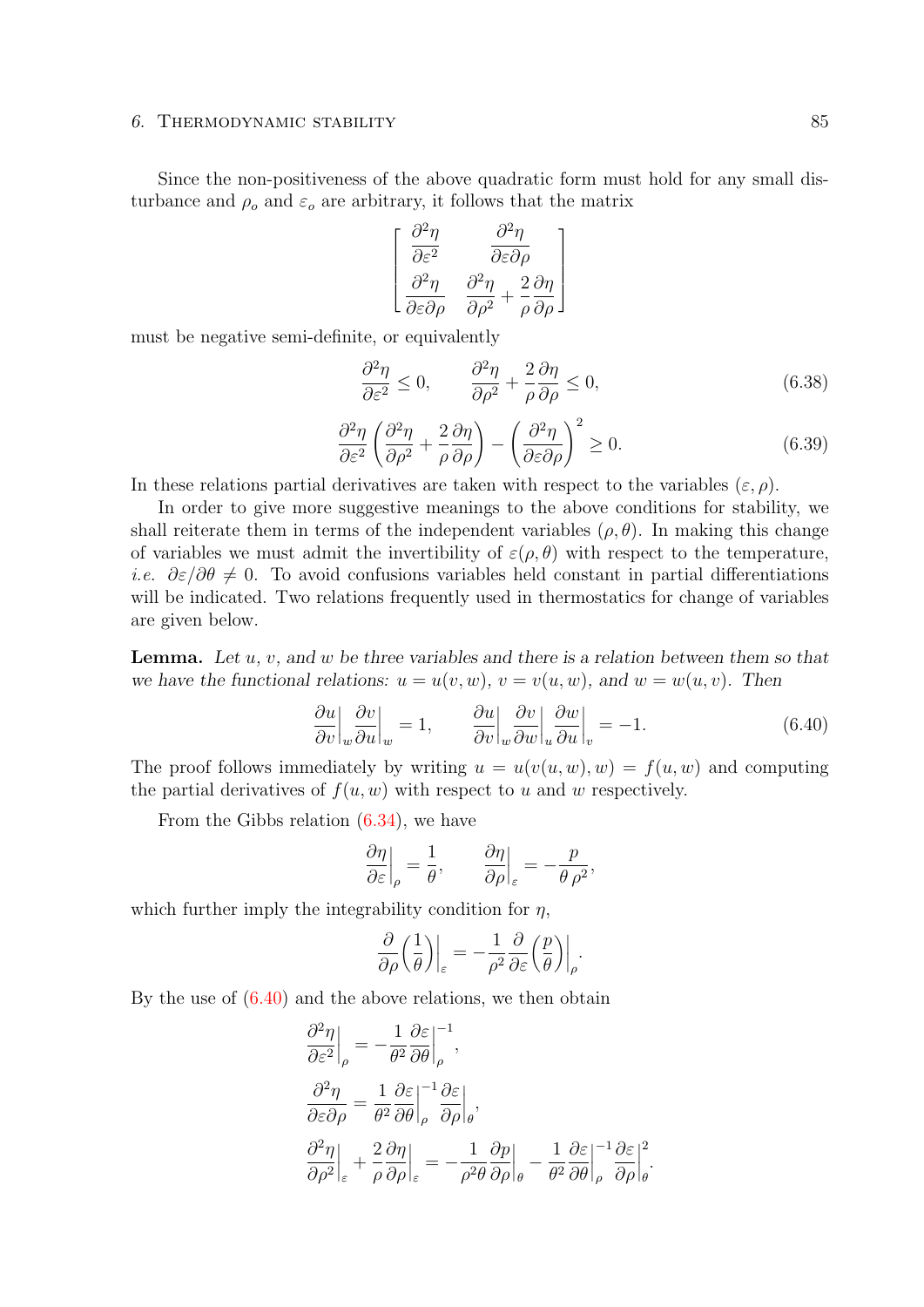#### <span id="page-91-0"></span>86 6. THERMODYNAMIC CONSIDERATIONS

Therefore, in terms of the variables  $(\rho, \theta)$ , the stability condition  $(6.38)<sub>1</sub>$  $(6.38)<sub>1</sub>$  $(6.38)<sub>1</sub>$  reduces to

$$
\frac{\partial \varepsilon}{\partial \theta} > 0,\tag{6.41}
$$

since we have already admitted that  $\partial \varepsilon / \partial \theta \neq 0$ . The condition [\(6.39\)](#page-88-0) after simplifications then reduces to

$$
\frac{\partial p}{\partial \rho} \ge 0,\tag{6.42}
$$

The remaining condition  $(6.38)_2$  $(6.38)_2$  $(6.38)_2$  is merely a consequence of  $(6.42)$ . Obviously, these conditions are restrictions on the constitutive functions  $\varepsilon(\rho, \theta)$  and  $p(\rho, \theta)$ .

We have shown that the stability of equilibrium requires that: (1) the *specific heat* at constant volume (equivalently at constant density),  $c_v = \partial \varepsilon / \partial \theta$ , must be positive (see [\(5.34\)](#page-69-0)); (2) the isothermal compressibility,  $\kappa_T = (\rho \partial p / \partial \rho)^{-1}$ , must be non-negative.

The condition [\(6.42\)](#page-88-0) can also be expressed in a different form. Let  $v = 1/\rho$  be the specific volume, the volume per unit mass. Then the Gibbs relation  $(6.34)$  can be written as

$$
d\psi = -\eta \, d\theta - p \, dv.
$$

and the condition [\(6.42\)](#page-88-0) implies

$$
\left. \frac{\partial^2 \psi}{\partial v^2} \right|_{\theta} \ge 0.
$$

Therefore, the stability of equilibrium requires that the free energy be a concave-upward function of the specific volume, a well-known result for stability.  $\Box$ 

To establish a stability criterion for a material system under a different condition, one may try to find a decreasing function of time  $\mathcal{A}(t)$  from the balance laws and the entropy inequality in integral forms. Such a function is called the *availability* of the system, since it is the quantity available to the system for its expense in the course toward equilibrium. Such a function is also known as a Liapounov function in the stability theory of dynamic systems (see [\[9\]](#page-94-3)). In the present example, from  $(6.35)_1$  $(6.35)_1$  one may define the availability A of the system as

$$
\mathcal{A}(t) = -\int_{\mathcal{V}} \rho \eta \, dv, \qquad \frac{d\mathcal{A}}{dt} \le 0.
$$

As a second example, we consider a supply-free body with a fixed isothermal boundary,

$$
\boldsymbol{v}=\mathbf{0},\quad \theta=\theta_o\quad\text{on}\ \ \partial\mathcal{V},
$$

and assume that the relation  $\Phi = q/\theta$  holds. Then the energy balance [\(2.31\)](#page-24-0) and the entropy inequality [\(6.2\)](#page-78-0) lead to

$$
\frac{d}{dt} \int_{\mathcal{V}} \rho(\varepsilon + \frac{1}{2} \boldsymbol{v} \cdot \boldsymbol{v}) dv + \int_{\partial \mathcal{V}} \boldsymbol{q} \cdot \boldsymbol{n} da = 0,
$$
  

$$
\frac{d}{dt} \int_{\mathcal{V}} \rho \eta dv + \frac{1}{\theta_o} \int_{\partial \mathcal{V}} \boldsymbol{q} \cdot \boldsymbol{n} da \ge 0.
$$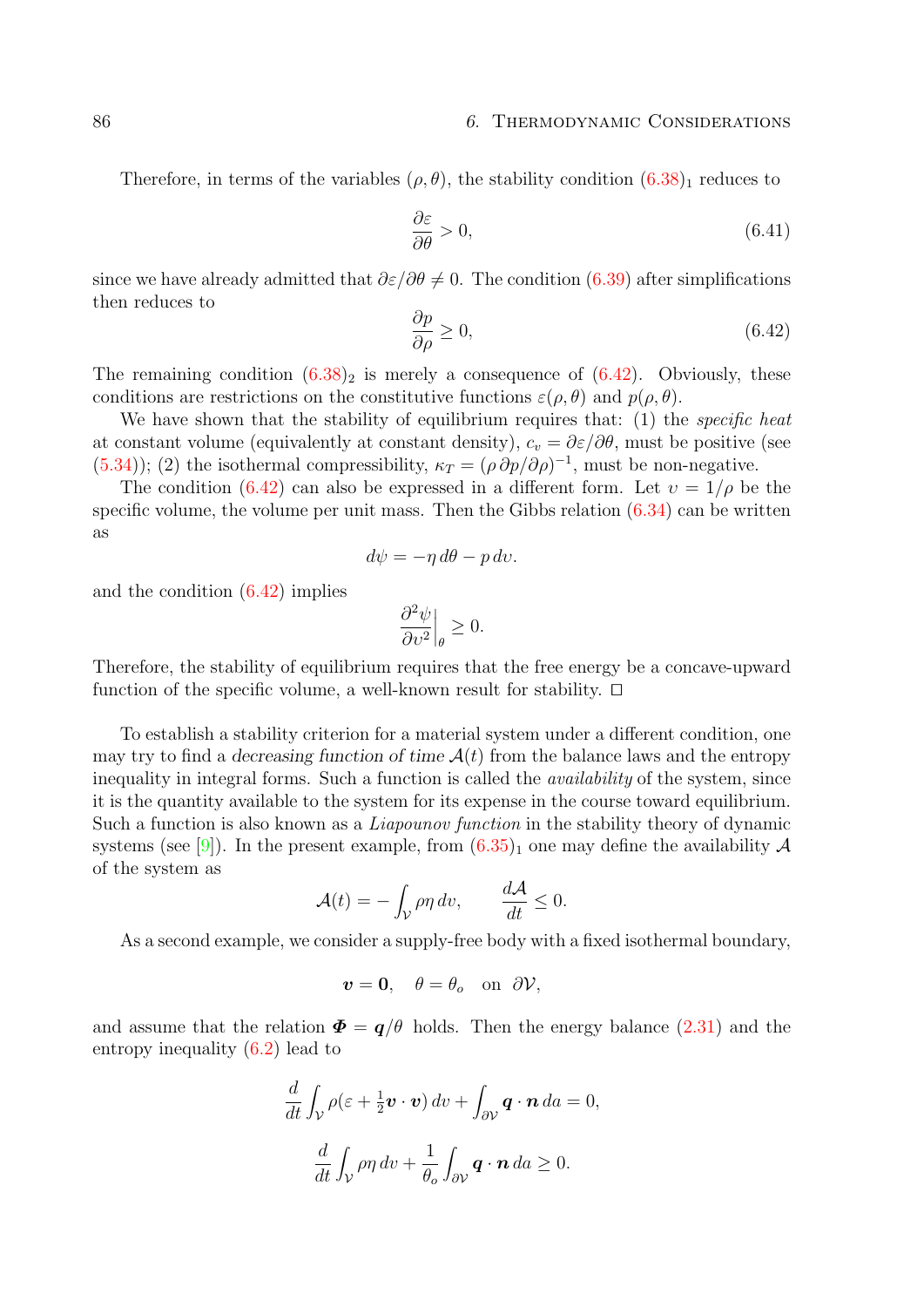#### <span id="page-92-0"></span>6. THERMODYNAMIC STABILITY 87

Elimination of the terms containing surface integrals from above, gives

$$
\frac{d\mathcal{A}}{dt} \le 0, \quad \mathcal{A}(t) = \int_{\mathcal{V}} \rho(\varepsilon - \theta_o \eta + \frac{1}{2} \boldsymbol{v} \cdot \boldsymbol{v}) \, dv. \tag{6.43}
$$

In this manner we have found a decreasing function of time, the availability  $A(t)$ , which characterizes the stability for this system. Note that

$$
\int_{\mathcal{V}} \rho(\varepsilon - \theta_o \eta) \, dv
$$

is the total free energy if  $\theta = \theta_0$  throughout the body. Therefore, it follows that for a body with constant uniform temperature in a fixed region the availability  $A$  reduces to the sum of the free energy and the kinetic energy.

Summarizing the above two situations, we can state the following criteria for the stability of equilibrium.

### Criteria of thermodynamic stability.

- 1) For a body with fixed adiabatic boundary and constant energy, the entropy tends to a maximum in equilibrium.
- 2) For a body with fixed boundary and constant uniform temperature, the sum of the free energy and the kinetic energy tends to a minimum in equilibrium.

We have seen in this section that thermodynamic stability criteria, like the entropy principle, impose further restrictions on properties of the constitutive functions, namely, specific heat and compressibility must be positive. On the other hand, such criteria, besides being used in analyzing stability of solutions, they are the basic principles for the formulation of equilibrium solutions in terms of minimization (or maximization) problems.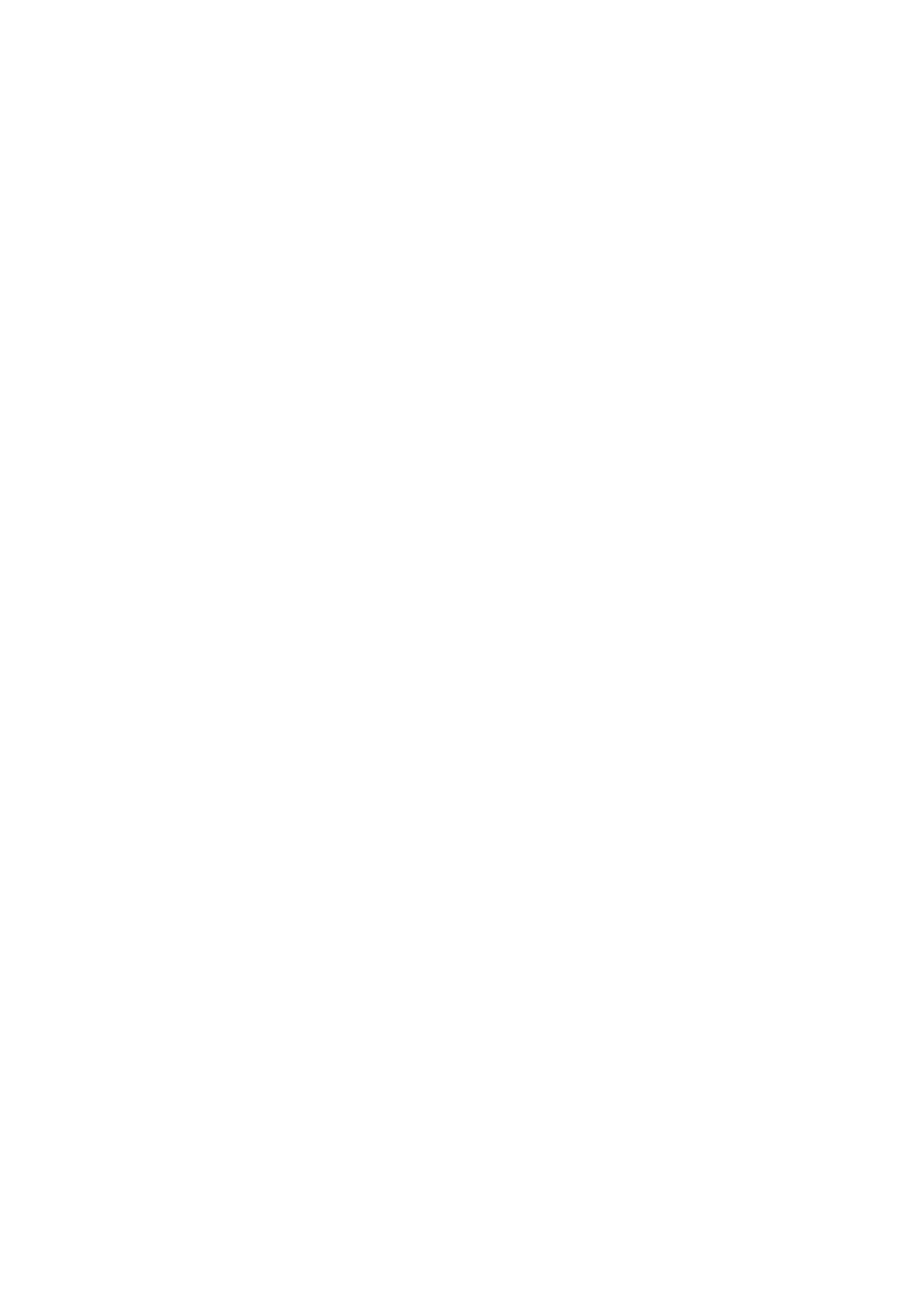# Bibliography

- [1] Boehler, J. P.: On irreducible representations for isotropic scalar functions, ZAMM 57, 323-327 (1977).
- [2] Coleman, B. D., Markovitz, H., Noll, W.: Viscometric Flows of Non-Newtonian Fluids, springer (1966).
- [3] Coleman, B. D., Mizel, V. J.: On the general theory of fading memory, Arch. Rational Mech. Anal. 29, 18-31 (1968).
- [4] Coleman, B. D., Noll, W.: Foundations of linear viscoelasticity, Rev. Modern Phys. 33, 239-249 (1961).
- <span id="page-94-0"></span>[5] Coleman, B. D., Noll, W.: The thermodynamics of elastic materials with heat conduction and viscosity, Arch. Rational Mech. Anal. 13, 167-178 (1963).
- [6] Gurtin, M. E., Martins, L. C.: Cauchy's theorem in classical physics, Arch. Rational Mech. Anal. 60, 305-324 (1976).
- [7] Gurtin, M. E., Mizel, V. J., Williams, W. O.: A note on Cauchy's stress theorem, J. Math. Anal. Appl. 22, 398-401 (1968).
- [8] Gurtin, M. E., Williams, W. O.: On the inclusion of the complete symmetry group in the unimodular group, Arch. Rational Mech. Anal. 23, 163-172 (1966).
- <span id="page-94-3"></span>[9] Knops, R. J., Wilkes, E. W.: Elastic Stability, Handbuch der Physik Vol. VIa/3, ed. by S. Flügge, Springer, Berlin (1973).
- <span id="page-94-1"></span>[10] Liu, I-Shih: Method of Lagrange multipliers for exploitation of the entropy principle, Arch. Rational Mech. Anal., 46, 131–148 (1972).
- [11] Liu, I-Shih: On the requirement that material symmetries shall preserve density, Arch. Rational Mech. Anal. 68, 19-26 (1978).
- [12] Liu, I-Shih: On representations of anisotropic invariants, Int. J. Engng Sci. 20, 1099-1109 (1982).
- <span id="page-94-2"></span>[13] Liu, I-Shih: On entropy flux-heat flux relation in thermodynamics with Lagrange multipliers, Continuum Mech. thermody. 8, 247-256 (1996).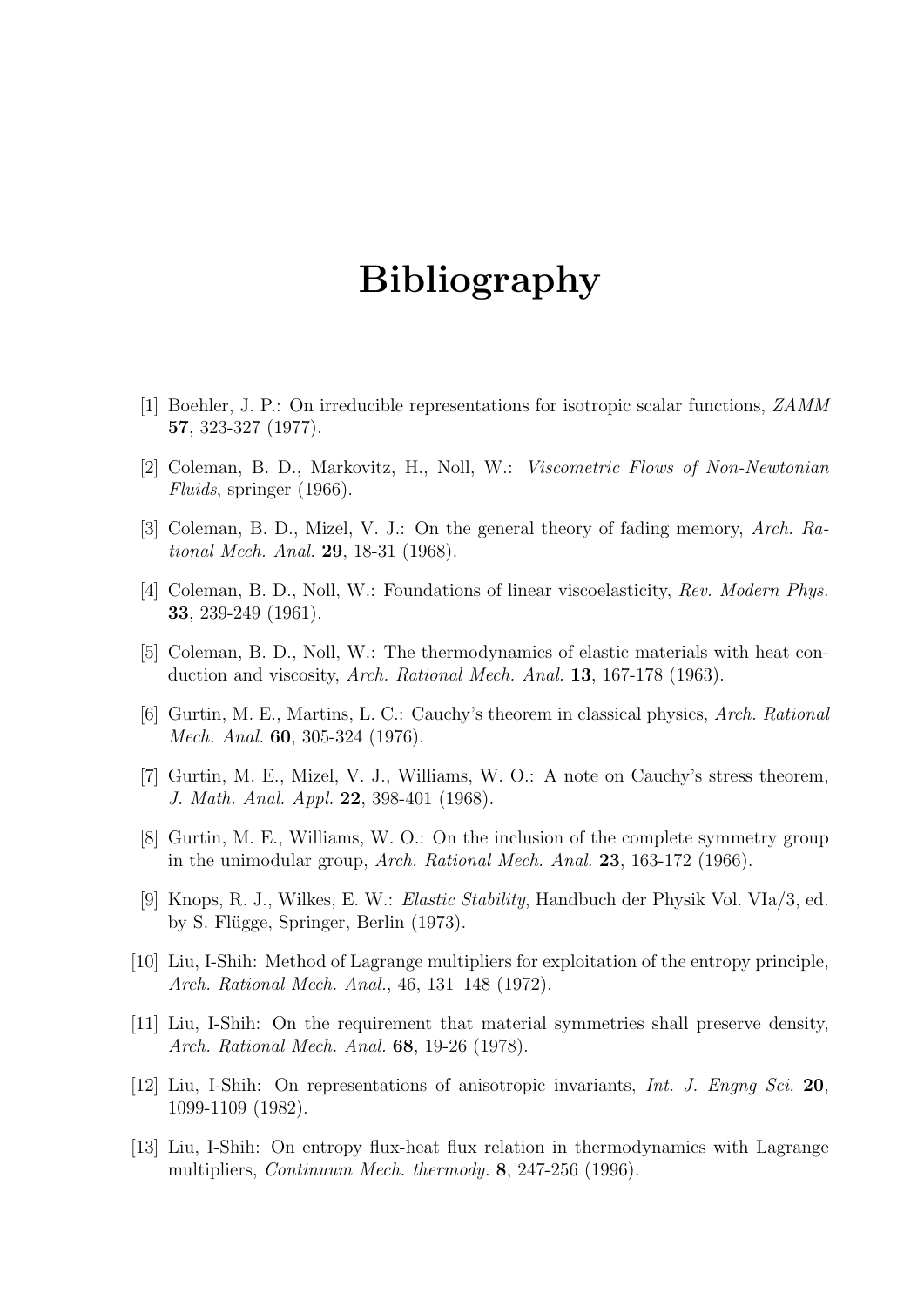- <span id="page-95-3"></span>[14] Liu, I-Shih: Continuum Mechanics, Springer-Verlag, Berlin-Heidelberg (2002).
- <span id="page-95-1"></span>[15] Müller, I.: On the entropy inequality, Arch. Rational Mech. Anal. 26, 118-141 (1967).
- <span id="page-95-2"></span>[16] Müller, I.: The coldness, a universal function in thermoelastic bodies, Arch. Rational Mech. Anal. 41, 319-332 (1971).
- [17] Noll, W.: Proof of the maximality of the orthogonal group in the unimodular group, Arch. Rational Mech. Anal. 18, 100-102 (1965).
- [18] Noll, W.: A mathematical theory of the mechanical behavior of continuous media, Arch. Rational Mech. Anal. 2, 197-226 (1968).
- [19] Smith, G. F.: On isotropic functions of symmetric tensors, skew-symmetric tensors and vectors, Int. J. Engng Sci. 9, 899-916 (1971).
- [20] Treloar, L. R. G.: The Physics of Rubber Elasticity, Clarendon Press, Oxford (1975).
- [21] Truesdell, C.: A First Course in Rational Continuum Mechanics, Vol. 1, Second Edition, Academic Press, Boston (1991).
- <span id="page-95-0"></span>[22] Truesdell, C., Noll, W.: The Non-Linear Field Theories of Mechanics, Handbuch der Physik, Ed. by S. Flügge, Vol. III/3, Springer (1965).
- [23] Wang, C.-C.: Stress relaxation and the principle of fading memory, Arch. Rational Mech. Anal. 18, 117-126 (1965).
- [24] Wang, C.-C.: A new representation theorem for isotropic functions, Part I and II, Arch. Rational Mech. Anal. **36**, 166-197, 198-223 (1970); Corrigendum, *ibid.* **43**, 392-395 (1971).
- [25] Wang, C.-C.: Mathematical Principles of Mechanics and Electromagnetism, Part A: Analytical and Continuum Mechanics, Plenum Press, New York and London (1979).
- [26] Wang, C.-C., Truesdell, C.: Introduction to Rational Elasticity, Noordhoff International Publishing, Leyden (1973).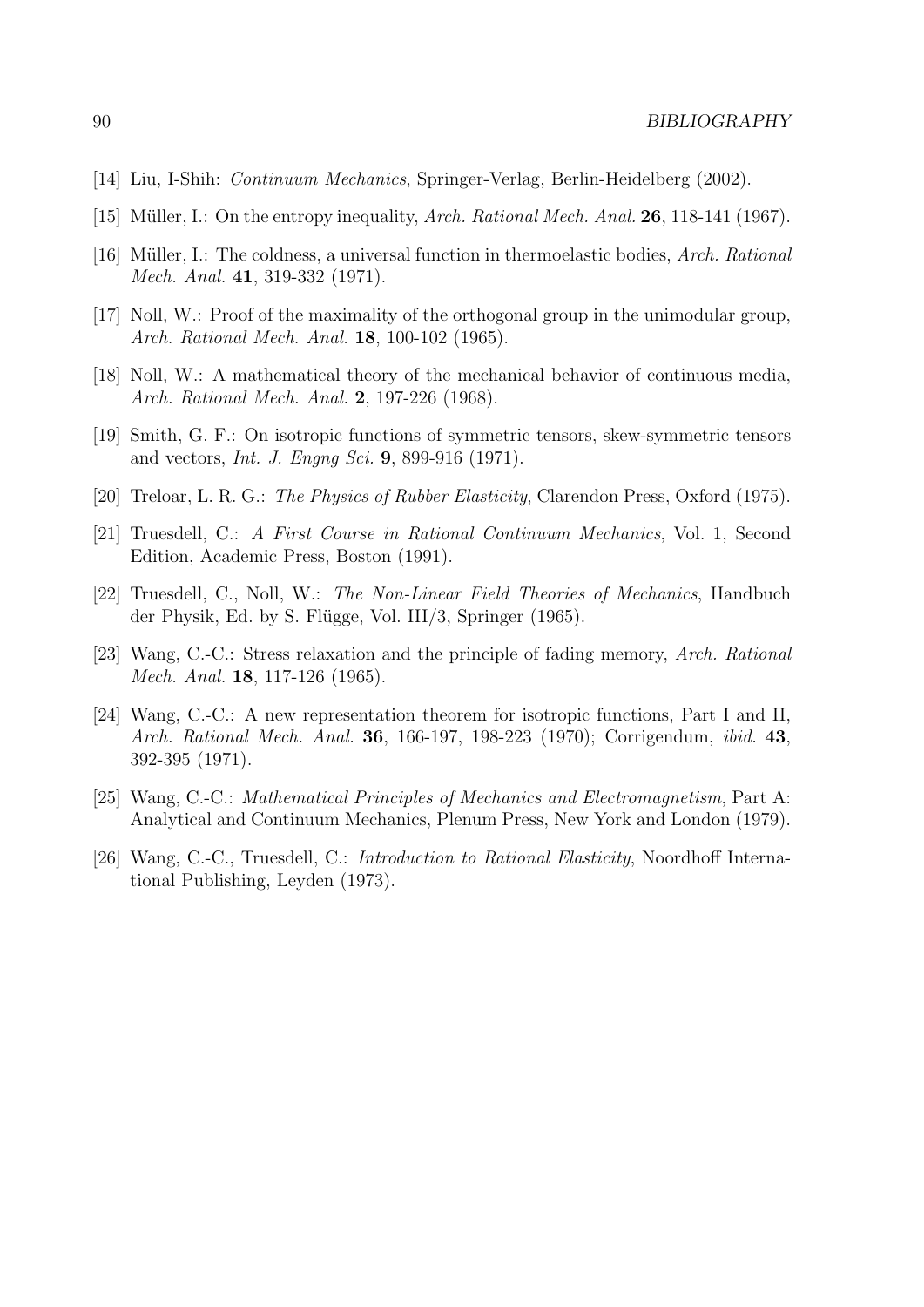# **Index**

Acceleration, [7](#page-12-1) Anisotropic elastic solid, [58](#page-63-1) Anisotropic function, [58](#page-63-1) Availability function, [86](#page-91-0) Balance laws, [20,](#page-25-0) [21](#page-26-1) Balance of internal energy, [20](#page-25-0) linear momentum, [19](#page-24-1) mass, [17](#page-22-0) Body force, [18](#page-23-0) Boundary conditions, [21](#page-26-1) Cauchy's theorem, [19](#page-24-1) Cauchy-Green stain tensor, [4](#page-9-0) Cayley-Hamilton theorem, [44](#page-49-1) Clausius-Duhem inequality, [74](#page-79-1) Condition of Euclidean objectivity, [33,](#page-38-0) [35,](#page-40-0) [37](#page-42-1) form-invariance, [35,](#page-40-0) [37](#page-42-1) material objectivity, [34,](#page-39-0) [35,](#page-40-0) [77](#page-82-0) Configuration, [2,](#page-1-0) [24](#page-29-0) reference, [2,](#page-1-0) [27](#page-32-0) Conservation of angular momentum, [19](#page-24-1) energy, [20](#page-25-0) linear momentum, [19](#page-24-1) mass, [17](#page-22-0) Constitutive function, [31](#page-36-0) Convected time derivative, [30](#page-35-0) Corotational time derivative, [30](#page-35-0) Deformation, [3](#page-8-0) incompressible, [6](#page-11-0)

relative, [10](#page-15-0) Deformation gradient, [3](#page-8-0) relative, [10](#page-15-0)

transformation property, [28](#page-33-0) Description material, [7,](#page-12-1) [34](#page-39-0) referential, [7,](#page-12-1) [35](#page-40-0) spatial, [7](#page-12-1) Displacement, [5](#page-10-0) gradient, [5](#page-10-0) Elastic fluid, [51,](#page-56-0) [83](#page-88-2) Elastic material, [57](#page-62-0) incompressible, [62](#page-67-0) isotropic, [81](#page-86-2) thermodynamics of, [75](#page-80-1) Elastic solid anisotropic, [58](#page-63-1) isotropic, [60](#page-65-0) Elasticity finite, [62](#page-67-0) linear, [58](#page-63-1) tensor, [59](#page-64-0) Entropy principle, [74](#page-79-1) Equation Navier-Stokes, [50](#page-55-0) of motion, [19](#page-24-1) Rankine-Hugoniot, [16](#page-21-0) Euclidean objectivity, [32](#page-37-0) Euclidean transformation, [25](#page-30-0) Euler's law of motion, [18](#page-23-0) External supply, [13](#page-18-1) Fluid, [39](#page-44-0) elastic, [51,](#page-56-0) [83](#page-88-2) incompressible, [53](#page-58-0) Navier-Stokes, [50](#page-55-0) Navier-Stokes-Fourier, [51](#page-56-0) Newtonian, [50](#page-55-0)

Reiner-Rivlin, [49](#page-54-0)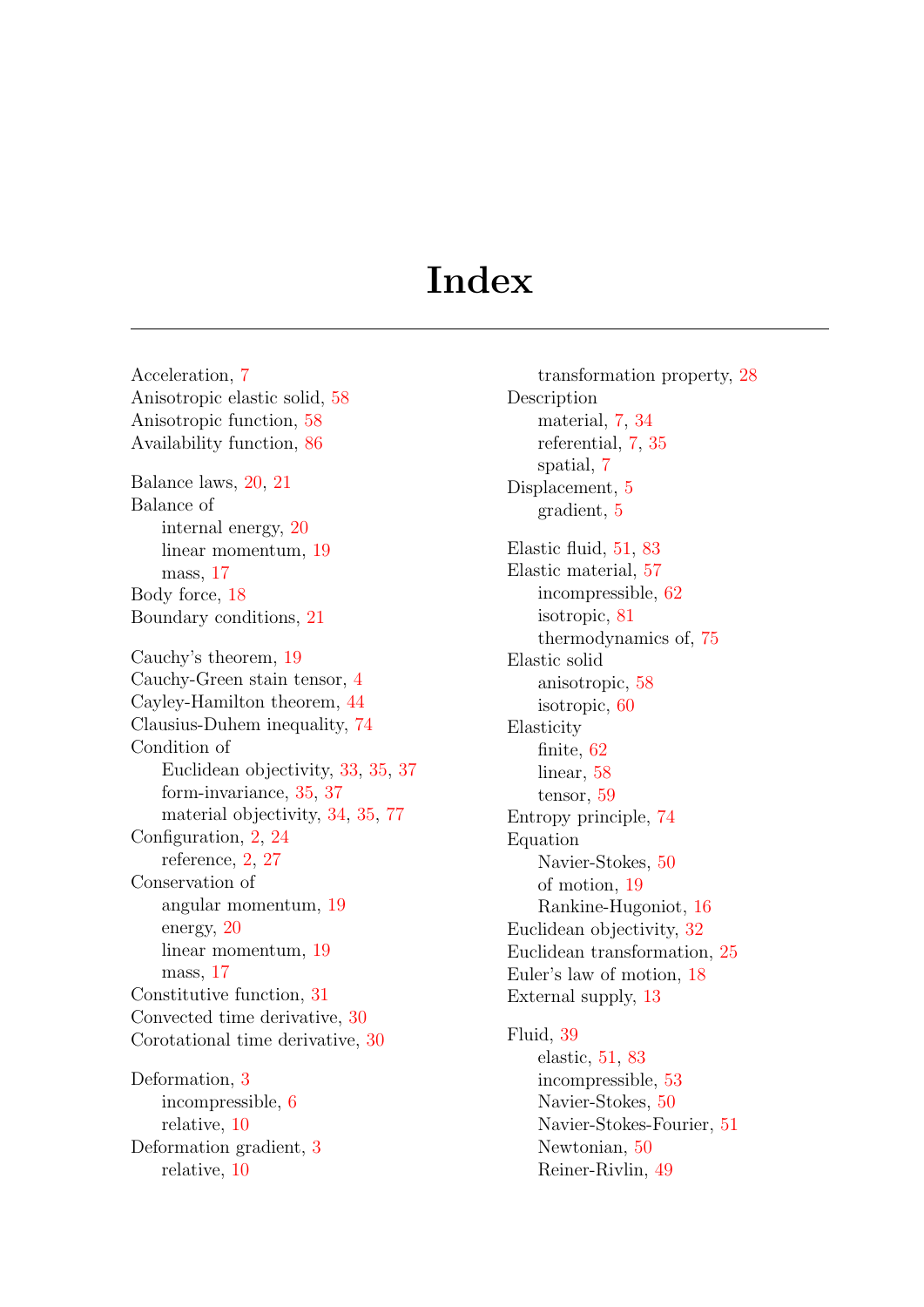Stokes, [50](#page-55-0) viscous heat-conducting, [51](#page-56-0) Fluid crystal, [39](#page-44-0) Flux, [13](#page-18-1) energy, [20](#page-25-0) Form-invariance, [34](#page-39-0) Fourier's law, [52,](#page-57-0) [64](#page-69-1) Frame of reference, [23](#page-28-0) change of, [25](#page-30-0) Galilean transformation, [27](#page-32-0) General balance equation at a regular point, [15](#page-20-0) at a singular point, [16](#page-21-0) in integral form, [13](#page-18-1) in reference coordinates, [16](#page-21-0) General jump condition, [16](#page-21-0) in reference coordinates, [16](#page-21-0) Gibbs relation, [86](#page-91-0) elasitc fluid, [83](#page-88-2) elastic solid, [80](#page-85-1) Heat flux, [20](#page-25-0) material, [21](#page-26-1) Hooke's law, [59](#page-64-0) Hyperelastic material, [59,](#page-64-0) [63,](#page-68-1) [80](#page-85-1) Incompressibility, [52](#page-57-0) Incompressible elastic material, [62](#page-67-0) Incompressible Navier-Stokes-Fourier fluid, [53](#page-58-0) Invariant anisotropic, [58](#page-63-1) isotropic, [44](#page-49-1) principal, [44](#page-49-1) Isothermal compressibility, [86](#page-91-0) Isotropic elastic solid, [60](#page-65-0) incompressible, [62](#page-67-0) Isotropic function, [44](#page-49-1) Isotropic invariant, [44](#page-49-1) Isotropic material, [39](#page-44-0) Isotropic thermoelastic solid, [63](#page-68-1) Jump condition, [20,](#page-25-0) [21](#page-26-1) Jump discontinuity, [14](#page-19-0) Lagrange multiplier, [79,](#page-84-1) [82](#page-87-1)

Method of, [76](#page-81-1) Lamé elastic moduli, [61](#page-66-1) Law Euler's, [18](#page-23-0) Fourier's, [52,](#page-57-0) [64](#page-69-1) Hooke's, [59](#page-64-0) Linear elasticity, [58](#page-63-1) isotropic, [61](#page-66-1) Linear thermoelasticity anisotropic, [64](#page-69-1) isotropic, [65](#page-70-0) Local speed of propagation, [16](#page-21-0) Material elastic, [57](#page-62-0) hyperelastic, [80](#page-85-1) incompressible elastic, [62](#page-67-0) isotropic, [39](#page-44-0) Mooney-Rivlin, [62](#page-67-0) neo-Hookean, [62](#page-67-0) of grade  $n, 43$  $n, 43$ simple, [36](#page-41-1) thermoelastic, [63](#page-68-1) Material heat flux, [21](#page-26-1) Material symmetry, [37](#page-42-1) group, [38](#page-43-0) transformation, [38](#page-43-0) Material time derivative, [9](#page-14-0) Mooney-Rivlin material, [62](#page-67-0) thermoelasitc solid, [68](#page-73-1) Motion, [7](#page-12-1) incompressible, [18,](#page-23-0) [52](#page-57-0) Navier-Stokes equation, [50](#page-55-0) Navier-Stokes fluid, [50](#page-55-0) Navier-Stokes-Fourier fluid, [51](#page-56-0) Neo-Hookean material, [62](#page-67-0) Objective tensor, [26](#page-31-0) Observer, [23](#page-28-0) Change of, [25](#page-30-0) Piola–Kirchhoff stress tensor, [21](#page-26-1) Polar decomposition theorem, [4](#page-9-0) Principal invariants, [44](#page-49-1) Principal stretch, [4](#page-9-0)